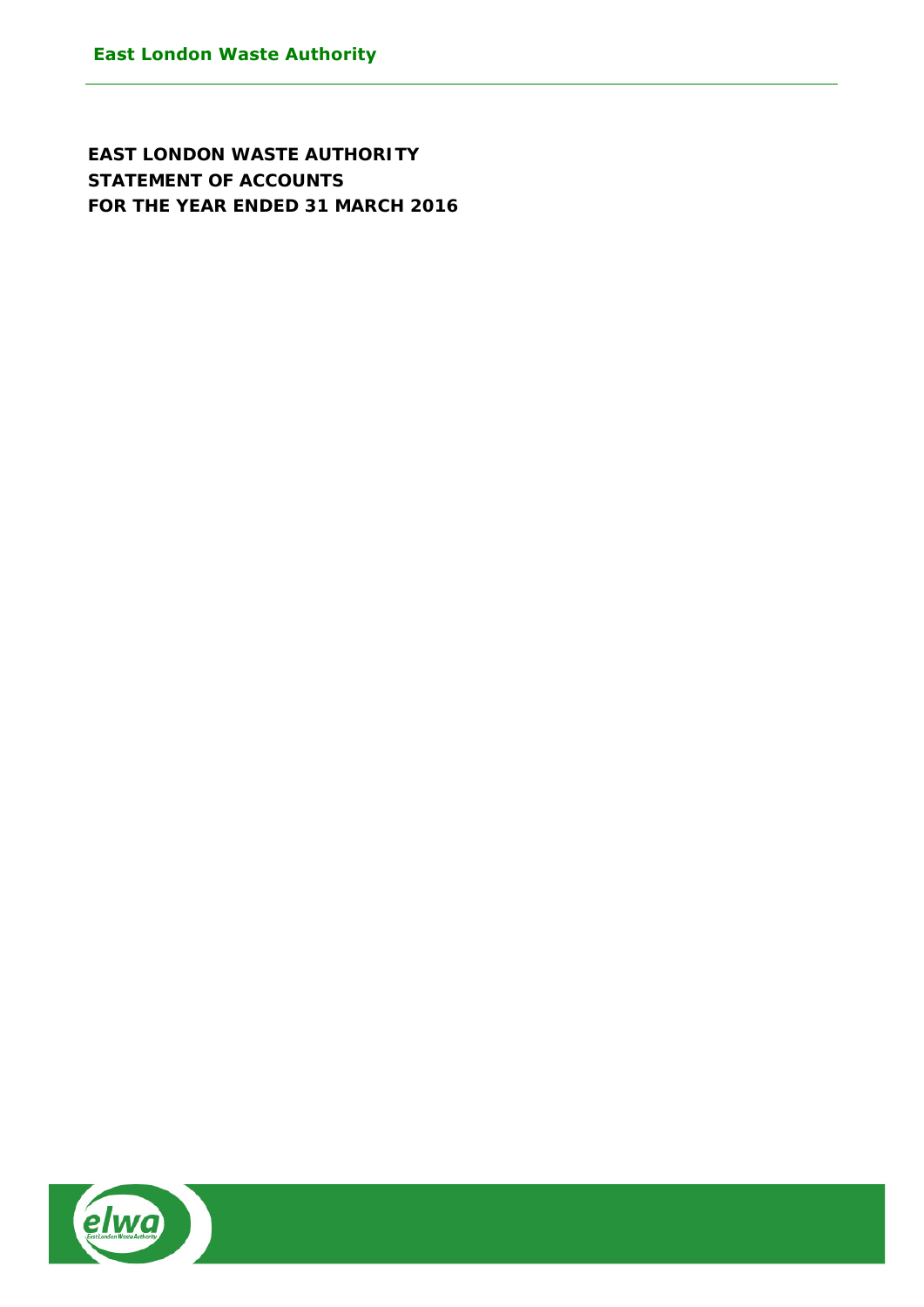# **EAST LONDON WASTE AUTHORITY STATEMENT OF ACCOUNTS FOR THE YEAR ENDED 31 MARCH 2016**

**Contents** 

| Independent auditor's report to the members of East London Waste Authority  11 |  |
|--------------------------------------------------------------------------------|--|
|                                                                                |  |
|                                                                                |  |
|                                                                                |  |
|                                                                                |  |
|                                                                                |  |
|                                                                                |  |
|                                                                                |  |
|                                                                                |  |
|                                                                                |  |

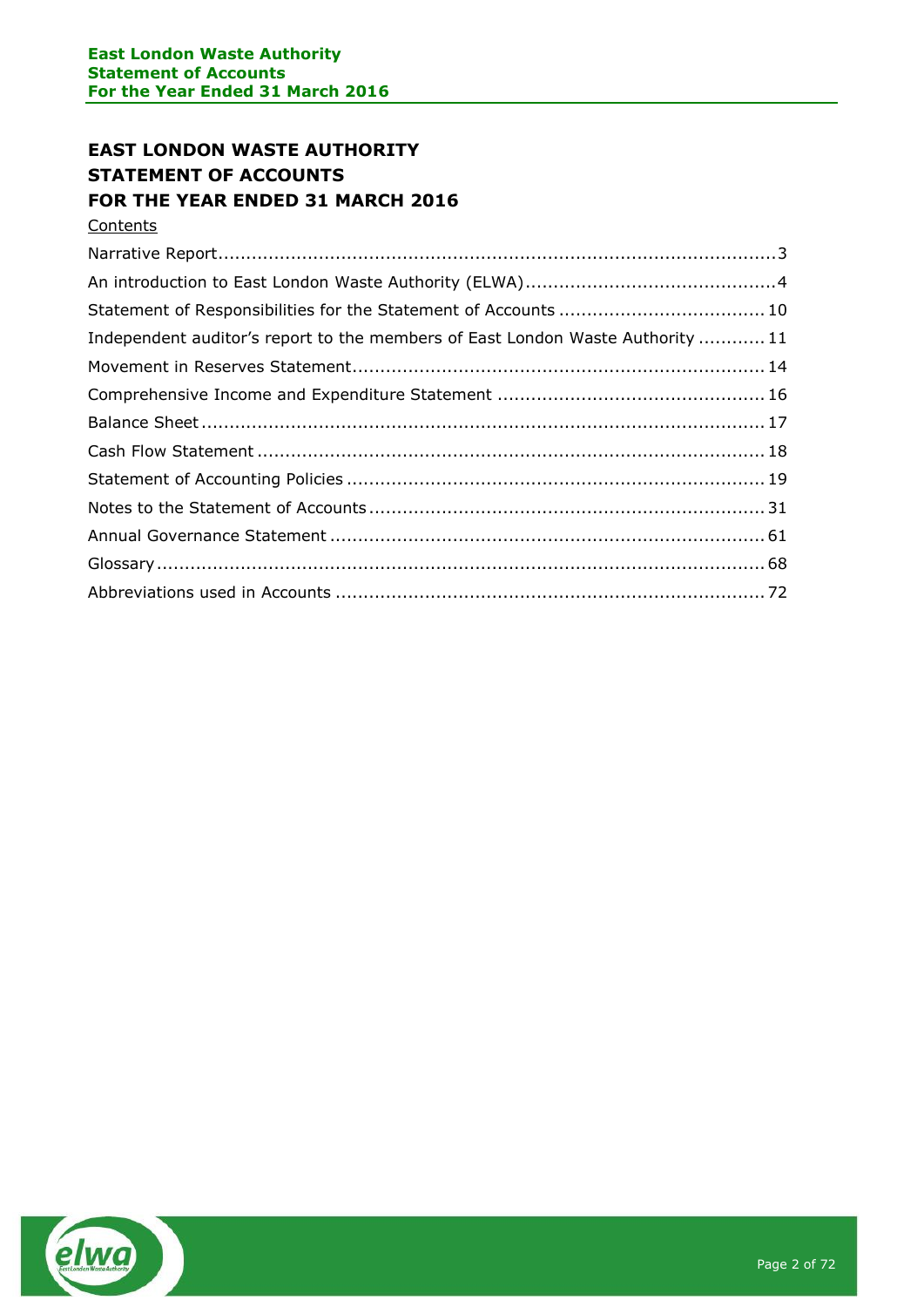### <span id="page-2-0"></span>**NARRATIVE REPORT**

#### **1. Preface**

- 1.1 The narrative report is a statement of an authority's financial performance and demonstration of value for money of the use of its resources over the financial year. All public authorities in England are required to provide a narrative report with the Statement of Accounts under the Accounts and Audit Regulations 2015.
- 1.2 This publication presents the Authority's Accounts for the year ended 31 March 2016. Its purpose is to give clear and concise information about the financial affairs of the Authority to both Members of the Authority and the Public.
- 1.3 Any enquiries about the Accounts or requests for further financial information should be addressed to the Finance Service, Lynton House, 255-259 High Road, Ilford, Essex, IG1 1NN.

### **2. Key Financial Statements**

- 2.1 The Statement of Accounts for 2015-16 sets out the Authority's income and expenditure for the financial year ending 31 March 2016 along with a number of supplementary statements and disclosure notes. The financial statements have been prepared adhering to the CIPFA'S code of practice and the International Financial Reporting Standards. The key financial statements and disclosure notes contained in the Statement of Accounts for 2015-16 are as follow:
	- The Movement in Reserves Statement (MiRS) This Statement sets out the  $a)$ movement on the different reserves held by the Authority. It analyses the increase or decrease in net worth of the Authority as a result of incurring expenses, gathering income and from movements in the fair value of the assets. It also analyses the movement between reserves in accordance with statutory provisions.
	- $b)$ The Comprehensive Income and Expenditure Statement (CIES) – This Statement summarises the costs of the services provided by the Authority and how they are met from resources such as service income, government grants and the levy income.
	- $\mathsf{C}$ The Balance Sheet – This records the Authority's year-end financial position. It shows the Authority's reserves, and its long and short term assets and liabilities.
	- $\mathbf{d}$ The Cash Flow Statement – This summarises the flows of cash that have taken place into and out of the Authority's bank accounts over the financial year. It shows cash flow movement as a result of the Authority's operations, investing activities and financing decisions.
	- $\epsilon$ ) Notes to the Financial Statements – The notes provide more detail about the items contained in the key financial statements, the Authority's Accounting Policies and other information to aid the understanding of the financial statements.

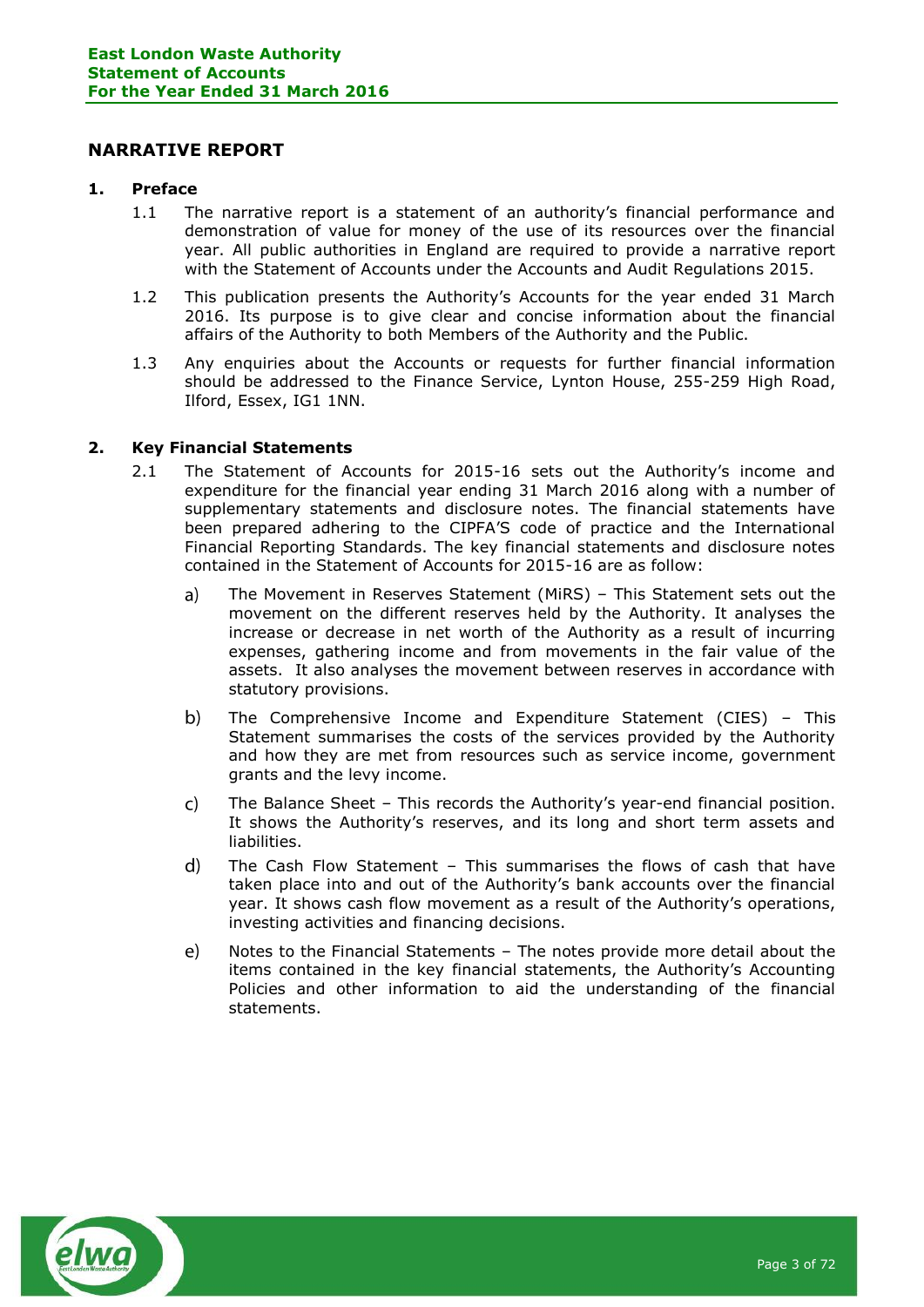# <span id="page-3-0"></span>**AN INTRODUCTION TO EAST LONDON WASTE AUTHORITY (ELWA)**

### **1. Introduction**

- 1.1 The East London Waste Authority (ELWA) was created by regulations made under the Local Government Act 1985. From 1 April 1986, ELWA assumed responsibility for the disposal of waste arising in the area covered by the London Boroughs of Barking and Dagenham, Havering, Newham and Redbridge.
- 1.2 The Statement of Accounts on the following pages sets out the Authority's financial position for the year to 31 March 2016. Further information on the nature and purposes of the Authority's expenditure is contained in the annual Revenue and Capital Budgets which can be accessed on the ELWA website, [http://www.recycleforyourcommunity.com](http://www.recycleforyourcommunity.com/)

### **2. Performance**

- 2.1 The principal activity driver on ELWA's budget is the level of waste tonnage delivered from the Constituent Councils. The 2015/16 Budget assumed annual waste tonnages of 442,500. Earlier in the year it was projected and reported to Members that tonnages could be slightly below this at 437,000 tonnes but due partly to the mild winter tonnages in recent months these have been above profiled levels and the provisional outturn shows tonnages broadly in line with budget (441,200 tonnes).
- 2.2 The following table (2.4) shows the breakdown of tonnages compared to previous years. It should be noted that the controls introduced at the Reuse & Recycling Centres (RRC) continue to abate tonnages brought into the sites and when compared with the tonnages delivered prior to the introduction of the revised controls at the sites, tonnages remain significantly lower. The slight increase in tonnages experienced can partly be explained by the increase in usage at the sites, Jenkins Lane in particular, during the period of LBBD collection crew's industrial actions.
- 2.3 Further enhancements to monitoring at the RRC sites are in place, which includes the installation of an Automatic Number Plate Recognition (ANPR) monitoring system which came into operation in February 2016. Officers will monitor this during 2016/17 to determine any impact on tonnages.





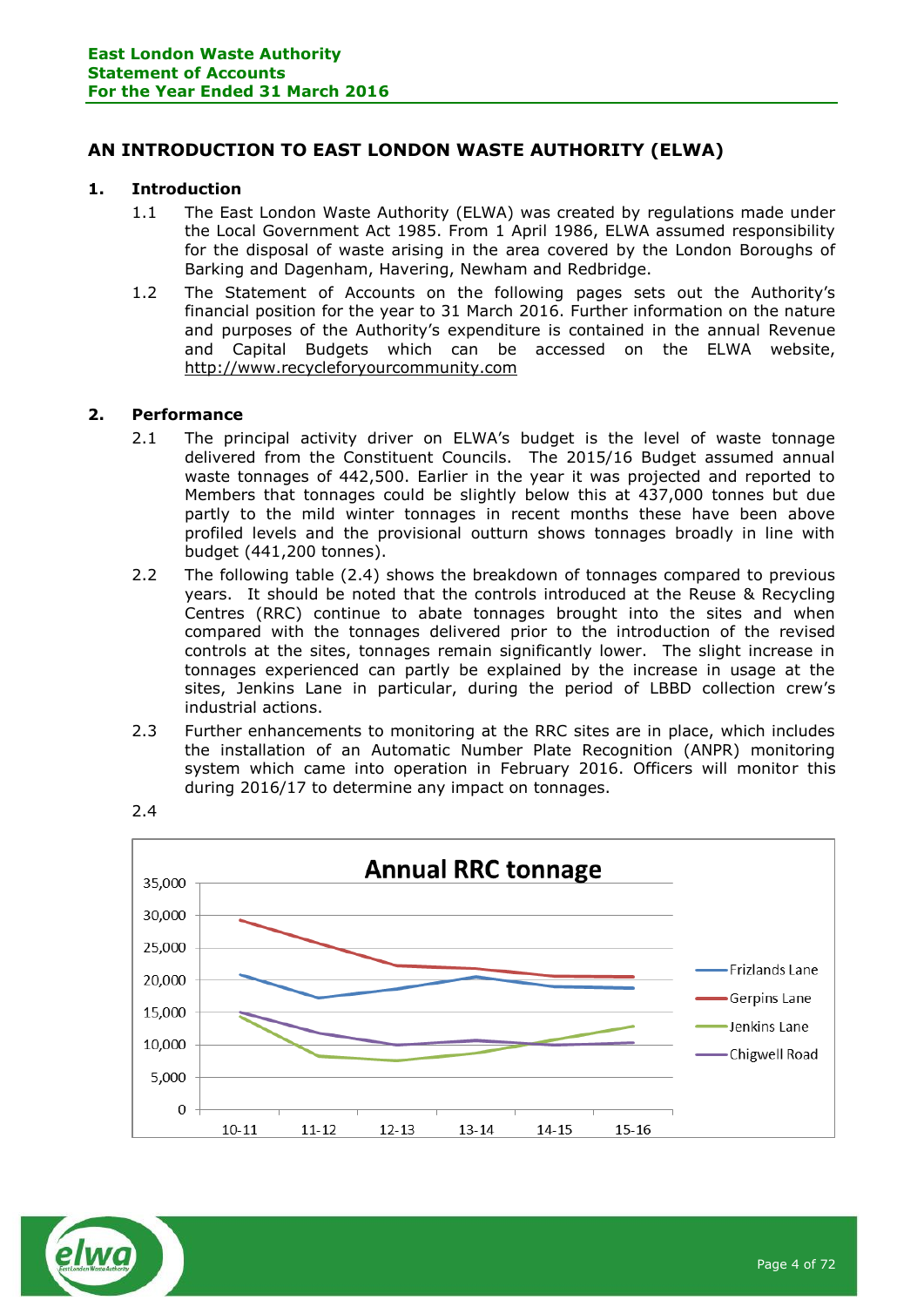### **3. Income and Expenditure Account**

- 3.1 In June 2015 a new agreement was made with the operator relating to the provision for revised diversion supplements. The new agreement has been designed to incentivise the operator to divert from landfill as much waste as possible and therefore passes the risk of diversion performance on to the operator. This means that diversion performance is no longer a variable affecting the cost of the contract to ELWA and therefore cost pressures in respect of the contract will only relate to tonnage levels. 2016/17 budgets reflect the new financial arrangement; however there has been an adverse effect on the 2015/16 outturn.
- 3.2 The Authority's budget for 2015/16 projected that there would be a net deficit of £300,000 which would require the use of Revenue reserves in order to ensure that a balanced budget was achieved. Actual waste tonnage was broadly on target, however the additional cost of the new diversion agreement has had a negative impact on the final net revenue expenditure position. This is summarised in the table below.

3.3

| <b>Authority Budget Monitoring Statement</b>                                       | <b>Budget</b> | Actual   |
|------------------------------------------------------------------------------------|---------------|----------|
| to 31 March 2016                                                                   | £000          | £000     |
| Net Expenditure on Services                                                        | 57,692        | 58,158   |
| PFI Grant                                                                          | (3,991)       | (3,991)  |
| Levy Raised                                                                        | (53,401)      | (53,401) |
| Net revenue outturn before accountancy adjustments &<br>contribution from reserves | 300           | 766      |
| Contribution from Reserves                                                         | (300)         | (300)    |
| Revenue overspend for the period                                                   |               | 466      |

3.4 As a result of the accounting adjustments that are required to be made under IFRS, the outturn for the year as shown in the Comprehensive Income and Expenditure Statement is a surplus of £246,000. The table on page 7 provides a reconciliation between this net surplus figure and the final outturn position shown above of a £766,000 deficit before contributions from reserves. Further detailed analysis can be seen in Note 19.

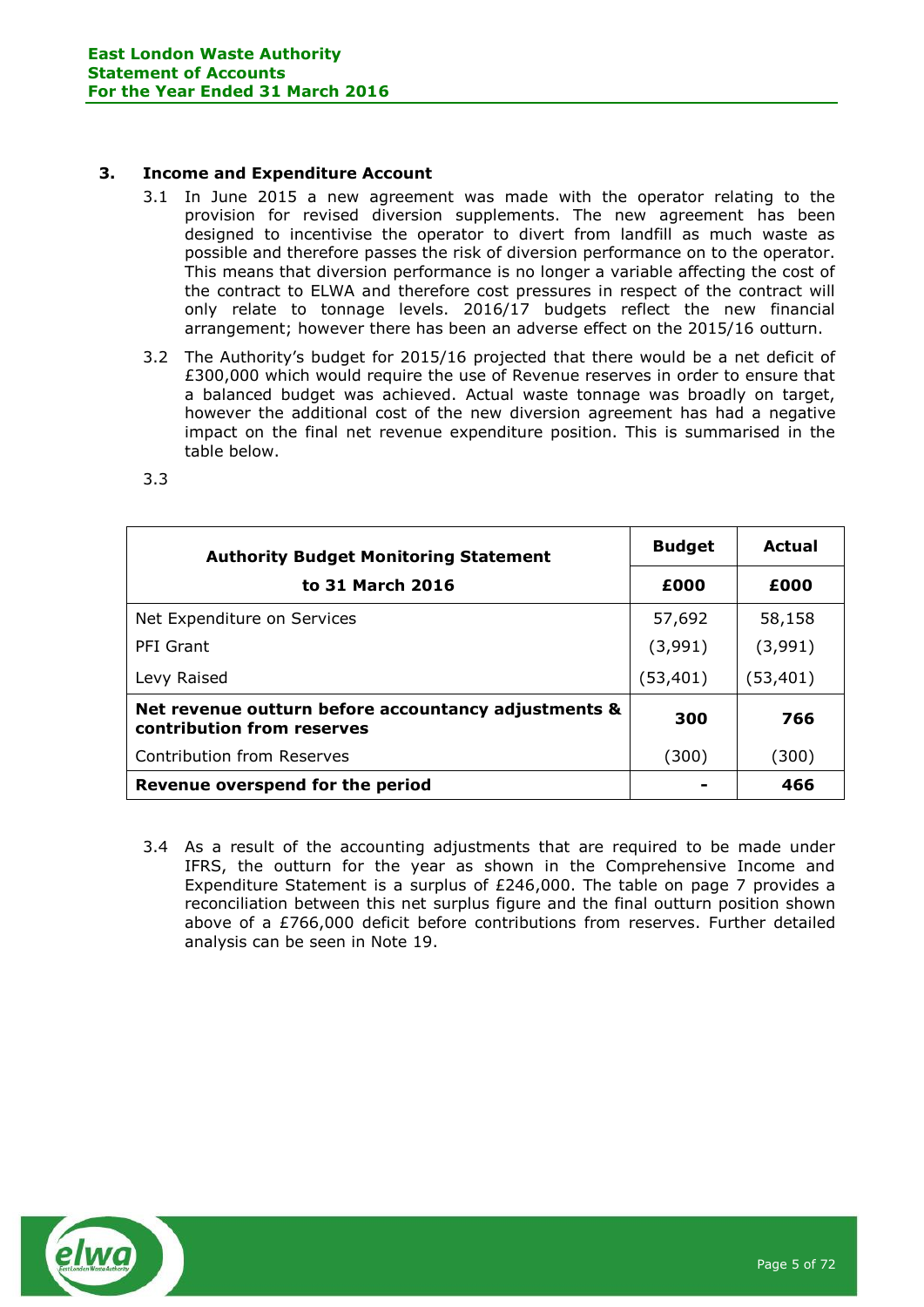### **4. Reserves Strategy**

- 4.1 The Authority's reserves are a vital part of its financial management arrangements that cushion the impact of uneven cash flows, avoid unnecessary temporary borrowing and cushion the impact of unexpected events or emergencies.
- 4.2 The approach to reserves is a continuation of ELWA's long-term strategy. The Authority has agreed to set aside a minimum level of normal operational revenue balances based on an analysis of risk. Both reserve balances and risk are constantly reviewed as part of this Budget Strategy process.
- 4.3 Further details can be found in the 2015/16 Levy report (09.02.15) and the 2016/17 Levy Report (08.02.16). Both reports are available at: http://www.recycleforyourcommunity.com/waste\_authority/meetings/default.aspx
- 4.4 In the 2015/16 Levy report the strategy proposed a build-up of the revenue reserve balance to total £3,000,000 for the year ended 31 March 2016 and £3,750,000 by 31 March 2017.
- 4.5 The actual balance for the revenue reserve as at 31 March 2016 is £1,793,000 (See table at 4.10) a shortfall from the 2015/16 target of  $£1,207,000$ .
- 4.6 The revenue reserve forms part of the usable reserves. The total actual balance for usable reserves as at 31 March 2016 is £2,308,000 (see MIRs page 14). This includes other usable reserves amounting to £515,000 (earmarked capital reserve £400,000, and earmarked capital receipts reserve £115,000).
- 4.7 In February 2016, the 2016/17 Levy Report proposed that the revenue budget included contributions to the revenue reserve of  $£1,207,000$  along with a transfer of £300,000 from the earmarked capital reserve, totalling £1,507,000. However these contributions will now not achieve the 2016/17 target leaving a projected shortfall of £450,000.
- 4.8

| <b>Total Revenue Reserve</b>                      | 2015/16<br>Levy<br>Report<br><b>Proposed</b><br><b>Balance</b> | 2015/16<br><b>Actual &amp;</b><br>2016/17<br><b>Budgeted</b><br><b>Balance</b> | <b>Shortfall</b> |  |
|---------------------------------------------------|----------------------------------------------------------------|--------------------------------------------------------------------------------|------------------|--|
|                                                   | £000                                                           | £000                                                                           | £000             |  |
| Balance at 31 March 2016                          | 3,000                                                          | 1,793                                                                          | 1,207            |  |
| Addition to Revenue Reserve                       | 750                                                            | 1,507                                                                          | (757)            |  |
| <b>Estimated Working Balance at 31 March 2017</b> | 3,750                                                          | 3,300                                                                          | 450              |  |

4.9 This difference along with any other changes will be considered and dealt with as part of the 2017/18 to 2019/20 Financial Projection and Budget Strategy report due in November 2016 and the subsequent Levy setting process.

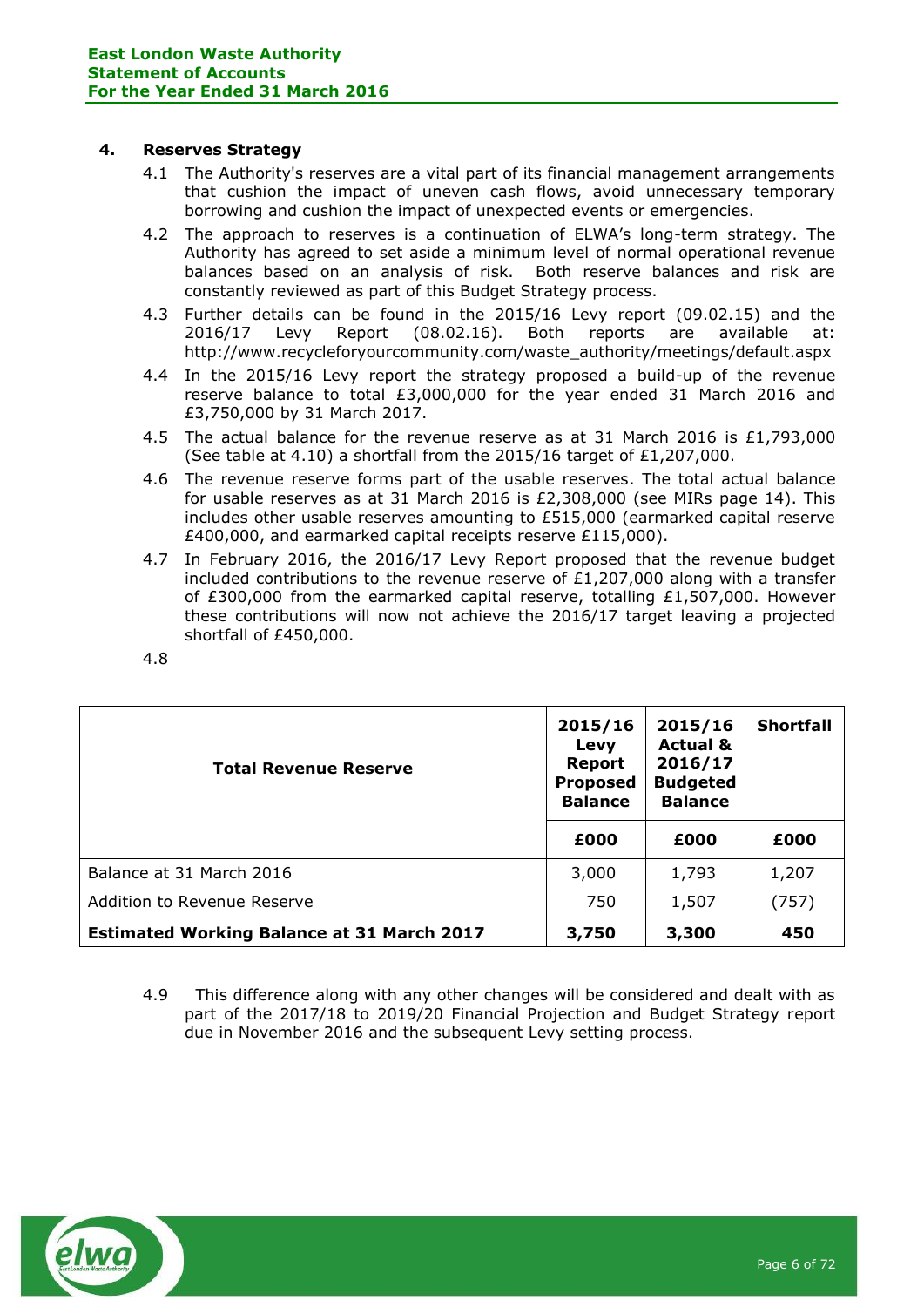| 4.10 Reconciliation of the Accounting Adjustments required under IFRS. |  |  |
|------------------------------------------------------------------------|--|--|

|                                                             | Actual   | Actual   |
|-------------------------------------------------------------|----------|----------|
|                                                             | £000     | £000     |
| <b>Balance before accountancy adjustments</b> (see Note 19) |          | 766      |
| Accountancy adjustments                                     |          | 393      |
| Balance of net expenditure to be financed by reserves       |          | 1,159    |
| <b>PFI contract accountancy adjustments</b> (see Note 26):  |          |          |
| Service Charge                                              | (7,646)  |          |
| Lifecycle Asset Addition                                    | (1,795)  |          |
| Contingent Rent                                             | (2, 464) |          |
| Depreciation and Impairment of PFI assets                   | 5,646    |          |
| Interest Payable on Finance Leases                          | 4,854    | (1, 405) |
| Surplus for the year after PFI adjustments                  |          | (246)    |
| Movement between Revenue Reserve and Other Reserves         |          |          |
| Capital Receipts Reserve                                    | 115      |          |
| Transfer from Capital Adjustment Account                    | 1,356    |          |
| Accumulated Absences Account                                | (4)      |          |
| Transfer to Pensions Reserve                                | (47)     | 1,420    |
| <b>Net Effect on Revenue Reserve</b>                        |          | 1,174    |
| Revenue Reserve Brought Forward                             |          | (2,967)  |
| <b>Revenue Reserve Carried Forward</b>                      |          | (1,793)  |

4.11 The adjustments arising from IFRS compliant accounting treatment have had no impact on overall net expenditure and movements on reserves.

### **5. Capital Programme/Borrowing Facilities**

- 5.1 Since the introduction of the Prudential Code in 2004, the Authority can set its own capital spending limit as long as it is affordable, sustainable and prudent. The Local Government and Housing Act 1989 specifies that all new capital receipts generated from the sale of non-housing land, buildings and other assets are available to finance capital expenditure.
- 5.2 During 2015/16 the Authority disposed of the Hall Farm, North Ockendon, landfill site and received a capital receipt for £115,000. This has been placed within the Capital Receipts Reserve.
- 5.3 ELWA can borrow for any purpose for which it is legally entitled to incur expenditure. Loans can be raised for new capital requirements, to replace maturing debt and also to meet short-term revenue cash flow deficits. No capital expenditure or financing was incurred during 2015/16.

### **6. ELWA Operations**

6.1 ELWA transferred its principal operations and contracts to Shanks Waste Management Limited as part of the 25-year Integrated Waste Management

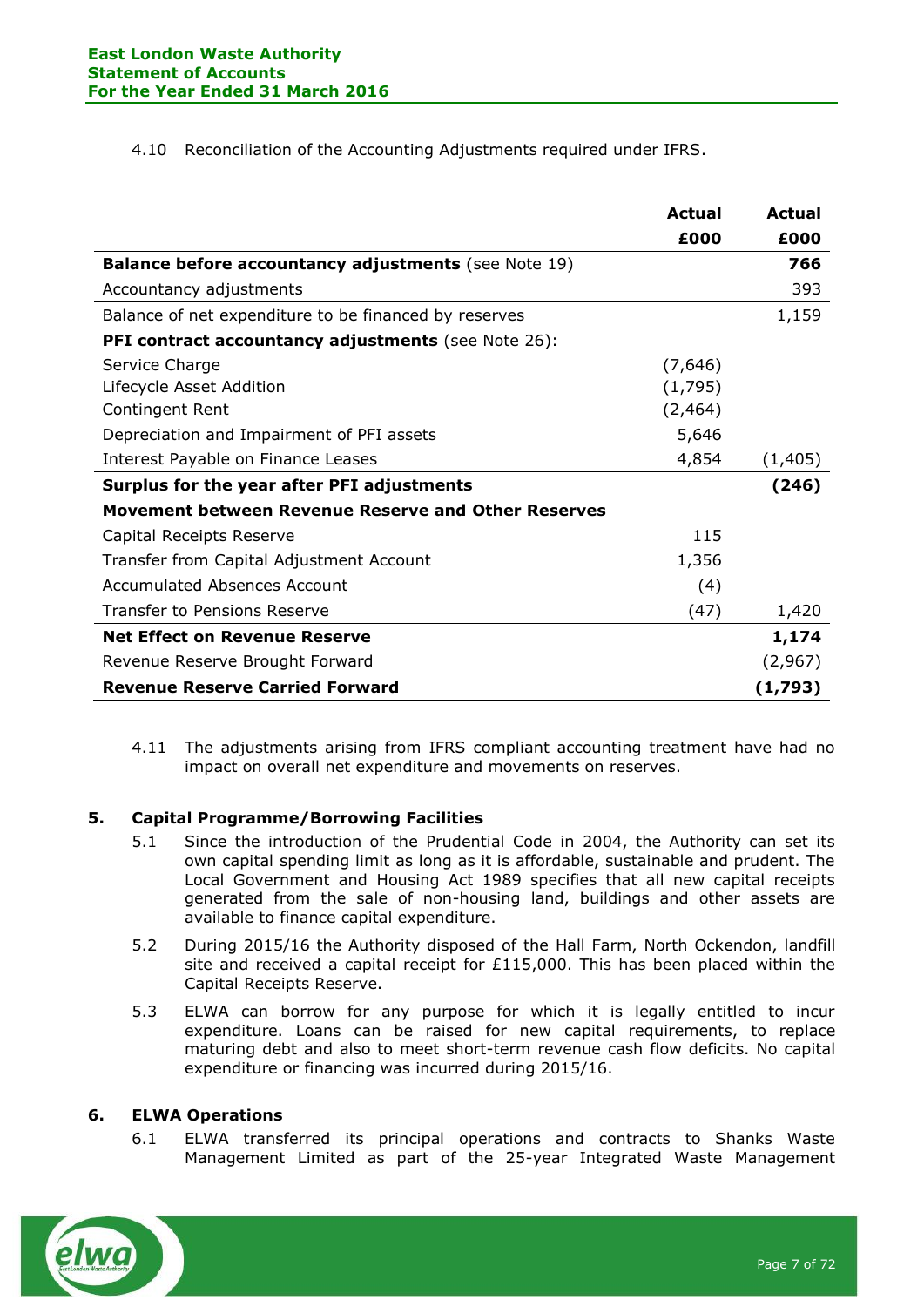Strategy (IWMS) Contract partly backed by PFI funding in December 2002. Since then ELWA's direct operational responsibilities have been in relation to its closed landfill sites. Following the sale of Hall Farm, the authority is now responsible for three sites.

### **7. Local Government Pension Scheme (LGPS)**

- 7.1 The Authority is legally obliged to offer guaranteed pension benefits to its employees. The statutory pension fund provider for the Authority is the London Pensions Fund Authority (LPFA). The LPFA Fund is maintained at a level to eventually meet the Authority's long-term liabilities for pension benefits, with the Authority's contributions fixed accordingly.
- 7.2 The results of the 2013 triennial actuarial valuation were used as part of the calculations for these accounts. The next valuation is due as at 31 March 2016 and this information will be used in the 2016/17 accounts.
- 7.3 As at 31 March 2016 the Authority's estimated liability for retirement benefits exceeded the value of assets by £1,494,000 (as at 31 March 2015 £1,539,000) when valued in accordance with the accounting standards. The decrease in liability was due to the decrease in the present value of the scheme's obligation being greater than the decrease in the fair value of the fund's assets.
- 7.4 Following the Public Pensions Services Act 2013 from 1 April 2014 the LGPS scheme became a career average revalued earnings' (CARE) scheme with new contribution bands and rates.

### **8. Fire at Frog Island**

- 8.1 On 4 August 2014 there was a fire at the Authority's Mechanical Biological Treatment (MBT) facility on Frog Island. The main damage was to the refinement section with a loss of all conveyors and most of the attached machines.
- 8.2 The loss of operations and royalty income for this period along with the replacement of the asset led to a significant claim to the insurers. The claim was accounted for within the 2014/15 Statement of Accounts and was received during 2015/16.
- 8.3 The claim resulted in a large increase in the renewal premium. ELWA's contribution for the year beginning 1 January 2015 increased from £175,000 to  $£1,000,000$ . A quarter of this increase was charged to the 2014/15 accounts but the full impact was felt in the 2015/16 accounts.
- 8.4 ELWA's contribution for the 1 January 2016 renewal premium was £1,300,000. This increase maintained the uplift but also takes account of general market increases.

### **9. Future Outlook**

9.1 The future outlook for the Authority depends heavily on the pattern of waste tonnage growth across the four constituent councils. In previous years the levy has been mitigated by the use of reserves. This approach however is not sustainable and the three year Financial Strategy starting in 2016/17 assumes no further use of reserves. It also assumes that funds are put aside into a strategy reserve to cover costs arising out of the post 2027 waste disposal arrangements. The 2016/17 levy increased by 5.9% of which 1.8% reflected the reduction in the use of reserves to support the levy and the establishment of the Strategy Reserve.

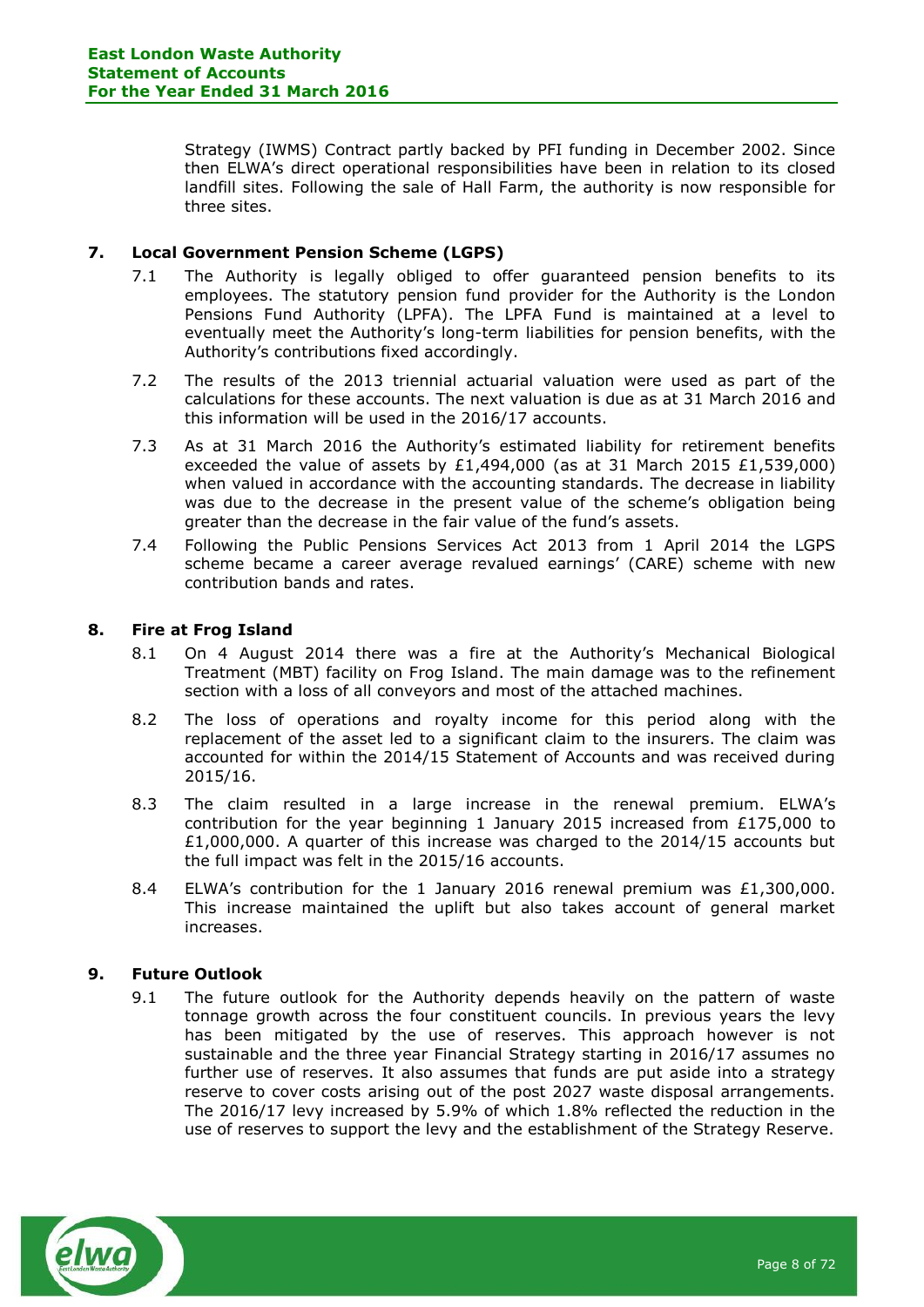- 9.2 The constituent councils covered by the East London Waste Authority over the next few years will face major demographic changes leading to the need for significant additional housing. This will result in an upward pressure on costs even if tonnages per household can be limited or reduced.
- 9.3 Because of the underlying level of waste growth and with inflation built into the contract, the levy will continue to increase each year. Officers of ELWA and the constituent councils continue to seek efficiency savings but unless these are substantial then constituent councils will face levy increases at the same time as central government funding to local authorities is significantly reduced.

### **10. Conclusion**

- 10.1 The Statement of Accounts provides a detailed and comprehensive picture of the Authority's performance for 2015/16, as required by statute.
- 10.2 I should like to thank the ELWA staff and the relevant staff and colleagues in the four Constituent Councils who have helped to prepare this document.
- 10.3 A thorough understanding of the Authority's financial position is essential in the light of the financial challenges that it faces. I hope that Members of the Authority, residents of the constituent boroughs and other readers find this document useful.

M G Christofi, BA (Hons), FCCA, CPFA Finance Director 30 September 2016

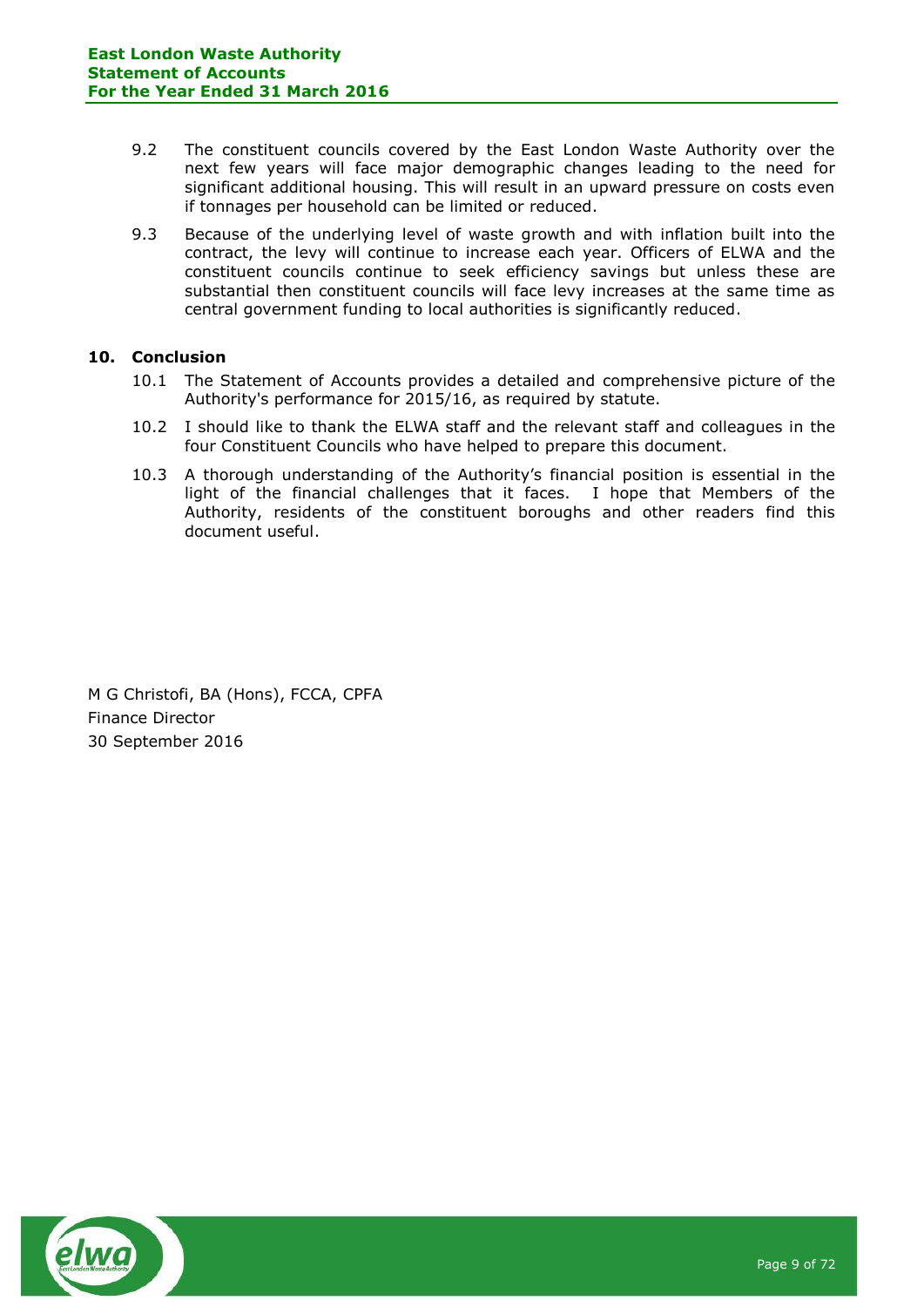### <span id="page-9-0"></span>**STATEMENT OF RESPONSIBILITIES FOR THE STATEMENT OF ACCOUNTS**

### **1. The Authority's Responsibilities**

- 1.1 The Authority is required:
	- To make arrangements for the proper administration of its financial affairs a) and to ensure that one of its officers has the responsibility for the administration of those affairs. In this Authority, that officer is the Finance Director.
	- $b)$ To manage its affairs to secure economic, efficient and effective use of resources and safeguard its assets.
	- $\mathsf{C}$ To approve the Statement of Accounts.

### **2. The Managing Director's Responsibilities**

- 2.1 The Managing Director is responsible for:
	- Maintaining effective financial controls and for securing the accuracy and a) integrity of financial information and systems operating within their department.
	- $b)$ Complying with any procedural instructions issued by the Finance Director.
	- $\mathsf{C}$ Preparing the Annual Governance Statement.

### **3. The Finance Director's Responsibilities**

- 3.1 The Finance Director is responsible for the preparation of the Authority's Statement of Accounts which, in terms of the CIPFA/LASAAC Code of Practice on Local Authority Accounting in United Kingdom, is required to give a true and fair view of the financial position of the Authority as at the 31 March 2016 and its income and expenditure for the year ending 31 March 2016.
- 3.2 In preparing this Statement of Accounts, the Finance Director has:
	- Selected suitable accounting policies and then applied them consistently; a)
	- $b)$ Made judgements and estimates that were reasonable and prudent;
	- c) Complied with the Code of Practice.
- 3.3 The Finance Director has also:
	- a) Kept proper accounting records which were up to date;
	- $b)$ Taken reasonable steps for the prevention and detection of fraud and other irregularities.

### **4. Statement of the Finance Director**

I certify that the Statement of Accounts presents a true and fair view of the Authority's income and expenditure for the year ending 31 March 2016 and the Authority's financial position as at 31 March 2016.

M G Christofi, BA (Hons), FCCA, CPFA Finance Director 30 September 2016

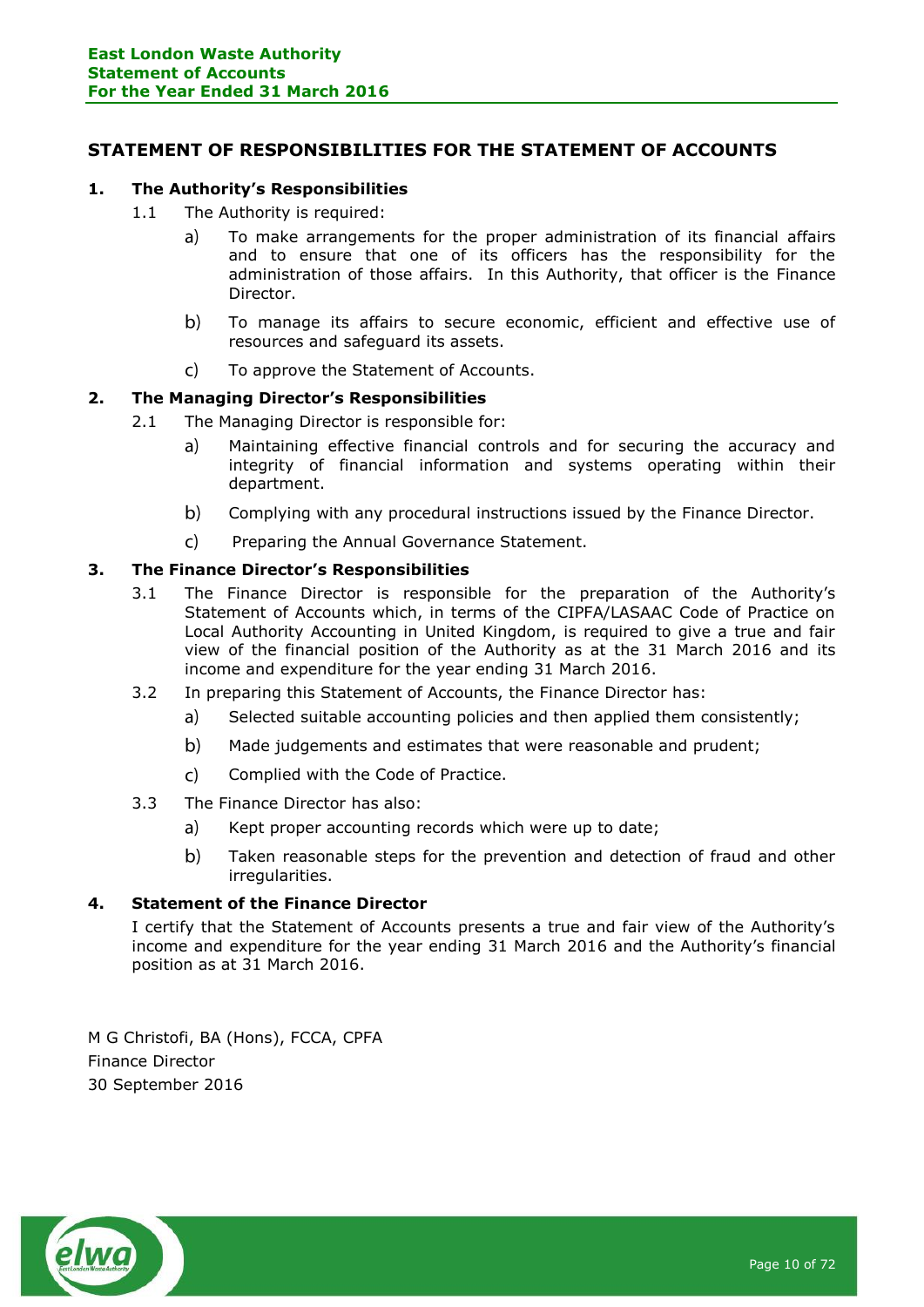# <span id="page-10-0"></span>**INDEPENDENT AUDITOR'S REPORT TO THE MEMBERS OF EAST LONDON WASTE AUTHORITY**

- 1. We have audited the financial statements of East London Waste Authority for the year ended 31 March 2016 on pages 14 to 60. The financial reporting framework that has been applied in their preparation is applicable law and the CIPFA/LASAAC Code of Practice on Local Authority Accounting in the United Kingdom 2015/16.
- 2. This report is made solely to the members of the Authority, as a body, in accordance with Part 5 of the Local Audit and Accountability Act 2014. Our audit work has been undertaken so that we might state to the members of the Authority, as a body, those matters we are required to state to them in an auditor's report and for no other purpose. To the fullest extent permitted by law, we do not accept or assume responsibility to anyone other than the members of the Authority, as a body, for our audit work, for this report, or for the opinions we have formed.

### Respective responsibilities of the Finance Director and auditor

3. As explained more fully in the Statement of the Finance Director's Responsibilities, the Finance Director is responsible for the preparation of the Statement of Accounts, which includes the financial statements, in accordance with proper practices as set out in the CIPFA/LASAAC Code of Practice on Local Authority Accounting in the United Kingdom, and for being satisfied that the financial statements give a true and fair view. Our responsibility is to audit, and express an opinion on, the financial statements in accordance with applicable law and International Standards on Auditing (UK and Ireland). Those standards require us to comply with the Auditing Practices Board's Ethical Standards for Auditors.

### Scope of the audit of the financial statements

- 4. An audit involves obtaining evidence about the amounts and disclosures in the financial statements sufficient to give reasonable assurance that the financial statements are free from material misstatement, whether caused by fraud or error. This includes an assessment of whether the accounting policies are appropriate to the Authority's circumstances and have been consistently applied and adequately disclosed; the reasonableness of significant accounting estimates made by the Finance Director; and the overall presentation of the financial statements.
- 5. In addition, we read all the financial and non-financial information in the Narrative Statement to identify material inconsistencies with the audited financial statements and to identify any information that is apparently materially incorrect based on, or materially inconsistent with, the knowledge acquired by us in the course of performing the audit. If we become aware of any apparent material misstatements or inconsistencies we consider the implications for our report.

### Opinion on financial statements

- 6. In our opinion the financial statements:
	- give a true and fair view of the financial position of the Authority as at 31 March 2016 and of the Authority's expenditure and income for the year then ended;
	- have been properly prepared in accordance with the CIPFA/LASAAC Code of Practice on Local Authority Accounting in the United Kingdom 2015/16.

### Matters on which we are required to report by exception

7. The Code of Audit Practice requires us to report to you if:

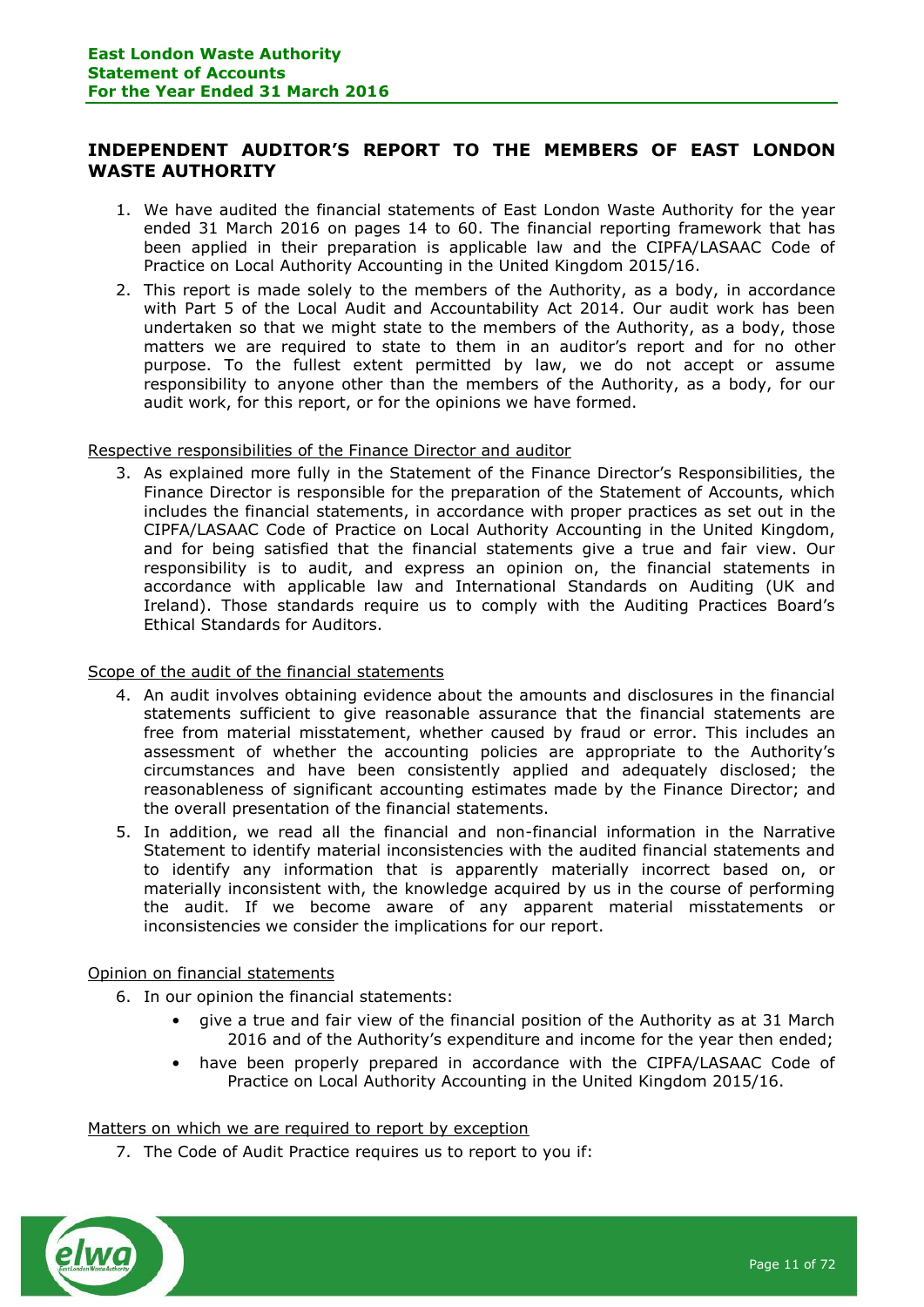- the Annual Governance Statement set out on pages 61 to 67 does not reflect compliance with 'Delivering Good Governance in Local Government: a Framework' published by CIPFA/SOLACE in June 2007; or
- the information given in the Narrative Statement for the financial year for which the financial statements are prepared is not consistent with the financial statements; or
- any matters have been reported in the public interest under Section 24 of the Local Audit and Accountability Act 2014 in the course of, or at the conclusion of, the audit; or
- any recommendations have been made under Section 24 of the Local Audit and Accountability Act 2014; or
- any other special powers of the auditor have been exercised under the Local Audit and Accountability Act 2014.
- 8. We have nothing to report in respect of these matters.

### **Conclusion on East London Waste Authority's arrangements for securing economy, efficiency and effectiveness in the use of resources**

### Authority's responsibilities

9. The Authority is responsible for putting in place proper arrangements to secure economy, efficiency and effectiveness in its use of resources, to ensure proper stewardship and governance, and to review regularly the adequacy and effectiveness of these arrangements.

### Auditor's responsibilities

- 10. We are required under Section 20(1) (c) of the Local Audit and Accountability Act 2014 to satisfy ourselves that the Authority has made proper arrangements for securing economy, efficiency and effectiveness in its use of resources. The Code of Audit Practice issued by the Comptroller and Auditor General (C&AG) requires us to report to you our conclusion relating to proper arrangements.
- 11. We report if significant matters have come to our attention which prevent us from concluding that the Authority has put in place proper arrangements for securing economy, efficiency and effectiveness in its use of resources. We are not required to consider, nor have we considered, whether all aspects of the Authority's arrangements for securing economy, efficiency and effectiveness in its use of resources are operating effectively.

### Scope of the review of arrangements for securing economy, efficiency and effectiveness in the use of resources

12. We have undertaken our review in accordance with the Code of Audit Practice, having regard to the guidance on the specified criterion issued by the C&AG in November 2015, as to whether East London Waste Authority had proper arrangements to ensure it took properly informed decisions and deployed resources to achieve planned and sustainable outcomes for taxpayers and local people. The C&AG determined this criterion as that necessary for us to consider under the Code of Audit Practice in satisfying ourselves whether East London Waste Authority put in place proper arrangements for securing economy, efficiency and effectiveness in its use of resources for the year ended 31 March 2016.

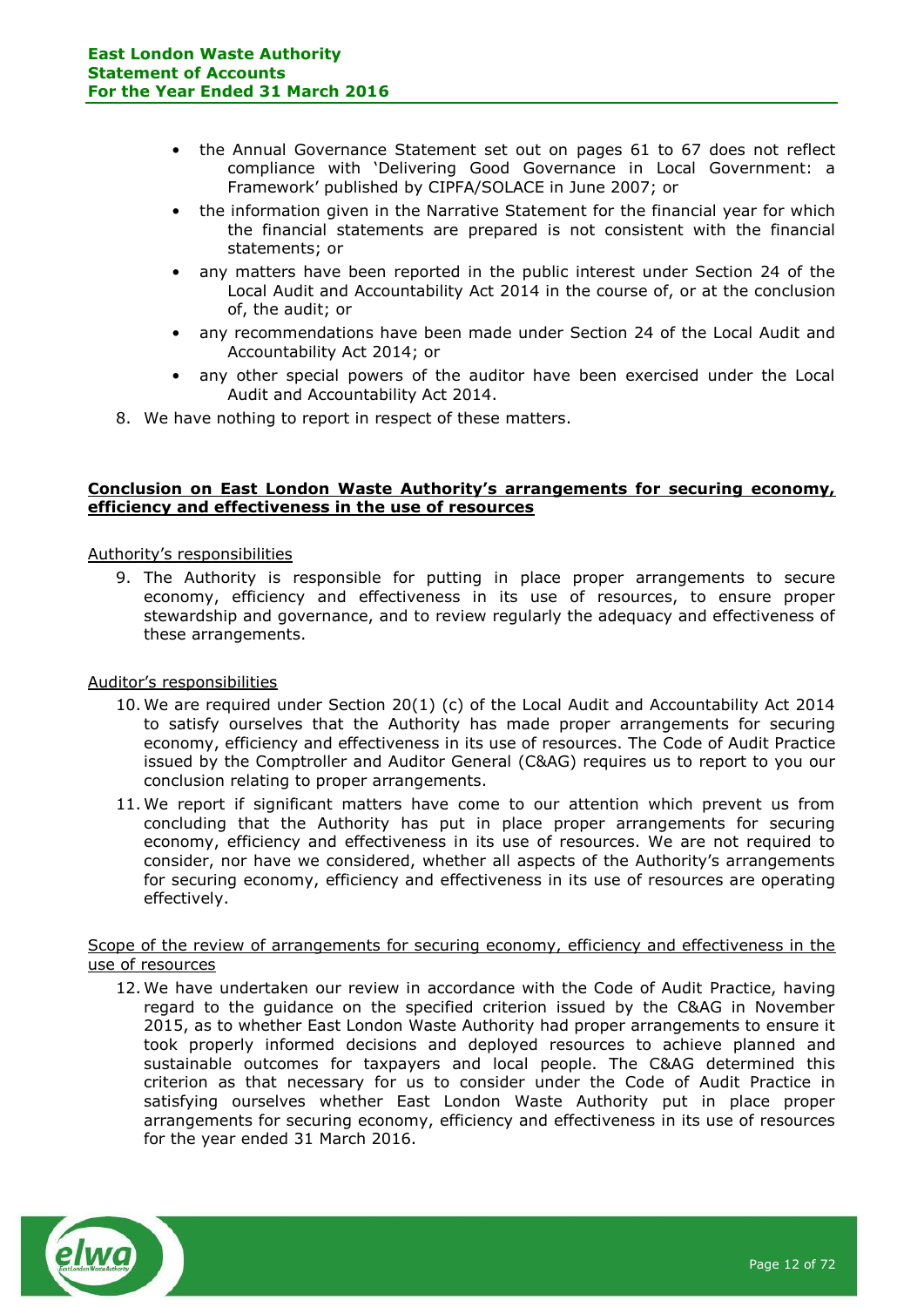13. We planned our work in accordance with the Code of Audit Practice. Based on our risk assessment, we undertook such work as we considered necessary to form a view on whether, in all significant respects, East London Waste Authority had put in place proper arrangements to secure economy, efficiency and effectiveness in its use of resources.

#### Conclusion

14. On the basis of our work, having regard to the guidance issued by the C&AG in November 2015, we are satisfied that, in all significant respects, East London Waste Authority put in place proper arrangements to secure economy, efficiency and effectiveness in its use of resources for the year ended 31 March 2016.

#### **Certificate**

15. We certify that we have completed the audit of the financial statements of East London Waste Authority in accordance with the requirements of the Local Audit and Accountability Act 2014 and the Code of Audit Practice.

# **Philip Johnstone For and on behalf of KPMG LLP, Statutory Auditor**  Chartered Accountants 15 Canada Square London E14 5GL

30 September 2016

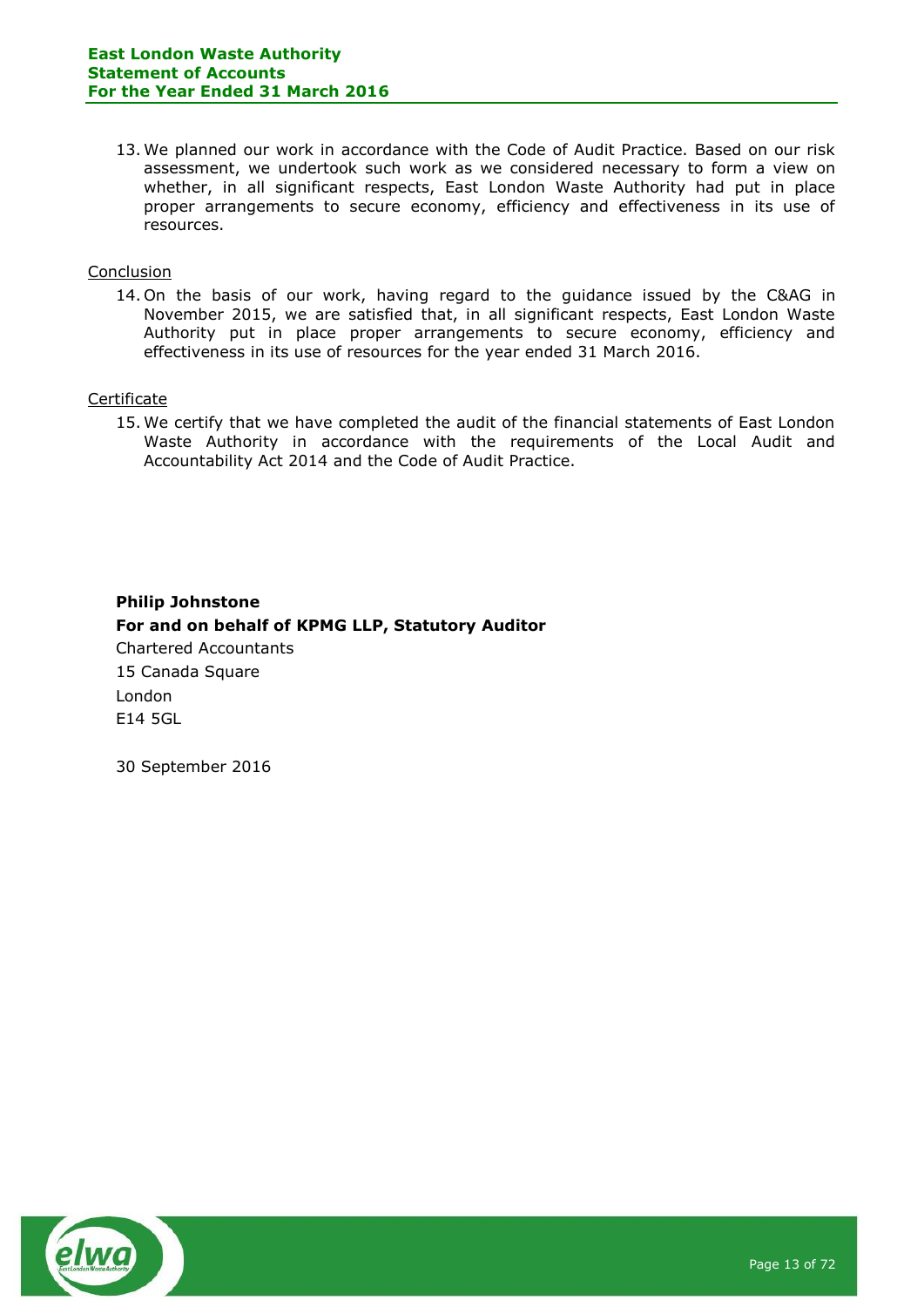### <span id="page-13-0"></span>**MOVEMENT IN RESERVES STATEMENT**

### **1. 2015/16 Movement**

1.1 This statement shows the movement in the year on the different reserves held by the Authority, analysed into 'usable reserves' (i.e. those that can be applied to fund expenditure or reduce the levy) and 'other reserves'. The surplus or deficit on the Provision of Service line on page 16 shows the true economic cost of providing the Authority's service, more details of which are shown in the Comprehensive Income and Expenditure Statement.

|                                                                                                 | Earmarked Capital Reserve<br>(Revenue Contributions) | Earmarked Capital Receipts<br>Reserve | Total Earmarked Reserves | Revenue Reserve Balance | Total Usable Reserves | Capital Adjustment Account | Revaluation Reserve | Pension Reserve | Accumulated Absences Account | Unusable Reserves | <b>Total Authority Reserves</b> |
|-------------------------------------------------------------------------------------------------|------------------------------------------------------|---------------------------------------|--------------------------|-------------------------|-----------------------|----------------------------|---------------------|-----------------|------------------------------|-------------------|---------------------------------|
| <b>Balance at 31</b>                                                                            | £000                                                 | £000                                  | £000                     | £000                    | £000                  | £000                       | £000                | £000            | £000                         | £000              | £000                            |
| <b>March 2015</b>                                                                               | (400)                                                |                                       | $-$ (400)                |                         | $(2,967)$ $(3,367)$   |                            | 11,542 (33,614)     | 1,539           |                              | 1(20,532)         | (23, 899)                       |
| <b>Movement in</b><br><b>Reserves during</b><br>2015/2016                                       |                                                      |                                       |                          |                         |                       |                            |                     |                 |                              |                   |                                 |
| (Surplus) on the<br>provision of service                                                        |                                                      |                                       |                          | (246)                   | (246)                 |                            |                     |                 |                              |                   | (246)                           |
| Other<br>Comprehensive<br>Income and<br>Expenditure                                             |                                                      |                                       |                          |                         |                       |                            |                     | (92)            |                              | (92)              | (92)                            |
| Total<br>Comprehensive<br><b>Income and</b><br><b>Expenditure</b>                               |                                                      |                                       |                          | (246)                   | (246)                 |                            |                     | (92)            |                              | (92)              | (338)                           |
| Adjustment<br>between<br>accounting basis<br>and funding basis<br>under regulations<br>(Note 6) |                                                      |                                       | $(115)$ (115)            | 1,420                   | 1,305                 | (1,909)                    | 553                 | 47              | $\overline{4}$               | (1,305)           |                                 |
| Net Decrease /<br>(Increase)<br>before Transfers<br>to Earmarked<br><b>Reserves</b>             |                                                      |                                       | $(115)$ $(115)$          | 1,174                   | 1,059                 | (1,909)                    | 553                 | (45)            | 4                            | (1, 397)          | (338)                           |
| Transfers to / from<br>Earmarked<br>Reserves (Note 7)                                           |                                                      |                                       |                          |                         |                       |                            |                     |                 |                              |                   |                                 |
| Decrease /<br>(Increase) in<br>2015/16                                                          | -                                                    |                                       | $(115)$ $(115)$          | 1,174                   | 1,059                 | (1,909)                    | 553                 | (45)            | 4                            | (1, 397)          | (338)                           |
| <b>Balance at 31</b><br><b>March 2016</b><br>carried forward                                    | (400)                                                |                                       | $(115)$ $(515)$          |                         | $(1,793)$ $(2,308)$   | 9,633                      | (33,061)            | 1,494           | 5                            | (21, 929)         | (24, 237)                       |

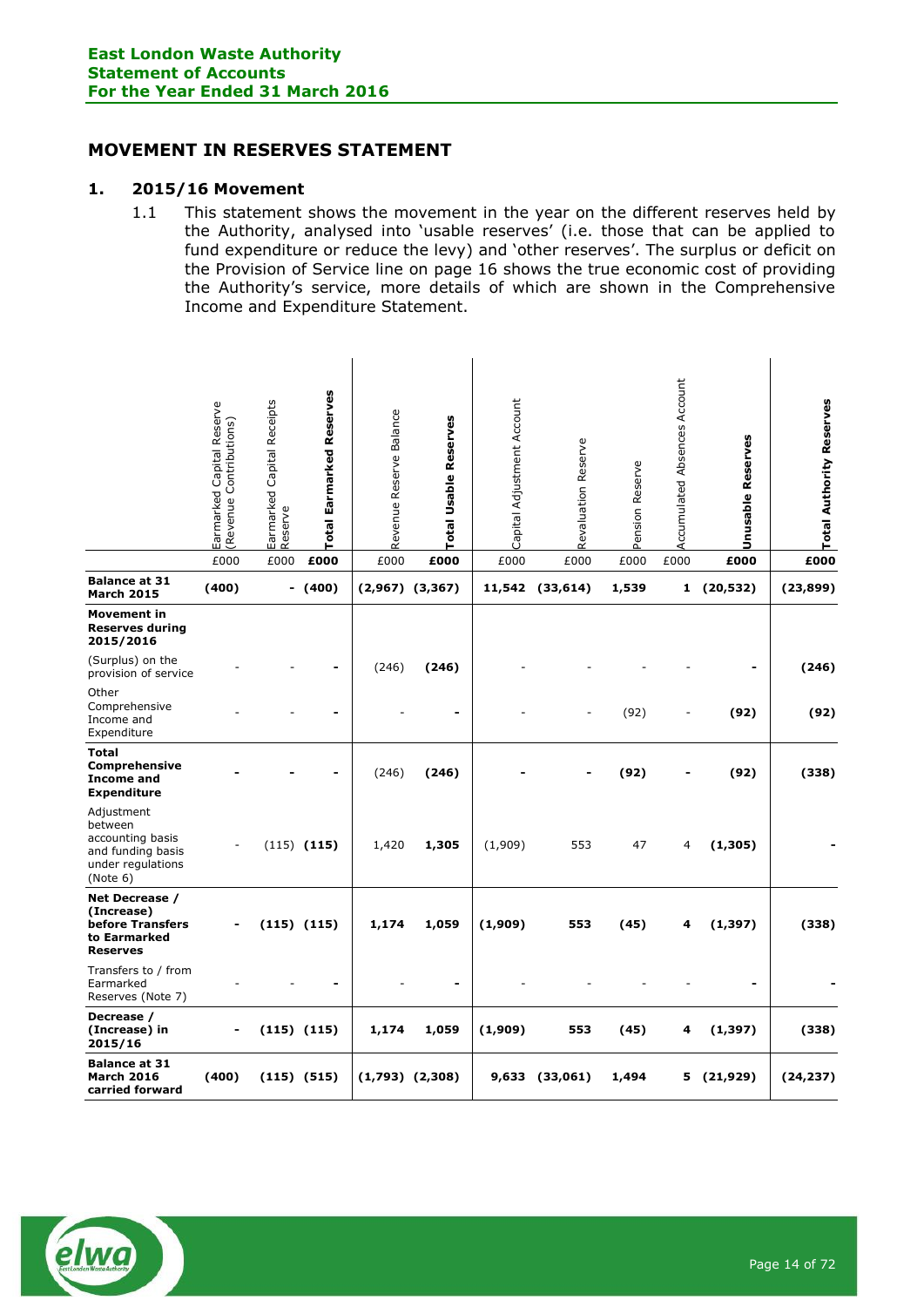# **2. 2014/15 Movement**

|                                                                                                 | Earmarked Capital Reserve<br>(Revenue Contributions) | Earmarked PFI Contract Reserve | Earmarked Reserves<br>Total | Revenue Reserve Balance | Reserves<br><b>Total Usable</b> | Capital Adjustment Account | Revaluation Reserve | Pension Reserve | Accumulated Absences Account | <b>Unusable Reserves</b> | <b>Total Authority Reserves</b> |
|-------------------------------------------------------------------------------------------------|------------------------------------------------------|--------------------------------|-----------------------------|-------------------------|---------------------------------|----------------------------|---------------------|-----------------|------------------------------|--------------------------|---------------------------------|
|                                                                                                 | £000                                                 | £000                           | £000                        | £000                    | £000                            | £000                       | £000                | £000 £000       |                              | £000                     | £000                            |
| <b>Balance at 31</b><br><b>March 2014</b>                                                       |                                                      | $(400)$ $(1,945)$ $(2,345)$    |                             |                         | $(5,567)$ $(7,912)$             | 10,166                     | (2,680)             | 1,111           | 4                            | 8,601                    | 689                             |
| <b>Movement in</b><br><b>Reserves during</b><br>2014/2015                                       |                                                      |                                |                             |                         |                                 |                            |                     |                 |                              |                          |                                 |
| Deficit on the<br>provision of service                                                          |                                                      |                                |                             | 5,969                   | 5,969                           |                            |                     |                 |                              |                          | 5,969                           |
| Other<br>Comprehensive<br>Income and<br>Expenditure                                             |                                                      |                                |                             |                         |                                 |                            | (30, 949)           | 392             | -                            | (30, 557)                | (30, 557)                       |
| <b>Total</b><br><b>Comprehensive</b><br><b>Income and</b><br><b>Expenditure</b>                 |                                                      |                                |                             | 5,969                   | 5,969                           | -                          | (30, 949)           | 392             | $\qquad \qquad \blacksquare$ | (30, 557)                | (24, 588)                       |
| Adjustment<br>between<br>accounting basis<br>and funding basis<br>under regulations<br>(Note 6) |                                                      |                                |                             |                         | $(1,424)$ $(1,424)$             | 1,376                      | 15                  | 36              | (3)                          | 1,424                    |                                 |
| Net Decrease /<br>(Increase)<br>before Transfers<br>to Earmarked<br><b>Reserves</b>             |                                                      |                                |                             | 4,545                   | 4,545                           |                            | 1,376 (30,934)      | 428             | (3)                          | (29, 133)                | (24, 588)                       |
| Transfers to / from<br>Earmarked<br>Reserves (Note 7)                                           |                                                      | 1,945                          | 1,945                       | (1,945)                 | $\qquad \qquad \blacksquare$    |                            |                     |                 |                              |                          |                                 |
| Decrease /<br>(Increase) in<br>2014/15                                                          |                                                      | 1,945                          | 1,945                       | 2,600                   | 4,545                           |                            | 1,376 (30,934)      | 428             | (3)                          | (29, 133)                | (24, 588)                       |
| <b>Balance at 31</b><br><b>March 2015</b><br>carried forward                                    | (400)                                                |                                | (400)                       |                         | $(2,967)$ $(3,367)$             |                            | 11,542 (33,614)     | 1,539           | 1                            | (20, 532)                | (23, 899)                       |

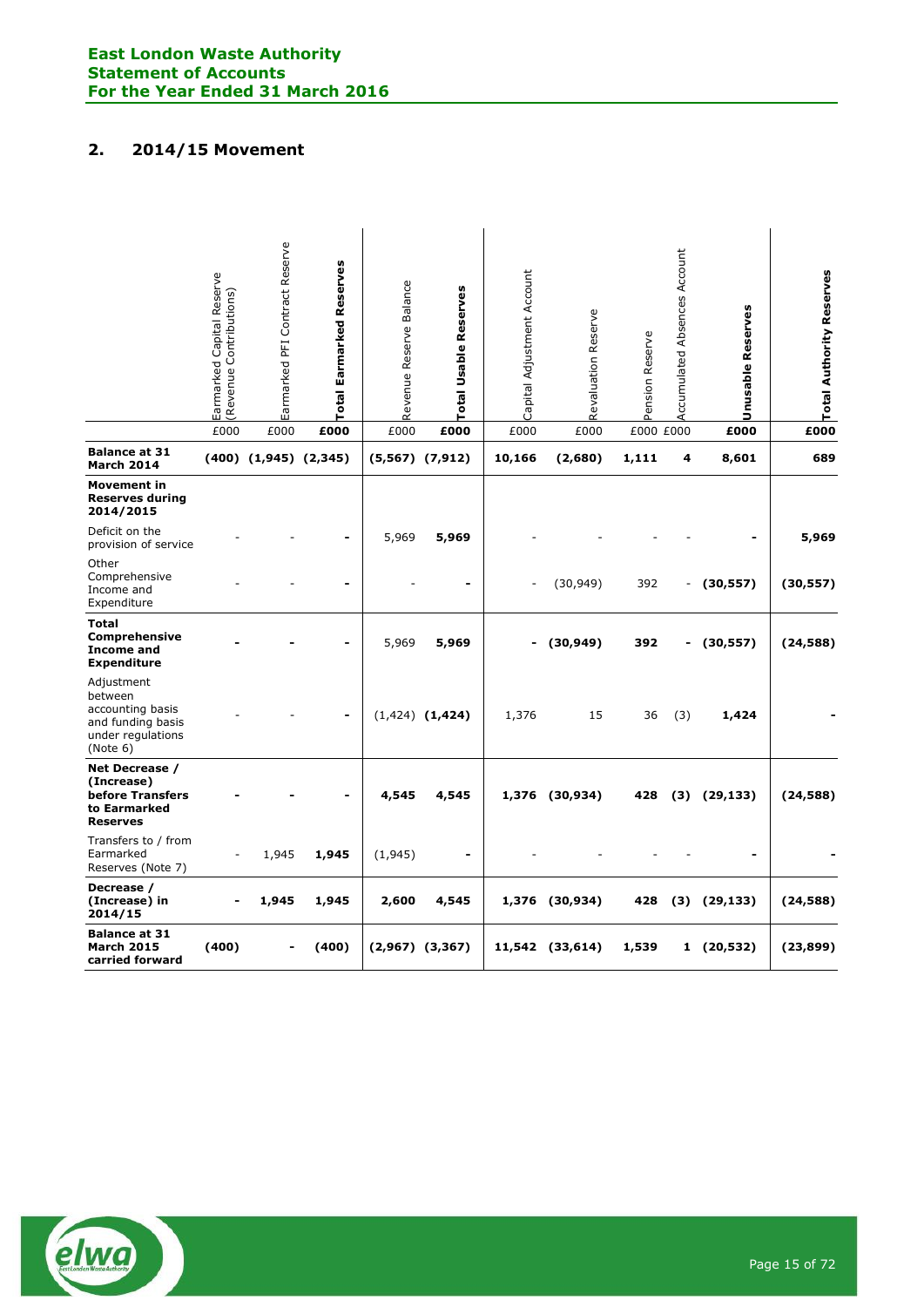# <span id="page-15-0"></span>**COMPREHENSIVE INCOME AND EXPENDITURE STATEMENT**

This statement summarises the resources that have been generated and consumed in providing services and managing the Authority during the year. It includes all day-to-day expenses and related income on an accruals basis.

|                             |                        | 2014/15                                     |                                                                               |                             |                               | 2015/16                                     |
|-----------------------------|------------------------|---------------------------------------------|-------------------------------------------------------------------------------|-----------------------------|-------------------------------|---------------------------------------------|
| Gross<br><b>Expenditure</b> | Gross<br><b>Income</b> | <b>Net</b><br><b>Expenditure</b><br>/Income |                                                                               | Gross<br><b>Expenditure</b> | <b>Gross</b><br><b>Income</b> | <b>Net</b><br><b>Expenditure</b><br>/Income |
| £000                        | £000                   | £000                                        |                                                                               | £000                        | £000                          | £000                                        |
| 328                         |                        | 328                                         | Supplies and Services                                                         | 1,205                       |                               | 1,205                                       |
| 44,703                      |                        | 44,703                                      | Service Charges (Note 26)                                                     | 43,094                      |                               | 43,094                                      |
| 671                         |                        | 671                                         | <b>Employee and Support Services</b>                                          | 680                         |                               | 680                                         |
| 124                         |                        | 124                                         | Premises Related Expenditure                                                  | 121                         |                               | 121                                         |
| $\overline{2}$              |                        | 2                                           | <b>Transport Related Expenditure</b>                                          | $\overline{2}$              |                               | 2                                           |
| 6,129                       |                        | 6,129                                       | Depreciation and Impairment of Fixed<br>Assets (Note 9)                       | 5,646                       |                               | 5,646                                       |
| 2,958                       |                        | 2,958                                       | Third Party Payments                                                          | 2,683                       |                               | 2,683                                       |
|                             | 2,836                  | (2,836)                                     | Commercial Waste Charges                                                      |                             | 2,486                         | (2,486)                                     |
|                             | 4,065                  | (4,065)                                     | PFI and other Grants (Note 22)                                                |                             | 4,008                         | (4,008)                                     |
|                             | 3,367                  | (3, 367)                                    | Other Income                                                                  |                             | 1,158                         | (1, 158)                                    |
| 54,915                      | 10,268                 | 44,647                                      | <b>Cost of Services</b>                                                       | 53,431                      | 7,652                         | 45,779                                      |
|                             |                        |                                             |                                                                               |                             |                               |                                             |
| 9,491                       | 109                    | 9,382                                       | Financing and investment income and<br>Expenditure (Note 8)                   | 7,493                       | 117                           | 7,376                                       |
| 64,406                      | 10,377                 | 54,029                                      | <b>Net Operating Expenditure</b>                                              | 60,924                      | 7,769                         | 53,155                                      |
|                             | 48,060                 | (48,060)                                    | Income from Levy                                                              |                             | 53,401                        | (53, 401)                                   |
| 64,406                      | 58,437                 | 5,969                                       | Deficit/(Surplus) on provision of<br>services                                 | 60,924                      | 61,170                        | (246)                                       |
|                             |                        |                                             |                                                                               |                             |                               |                                             |
|                             |                        | (30, 949)                                   | Surplus on revaluation of Property,<br>plant and equipment assets<br>(Note 9) |                             |                               |                                             |
|                             |                        | 392                                         | Actuarial (gains)/losses on pension<br>assets/Liabilities (Note 27)           |                             |                               | (92)                                        |
|                             |                        | (30, 557)                                   | <b>Other Comprehensive Income and</b><br><b>Expenditure</b>                   |                             |                               | (92)                                        |
|                             |                        | (24, 588)                                   | <b>Total Comprehensive Income and</b><br><b>Expenditure</b>                   |                             |                               | (338)                                       |

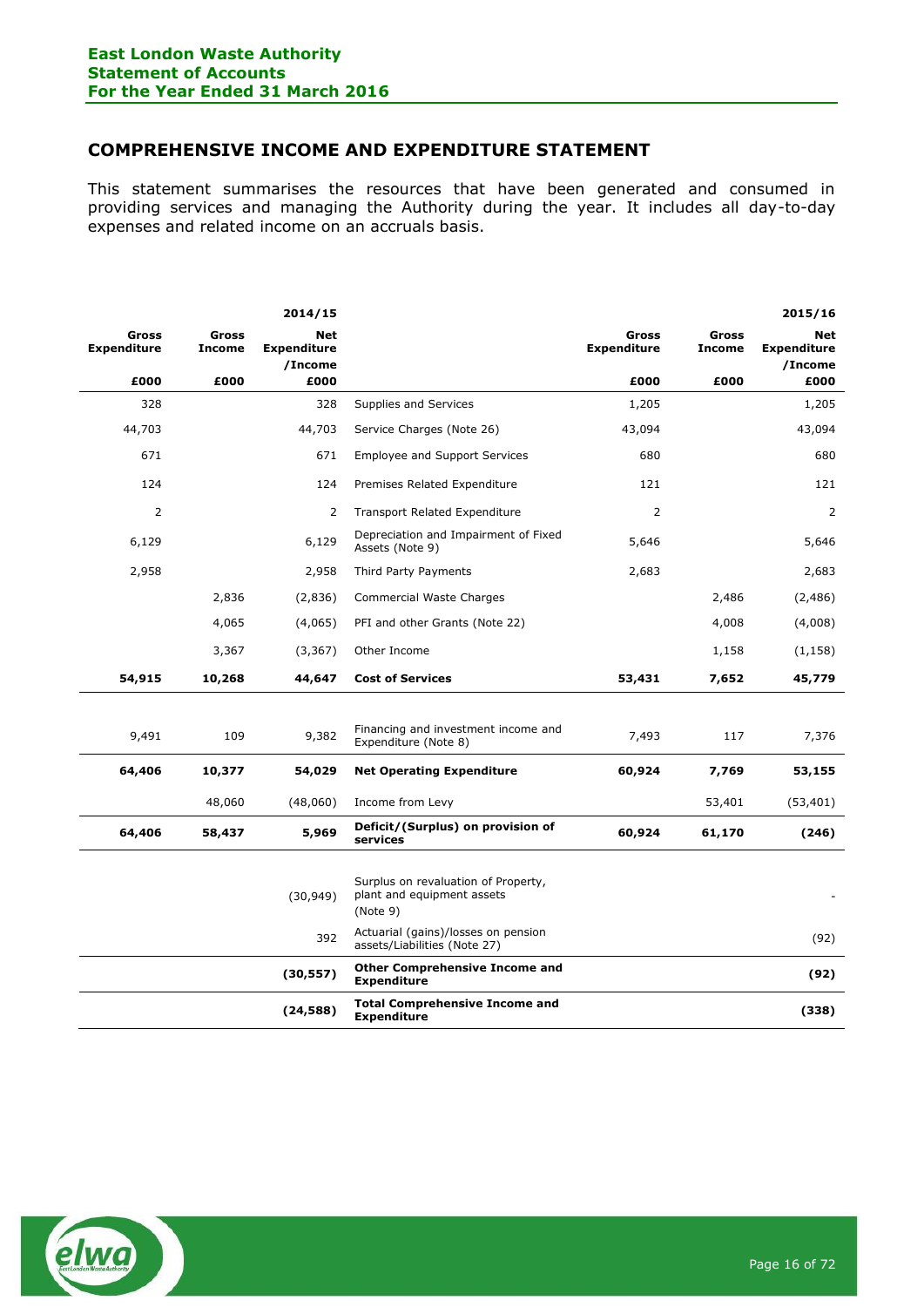### <span id="page-16-0"></span>**BALANCE SHEET**

The Balance Sheet shows the value as at the 31 March 2016 of the assets and liabilities recognised by the Authority. The net assets of the Authority (assets less liabilities) are matched by the reserves held by the Authority. Reserves are reported in two categories. The first category of reserves are usable reserves, i.e. those reserves that the Authority may use to provide services, subject to the need to maintain a prudent level of reserves and any statutory limitations on their use (for example the Capital Reserve that may only be used to fund capital and repay debt). The second category of reserves is those that the Authority is not able to use to provide services. This category of reserves include reserves that hold unrealised gains and losses (for example the Revaluation Reserve), where amounts would only become available to provide services if the assets are sold; and reserves that hold timing differences shown in the Movement in Reserves Statement line 'Adjustments between accounting basis and funding basis under regulations'.

| 31 March<br>2015<br>£000 |                                 | <b>Notes</b> | 31 March<br>2016<br>£000 |
|--------------------------|---------------------------------|--------------|--------------------------|
| 106,570                  | Property, Plant & Equipment     | 9            | 102,608                  |
| 106,570                  | <b>Long Term Assets</b>         |              | 102,608                  |
| 11,540                   | <b>Short Term Investments</b>   | 30           | 7,838                    |
| 2,468                    | Short term Debtors              | 11           | 1,627                    |
| 14,008                   | <b>Current Assets</b>           |              | 9,465                    |
| (26)                     | Short Term Borrowing            | 30           | (26)                     |
| (5,796)                  | <b>Short Term Creditors</b>     | 13           | (6, 495)                 |
| (250)                    | Provisions                      | 28           | (250)                    |
| (4, 284)                 | Cash and Cash Equivalents       | 12           | (44)                     |
| (10, 356)                | <b>Current Liabilities</b>      |              | (6, 815)                 |
| (1,250)                  | Long Term Borrowing             | 30           | (1,250)                  |
| (83, 534)                | PFI Finance Lease Liability     | 26           | (78, 277)                |
| (1, 539)                 | Pension Liability               | 27           | (1, 494)                 |
| (86, 323)                | <b>Long Term Liabilities</b>    |              | (81, 021)                |
| 23,899                   | <b>Net Assets / Liabilities</b> |              | 24,237                   |
| (3, 367)                 | Usable Reserves                 | 14           | (2,308)                  |
| (20, 532)                | Unusable Reserves               | 15           | (21, 929)                |
| (23, 899)                | <b>Total Reserves</b>           |              | (24, 237)                |

M G Christofi, BA (Hons), FCCA, CPFA Finance Director 30 September 2016

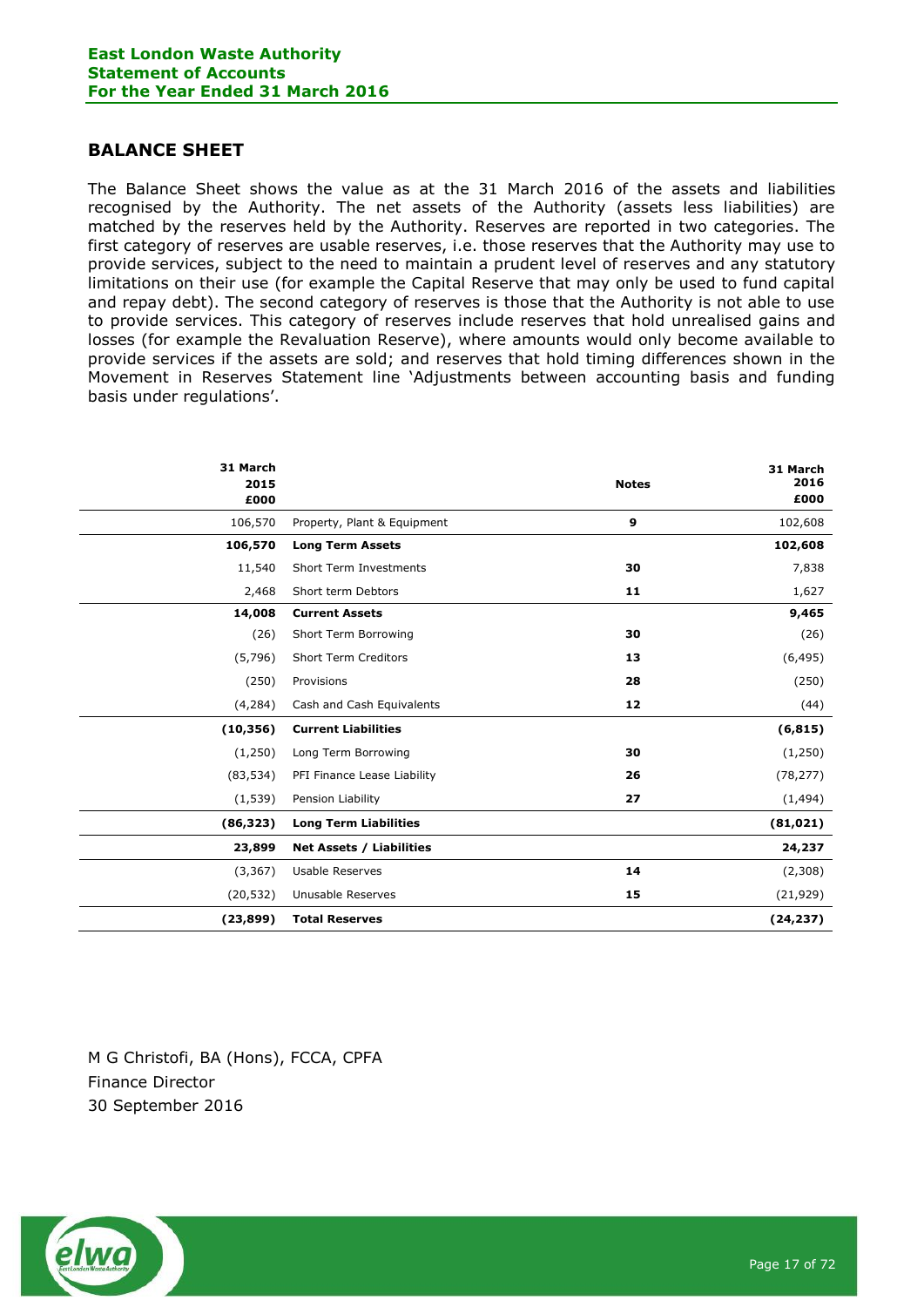### <span id="page-17-0"></span>**CASH FLOW STATEMENT**

The Cash Flow Statement shows the changes in cash and cash equivalents of the Authority during the reporting period. The Statement shows how the Authority generates and uses cash and cash equivalents by classifying cash flows as operating, investing and financing activities. The amount of net cash flows arising from operating activities is a key indicator of the extent to which the operations of the authority are funded by way of levy and grant income or from the recipients of services provided by the authority. Investing activities represent the extent to which cash outflows have been made for resources which are intended to contribute to the Authority's future service delivery. Cash flows arising from financing activities are useful in predicting claims on future cash flows by providers of capital (i.e. borrowing) to the Authority.

| 2014/15<br>£000 |                                                                                | 2015/16<br>£000 |
|-----------------|--------------------------------------------------------------------------------|-----------------|
| (5,969)         | Deficit/(Surplus) on the provision of services                                 | 246             |
| 5,096           | Adjustments to net deficit on the provision of services for non-cash movements | 7,234           |
| (873)           | Net cash flows from Operating Activities (Note 16)                             | 7,480           |
| 5,863           | Investing Activities (Note 17)                                                 | 2,017           |
| (4,386)         | Financing Activities (Note 18)                                                 | (5,257)         |
| 604             | Net (decrease)/increase in cash and cash equivalents                           | 4,240           |
| (4,888)         | Cash and cash equivalents at the beginning of the reporting period             | (4, 284)        |
| (4,284)         | Cash and cash equivalents at the end of the reporting period (Note 12)         | (44)            |

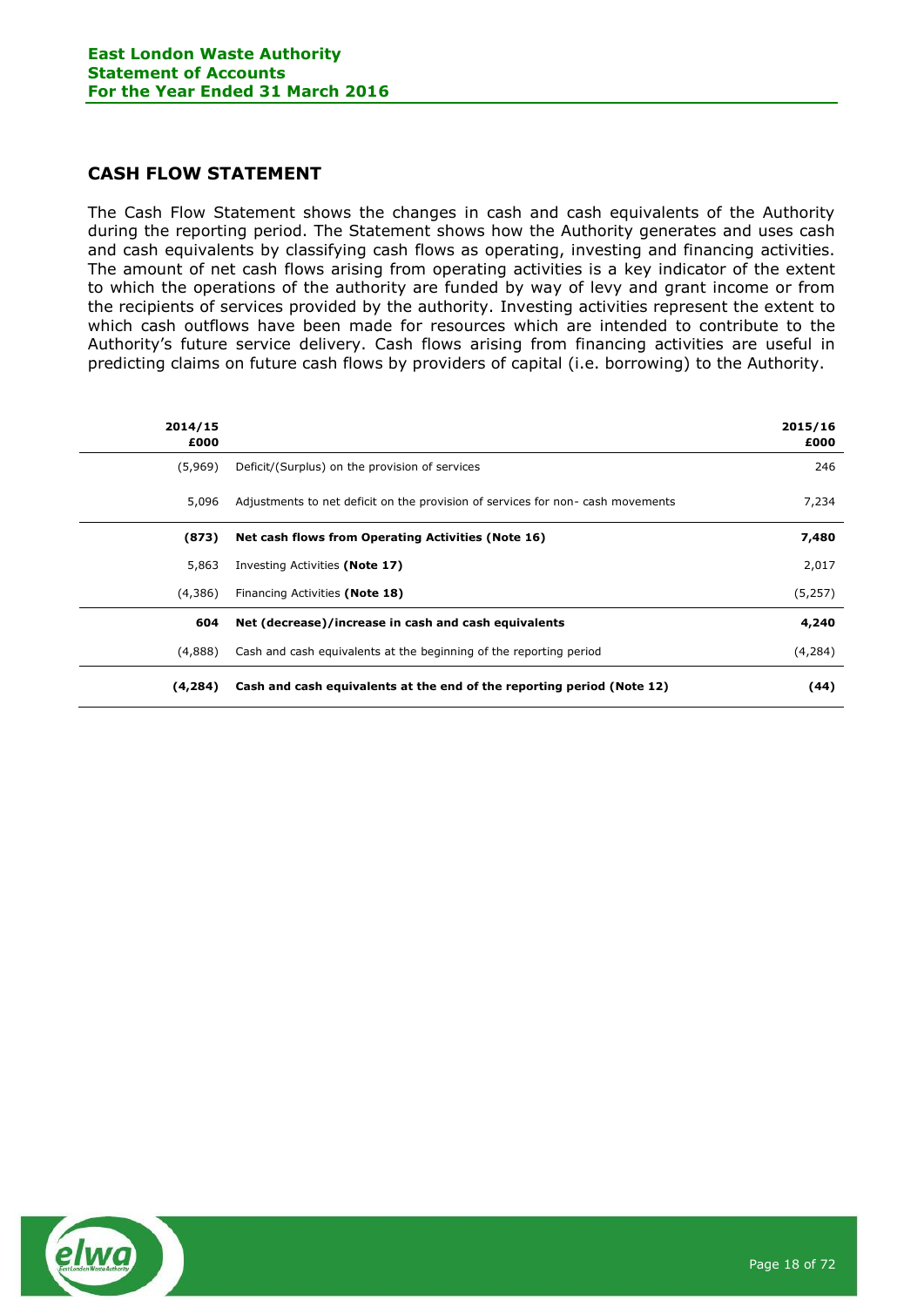### <span id="page-18-0"></span>**STATEMENT OF ACCOUNTING POLICIES**

### **1. General Principles**

1.1 The Statement of Accounts summarises the Authority's transactions for the 2015/16 financial year and its position at the year-end on 31 March 2016. The Authority is required to prepare an annual Statement of Accounts by the Accounts and Audit (England) Regulations 2015, which those Regulations require to be prepared in accordance with proper accounting practices. These practices primarily comprise the *Code of Practice on Local Authority Accounting in the United Kingdom 2015/16* and the *Service Reporting Code of Practice 2015/16*, supported by International Financial Reporting Standards (IFRS). The accounting convention adopted in the Statement of Accounts is principally historical cost, modified by the revaluation of certain categories of non-current assets and financial instruments.

#### **2. Accruals of Income and Expenditure**

- 2.1 The Accounts have been prepared on the normal accruals basis whereby activity is accounted for in the year that it takes place, not when cash payments are made or received. Debtors and creditors are included in the balance sheet in respect of goods supplied and services rendered but not yet paid for at 31 March 2016.
- 2.2 When debts may not be settled, the balance of the debtor is written down and a charge made to revenue for the income that might not be recovered.

#### **3. Cash and Cash Equivalents**

- 3.1 Cash is represented by cash in hand and deposits with financial institutions repayable without penalty on notice of not more than 24 hours.
- 3.2 Cash equivalents are investments that having originally been invested for no longer than three months are repayable on demand or readily convertible to known amounts of cash with insignificant risk of change in value. Fixed term deposits, excluding overnight deposits, are not considered to be readily convertible since they only become repayable at the point of maturity and cannot be traded or redeemed without penalty. In the Cash Flow Statement, cash and cash equivalents are shown net of bank overdrafts that are repayable on demand and form an integral part of the Authority's cash management.

### **4. Prior Period Adjustments, Changes in Accounting Policies and Estimates and Errors**

- 4.1 Prior period adjustments may arise as a result of a change in accounting policies or to correct a material error.
- 4.2 Changes in accounting estimates are accounted for prospectively, i.e. in the current and future years affected by the change and do not give rise to a prior period adjustment.
- 4.3 Changes in accounting policies are only made when required by proper accounting practices or the change provides more reliable or relevant information about the effect of transactions, other events and conditions on the Authority's financial position or financial performance.
- 4.4 Where a change is made, it is applied retrospectively (unless stated otherwise) by adjusting opening balances and comparative amounts for the prior period as if the new policy had always been applied. Material errors discovered in prior period figures are corrected retrospectively by amending opening balances and comparative amounts for the prior period.

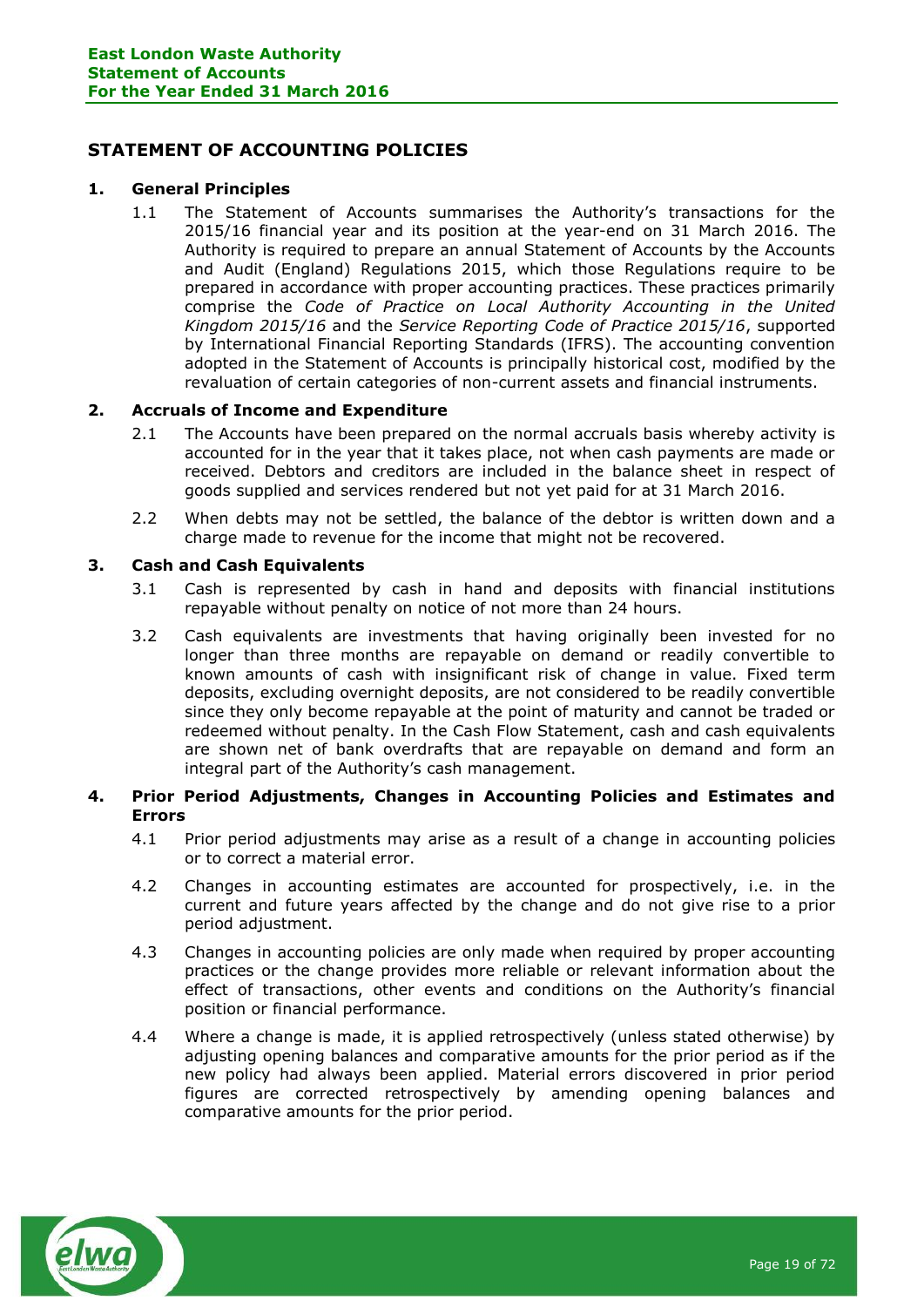4.5 Material errors discovered in prior period figures are corrected retrospectively by amending opening balances and comparative amounts for the prior period.

### **5. Charges to Revenue for Non-current Assets**

- 5.1 The Authority's accounts are charged with the following amounts to record the cost of holding non-current assets during the year:
	- depreciation attributable to the assets used by the service;  $a)$
	- $b)$ revaluation and impairment losses on assets used by the service where there are no accumulated gains in the Revaluation Reserve against which the losses can be written off;
	- $\mathsf{C}$ amortisation of intangible assets attributable to the service.
- 5.2 The Authority is not required to raise a levy to fund depreciation, revaluation and impairment losses or amortisation. However, it is required to make an annual contribution from revenue towards the reduction in its overall borrowing requirement. This is equal to an amount calculated on a prudent basis determined by the Authority in accordance with statutory guidance.
- 5.3 Depreciation, revaluation and impairment losses and amortisation are therefore replaced by a contribution in the Revenue Reserve called the Minimum Revenue Provision (MRP), by way of an adjusting transaction with the Capital Adjustment Account in the Movement in Reserves Statement.

#### **6. Employee benefits**

Benefits Payable during Employment

6.1 Short-term employee benefits are those due to be settled within 12 months of the year-end. They include benefits such as wages and salaries, paid annual leave and paid sick leave, bonuses and non-monetary benefits for current employees and are recognised as an expense for services in the year in which employees render service to the Authority. An accrual is made for the cost of holiday entitlements (or any form of leave, e.g. time off in lieu) earned by employees but not taken before the year-end which employees can carry forward into the next financial year. The accrual is made at the wage and salary rates applicable in the following accounting year, being the period in which the employee takes the benefit. The accrual is charged to Surplus or Deficit on the Provision of Services, but then reversed out through the Movement in Reserves Statement so that holiday benefits are charged to revenue in the financial year in which the holiday absence occurs.

#### Termination Benefits

- 6.2 Termination benefits are amounts payable as a result of a decision by the Authority to terminate an officer's employment before the normal retirement date or an officer's decision to accept voluntary redundancy. The benefits are charged on an accruals basis to the Comprehensive Income and Expenditure Statement when the Authority is demonstrably committed to the termination of the employment of an officer or group of officers and can no longer withdraw the offer or when the authority recognises costs for restructuring.
- 6.3 Where termination benefits involve the enhancement of pensions, statutory provisions require the Comprehensive Income and Expenditure Statement to be charged with the amount payable by the Authority to the Pension Fund or pensioner in the year, not the amount calculated according to the relevant accounting standards. In the Movement in Reserves Statement, appropriations are required to and from the Pensions Reserve to remove the notional debits and credits for pension enhancement termination benefits and replace them with

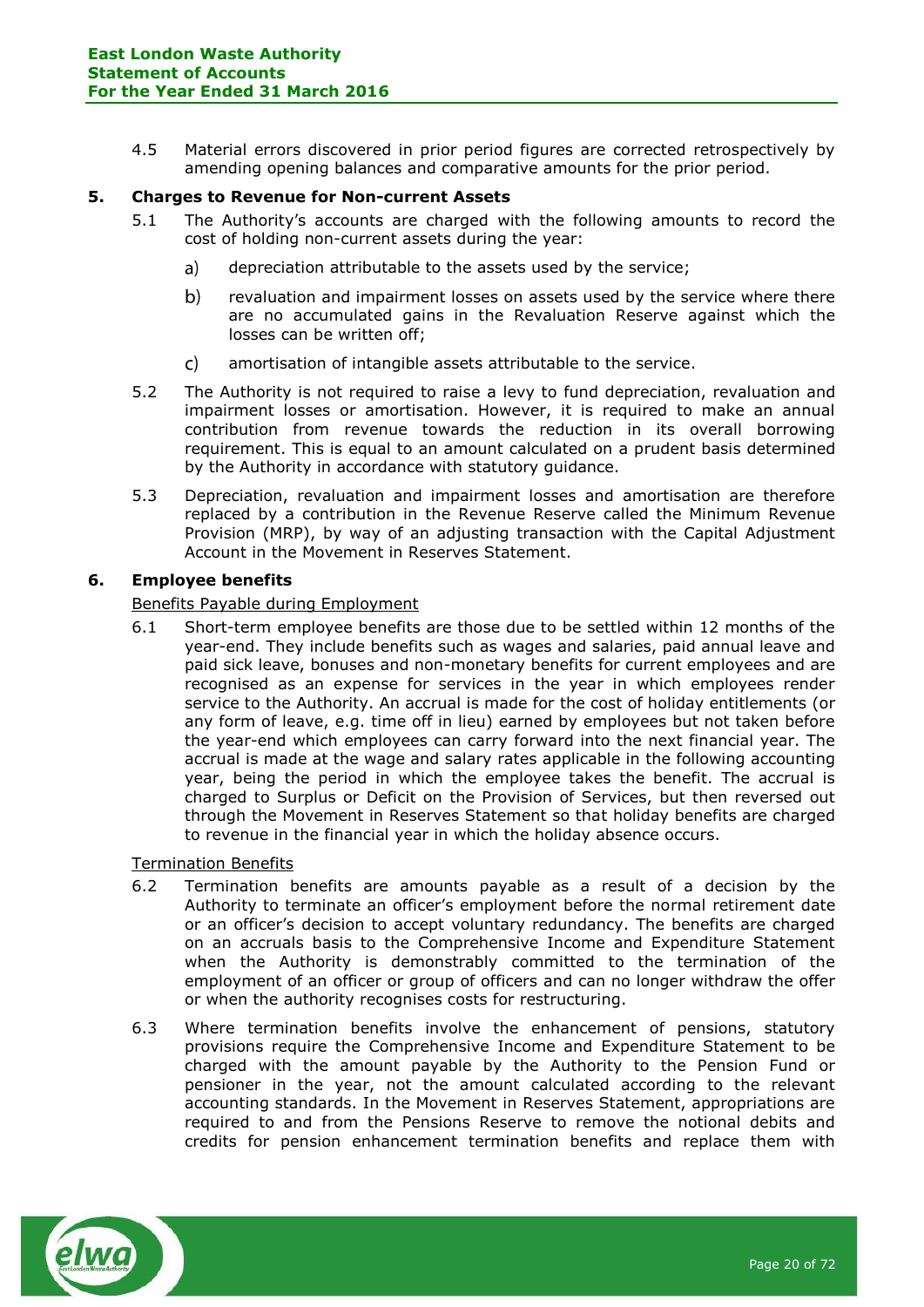debits for the cash paid to the Pension Fund and pensioners and any such amounts payable but unpaid at the year-end.

### **7. Pension Provision**

- 7.1 As part of the terms and conditions of employment of its officers, the Authority offers retirement benefits. Although these benefits will not actually be payable until employees retire, the Authority has a commitment to make the payments that need to be disclosed at the time that employees earn their future entitlement.
- 7.2 The Authority participates in the Local Government Pension Scheme (LGPS) administered by the London Pension Funds Authority (LPFA). This is a funded defined benefit scheme.
- 7.3 Employees' and employers' contributions are paid into the LGPS. Employers' contribution rates are advised by the LPFA Fund's Actuary, Barnett Waddingham LLP, with the intention of balancing the pension liabilities with investment assets over time. Additional pension liabilities resulting from early retirements are met by the Authority's Comprehensive Income and Expenditure Statement and not by the Pension Fund. The Authority is required to account for pension costs in accordance with IAS 19 and to recognise in the accounts accrued benefits payments at the time that the employees earn their future benefit entitlements.
- 7.4 This has the following effect on the results of the current and prior period:
	- $a)$ The overall amount to be met from the levy has remained unchanged, but the costs disclosed for services after the replacement of actual employer's contributions by current service costs are £5,000 lower (£14,000 lower in 2014/15).
	- $b)$ Pension costs have increased to  $£52,000$ . This is the result of pension interest costs being higher than expected returns on assets.
	- $\mathsf{C}$ The liability in the balance sheet has decreased and is now  $£1,494,000$ (£1,539,000 in 2014/15).
	- $\mathbf{d}$ An actuarial gain of £92,000 (£392,000 loss in 2014/15) is recorded on the Comprehensive Income and Expenditure Statement and reflected in the Balance Sheet liability. Actuarial gains and losses arise from changes to assumptions and the differences between expected and actual returns. Further details are shown in Note 27.

### **8. Discretionary Benefits**

8.1 The Authority also has restricted powers to make discretionary awards of retirement benefits in the event of early retirements. Any liabilities estimated to arise as a result of an award to any member of staff are accrued in the year of the decision to make the award and accounted for using the same policies as are applied to the Local Government Pension Scheme.

#### **9. Financial Instruments**

9.1 Financial Instruments represent transactions, with a contract, which result in a financial asset for one entity and a financial liability for another. Financial Instruments cover both financial liabilities and assets.

### Financial Liabilities

9.2 Financial liabilities are recognised on the Balance Sheet when the Authority becomes a party to the contractual provisions of a financial instrument and are initially measured at fair value and are carried at their amortised cost. Annual charges to the Financing and Investment Income and Expenditure line in the

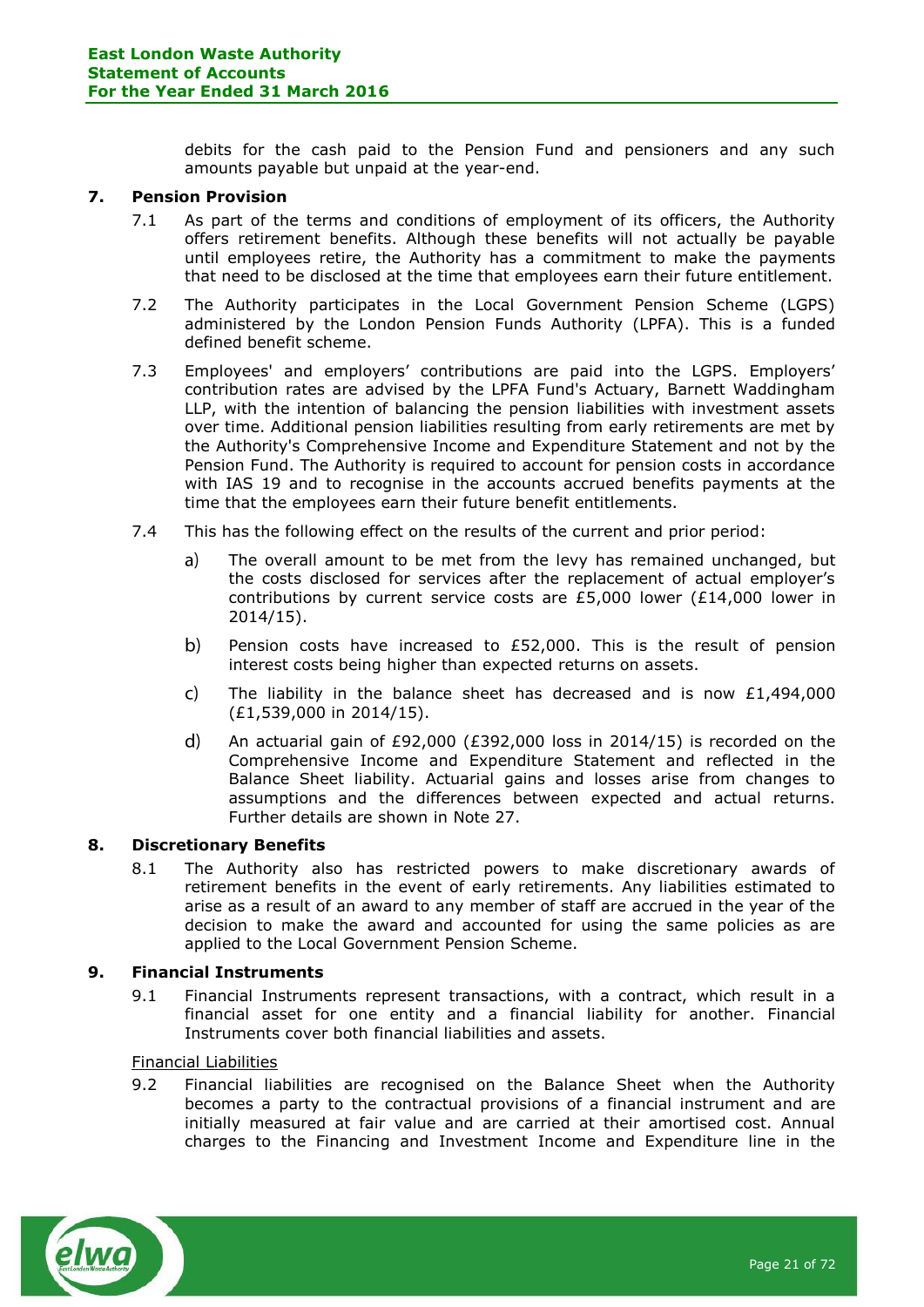Comprehensive Income and Expenditure Statement for interest payable are based on the carrying amount of the liability, multiplied by the effective rate of interest for the instrument. The effective interest rate is the rate that exactly discounts estimated future cash payments over the life of the instrument to the amount at which it was originally recognised.

- 9.3 For most of the borrowings that the Authority has, this means that the amount presented in the Balance Sheet is the outstanding principal repayable (plus accrued interest); and interest charged to the Comprehensive Income and Expenditure Statement is the amount payable for the year according to the loan agreement.
- 9.4 Gains and losses on the repurchase or early settlement of borrowing are credited and debited to the Financing and Investment Income and Expenditure line in the Comprehensive Income and Expenditure Statement in the year of repurchase/settlement. However, where repurchase has taken place as part of a restructuring of the loan portfolio that involves the modification or exchange of existing instruments, the premium or discount is respectively deducted from or added to the amortised cost of the new or modified loan and the write-down to the Comprehensive Income and Expenditure Statement is spread over the life of the loan by an adjustment to the effective interest rate.
- 9.5 Where premiums and discounts have been charged to the Comprehensive Income and Expenditure Statement, regulations allow the impact on the Revenue Reserve Balance to be spread over future years. The Authority has a policy of spreading the gain or loss over the term that was remaining on the loan against which the premium was payable or discount receivable when it was repaid. The reconciliation of amounts charged to the Comprehensive Income and Expenditure Statement to the net charge required against the Revenue Reserve Balance is managed by a transfer to or from the Financial Instruments Adjustment Account in the Movement in Reserves Statement.

### Financial Assets

- 9.6 Financial assets are classified into two types:
	- Loans and receivables assets that have a fixed or determinable payment, a) but are not quoted in an active market.
	- $b)$ Available for Sale Assets – assets that have a quoted market price and/or do not have fixed or determinable payments.

### **10. Loans and Receivables**

- 10.1 Loans and receivables are recognised on the Balance Sheet when the Authority becomes a party to the contractual provisions of a financial instrument and are initially measured at fair value. They are subsequently measured at their amortised cost. Annual credits to the Financing and Investment Income and Expenditure line in the Comprehensive Income and Expenditure Statement for interest receivable are based on the carrying amount of the asset multiplied by the effective rate of interest for the instrument. For most of the loans that the Authority has made, this means that the amount presented in the Balance Sheet is the outstanding principal receivable (plus accrued interest) and interest credited to the Comprehensive Income and Expenditure Statement is the amount receivable for the year in the loan agreement.
- 10.2 Where assets are identified as impaired because of a likelihood arising from a past event that payments due under the contract will not be made, the asset is written down and a charge made to the relevant service (for receivables specific to that

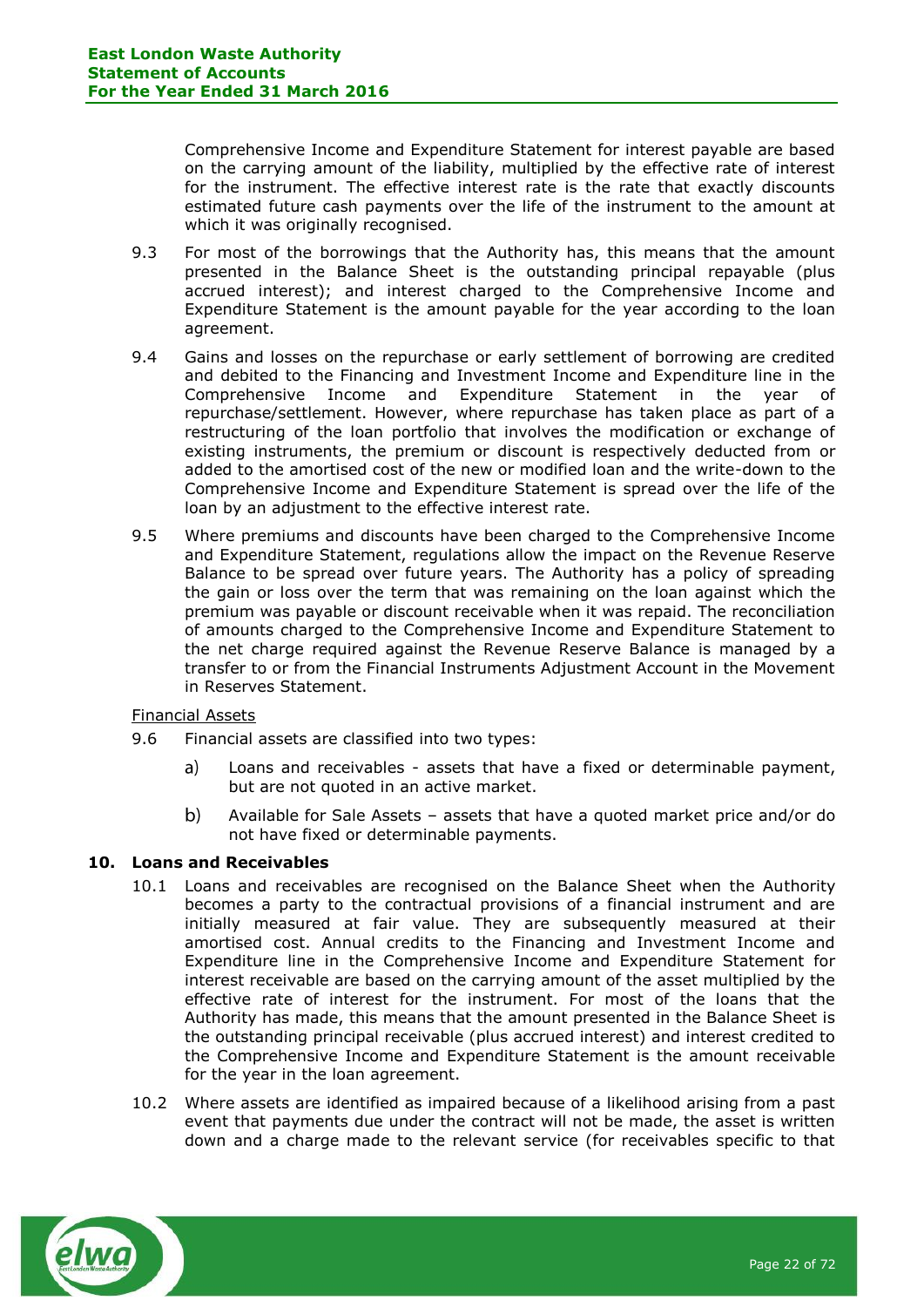service) or the Financing and Investment Income and Expenditure line in the Comprehensive Income and Expenditure Statement. The impairment loss is measured as the difference between the carrying amount and the present value of the revised future cash flows discounted at the asset's original effective interest rate.

10.3 Any gains and losses that arise on the de-recognition of an asset are credited or debited to the Financing and Investment Income and Expenditure line in the Comprehensive Income and Expenditure Statement.

### **11. Government Grants and Contributions**

- 11.1 Whether paid on account, by instalments or in arrears, Government Grants and third party contributions and donations are recognised as due to the Authority when there is reasonable assurance that:
	- The Authority will comply with the conditions attached to the payments, and  $a)$
	- $b)$ The grants or contributions will be received.
- 11.2 Amounts recognised as due to the council are not credited to the Comprehensive Income and Expenditure Statement until conditions attached to the grant or contribution have been satisfied. Conditions are stipulations that specify that the future economic benefits or service potential embodied in the asset in the form of the grant or contribution are required to be consumed by the recipient as specified, or future economic benefits or service potential must be returned to the transferor.
- 11.3 Monies advanced as grants and contributions for which conditions have not been satisfied are carried in the Balance Sheet as creditors. When conditions are satisfied, the grant or contribution is credited to the Comprehensive Income and Expenditure Statement.

### **12. Interests in Companies and Other Entities**

12.1 The Authority annually reviews the extent to which other entities (in which the Authority has a material interest) need to be consolidated into Group Accounts. In consolidating the accounts, all transactions and balances between the Authority and the subsidiary would be eliminated in full.

### **13. Leases**

13.1 Leases are classified as finance leases where the terms of the lease transfer substantially all the risks and rewards incidental to ownership of the property, plant or equipment from the lessor to the lessee. All other leases are classified as operating leases. Where a lease covers both land and buildings, the land and buildings elements are considered separately for classification. Arrangements that do not have the legal status of a lease but convey a right to use an asset in return for payment are accounted for under this policy where fulfilment of the arrangement is dependent on the use of specific assets.

### The Authority as Lessee

### Finance Leases

13.2 Property, plant and equipment held under finance leases is recognised on the Balance Sheet at the commencement of the lease at its fair value measured at the lease's inception (or the present value of the minimum lease payments, if lower). The asset recognised is matched by a liability for the obligation to pay the lessor. Initial direct costs of the Authority are added to the carrying amount of the asset. Premiums paid on entry into a lease are applied to writing down the lease liability. Contingent rents are charged as expenses in the periods in which they are incurred.

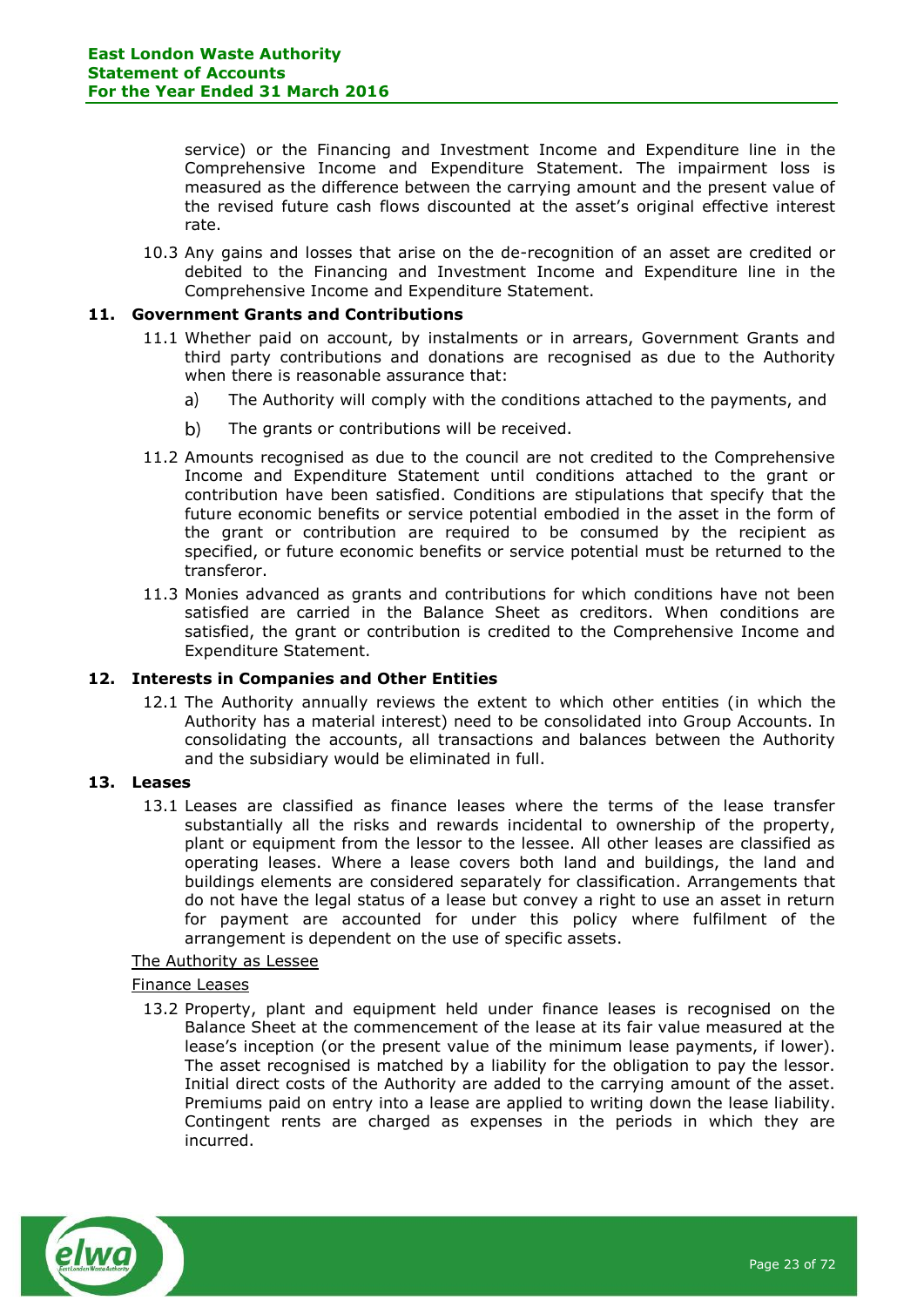### 13.3 Lease payments are apportioned between:

- A charge for the acquisition of the interest in the property, plant or a) equipment – applied to write down the lease liability, and
- $b)$ A finance charge (debited to the Financing and Investment Income and Expenditure line in the Comprehensive Income and Expenditure Statement).
- 13.4 Property, Plant and Equipment recognised under finance leases is accounted for using the policies applied generally to such assets, subject to depreciation being charged over the lease term if this is shorter than the asset's estimated useful life (where ownership of the asset does not transfer to the Authority at the end of the lease period).
- 13.5 A prudent annual contribution is made from revenue funds towards the deemed capital investment in accordance with statutory requirements. Depreciation and revaluation and impairment losses are therefore substituted by a revenue contribution in the Revenue Reserve Balance, by way of an adjusting transaction with the Capital Adjustment Account in the Movement in Reserves Statement for the difference between the two.

### Operating Leases

13.6 Rentals paid under operating leases are charged to the Comprehensive Income and Expenditure Statement as an expense of the services benefitting from use of the leased property, plant or equipment. Charges are made on a straight-line basis over the life of the lease, unless another systematic basis is more representative of the benefits received by the Authority.

### The Authority as Lessor

### Finance Leases

- 13.7 Where the Authority grants a finance lease over a property or an item of plant or equipment, the relevant asset is written out of the Balance Sheet as a disposal. At the commencement of the lease, the carrying amount of the asset in the Balance Sheet (whether Property, Plant and Equipment or Assets Held for Sale) is written off to Net Operating Expenditure in the Comprehensive Income and Expenditure Statement as part of the gain or loss on disposal. A gain, representing the Authority's net investment in the lease, is credited to the same line in the Comprehensive Income and Expenditure Statement also as part of the gain or loss on disposal (i.e. netted off against the carrying value of the asset at the time of disposal), matched by a lease (long-term debtor) asset in the Balance Sheet.
- 13.8 Lease rentals receivable are apportioned between:
	- A charge for the acquisition of the interest in the property applied to write  $a)$ down the lease debtor (together with any premiums received), and
	- Finance income (credited to the Financing and Investment Income and  $b)$ Expenditure line in the Comprehensive Income and Expenditure Statement).
- 13.9 The gain credited to the Comprehensive Income and Expenditure Statement on disposal is not permitted by statute to increase the Revenue Reserve Balance and is required to be treated as a capital receipt. Where a premium has been received, this is posted out of the Revenue Reserve Balance to the Capital Receipts Reserve in the Movement in Reserves Statement. Where the amount due in relation to the lease asset is to be settled by the payment of rentals in future financial years, this is posted out of the Revenue Reserve Balance to the Deferred Capital Receipts Reserve in the Movement in Reserves Statement. When the future rentals are received, the element for the capital receipt for the disposal of the asset is used to write down the lease debtor. At this point, the deferred capital receipts are transferred to the Capital Receipts Reserve.

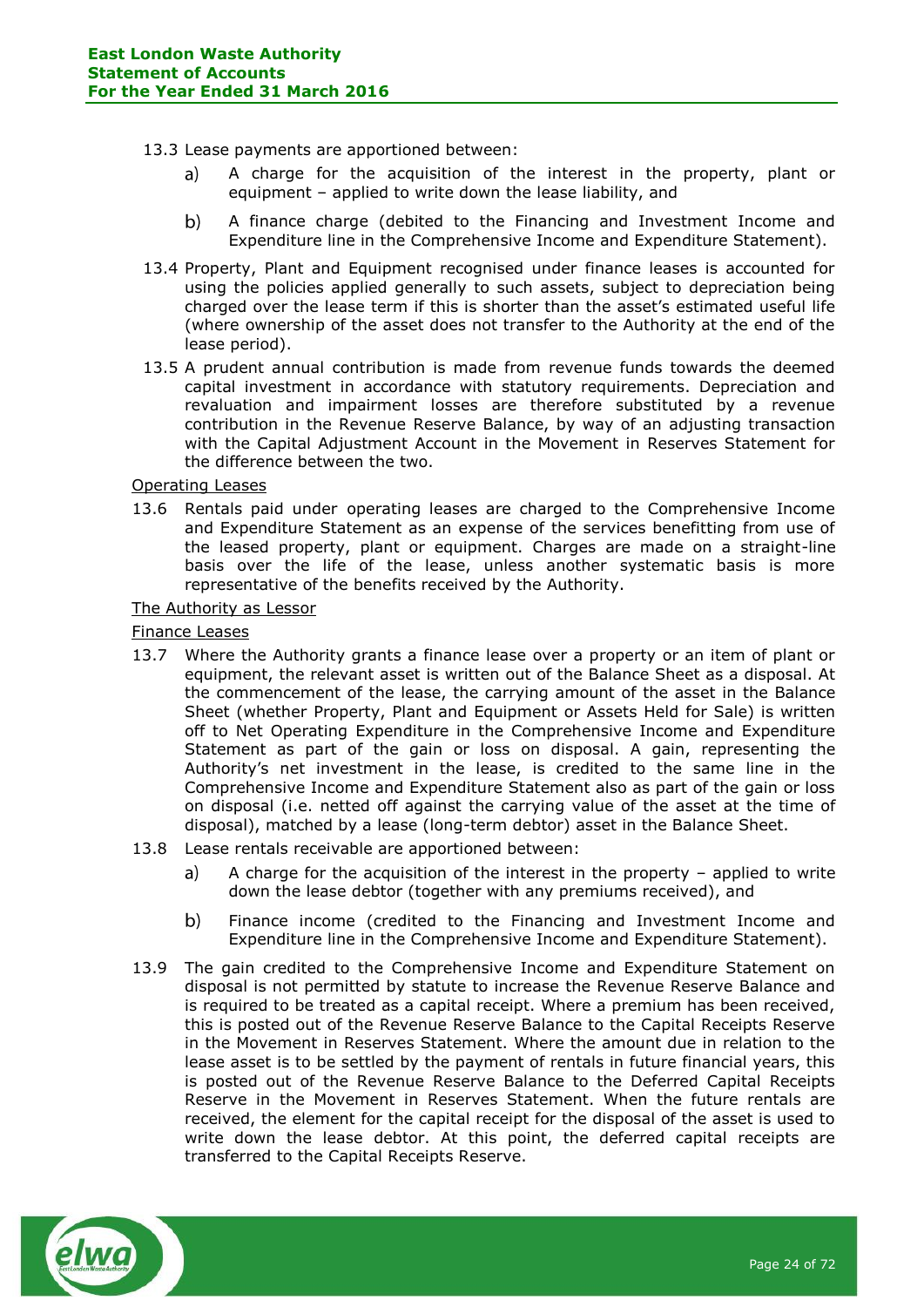13.10 The written-off value of disposals is not a charge against the Levy, as the cost of non-current assets is fully provided for under separate arrangements for capital financing. Amounts are therefore appropriated to the Capital Adjustment Account from the Revenue Reserve Balance in the Movement in Reserves Statement.

### Operating Leases

13.11 Where the Authority grants an operating lease over a property or an item of plant or equipment, the asset is retained in the Balance Sheet. Rental income is credited to Net Operating Expenditure in the Comprehensive Income and Expenditure Statement. Credits are made on a straight-line basis over the life of the lease, even if this does not match the pattern of payments (e.g. there is a premium paid at the commencement of the lease). Initial direct costs incurred in negotiating and arranging the lease are added to the carrying amount of the relevant asset and charged as an expense over the lease term on the same basis as rental income.

### **14. Property, Plant and Equipment**

### **Recognition**

- 14.1 All expenditure on the acquisition, creation or enhancement of non-current assets is capitalised on an accruals basis in the accounts. Expenditure on fixed assets is capitalised provided that the fixed asset yields benefits to the Authority and the service it provides for a period of more than one year. This excludes expenditure on routine repairs and maintenance of non-current assets which is charged direct to the Comprehensive Income and Expenditure Statement.
- 14.2 Under the adaptation to International Financial Reporting Interpretations Committee (IFRIC) 12, a PFI asset should initially be recorded as both an asset and liability at the present value of the minimum lease payments, which is equal to the cost of the assets constructed in a PFI scheme.

### **Measurement**

- 14.3 Fixed assets related to the PFI Scheme were revalued on 31st March 2015 by Wilks Head & Eve LLP, Chartered Surveyors, who are independent external RICS registered valuers. The Valuation was prepared in accordance with the Red Book UK Appendix 5, Valuation of Local Authority Assets. Due to the specialised nature of the asset, the revaluation was carried out using both the Depreciated Replacement Cost and Existing Use Value methodologies in order to determine the fair value. Fixed assets are classified into the groupings required by the 2015-16 Code of Practice on Local Authority Accounting and are included in the balance sheet at fair value.
- 14.4 Fixed assets are revalued sufficiently regularly to ensure that their carrying value is not materially different from fair value but as a minimum are revalued every five years.
- 14.5 Properties regarded by the Authority as non-operational have been valued on the basis of surplus assets – which is fair value estimated at highest and best use from a market participant's perspective i.e. open market value.
- 14.6 Any surpluses arising from movements in the general level of prices will be credited to the Revaluation Reserve. Any deficit will be debited to the Revaluation Reserve where a credit balance exists for that specific asset, otherwise the debit will be reflected in the Comprehensive Income and Expenditure Statement and reversed out in the Statement of the Movement on the Revenue Reserve Balance.

### **Impairment**

14.7 Assets are assessed at each year-end as to whether there is any indication that an asset may be impaired. Where indications exist and any possible differences are estimated to be material, the recoverable amount of the asset is estimated and, where this is less than the carrying amount of the asset, an impairment loss is

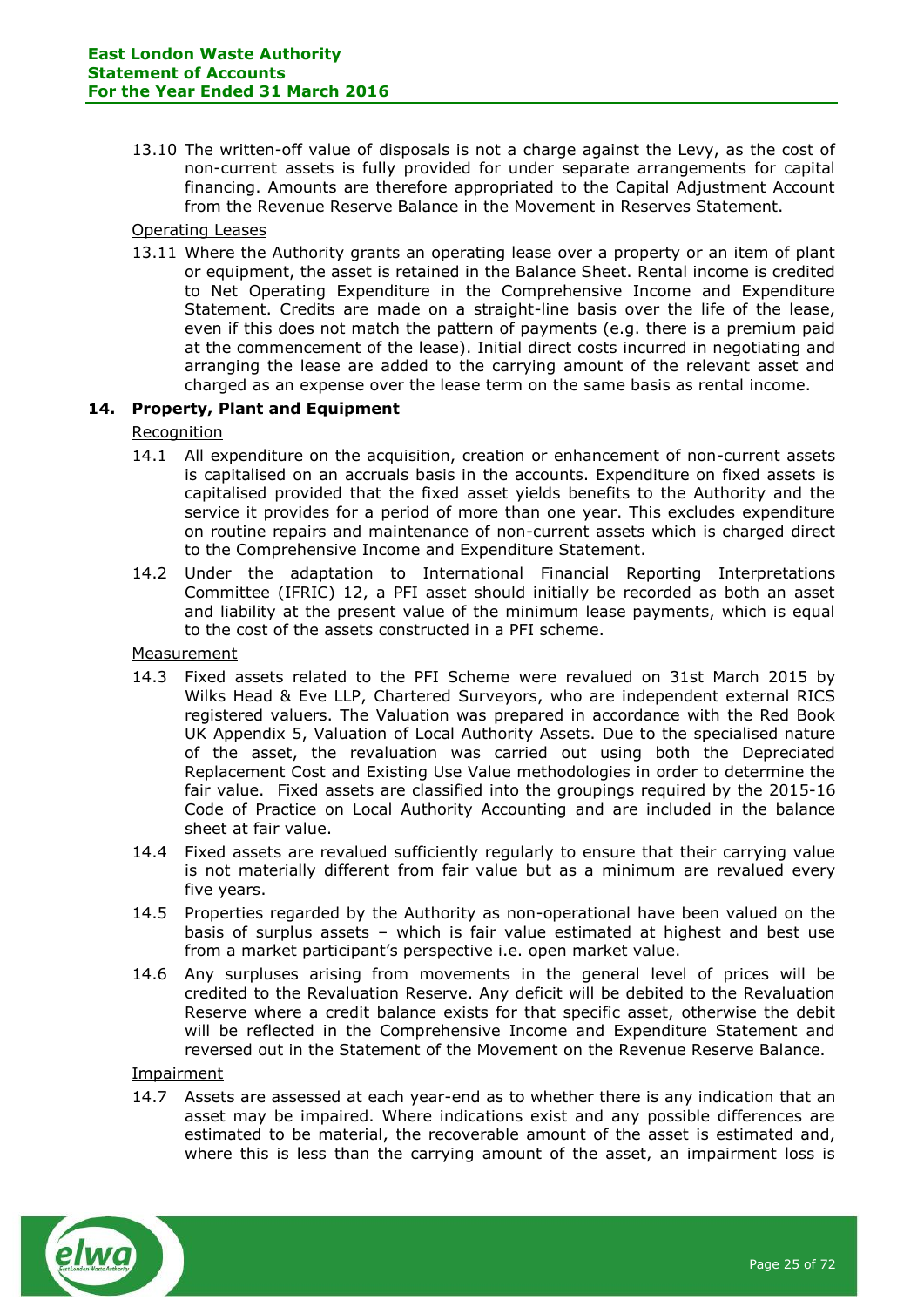recognised for the shortfall. Where impairment losses are identified, they are accounted for by:

- 14.8 Where there is a balance of revaluation gains for the asset in the Revaluation Reserve, the carrying amount of the asset is written down against that balance (up to the amount of the accumulated gains)
- 14.9 Where there is no balance in the Revaluation Reserve or an insufficient balance, the carrying amount of the asset is written down against the relevant service line(s) in the Comprehensive Income and Expenditure Statement.
- 14.10 Where an impairment loss is reversed subsequently, the reversal is credited to the Comprehensive Income and Expenditure Statement, up to the amount of the original loss, adjusted for depreciation that would have been charged if the loss had not been recognised.

### **15. Depreciation**

- 15.1 Depreciation is provided for on all Property, Plant and Equipment assets by the systematic allocation of their depreciable amounts over their useful lives. An exception is made for assets without a determinable finite useful life (i.e. freehold land and certain Community Assets) and assets that are not yet available for use (i.e. assets under construction).
	- $a)$ Operational assets are depreciated on a straight-line basis over the useful life of the asset as estimated by the valuer.
	- $b)$ Newly acquired assets are not depreciated until the following year.

Depreciation is provided on assets in the year of disposal.

- 15.2 Where an item of Property, Plant and Equipment has major components whose cost is significant in relation to the total cost of the item, the components are depreciated separately.
- 15.3 Revaluation gains are also depreciated, with an amount equal to the difference between current depreciation charged on assets and the depreciation that would have been chargeable based on their historical cost being transferred each year from the Revaluation Reserve to the Capital Adjustment Account.

### **16. Component Accounting**

- 16.1 The Code requires that each part of an item of Property, Plant and Equipment with a cost that is significant in relation to the total asset cost is depreciated separately. A significant part of an item of Property, Plant and Equipment may have a useful life and a depreciation method that are the same as the useful life and the depreciation method of another significant part of that same item. Such parts may be grouped in determining the depreciation charge.
- 16.2 The following asset classes will not be considered for componentisation:
	- Equipment as considered immaterial; a)
	- $h$ Infrastructure – the adoption of the Code of Practice on Transport Infrastructure Assets in 2016/17 will require the separate valuation and depreciation of the components of the newly created Highways Network Asset;
	- Asset classes that are not depreciated such as land, investment property,  $\mathsf{C}$ surplus assets, community assets and assets held for sale.
- 16.3 The principal asset that the Authority holds on its balance sheet relates to its PFI asset. This was revalued 31 March 2015 and can be broken down into six individual sites.
- 16.4 For component depreciation the Authority will only consider sites:

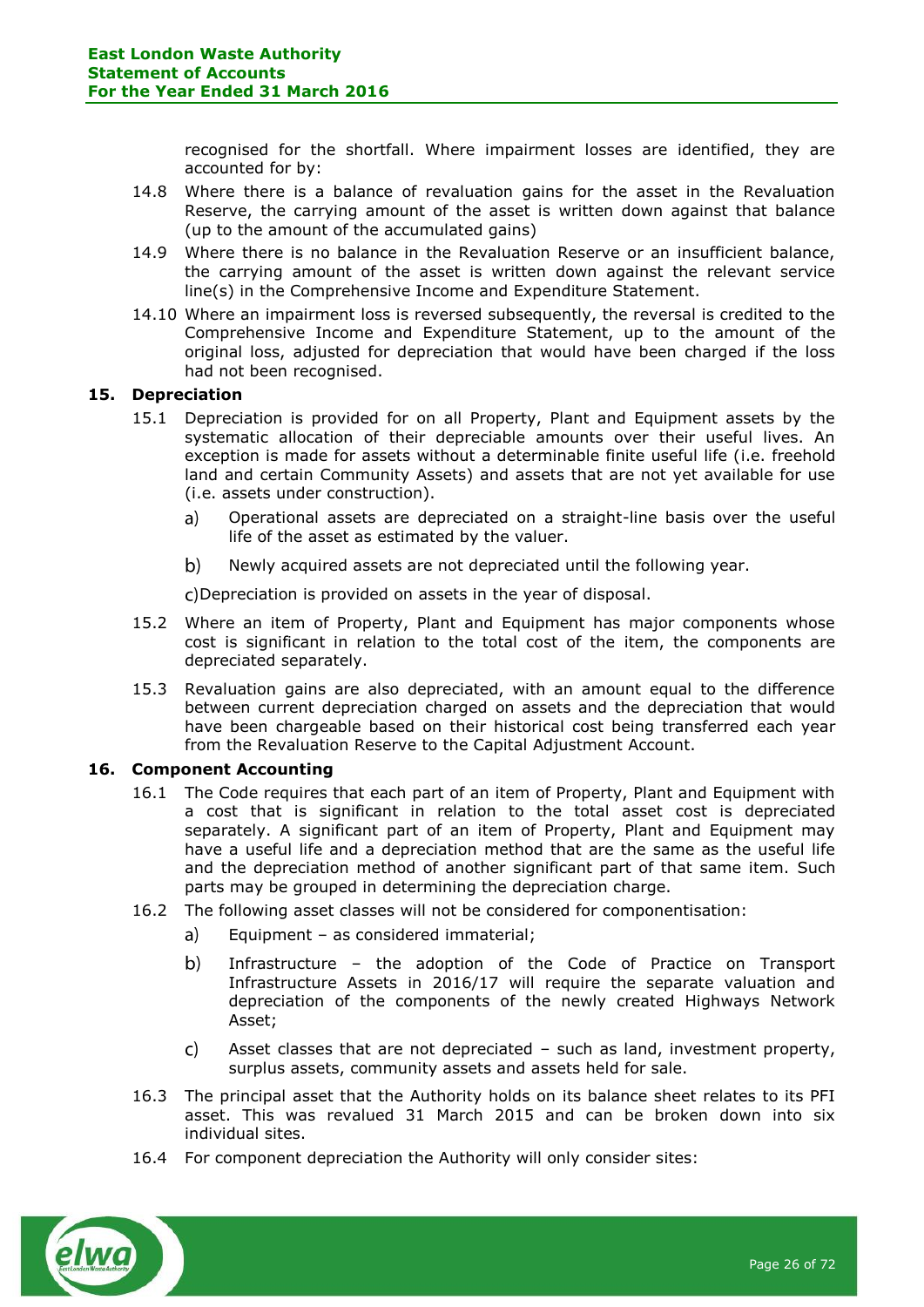- $a)$ with a cost or fair value above 3.5% of the total pfi asset;
- $b)$ and then will only separate components with a cost or fair value of more than 20% of the individual asset;
- 16.5 It has been estimated that the remaining useful life of the PFI asset is 17 years, ending on 31<sup>st</sup> March 2033.
- 16.6 The six sites that make up the PFI are:
	- $a)$ Jenkins Lane Bio Mrf, Mrf and RRC Site (Beckton)
	- $b)$ Frog Island Bio Mrf and Mrf (Rainham)
	- Frizlands Lane RRC Site (Dagenham)  $\mathsf{C}$
	- $\mathsf{d}$ Gerpins Lane RRC Site (Havering)
	- $e)$ Chigwell Road RRC Site (Woodford)
	- $f$ Ilford Recycling Centre (Ilford)

#### **17. Disposals and Non-current Assets Held for Sale**

- 17.1 When it becomes probable that the carrying amount of an asset will be recovered principally through a sale transaction rather than through its continuing use, it is reclassified as an Asset Held for Sale. The asset is revalued immediately before reclassification and then carried at the lower of this amount and fair value less costs to sell. Where there is a subsequent decrease to fair value less costs to sell, the loss is posted to Net Operating Expenditure in the Comprehensive Income and Expenditure Statement. Gains in fair value are recognised only up to the amount of any previous losses recognised in the Surplus or Deficit on Provision of Services.
- 17.2 Depreciation is not charged on Assets Held for Sale. If assets no longer meet the criteria to be classified as Assets Held for Sale, they are reclassified back to noncurrent assets and valued at the lower of their carrying amount before they were classified as held for sale, adjusted for depreciation, amortisation or revaluations that would have been recognised had they not been classified as Held for Sale, and their recoverable amount at the date of the decision not to sell.
- 17.3 Assets that are to be abandoned or scrapped are not reclassified as Assets Held for Sale. When an asset is disposed of or decommissioned, the carrying amount of the asset in the Balance Sheet (whether Property, Plant and Equipment or Assets Held for Sale) is written off to the Other Operating Expenditure line in the Comprehensive Income and Expenditure Statement as part of the gain or loss on disposal. Receipts from disposals (if any) are credited to the same line in the Comprehensive Income and Expenditure Statement also as part of the gain or loss on disposal (i.e. netted off against the carrying value of the asset at the time of disposal). Any revaluation gains accumulated for the asset in the Revaluation Reserve are transferred to the Capital Adjustment Account.
- 17.4 Amounts received for a disposal in excess of  $£10,000$  are categorised as capital receipts. The balance of receipts is required to be credited to the Capital Receipts Reserve, and can then only be used for new capital investment or set aside to reduce the Authority's underlying need to borrow (the capital financing requirement). Receipts are appropriated to the Reserve from the Revenue Reserve Balance in the Movement in Reserves Statement.
- 17.5 The written-off value of disposals is fully provided for under separate arrangements for capital financing. Amounts are appropriated to the Capital Adjustment Account from the Revenue Reserve Balance in the Movement in Reserves Statement.

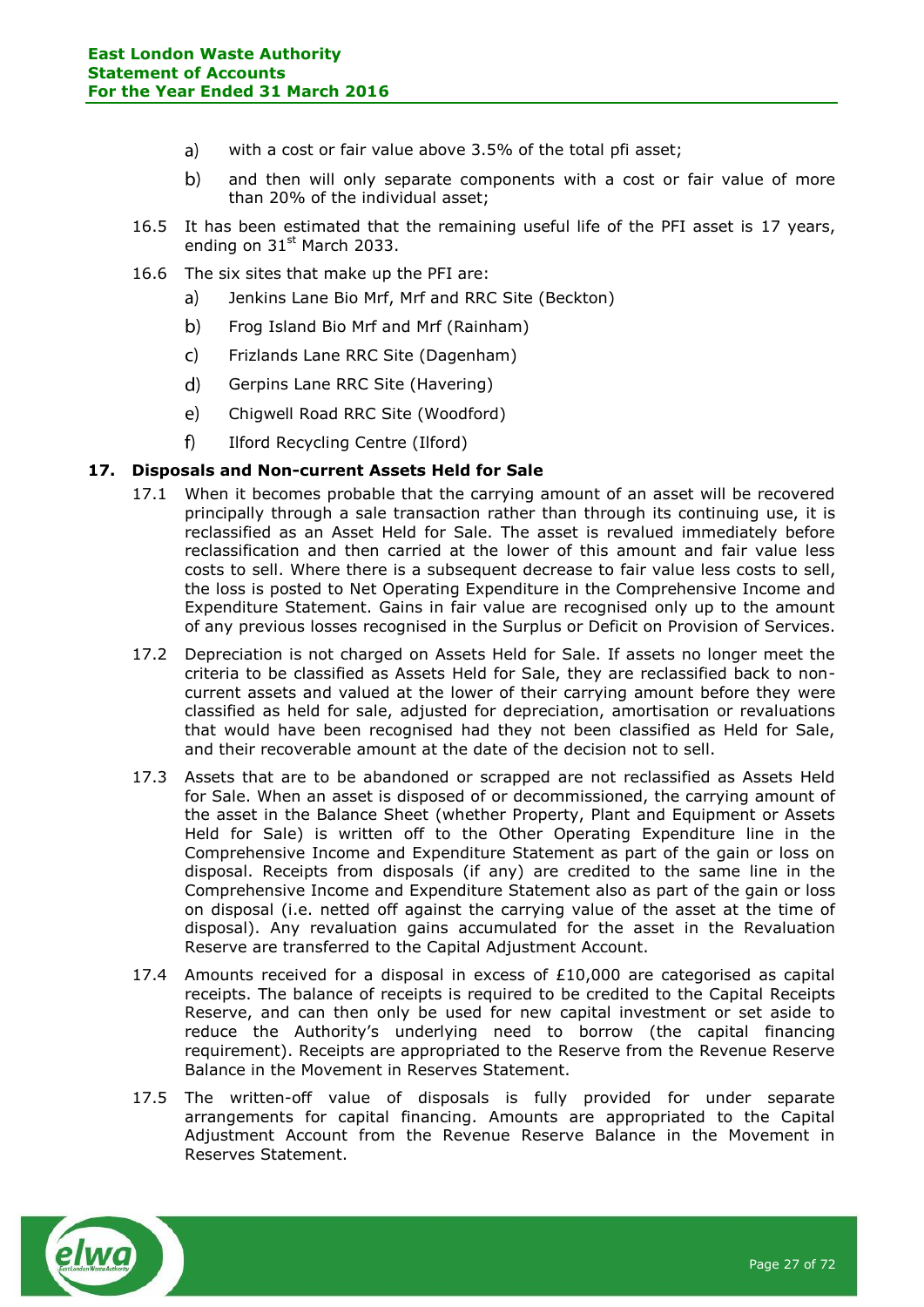### **18. Private Finance Initiative (PFI) and Similar Contracts**

- 18.1 PFI and similar contracts are agreements to receive services, where the responsibility for making available the property, plant and equipment needed to provide the services passes to the PFI contractor. As the Authority is deemed to control the services that are provided under its PFI schemes, and as ownership of the property, plant and equipment will pass to the Authority at the end of the contracts for no additional charge, the Authority carries the assets used under the contracts on its Balance Sheet as part of Property, Plant and Equipment.
- 18.2 In December 2002, the Authority entered into a PFI contract.
- 18.3 In accordance with IFRIC 12, all PFI arrangements have been reflected on the Authority's balance sheet. The financial liability has been recognised as per the finance lease principles under International Accounting Standard (IAS) 17.
- 18.4 The fixed assets associated with the contract have been recognised in the Authority's balance sheet at fair value, and the assets will be revalued and depreciated in line with the Authority's policies for the accounting of Property, Plant and Equipment.
- 18.5 The annual amounts payable to the PFI operator are analysed into five elements:
	- a) The fair value of services received during the year, which is charged to the Comprehensive Income and Expenditure Statement.
	- $b)$ An interest charge of 5.99% reflecting the implicit rate of interest on the finance lease on the outstanding balance sheet liability, which is charged to the Comprehensive Income and Expenditure Statement.
	- $\mathsf{C}$ Contingent rent, which relates to any increase in the amount to be paid for property arising during the contract. This is then debited to the Financing and Investment Income and Expenditure line in the Comprehensive Income and Expenditure Statement.
	- $\mathsf{d}$ The payment towards the liability, which writes down the liability towards the PFI operator in the Balance Sheet. (Calculated using the same principles as for a finance lease).
	- $(e)$ Lifecycle replacement costs. When appropriate, a proportion of the amounts payable is posted to the Balance Sheet as a prepayment and then recognised as additions to Property, Plant and Equipment when the relevant works are eventually carried out.

### **19. Reserves**

- 19.1 The Authority sets aside specific amounts as reserves for future purposes or to cover contingencies. Reserves are created by appropriating amounts out of the Revenue Reserve Balance in the Movement in Reserves Statement. When expenditure to be financed from a reserve is incurred, it is charged to the appropriate category in that year to score against the Surplus or Deficit on the Provision of Services in the Comprehensive Income and Expenditure Statement. The reserve is then appropriated back into the Revenue Reserve Balance in the Movement in Reserves Statement so that there is no net charge against the Levy for the expenditure.
- 19.2 The Revenue Reserve is the statutory fund into which all the receipts of an Authority are required to be paid and out of which all liabilities of the Authority are to be met, except to the extent that statutory rules might provide otherwise.
- 19.3 A Capital Reserve (Revenue Contribution) exists primarily to enable expenditure to be financed without the need to borrow or use capital receipts.

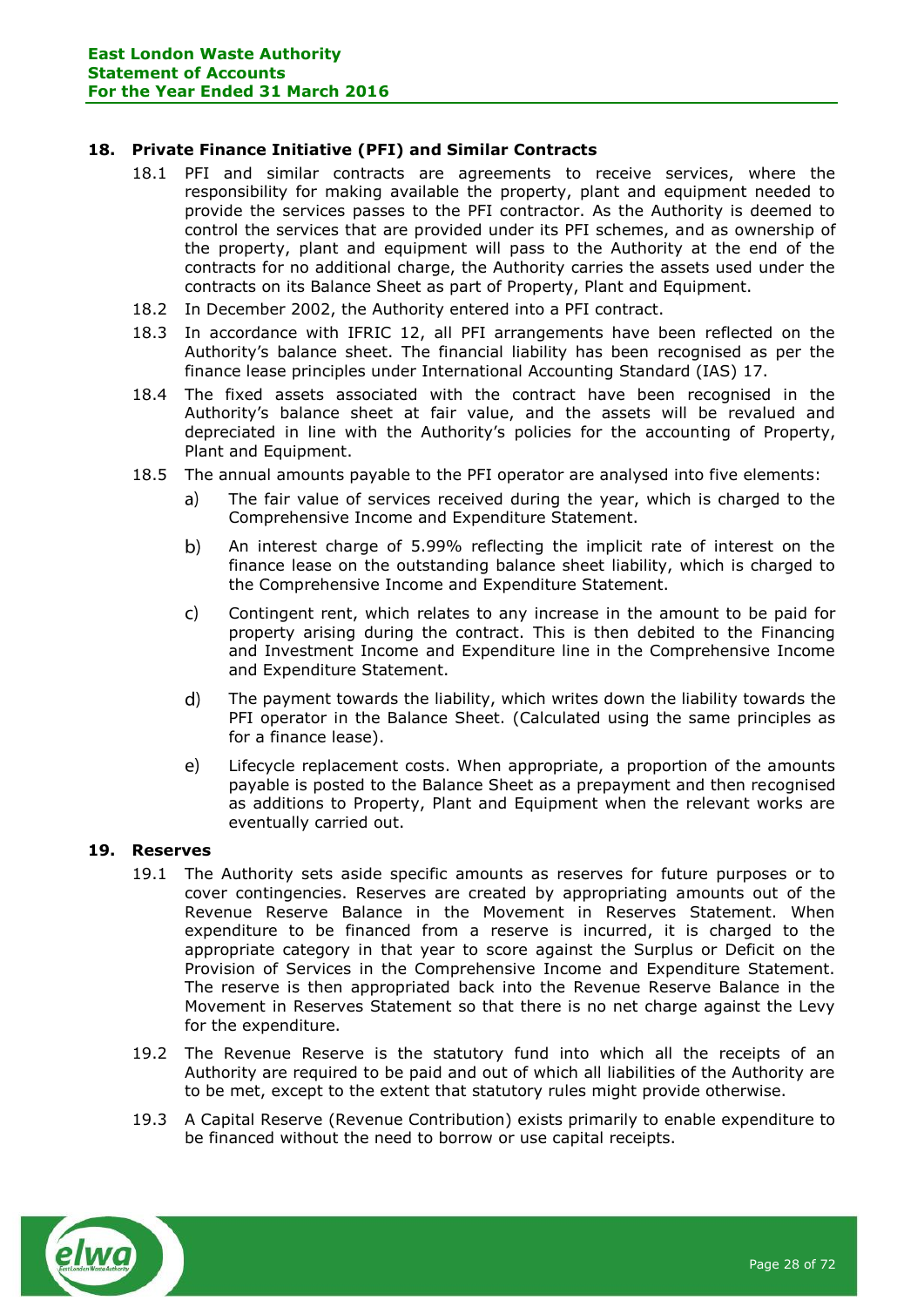- 19.4 The Capital Receipts Reserve holds the proceeds from the disposal of land or other assets, which are restricted by statute from being used other than to fund new capital expenditure or to be set aside to finance historical capital expenditure. The balance on the reserve shows the resources that have yet to be applied for these purposes at the year-end.
- 19.5 The Pension Reserve has been set up as part of the requirement to comply with IAS 19, Accounting for Pension Costs. It represents the actuarially calculated deficit between the value of all pension liabilities and the assets held by the London Pensions Fund Authority (LPFA) as at the 31 March 2016. The deficit also includes the difference between the cost of statutorily required payments to the LPFA and the IAS 19 accounting cost charged to the Net Cost of Services in the Comprehensive Income and Expenditure Statement. Further information relating to the Net Pension Liability is shown in Note 27 to the Accounts.
- 19.6 The Capital Adjustment Account is a non-cash backed reserve, which represents amounts set aside from revenue resources and capital receipts to finance expenditure on fixed assets and also for the repayment of external loans and certain other capital financing transactions.
- 19.7 From the 1 April 2007, the Authority is required to record unrealised revaluation gains and losses arising from holding fixed assets in a designated Revaluation Reserve. The reserve is matched by fixed assets within the Balance Sheet and therefore not available to finance expenditure.
- 19.8 The Accumulated Absences Account reflects untaken leave balances outstanding as at the 31 March 2016.

### **20. Value Added Tax**

20.1 All expenditure and income figures in the Accounts are stated exclusive of Value Added Tax.

### **21. Financial Relationship between the Authority and Constituent Councils**

21.1 Many of the Authority's day to day administrative and support functions during the year were run on an agency basis utilising resources from the London Boroughs of Barking & Dagenham, Havering, Newham and Redbridge.

### **22. Financial Relationships with Companies and other Organisations**

22.1 In accordance with IAS 24 local authorities are required to prepare a full set of group Statement of Accounts where they have material interests in subsidiaries, associates and joint ventures. This also includes consideration of interests in other statutory bodies. The Authority does have a financial relationship with some bodies and this is explained in Note 23 to the Accounts.

### **23. Provisions, Contingent Liabilities and Contingent Assets**

### Provisions

- 23.1 Provisions are made where an event has taken place that gives the Authority a legal or constructive obligation that probably requires settlement by a transfer of economic benefits or service potential, and a reliable estimate can be made of the amount of the obligation. For instance, the Authority may be involved in a court case that could eventually result in the making of a settlement or the payment of compensation.
- 23.2 Provisions are charged as an expense to the Comprehensive Income and Expenditure Statement in the year that the authority becomes aware of the obligation, and are measured at the best estimate at the balance sheet date of the expenditure required to settle the obligation, taking into account relevant risks and uncertainties.

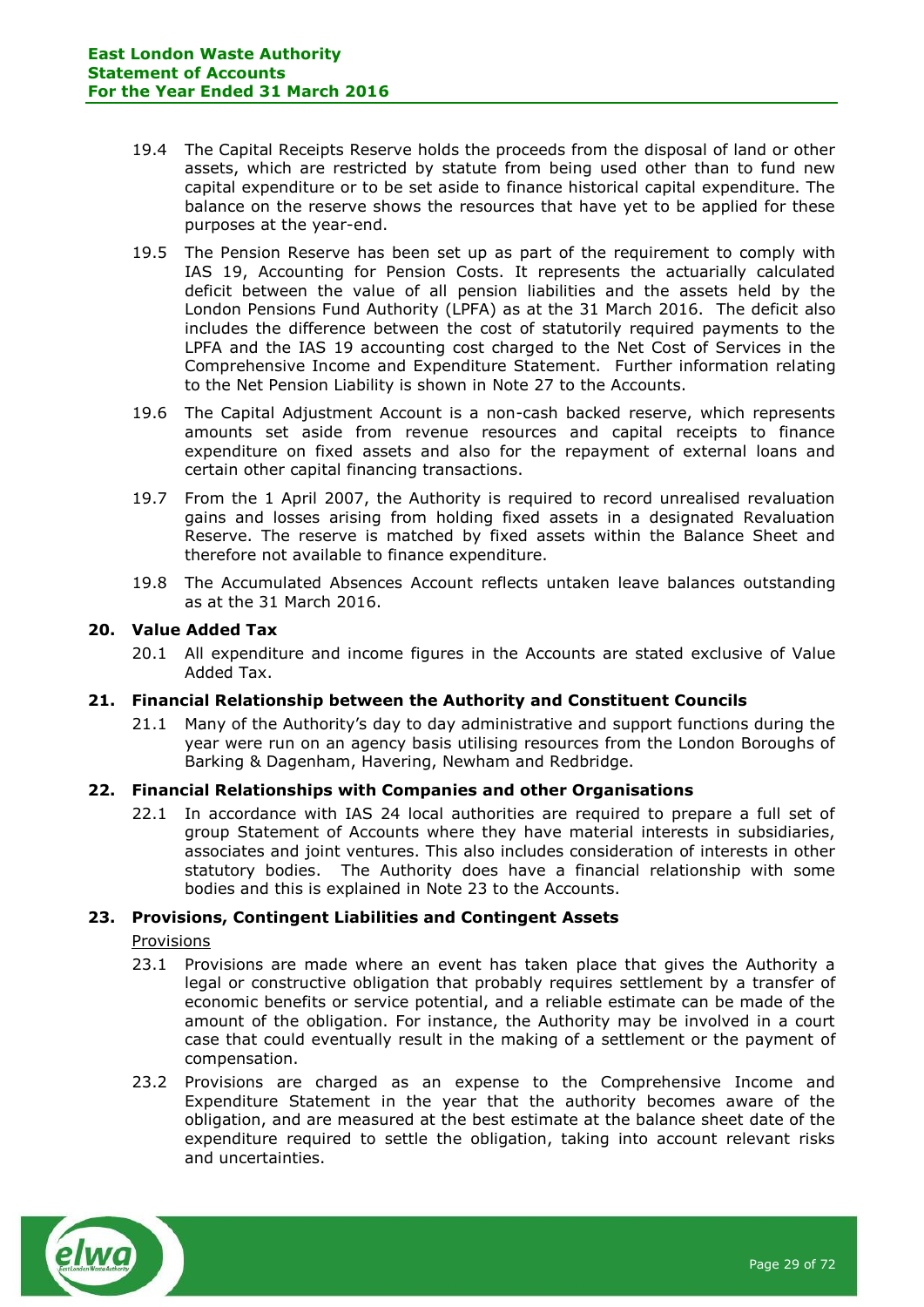- 23.3 When payments are eventually made, they are charged to the provision carried in the Balance Sheet. Estimated settlements are reviewed at the end of each financial year – where it becomes less than probable that a transfer of economic benefits will now be required (or a lower settlement than anticipated is made), the provision is reversed and credited back to the relevant service.
- 23.4 Where some or all of the payment required to settle a provision is expected to be recovered from another party (e.g. from an insurance claim), this is only recognised as income for the relevant service if it is virtually certain that reimbursement will be received if the authority settles the obligation.

### Contingent Liabilities

- 23.5 A contingent liability arises where an event has taken place that gives the authority a possible obligation whose existence will only be confirmed by the occurrence or otherwise of uncertain future events not wholly within the control of the authority. Contingent liabilities also arise in circumstances where a provision would otherwise be made but either it is not probable that an outflow of resources will be required or the amount of the obligation cannot be measured reliably.
- 23.6 Contingent liabilities are not recognised in the Balance Sheet but disclosed in a note to the accounts.

#### Contingent Assets

- 23.7 A contingent asset arises where an event has taken place that gives the authority a possible asset whose existence will only be confirmed by the occurrence or otherwise of uncertain future events not wholly within the control of the authority.
- 23.8 Contingent assets are not recognised in the Balance Sheet but disclosed in a note to the accounts where it is probable that there will be an inflow of economic benefits or service potential.

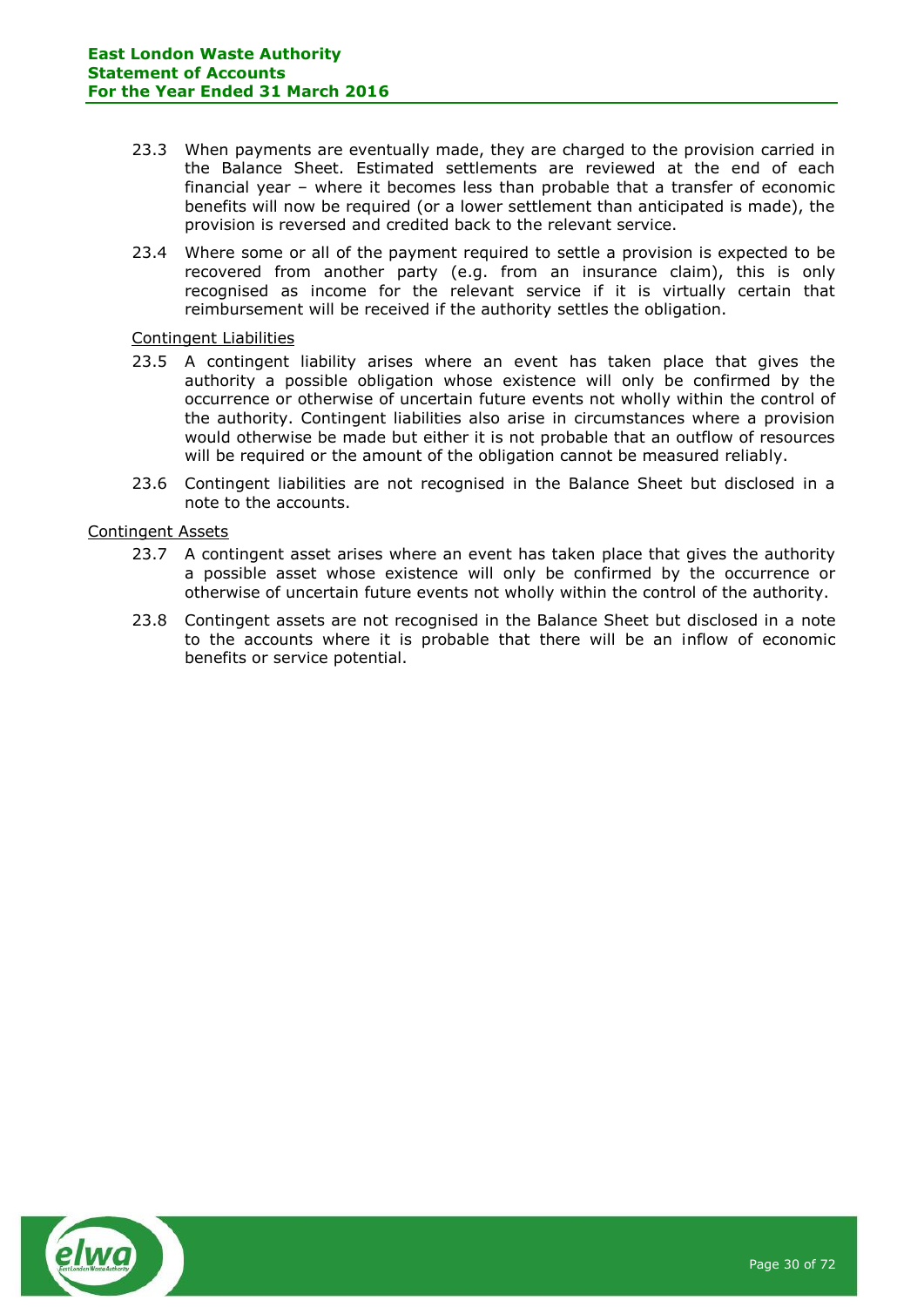### <span id="page-30-0"></span>**NOTES TO THE STATEMENT OF ACCOUNTS**

### **1. Adoption of Accounting Standards that have been issued but not yet been Adopted**

- 1.1 Under the Code of Practice on Local Authority Accounting in the United Kingdom 2015/16 (the code) the Authority is required to disclose information relating to the expected impact of an accounting change that will be required by a new accounting standard that has been issued but not yet adopted by the code.
- 1.2 The following standards have been issued that will be adopted by the Code in 2016/17 and will be applicable to the Authority from 1 April 2016:
- 1.3 IAS 1 Presentation of Financial Statements; This standard provides guidance on the form of the financial Statements. The format of the Comprehensive Income and Expenditure Statement and the Movement in Reserves Statement will change and introduce a new Expenditure and Funding Analysis.
- 1.4 Other changes due to the annual improvements to IFRSs, IFRS 11 Joint Arrangements, IAS 16 Property Plant and Equipment, IAS 38 Intangible Assets, and a change to IAS 19 Employee Benefits are minor and not expected to have a material effect on the Authority's Statement of Accounts.

### **2. Critical Judgements in applying Accounting Policies**

- 2.1 In applying the accounting policies set out in the Statement of Accounting Policies section of the Statement of Accounts, the Authority has had to make certain judgments about complex transactions or those involving uncertainty about future events. The only critical judgement made in the Statement of Accounts is as follows.
- 2.2 There is a degree of uncertainty about future levels of Government funding for Local Government. The Authority is funded by a levy on the four Constituent Boroughs. The agreements in place with the Constituent Boroughs stipulate payment of the levy. However, the Constituent Boroughs are subject to pressures that will impose constraints on future levy increases. This in turn limits the Authority's capacity to increase the Levy to fund its commitments.

#### **3. Assumptions made about the future and other major sources of estimation uncertainty**

- 3.1 The Statement of Accounts contains estimated figures that are based on assumptions made by the Authority about the future or that are otherwise uncertain. Estimates are made taking into account historical experience, current trends and other relevant factors. However, because balances cannot be determined with certainty, actual results could be materially different from the assumptions and estimates.
- 3.2 The items in the Authority's Balance Sheet at 31 March 2016 for which there is significant risk of material adjustment in the forthcoming financial year are as follows:

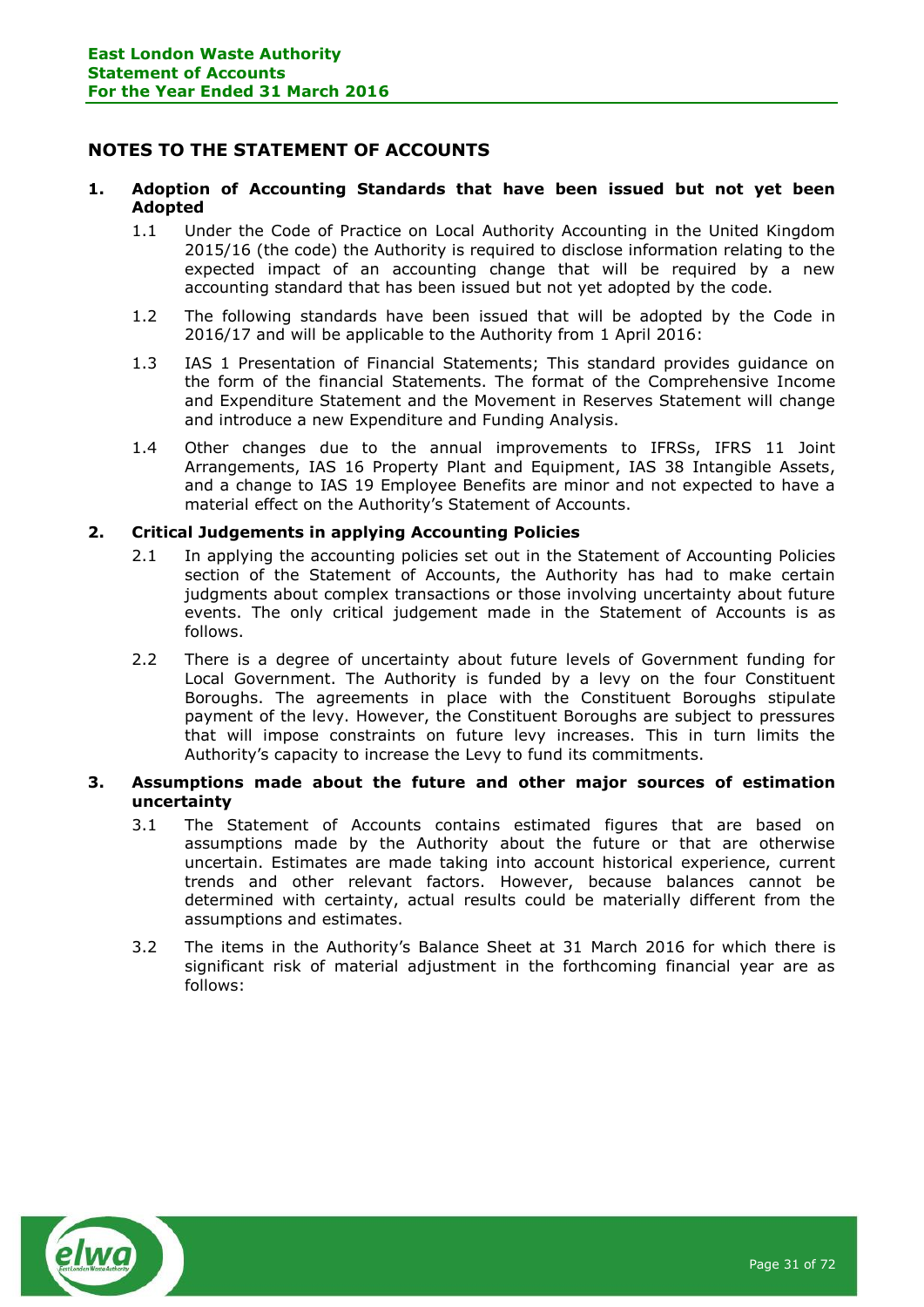| <b>Item</b>                         | <b>Uncertainties</b>                                                                                                                                                                                                                                                                                                                                                                                                        | <b>Effect if actual results differ from</b><br>assumptions                                                                                                                                                                                                                                                                                                                              |
|-------------------------------------|-----------------------------------------------------------------------------------------------------------------------------------------------------------------------------------------------------------------------------------------------------------------------------------------------------------------------------------------------------------------------------------------------------------------------------|-----------------------------------------------------------------------------------------------------------------------------------------------------------------------------------------------------------------------------------------------------------------------------------------------------------------------------------------------------------------------------------------|
| Private<br>Finance<br>Initiative    | The PFI contract costs are based on<br>estimation over a period of 25 years.<br>The assumptions made at the beginning<br>of the contract will be subject to<br>unknown future change.                                                                                                                                                                                                                                       | The write down of the PFI liability in the<br>balance sheet is based upon a capital<br>model calculated at the start of the<br>contract and is not affected by annual<br>fluctuation. Therefore any increase or<br>decrease in the actual cost of the<br>service for each year will impact on the<br>comprehensive income and expenditure<br>account and revenue reserve.               |
| Pensions                            | Estimation of the net liability to pay<br>pensions depends on a number of<br>complex judgements relating to the<br>discount rate used, the rate at which<br>salaries are projected to increase,<br>changes in retirement ages, mortality<br>rates and expected returns on pension<br>fund assets. A consulting actuary is<br>engaged to provide the Authority with<br>expert advice about the assumptions to<br>be applied. | The effects on the present value of the<br>pension's total obligation can be<br>measured. For instance a 0.1%<br>decrease in the discount rate<br>assumption would result in the total<br>obligation increasing by £62,000.<br>However, the assumptions interact in<br>complex ways. The Authority's actuary<br>uses their experience to make the<br>necessary adjustments accordingly. |
| Property,<br>Plant and<br>Equipment | Assets are depreciated over useful lives<br>that are dependent on assumptions<br>about the level of repairs and<br>maintenance that will be incurred in<br>relation to individual assets.                                                                                                                                                                                                                                   | If the useful life of assets is reduced,<br>depreciation increases and the carrying<br>amount of the assets falls. For example,<br>based upon current depreciation a one<br>year's reduction in useful life would<br>result in an increased depreciation of<br>£380,000 per year.                                                                                                       |

### **4. Material Items of Income And Expense**

Landfill Site Disposal

4.1 The landfill site at Hall Farm, North Ockenden, Essex was sold on 17 March 2016 for £115,000. The non-operational asset was held in the accounts with a carrying value of £110,000. The £5000 surplus from the sale was credited to the Comprehensive Income and Expenditure Statement to offset the cost of sale of £4,600. The cash receipt of £115,000 is being held within the Balance Sheet - Capital Receipts Reserve.

### **5. Events after the Balance Sheet date**

5.1 The Statement of Accounts was authorised for issue by the Finance Director on 30 June 2016. Events taking place after this date are not reflected in the Statement of Accounts or notes. Where events taking place before this date provide information about conditions existing at 31 March 2016, the figures in the Statement of Accounts and notes have been adjusted in all material respects to reflect the impact of this information.

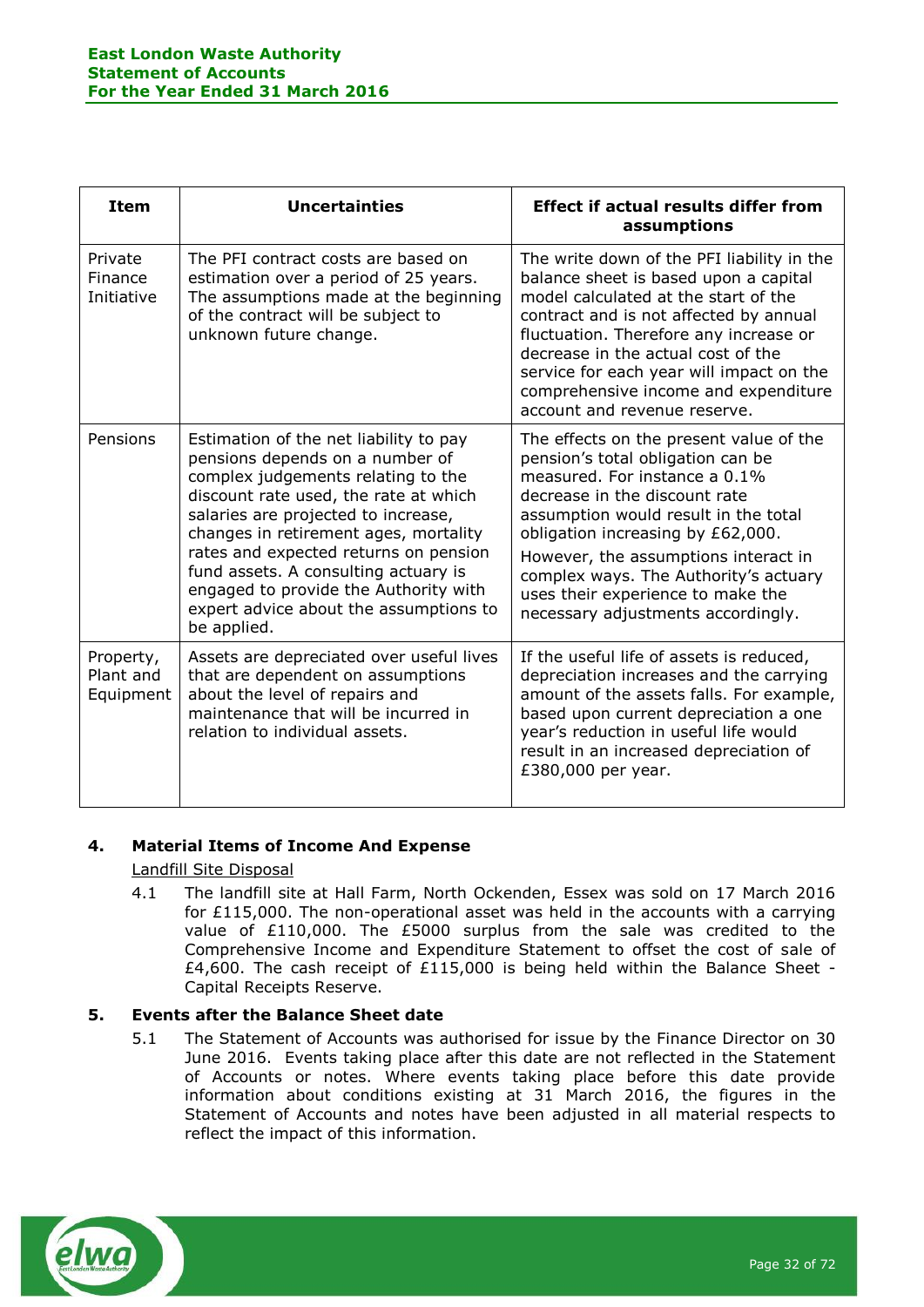5.2 There are no events after the balance sheet date that require an adjustment to be made to the Statement of Accounts.

### **6. Adjustment between accounting basis and funding basis under regulations**

- 6.1 This note details the adjustments that are made to the total comprehensive income and expenditure recognised by the Authority in the year in accordance with proper accounting practice in order to calculate the resources that are specified by statutory provisions as being available to the Authority to meet future capital and revenue expenditure.
- 6.2 For descriptions of the reserves refer to item 19 on page 28.

### 2015/16

|                                                                                                                                                                                                                                                                                                                                                                                                                                                                                                                                                    | Revenue Reserve Balance | Capital Outlay)<br>(Revenue<br>ខ្<br>Reserve<br>utions<br>Contrib<br>Capital | Capital Receipts Reserve | Movement in Unusable Reserves |
|----------------------------------------------------------------------------------------------------------------------------------------------------------------------------------------------------------------------------------------------------------------------------------------------------------------------------------------------------------------------------------------------------------------------------------------------------------------------------------------------------------------------------------------------------|-------------------------|------------------------------------------------------------------------------|--------------------------|-------------------------------|
| <b>Adjustments to the Revenue Resources:</b>                                                                                                                                                                                                                                                                                                                                                                                                                                                                                                       | £000                    | £000                                                                         | £000                     | £000                          |
| Amounts by which income and expenditure included in the Comprehensive<br>Income and Expenditure Statement are different from revenue for the year<br>calculated in accordance with statutory requirements:<br>Pensions costs transferred to (or from) the Pensions Reserve (see note 27.3)<br>Holiday pay - transferred to the Accumulated Absences<br>Reversal of entries included in the Surplus or Deficit<br>on the Provision of Services in relation to capital<br>expenditure (these items are charged to the Capital<br>Adjustment Account) | (47)<br>(4)<br>(110)    |                                                                              |                          | 47<br>4<br>110                |
| <b>Total adjustments to the Revenue Resources</b>                                                                                                                                                                                                                                                                                                                                                                                                                                                                                                  | (161)                   | $\blacksquare$                                                               | $\overline{\phantom{a}}$ | 161                           |
| <b>Adjustments between Revenue and Capital Resources:</b>                                                                                                                                                                                                                                                                                                                                                                                                                                                                                          |                         |                                                                              |                          |                               |
| Transfer of non-current asset sale proceeds from revenue to the Capital Receipts Reserve                                                                                                                                                                                                                                                                                                                                                                                                                                                           | 115                     |                                                                              | (115)                    |                               |
| Statutory provision for the repayment of debt (transfer<br>from the Capital Adjustment Account)                                                                                                                                                                                                                                                                                                                                                                                                                                                    | 61                      |                                                                              |                          | (61)                          |
| Reversal of Charges for depreciation and impairment of PFI non-current assets<br>(transfer to/from the Capital Adjustment Account)                                                                                                                                                                                                                                                                                                                                                                                                                 | (5,646)                 |                                                                              |                          | 5,646                         |
| Statutory provision for the financing of PFI capital investment<br>(transfer to/from the Capital Adjustment Account)                                                                                                                                                                                                                                                                                                                                                                                                                               | 7,051                   |                                                                              |                          | (7,051)                       |
| <b>Total adjustments between Revenue and Capital Resources</b>                                                                                                                                                                                                                                                                                                                                                                                                                                                                                     | 1,581                   | $\overline{\phantom{a}}$                                                     | (115)                    | (1, 466)                      |
| Total Adjustments as shown in Movement in Reserves Statement                                                                                                                                                                                                                                                                                                                                                                                                                                                                                       | 1,420                   | $\blacksquare$                                                               | (115)                    | (1,305)                       |

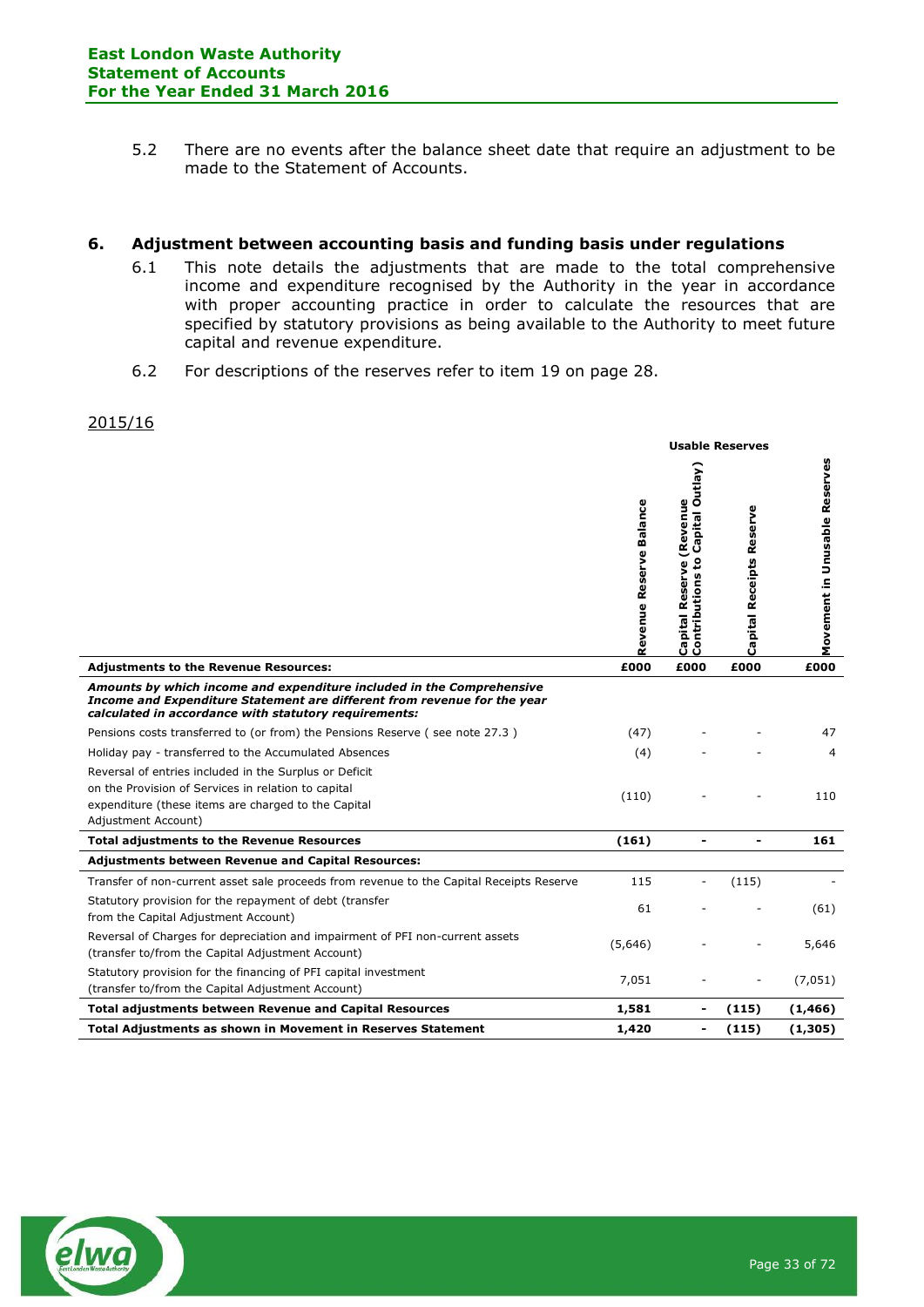#### 2014/15 Comparative Figures

|                                                                                                                                                                                                            | <b>Usable Reserves</b>     |                                                                                                    |                                |                               |
|------------------------------------------------------------------------------------------------------------------------------------------------------------------------------------------------------------|----------------------------|----------------------------------------------------------------------------------------------------|--------------------------------|-------------------------------|
|                                                                                                                                                                                                            | Balance<br>Revenue Reserve | utlay)<br>Revenue<br>$\circ$<br>Capital<br>Reserve<br><b>SC</b><br>ã<br>Š<br>ntrib<br>Capital<br>ႜ | Reserve<br>Receipts<br>Capital | Movement in Unusable Reserves |
| <b>Adjustments to the Revenue Resources:</b>                                                                                                                                                               | £000                       | £000                                                                                               | £000                           | £000                          |
| Amounts by which income and expenditure included in the Comprehensive Income<br>and Expenditure Statement are different from revenue for the year calculated in<br>accordance with statutory requirements: |                            |                                                                                                    |                                |                               |
| Pensions costs transferred to (or from) the Pensions Reserve (see note 27.3)                                                                                                                               | (36)                       |                                                                                                    |                                | 36                            |
| Holiday pay - transferred to the Accumulated Absences                                                                                                                                                      | 3                          |                                                                                                    |                                | (3)                           |
| <b>Total adjustments to the Revenue Resources</b>                                                                                                                                                          | (33)                       | $\blacksquare$                                                                                     | $\blacksquare$                 | 33                            |
| Adjustments between Revenue and Capital Resources:                                                                                                                                                         |                            |                                                                                                    |                                |                               |
| Statutory provision for the repayment of debt (transfer<br>from the Capital Adjustment Account)                                                                                                            | 62                         |                                                                                                    |                                | (62)                          |
| Reversal of Charges for depreciation and impairment of PFI non-current assets<br>(transfer to/from the Capital Adjustment Account)                                                                         | (6, 129)                   |                                                                                                    |                                | 6,129                         |
| Statutory provision for the financing of PFI capital investment<br>(transfer to/from the Capital Adjustment Account)                                                                                       | 4,676                      |                                                                                                    |                                | (4,676)                       |
| <b>Total adjustments between Revenue and Capital Resources</b>                                                                                                                                             | (1, 391)                   |                                                                                                    |                                | 1,391                         |
| <b>Total Adjustments as shown in Movement in Reserves Statement</b>                                                                                                                                        | (1, 424)                   |                                                                                                    |                                | 1,424                         |

### **7. Transfers to/from Earmarked Reserves**

7.1 This note sets out the amounts set aside from the Revenue Reserve balances in earmarked reserves to provide financing for future expenditure plans and the amounts posted back from earmarked reserves to meet Revenue Reserve expenditure in 2015/16.

|                             | <b>Balance at</b><br>1 April<br>2014 | <b>Transfers</b><br>Out<br>2014/15 | Transfers<br>in<br>2014/15 | <b>Balance at</b><br>31 March<br>2015 | <b>Transfers</b><br>Out<br>2015/16 | Transfers<br>īn<br>2015/16 | <b>Balance at</b><br>31 March<br>2016 |
|-----------------------------|--------------------------------------|------------------------------------|----------------------------|---------------------------------------|------------------------------------|----------------------------|---------------------------------------|
|                             | £000                                 | £000                               | £000                       | £000                                  | £000                               | £000                       | £000                                  |
| <b>Revenue Reserve:</b>     |                                      |                                    |                            |                                       |                                    |                            |                                       |
| <b>PFI Contract Reserve</b> | (1,945)                              | 5,936                              | (3,991)                    | ۰                                     | ٠                                  | ۰                          |                                       |
| Capital Reserve (RCCO)      | (400)                                | -                                  | $\overline{a}$             | (400)                                 | -                                  | $\overline{\phantom{a}}$   | (400)                                 |
| <b>Total</b>                | (2,345)                              | 5,936                              | (3,991)                    | (400)                                 | $\blacksquare$                     | $\,$                       | (400)                                 |

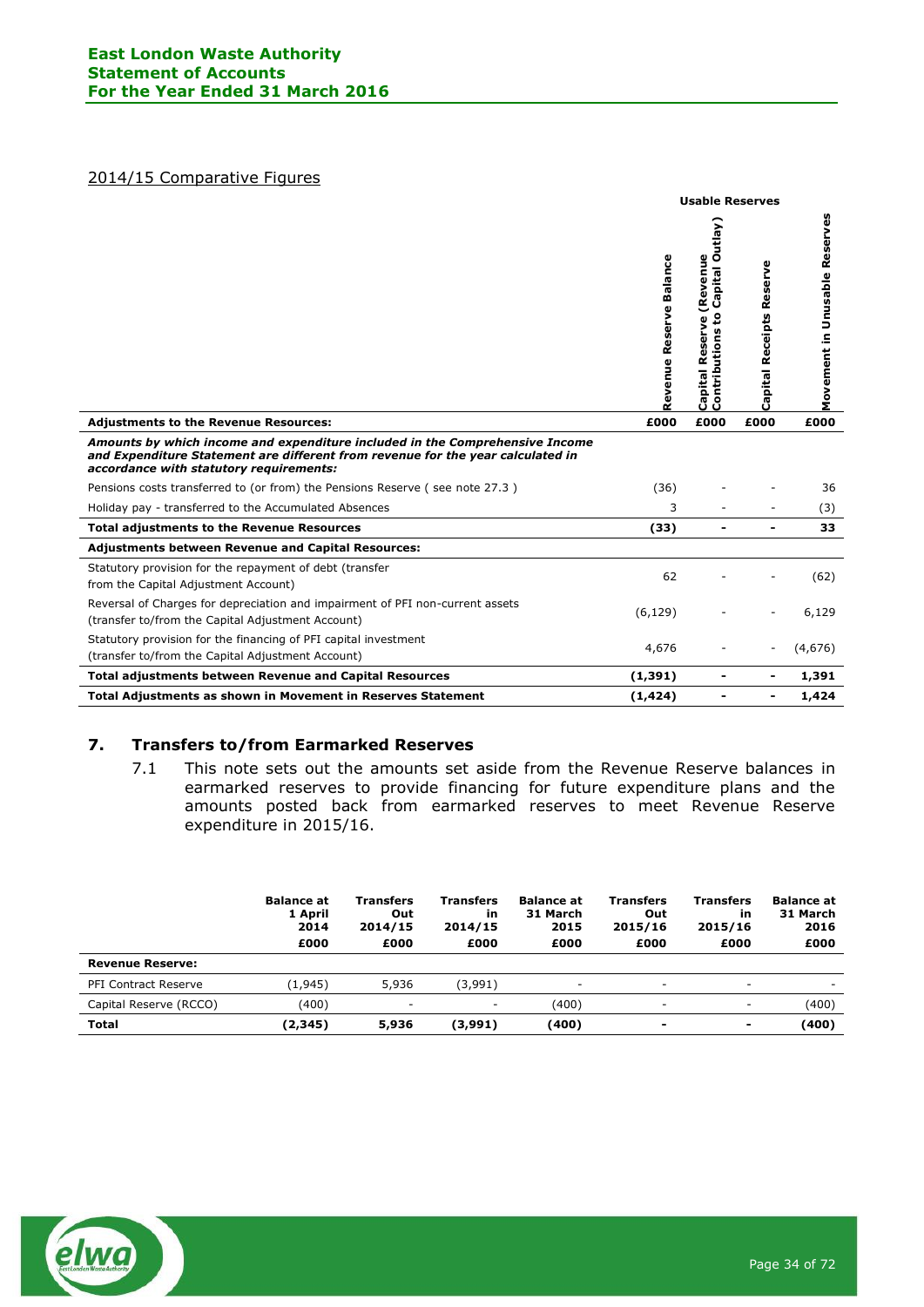### **8. Financing and Investment Income and Expenditure**

| 2014/15<br>£000 |                                                               | 2015/16<br>£000 |
|-----------------|---------------------------------------------------------------|-----------------|
| 5,244           | Interest payable and similar charges                          | 4,977           |
| 50              | Pensions interest cost and expected return on pensions assets | 52              |
|                 | Impairment of Investment charged / (recovered) (see note 30)  | (37)            |
| 4,197           | Contingent Rent                                               | 2,464           |
| (109)           | Interest receivable and similar income                        | (80)            |
| 9,382           | Total                                                         | 7,376           |

# **9. Property, Plant and Equipment**

### **Movements on Balances**

Movements in 2015/16:

|                                                | Land and<br><b>Buildings</b><br>£000 | Vehicles, Plant,<br><b>Furniture and</b><br>Equipment<br>£000 | <b>Total Property,</b><br><b>Plant and</b><br>Equipment<br>£000 | <b>PFI Assets</b><br>included in<br><b>Property, Plant</b><br>and Equipment<br>£000 |
|------------------------------------------------|--------------------------------------|---------------------------------------------------------------|-----------------------------------------------------------------|-------------------------------------------------------------------------------------|
| <b>Cost or Valuation</b>                       |                                      |                                                               |                                                                 |                                                                                     |
| At 1 April 2015                                | 41,532                               | 65,038                                                        | 106,570                                                         | 106,168                                                                             |
| Additions - Life Cycle costs                   | 221                                  | 1,574                                                         | 1,795                                                           | 1,795                                                                               |
| De-recognition - disposals                     | (110)                                | ۰                                                             | (110)                                                           |                                                                                     |
| Rounding adjustment                            | (1)                                  | ۰                                                             | (1)                                                             | (1)                                                                                 |
| At 31 March 2016                               | 41,642                               | 66,612                                                        | 108,254                                                         | 107,962                                                                             |
| <b>Accumulated Depreciation and Impairment</b> |                                      |                                                               |                                                                 |                                                                                     |
| At 1 April 2015                                |                                      |                                                               |                                                                 |                                                                                     |
| Depreciation charge                            | 1,773                                | 3,873                                                         | 5,646                                                           | 5,646                                                                               |
| At 31 March 2016                               | 1,773                                | 3,873                                                         | 5,646                                                           | 5,646                                                                               |
| <b>Net Book Value</b>                          |                                      |                                                               |                                                                 |                                                                                     |
| At 31 March 2015                               | 41,532                               | 65,038                                                        | 106,570                                                         | 106,168                                                                             |
| At 31 March 2016                               | 39,869                               | 62,739                                                        | 102,608                                                         | 102,316                                                                             |

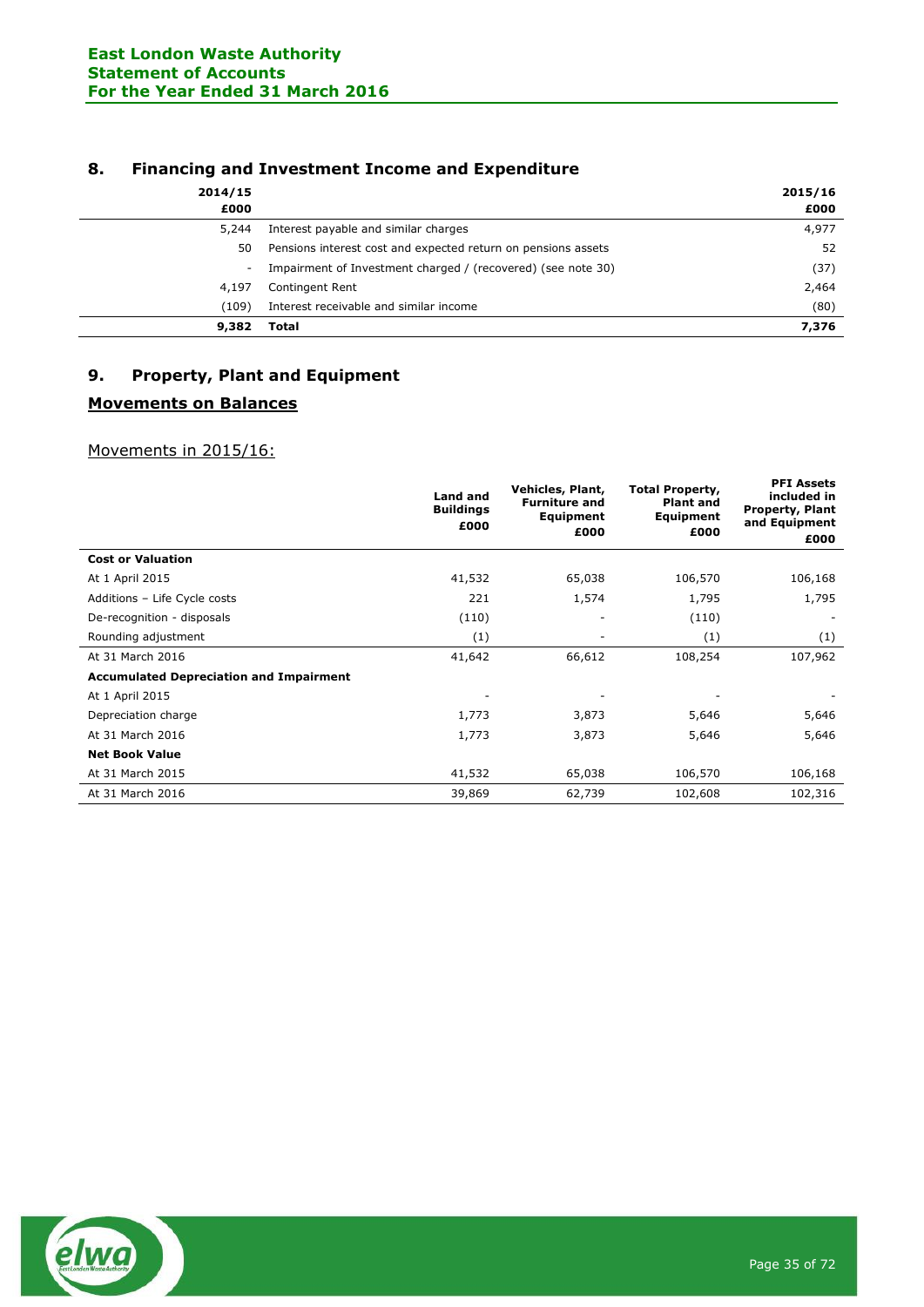### Comparative Movements in 2014/15:

|                                                                                                                              | <b>Land and</b><br><b>Buildings</b><br>£000 | <b>Vehicles, Plant,</b><br><b>Furniture and</b><br>Equipment<br>£000 | <b>Total Property,</b><br><b>Plant and</b><br>Equipment<br>£000 | <b>PFI Assets</b><br>included in<br><b>Property, Plant</b><br>and Equipment<br>£000 |
|------------------------------------------------------------------------------------------------------------------------------|---------------------------------------------|----------------------------------------------------------------------|-----------------------------------------------------------------|-------------------------------------------------------------------------------------|
| <b>Cost or Valuation</b>                                                                                                     |                                             |                                                                      |                                                                 |                                                                                     |
| At 1 April 2014<br>Additions - Life Cycle costs<br>Revaluation(decreases)/increases recognised in<br>The Revaluation Reserve | 94,200<br>(52, 668)                         | 20,609<br>290<br>44,139                                              | 114,809<br>290<br>(8, 529)                                      | 114,407<br>290<br>(8, 529)                                                          |
| At 31 March 2015                                                                                                             | 41,532                                      | 65,038                                                               | 106,570                                                         | 106,168                                                                             |
| <b>Accumulated Depreciation and Impairment</b>                                                                               |                                             |                                                                      |                                                                 |                                                                                     |
| At 1 April 2014                                                                                                              | 28,848                                      | 4,501                                                                | 33,349                                                          | 33,349                                                                              |
| Depreciation charge                                                                                                          | 5,012                                       | 1,117                                                                | 6,129                                                           | 6,129                                                                               |
| Depreciation (and impairment reversal) written out<br>to the Revaluation Reserve upon revaluation                            | (33,860)                                    | (5,618)                                                              | (39, 478)                                                       | (39, 478)                                                                           |
| At 31 March 2015                                                                                                             |                                             |                                                                      |                                                                 |                                                                                     |
| <b>Net Book Value</b>                                                                                                        |                                             |                                                                      |                                                                 |                                                                                     |
| At 31 March 2014                                                                                                             | 65,352                                      | 16,108                                                               | 81,460                                                          | 81,058                                                                              |
| At 31 March 2015                                                                                                             | 41,532                                      | 65,038                                                               | 106,570                                                         | 106,168                                                                             |

### Additions and Revaluations

- 9.1 Additions relate to PFI Life Cycle Costs. See Note 26.
- 9.2 The Authority carries out a rolling programme that ensures that all Property, Plant and Equipment required to be measured at fair value is revalued sufficiently regularly and at least every five years. All valuations are carried out by qualified external valuers. In estimating fair value, regard has been had to the nature of the asset and its use, location and size.
- 9.3 The PFI asset was revalued as at  $31<sup>st</sup>$  March 2015. Due to the specialised nature of the asset, the revaluation was carried out using both the Depreciated Replacement Cost and Existing Use Value methodologies in order to determine the fair value.
- 9.4 Previous PFI asset valuations had included parts of the operational machinery along with the building structure, owing to its size. The current valuation has separated this machinery to include it within the Vehicles, Plant, Furniture and Equipment category.

#### **Depreciation**

- 9.5 During the revaluation, the PFI asset remaining useful life was reviewed and extended by an additional 5 years. This has impacted on the annual depreciation charge making it lower than it would have been.
- 9.6 Depreciation has been calculated on a straight-line basis based on a remaining 17 year useful life.
- 9.7 From the  $1<sup>st</sup>$  April 2015, the Authority's assets were assessed as per the Authority's component accounting policy. (See page 26)
- 9.8 All material components were estimated to have the same remaining useful life of 17 years.

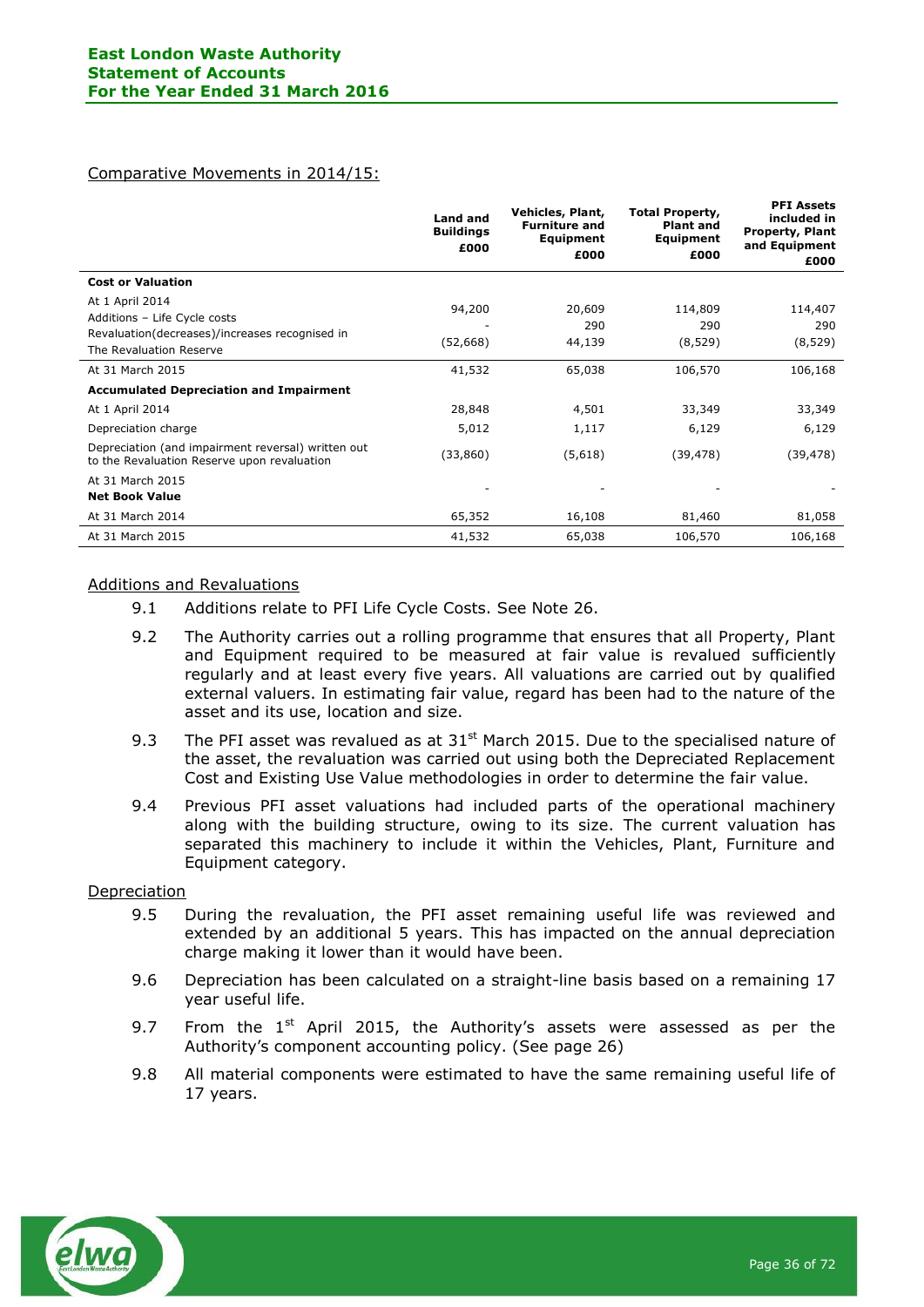## Non-operational Property, Plant and Equipment (Surplus Assets)

- 9.9 The Authority does not have material surplus assets.
- 9.10 During 2015/16, Hall Farm landfill site was sold. The fair value of the asset has been removed from the accounts. See Note 4.
- 9.11 As at the 31 March 2016 the Authority has 3 landfill sites with a total fair value of £242,000. The next valuation is due in 2017.

## Fixed Assets Fair Value Annual Comparison

|                                   |                           | Vehicles, Plant,<br><b>Furniture and</b> |              |
|-----------------------------------|---------------------------|------------------------------------------|--------------|
|                                   | <b>Land and Buildings</b> | Equipment                                | <b>Total</b> |
|                                   | £000                      | £000                                     | £000         |
| <b>Carried at historical cost</b> | 86,584                    | 10,976                                   | 97,560       |
| Valued at fair value as at:       |                           |                                          |              |
| 31 March 2012                     | 74,793                    | 13,157                                   | 87,950       |
| 31 March 2013                     | 70,258                    | 13,504                                   | 83,762       |
| 31 March 2014                     | 65,352                    | 16,108                                   | 81,460       |
| 31 March 2015                     | 41,532                    | 65,038                                   | 106,570      |
| 31 March 2016                     | 39,870                    | 62,739                                   | 102,609      |
| <b>Total Cost or Valuation</b>    | 39,870                    | 62,739                                   | 102,609      |

## **10. Investments**

- 10.1 The Authority owns 1,500,000 £1 shares partly paid (0.1p per share) in Aveley Methane Limited, whose principal activity is the utilisation of landfill gas including electricity generation under the Government's Non Fossil Fuel Obligation. Aveley Methane Limited is regarded by the Authority as an authorised company for the purposes of the Local Authority (Companies) Order 1995. The investment was transferred at nil value to the Authority as successor to the Greater London Council. This shareholding represents a holding of almost 50% of the total share capital of Aveley Methane Limited and the Authority would be required to meet any request for uncalled share capital that Aveley Methane Limited might make. The Authority's interest in Aveley Methane Limited is an important part of the management of its closed landfill site at Aveley 1.
- 10.2 The estimated net current liabilities of Aveley Methane as at 31st March 2016 were £588,000 (2014/15: £508,000 post audit) and a loss before tax for the year of £80,000 (2014/15: £67,000 loss). The figures are based on the unaudited Draft Statement of Accounts.
- 10.3 Copies of the Statement of Accounts of Aveley Methane Limited can be obtained from Infinis, 1<sup>st</sup> Floor, 500 Pavillion Drive, Northampton Business Park, Northampton NN4 7YJ.
- 10.4 The Authority previously owned 100% of the share capital of ELWA Limited, its Local Authority Waste Disposal Company (LAWDC). On 23rd December 2002, as part of the IWMS/PFI Contract, the Authority transferred all of its equity shareholding to Shanks Waste Management Limited through their holding company ELWA Holdings Limited.
- 10.5 Following the transfer, the Authority owns 19 Class 'A' non-equity, voting shares in ELWA Limited with a nominal value of £0.01p each. ELWA Limited commenced trading on 24th December 2002 and its principal activity is the operation of waste

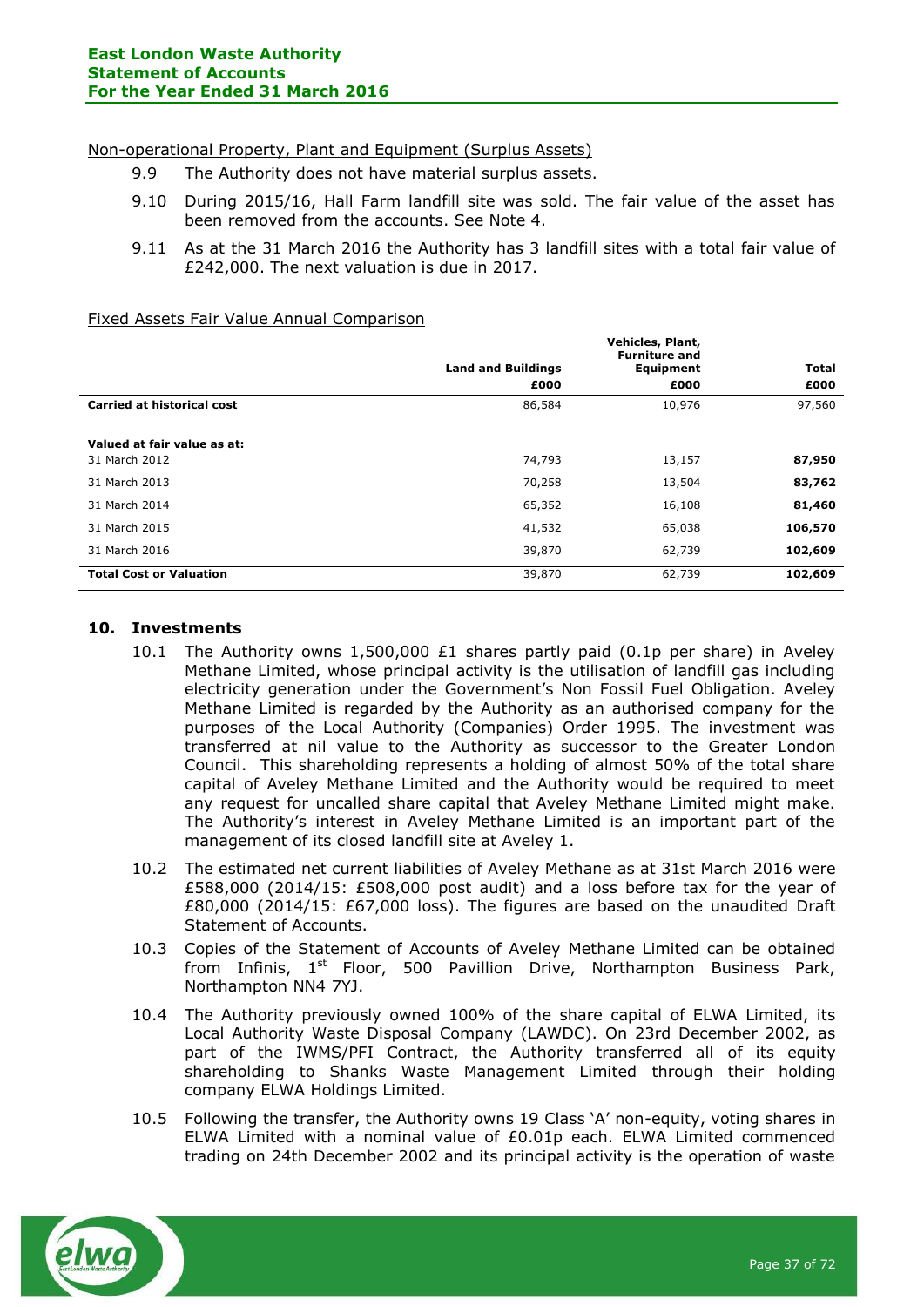disposal services for ELWA. The net assets of ELWA Limited as at 31 March 2016 were £11,742,126 (2014/15: Net assets £7,511,000). The profit after taxation for the year ended 31 March 2016 was £3,581,305 (2014/15: Loss after taxation £2,400,000). The 2015/16 figures are based on unaudited Statement of Accounts.

- 10.6 During 2010/11, Shanks Waste Management Limited sold 80% of its equity shareholding in ELWA Holdings Limited to the John Laing Group.
- 10.7 Copies of the Statement of Accounts of ELWA Limited can be obtained from Shanks Waste Management Limited, Dunedin House, Auckland Park, Mount Farm, Milton Keynes MK1 1BU.
- 10.8 In the opinion of the Directors, the investments in Aveley Methane Limited and ELWA Limited are not material interests for the purposes of Group Accounts as defined in the Code of Practice on Local Authority Accounting (2015/16) and therefore, there is no requirement to produce Group Accounts.
- 10.9 Cash investments are managed by the London Borough of Redbridge and held in cash deposits on behalf of the Authority in accordance with the Authority's Treasury Management Strategy. Note 31 shows further details.

# **11. Short Term Debtors**

|                                  | 31 March 2015 | 31 March 2016 |
|----------------------------------|---------------|---------------|
|                                  | £000          | £000          |
| <b>Central Government Bodies</b> | 795           | 995           |
| <b>Other Local Authorities</b>   | 946           | 621           |
| Other entities and individuals   | 727           | 11            |
| Total                            | 2,468         | 1,627         |

## **12. Cash and Cash Equivalents**

12.1 The balance of Cash and Cash Equivalents is made up of the following elements:

|                                 | 31 March 2015 | 31 March 2016 |
|---------------------------------|---------------|---------------|
|                                 | £000          | £000          |
| Bank current accounts           | (4, 393)      | (157)         |
| Short term deposits             | 109           | 113           |
| Total Cash and Cash Equivalents | (4, 284)      | (44)          |

# **13. Short Term Creditors**

|                                  | 31 March 2015 | 31 March 2016 |
|----------------------------------|---------------|---------------|
|                                  | £000          | £000          |
| <b>Central Government Bodies</b> | 33            |               |
| <b>Other Local Authorities</b>   | 305           | 176           |
| Other entities and individuals   | 5,458         | 6,316         |
| Total                            | 5,796         | 6,495         |

## **14. Usable Reserves**

14.1 Movements in the Authority's usable reserves are detailed in the Movement in Reserves Statement, with further analysis in notes 6 and 7.

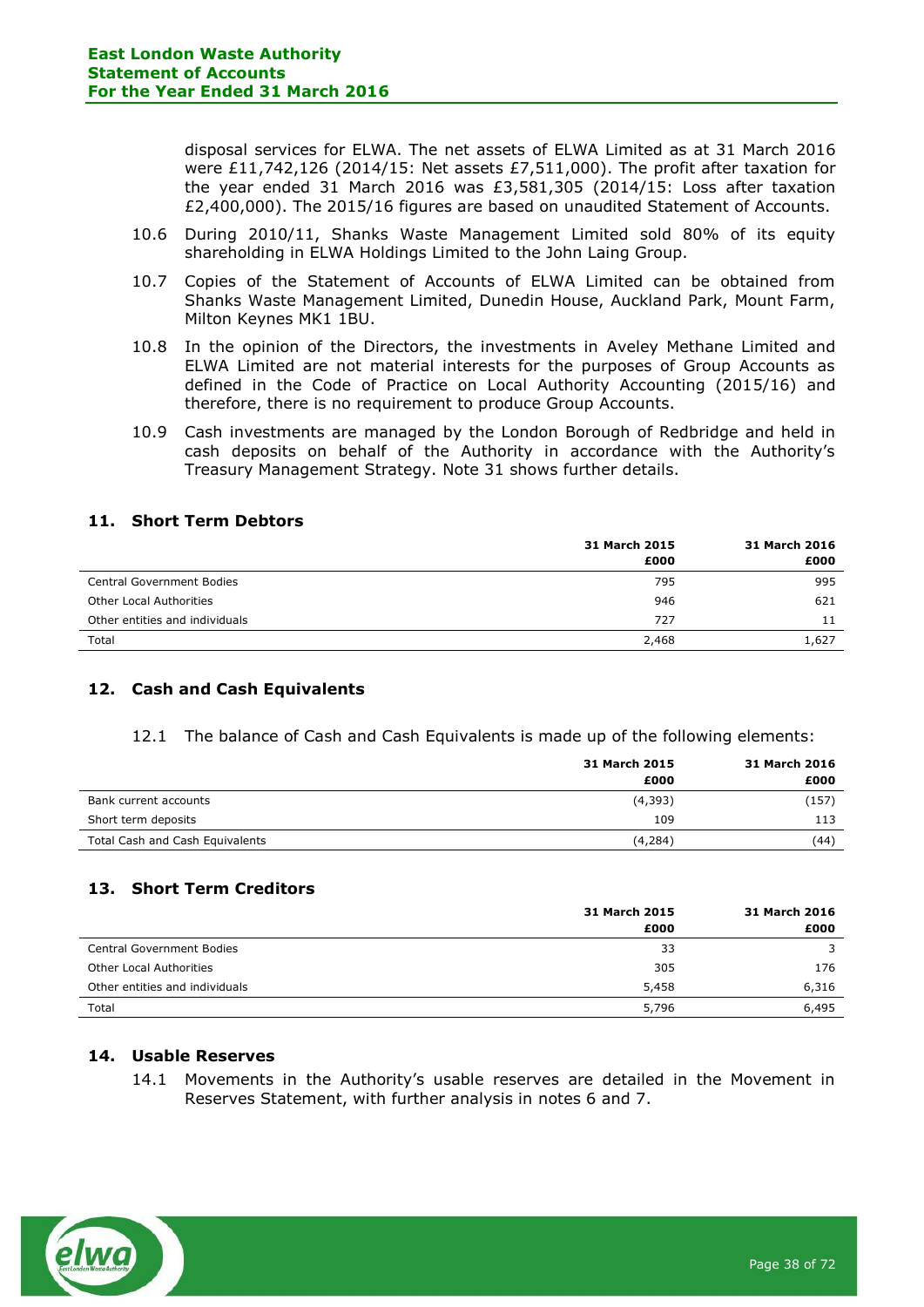## **15. Unusable Reserves**

| 31 March 2015<br>£000 |                                     | 31 March 2016<br>£000 |
|-----------------------|-------------------------------------|-----------------------|
| (33, 614)             | <b>Revaluation Reserve</b>          | (33,061)              |
| 11,542                | Capital Adjustment Account          | 9,633                 |
| 1,539                 | Pensions Reserve                    | 1,494                 |
|                       | <b>Accumulated Absences Account</b> | 5                     |
| (20, 532)             | <b>Total Unusable Reserves</b>      | (21, 929)             |

## Revaluation Reserve

- 15.1 The Revaluation Reserve contains the gains made by the Authority arising from increases in the value of its Property, Plant and Equipment. The balance is reduced when assets with accumulated gains are:
	- $a)$ Revalued downwards or impaired and the gains are lost;
	- $b)$ Used in the provision of services and the gains are consumed through depreciation, or
	- $\mathsf{C}$ Disposed of and the gains are realised.
- 15.2 The Reserve was created in 2009/10 and contains revaluation gains accumulated since 1 April 2007. Accumulated gains arising before that date are consolidated into the balance on the Capital Adjustment Account.

| 2014/15<br>£000 |                                                                                                                          | 2015/16<br>£000 |
|-----------------|--------------------------------------------------------------------------------------------------------------------------|-----------------|
| (2,680)         | Balance at 1 April                                                                                                       | (33, 614)       |
| (30, 949)       | Upward revaluation of non-current assets not posted to the Provision<br>of Services                                      |                 |
| 15              | Difference between fair value depreciation and<br>historical cost depreciation written off to Capital Adjustment Account | 443             |
|                 | Accumulated gains on assets sold written off to Capital Adjustment<br>Account                                            | 110             |
| (33,614)        | Balance at 31 March                                                                                                      | (33,061)        |

## Capital Adjustment Account

15.3 The Capital Adjustment Account absorbs the timing difference arising from the different arrangements for accounting for the consumption of non-current assets and for financing the acquisitions, construction or additions to those assets under statutory provisions. The Account is debited with the cost of acquisition, construction or subsequent costs as depreciation, impairment losses and amortisations are charged to the Comprehensive Income and Expenditure Statement (with reconciling postings from the Revaluation Reserve to convert fair value figures to a historical cost basis). The Account is credited with the amounts set aside by the Authority as finance for the costs of acquisition, construction and subsequent costs. In the early years of the PFI, the capital element of the Unitary

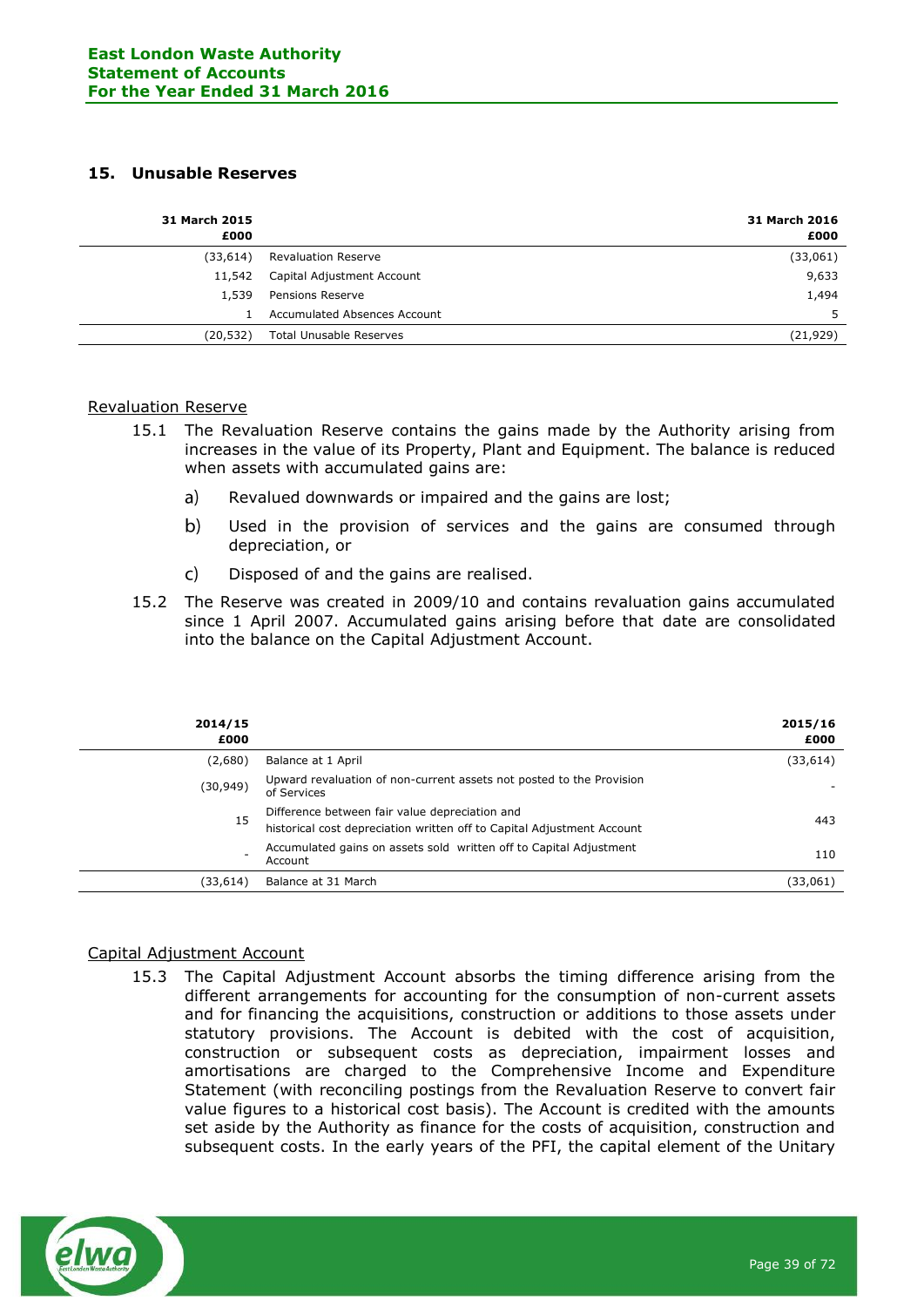Charge, which dictates the MRP charge, is less than the depreciation on the assets. This will even out over the life of the PFI. However, the Capital Adjustment Account shows a debit balance at this point in the PFI contract term.

| 2014/15<br>£000 |                                                                                                                                | 2015/16<br>£000 |
|-----------------|--------------------------------------------------------------------------------------------------------------------------------|-----------------|
| 10,166          | Balance at 1 April                                                                                                             | 11,542          |
| 6,129           | Reversal of Charges for depreciation and impairment of non-current<br>assets                                                   | 5,646           |
| (4,676)         | Statutory provision for the financing of PFI capital investment                                                                | (7,051)         |
| (62)            | Statutory provision for the repayment of debt                                                                                  | (61)            |
| (15)            | Difference between fair value depreciation and<br>historical cost depreciation written out of the Revaluation<br>Reserve       | (443)           |
|                 | Accumulated gains on sold non-current asset transferred from<br>Revaluation Reserve to be written off                          | (110)           |
|                 | Non-current asset written off on sale as part of the gain on disposal to<br>the Comprehensive Income and Expenditure Statement | 110             |
| 11,542          | Balance at 31 March                                                                                                            | 9,633           |

#### Pension Reserve

15.4 The Pension Reserve absorbs the timing differences arising from the different arrangements for accounting for post employment benefits and for funding benefits in accordance with statutory provisions. The Authority accounts for post employment benefits in the Comprehensive Income and Expenditure Statement as the benefits are earned by employees accruing years of service, updating the liabilities recognised to reflect inflation, changing assumptions and investment returns on any resources set aside to meet the costs. However, statutory arrangements require benefits earned to be financed as the Authority makes employer's contributions to pension funds or eventually pays any pensions for which it is directly responsible. The debit balance on the Pensions Reserve therefore shows a substantial shortfall in the benefits earned by past and current employees and the resources the Authority has set aside to meet them. The statutory arrangements will ensure that funding will have been set aside by the time the benefits come to be paid.

| 2014/15<br>£000 |                                                                             | 2015/16<br>£000 |
|-----------------|-----------------------------------------------------------------------------|-----------------|
| 1,111           | Balance at 1 April                                                          | 1,539           |
| 392             | Actuarial losses/(gains) on pensions assets and liabilities                 | (92)            |
| 36              | Employer's pension contributions and direct payments payable in the<br>vear | 47              |
| 1,539           | Balance at 31 March                                                         | 1,494           |
|                 |                                                                             |                 |

## Accumulated Absences Account

15.5 The Accumulated Absences Account absorbs the differences that would otherwise arise in the Revenue Reserve Balance from accruing for compensated absence earned but not taken in the year, e.g. annual leave entitlement carried forward at 31 March. Statutory arrangements require that the impact on the Revenue Reserve Balance is neutralised by transfers to or from the Account.

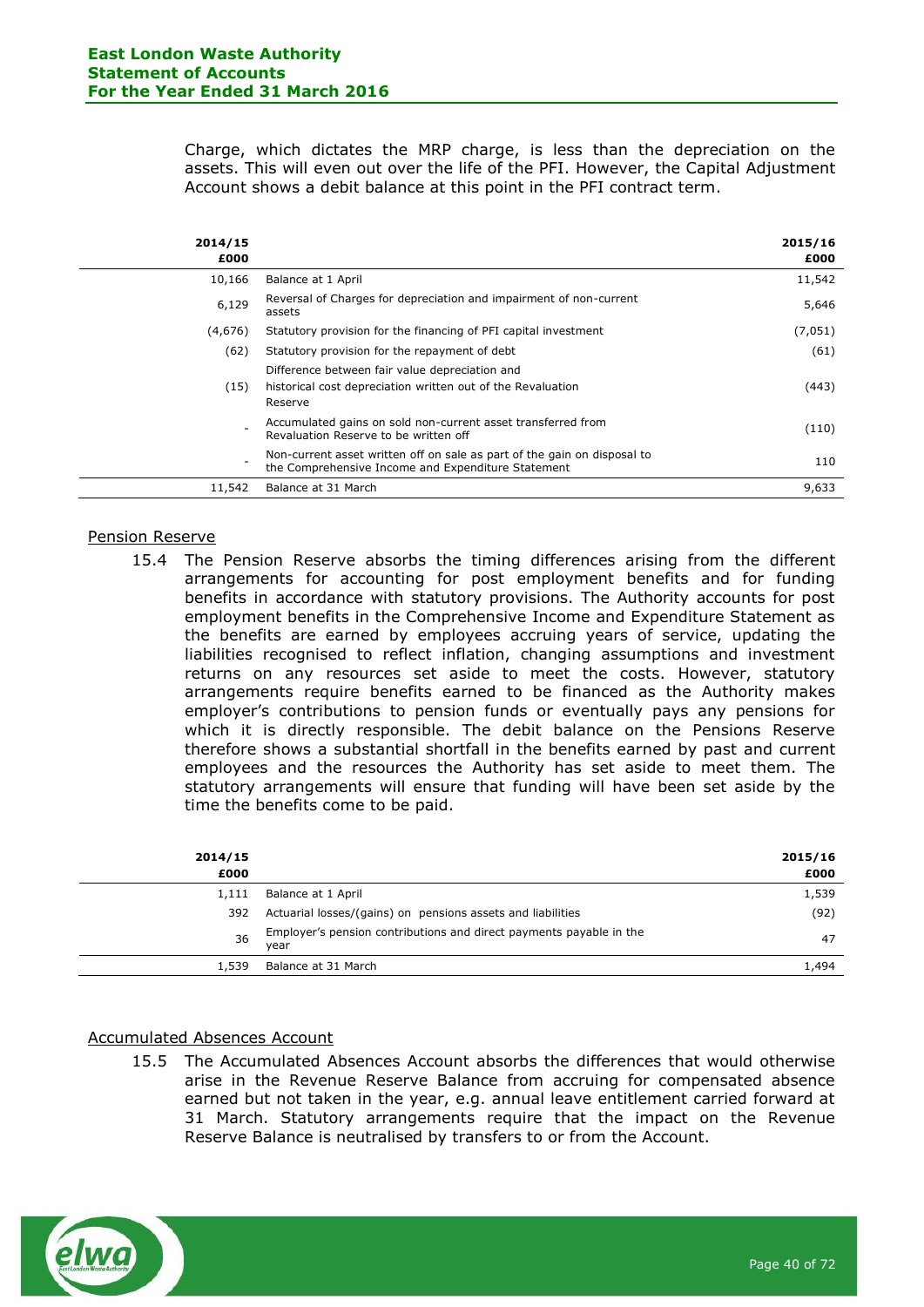| 2014/15<br>£000 |                                                                                                                                                                                                                                                                         | 2015/16<br>£000 |
|-----------------|-------------------------------------------------------------------------------------------------------------------------------------------------------------------------------------------------------------------------------------------------------------------------|-----------------|
| 4               | Balance at 1 April                                                                                                                                                                                                                                                      |                 |
| (3)             | Amounts accrued at the end of the current year by which officer<br>remuneration charged to the Comprehensive Income and Expenditure<br>Statement on an accrual basis is different from remuneration<br>chargeable in the year in accordance with statutory requirements |                 |
|                 | Balance at 31 March                                                                                                                                                                                                                                                     |                 |
|                 |                                                                                                                                                                                                                                                                         |                 |

# **16. Cash Flow Statement – Operating Activities**

16.1 The cash flows for operating activities include the following items:

| 2014/15<br>£000 |                                                                        | 2015/16<br>£000 |
|-----------------|------------------------------------------------------------------------|-----------------|
|                 | The cash flows for operating activities include the following<br>items |                 |
| 110             | <b>Interest Received</b>                                               | 80              |
| (5,244)         | Interest Paid                                                          | (4, 977)        |
| (5, 134)        | Net Interest                                                           | (4,897)         |

# 16.2 Cash Flow for Operating Activities:

| 2014/15<br>£000          |                                                                                                            | 2015/16<br>£000 |
|--------------------------|------------------------------------------------------------------------------------------------------------|-----------------|
| (5,969)                  | Net Surplus on the Provision of Services                                                                   | 246             |
|                          | Adjustments to net surplus or deficit on the provision of<br>services for the following non cash movements |                 |
| 6,129                    | Depreciation                                                                                               | 5,646           |
| (1,081)                  | Increase/(Decrease) in Creditors                                                                           | 699             |
| (238)                    | (Increase)/Decrease in Debtors                                                                             | 841             |
| 36                       | Actuarial adjustments on pension assets/liabilities                                                        | 47              |
| 250                      | Increase in Provisions                                                                                     |                 |
| $\overline{\phantom{a}}$ | Other non-cash adjustments                                                                                 |                 |
| 5,096                    |                                                                                                            | 7,234           |
| (873)                    | Net cash flows from operating activities                                                                   | 7,480           |

# **17. Cash Flow Statement – Investing Activities**

| 2014/15<br>£000          |                                                                                                                                 | 2015/16<br>£000 |
|--------------------------|---------------------------------------------------------------------------------------------------------------------------------|-----------------|
| (290)                    | Purchase of property, plant and equipment                                                                                       | (1,795)         |
| $\overline{\phantom{a}}$ | Proceeds from sale of property, plant and equipment                                                                             | 110             |
| 6,153                    | Net movement in short-term investments                                                                                          | 3,702           |
| 5,863                    | Net cash flows from investing activities                                                                                        | 2,017           |
| 18.                      | <b>Cash Flow Statement - Financing Activities</b>                                                                               |                 |
| 2014/15<br>£000          |                                                                                                                                 | 2015/16<br>£000 |
| (4,386)                  | Cash payments for the reduction of the outstanding liabilities<br>relating to the finance leases on balance sheet PFI contracts | 5,257           |
| (4,386)                  | Net cash flows from financing activities                                                                                        | 5,257           |

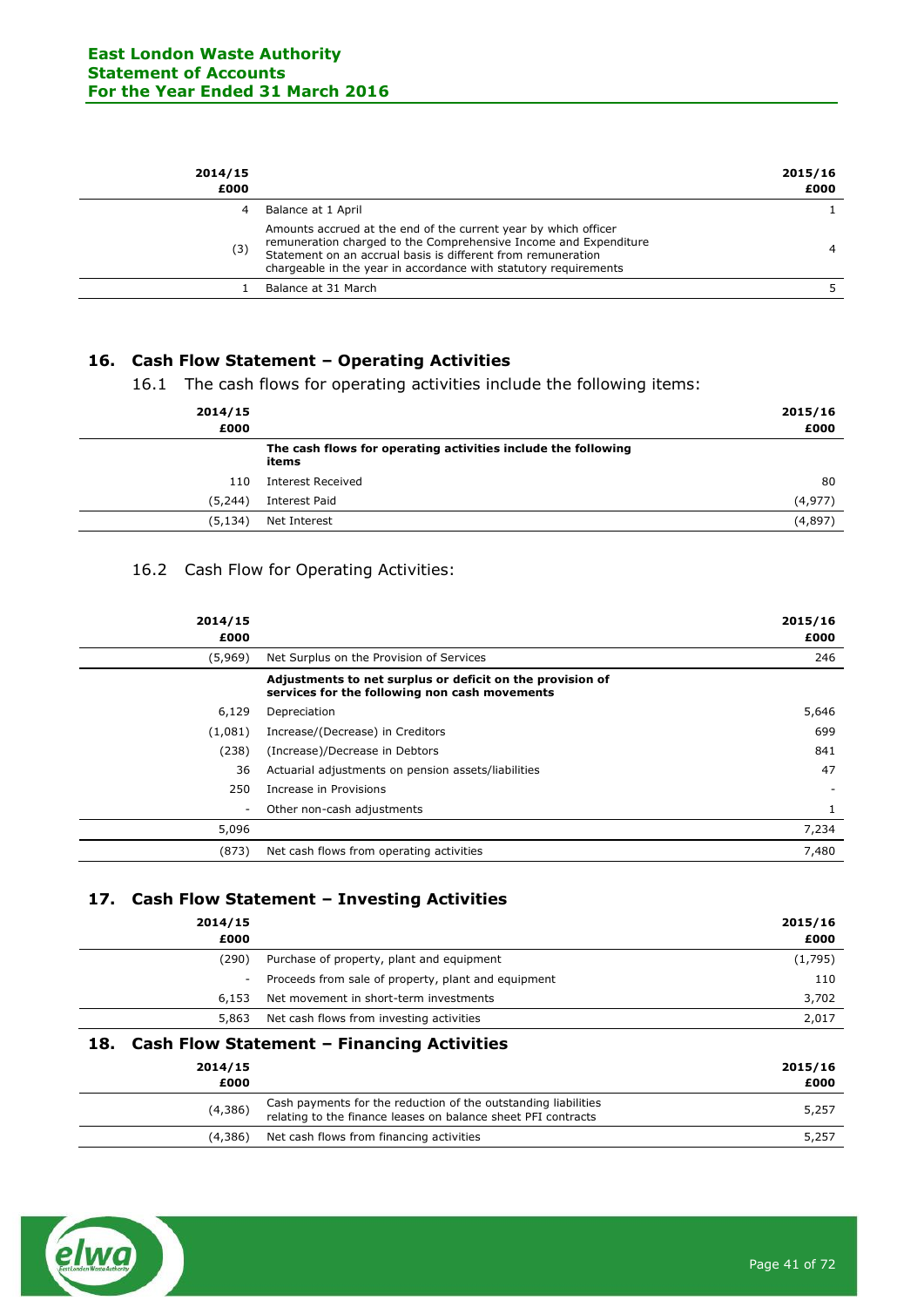## **19. Amounts reported for resource allocation decisions**

- 19.1 The analysis of income and expenditure on the face of the Comprehensive Income and Expenditure Statement is that specified by the Service Reporting Code of Practice. However, decisions about resource allocation are taken by the Authority on the basis of budget reports prepared on a different basis from the accounting policies used in the Statement of Accounts. In particular:
	- $a)$ No charges are made in relation to capital expenditure (whereas depreciation, revaluation and impairment losses in excess of the balance on the Revaluation Reserve and amortisations are charged to services in the Comprehensive Income and Expenditure Statement)
	- The cost of retirement benefits is based on cash flows (payment of  $b)$ employer's pension contributions) rather than current service cost of benefits accrued in the year.
- 19.2 The income and expenditure of the Authority recorded in the budget reports for the year is as follows:

|                                           | 2014/15  | 2015/16   |
|-------------------------------------------|----------|-----------|
| <b>Income and Expenditure</b>             | £000     | £000      |
| Fees, charges & other service income      | (5,932)  | (4, 164)  |
| <b>Total Income</b>                       | (5,932)  | (4,164)   |
| Employee expenses                         | 366      | 349       |
| Other services expenses                   | 62,600   | 61,973    |
| <b>Total Expenditure</b>                  | 62,966   | 62,322    |
| <b>Net Expenditure</b>                    | 57,034   | 58,158    |
| PFI Grant Received                        | (3,991)  | (3,991)   |
| Levy Received                             | (48,060) | (53, 401) |
| Net expenditure in the Authority Analysis | 4,983    | 766       |

Reconciliation of Income and Expenditure to Cost of Services in the Comprehensive Income and Expenditure Statements

19.3 This reconciliation shows how the figures in the analysis of income and expenditure relate to the amounts included in the Comprehensive Income and Expenditure Statement.

|                                                                                                               | 2014/15   | 2015/16  |
|---------------------------------------------------------------------------------------------------------------|-----------|----------|
|                                                                                                               | £000      | £000     |
| <b>Expenditure shown in the Authority Outturn Report</b>                                                      | 57,034    | 58,158   |
| <b>Grant and Levy Received</b>                                                                                | (52,051)  | (57,392) |
| Net expenditure in the Authority Analysis                                                                     | 4,983     | 766      |
| Amounts in the Comprehensive Income and Expenditure Statement not reported to<br>management in the Analysis   | 50,819    | 48,740   |
|                                                                                                               | 55,802    | 49,506   |
| Amounts included in the Analysis not included in the Comprehensive Income and<br><b>Expenditure Statement</b> | (11, 155) | (3, 727) |
| Cost of Services in Comprehensive Income and Expenditure Statement                                            | 44,647    | 45,779   |

## Reconciliation to Subjective Analysis

19.4 This reconciliation shows how the figures in the analysis of Authority income and expenditure relate to a subjective analysis of the Surplus or Deficit on the provision of services included in the Comprehensive Income and Expenditure Statement.

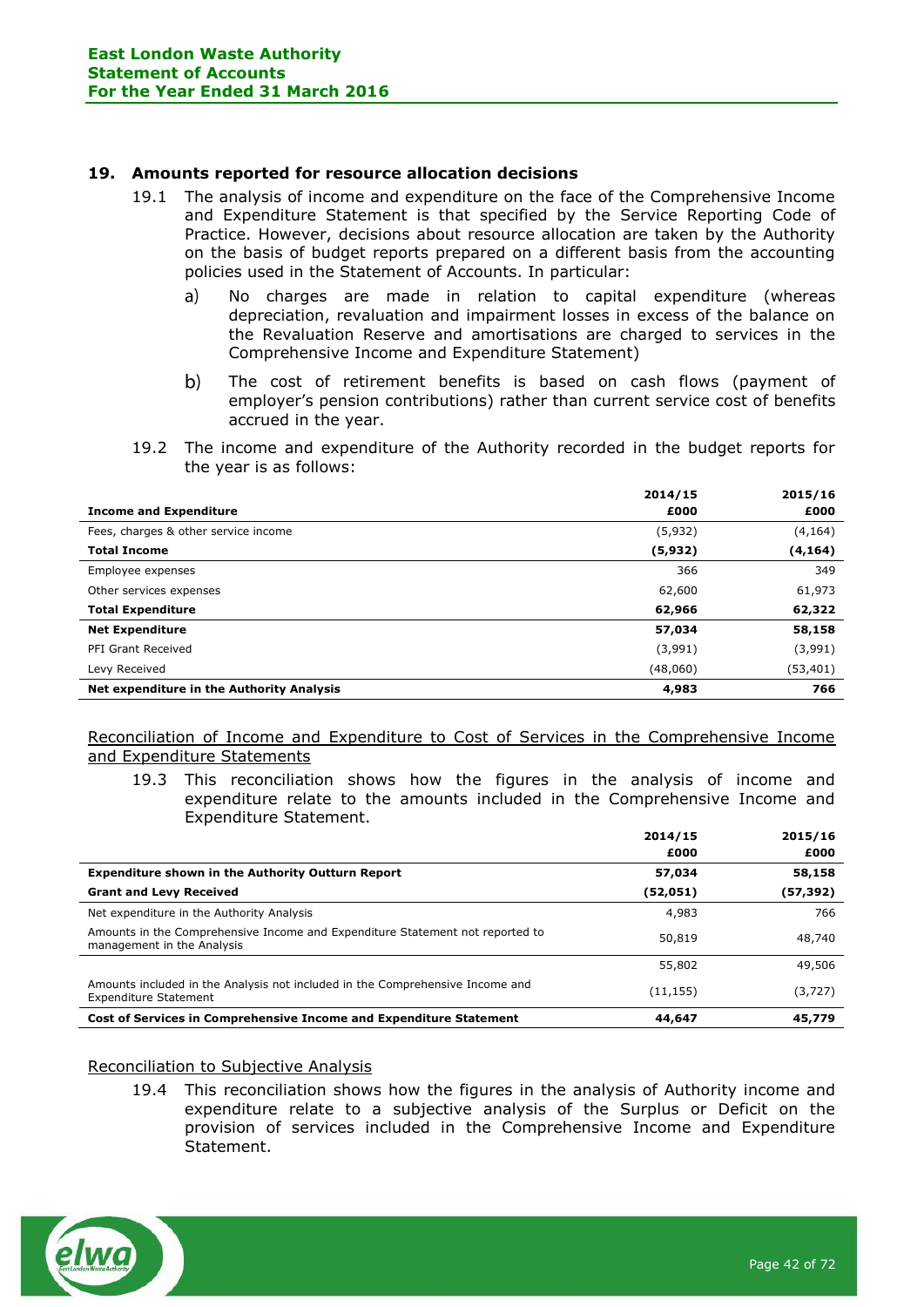## **East London Waste Authority Statement of Accounts For the Year Ended 31 March 2016**

# 2015/16

|                                                                        | Authority Analysis<br>£000 | ecision<br>reported to<br>Ō<br>⊋<br>tient<br>not<br>ε<br>Amounts<br>anager<br>king<br><b>r</b><br>Ε<br>Σ<br>£000 | య<br>not included in<br>Φ<br>statemen<br>incom<br>comprehensive<br>expenditure<br>Amounts<br>£000 | Services<br>$\overline{\bullet}$<br>Cost<br>£000 | Amounts<br>Corporate<br>£000 | Total<br>£000 |
|------------------------------------------------------------------------|----------------------------|------------------------------------------------------------------------------------------------------------------|---------------------------------------------------------------------------------------------------|--------------------------------------------------|------------------------------|---------------|
| Fees, charges & other service income                                   | (4,084)                    |                                                                                                                  | 440                                                                                               | (3,644)                                          | $\overline{a}$               | (3,644)       |
| Interest and investment income                                         | (80)                       |                                                                                                                  | 80                                                                                                |                                                  | (117)                        | (117)         |
| Income from Levy                                                       | (53, 401)                  |                                                                                                                  | 53,401                                                                                            |                                                  | (53, 401)                    | (53, 401)     |
| Government grants and contribution                                     | (3,991)                    |                                                                                                                  | (17)                                                                                              | (4,008)                                          |                              | (4,008)       |
| <b>Total Income</b>                                                    | (61, 556)                  | $\blacksquare$                                                                                                   | 53,904                                                                                            | (7,652)                                          | (53, 518)                    | (61, 170)     |
| Employee and Support Services expenses                                 | 680                        |                                                                                                                  |                                                                                                   | 680                                              |                              | 680           |
| Other service expenses                                                 | 61,519                     | 43,094                                                                                                           | (57, 508)                                                                                         | 47,105                                           |                              | 47,105        |
| Fixed Assets depreciation and impairment                               |                            | 5,646                                                                                                            |                                                                                                   | 5,646                                            |                              | 5,646         |
| Interest payments, pension costs and impairment of<br>financial assets | 123                        |                                                                                                                  | (123)                                                                                             |                                                  | 7,493                        | 7,493         |
| <b>Total Expenditure</b>                                               | 62,322                     | 48,740                                                                                                           | (57, 631)                                                                                         | 53,431                                           | 7,493                        | 60,924        |
| Surplus or deficit in the provision of services                        | 766                        | 48,740                                                                                                           | (3, 727)                                                                                          | 45,779                                           | (46, 025)                    | (246)         |

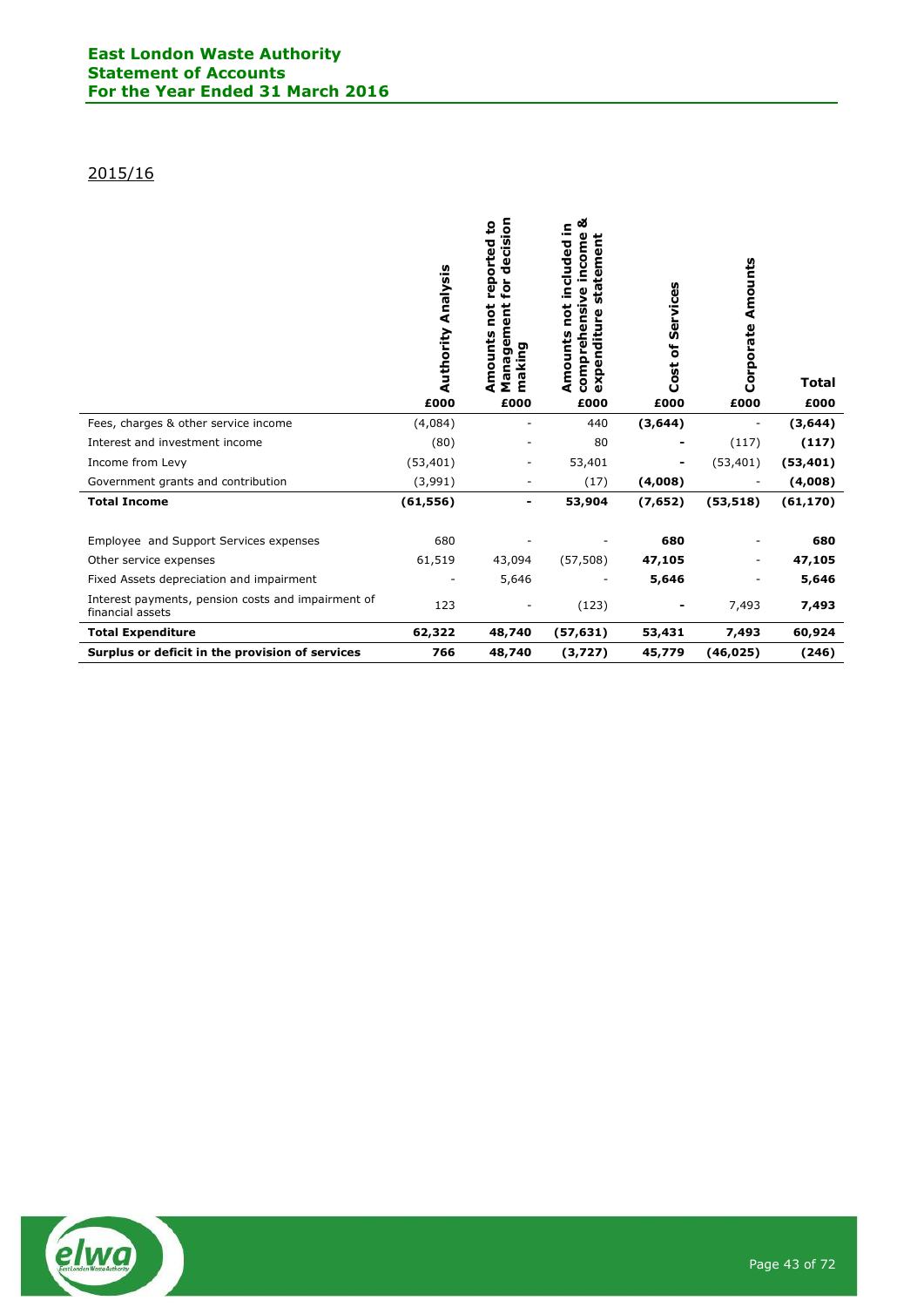# 2014/15 Comparative Figures

|                                                                        | Authority Analysis<br>£000 | ecision<br>reported to<br>Ō<br><u>ڇ</u><br>not<br>ent<br>anagem<br>Amounts<br>aking<br>ε<br>Σ<br>£000 | య<br>크.<br>comprehensive income<br>not included<br>statemen<br>O<br>expenditur<br>Amounts<br>£000 | Services<br>Cost of<br>£000 | Amounts<br>Corporate<br>£000 | <b>Total</b><br>£000 |
|------------------------------------------------------------------------|----------------------------|-------------------------------------------------------------------------------------------------------|---------------------------------------------------------------------------------------------------|-----------------------------|------------------------------|----------------------|
| Fees, charges & other service income                                   | (5,822)                    | $\overline{\phantom{0}}$                                                                              | (381)                                                                                             | (6, 203)                    | $\overline{a}$               | (6, 203)             |
| Interest and investment income                                         | (110)                      |                                                                                                       | 110                                                                                               |                             | (109)                        | (109)                |
| Income from Levy                                                       | (48,060)                   |                                                                                                       | 48,060                                                                                            |                             | (48,060)                     | (48,060)             |
| Government grants and contribution                                     | (3,991)                    |                                                                                                       | (74)                                                                                              | (4,065)                     |                              | (4,065)              |
| <b>Total Income</b>                                                    | (57, 983)                  | $\qquad \qquad \blacksquare$                                                                          | 47,715                                                                                            | (10, 268)                   | (48, 169)                    | (58, 437)            |
| Employee and Support Services expenses                                 | 693                        | (13)                                                                                                  | (9)                                                                                               | 671                         |                              | 671                  |
| Other service expenses                                                 | 62,150                     | 44,703                                                                                                | (58, 738)                                                                                         | 48,115                      |                              | 48,115               |
| Fixed Assets depreciation and impairment                               |                            | 6,129                                                                                                 |                                                                                                   | 6,129                       |                              | 6,129                |
| Interest payments, pension costs and impairment of<br>financial assets | 123                        |                                                                                                       | (123)                                                                                             |                             | 9,491                        | 9,491                |
| <b>Total Expenditure</b>                                               | 62,966                     | 50,819                                                                                                | (58, 870)                                                                                         | 54,915                      | 9,491                        | 64,406               |
| Surplus or deficit in the provision of services                        | 4,983                      | 50,819                                                                                                | (11, 155)                                                                                         | 44,647                      | (38, 678)                    | 5,969                |

# **20. Officers' Remuneration**

20.1 The remuneration paid to the Authority's senior employees is as follows:

2015/16

|                   | <b>Remuneration</b><br>£ | Pension<br><b>Contribution</b><br>£ | <b>Total</b><br>£ |
|-------------------|--------------------------|-------------------------------------|-------------------|
| Managing Director | 91,558                   | 15,199                              | 106,757           |
|                   | 91,558                   | 15,199                              | 106,757           |
|                   |                          |                                     |                   |

# 2014/15 Comparative Figures

|                          | Remuneration<br>£ | Pension<br><b>Contribution</b> | <b>Total</b><br>£ |
|--------------------------|-------------------|--------------------------------|-------------------|
| Acting Managing Director | 90,212            | 14,975                         | 105,187           |
|                          | 90,212            | 14,975                         | 105,187           |

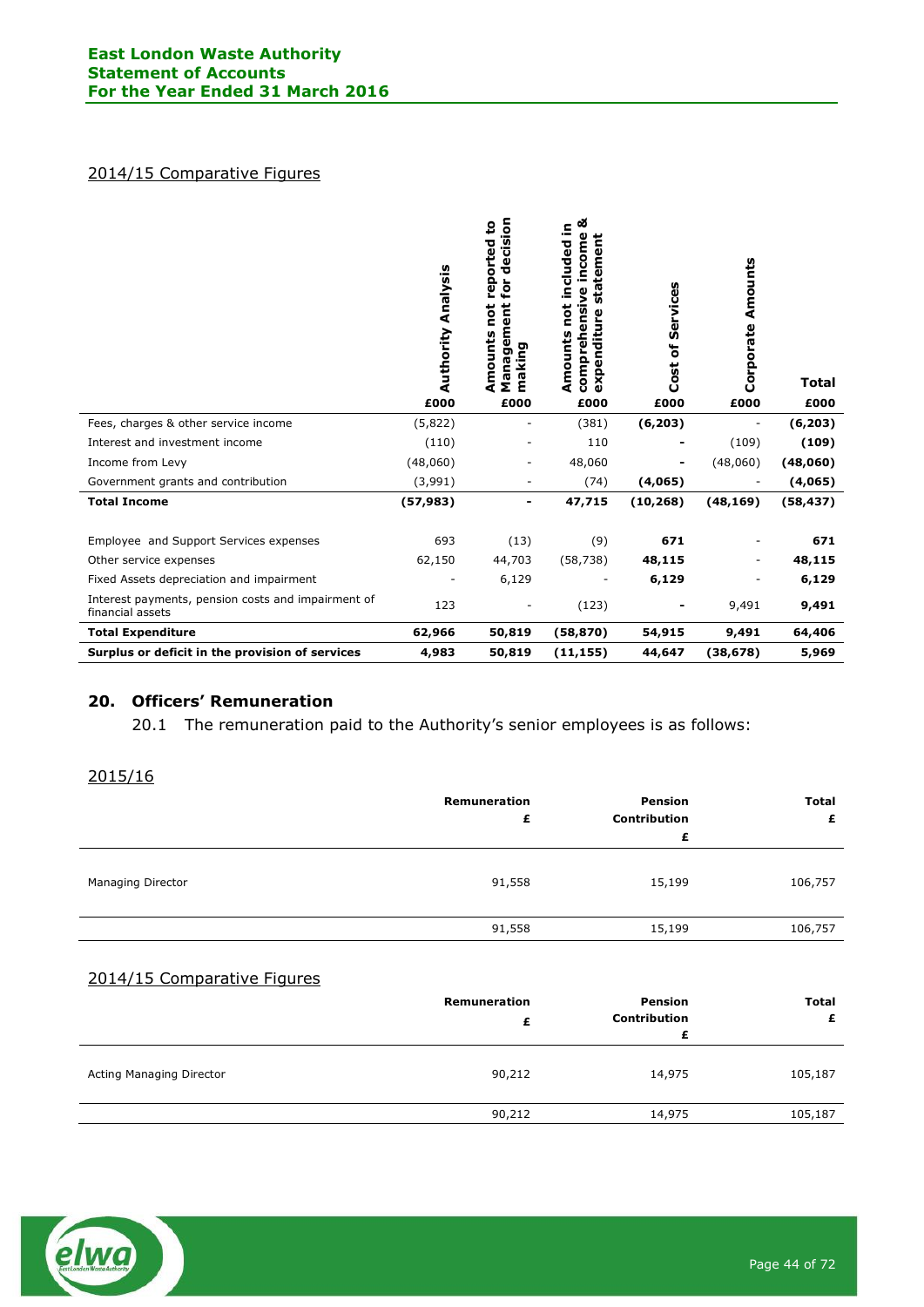- 20.2 In addition to the employee's and employer's pension contributions deducted in regard to each pensionable ELWA employee, the London Pensions Fund Authority (LPFA) levy a further charge on employers based on their valuation of the pension fund. This additional charge of £29,260 for 2015/16 (2014/15 £28,000) cannot be attributed to any particular officer and is declared here for reasons of transparency.
- 20.3 The number of employees including Senior Officers whose remuneration, excluding employer's pension contributions, was £50,000 or more were:

| <b>Remuneration Band</b> | 2014/15<br><b>Number of employees</b> | 2015/16<br><b>Number of employees</b> |
|--------------------------|---------------------------------------|---------------------------------------|
| £50,000 - £69,999        | -                                     | -                                     |
| £70,000 - £74,999        | ۰                                     | -                                     |
| £75,000 - £79,999        | ٠                                     | -                                     |
| £80,000 - £84,999        |                                       |                                       |
| £85,000 - £89,999        | -                                     | -                                     |
| £90,000 - £94,999        |                                       |                                       |
|                          |                                       |                                       |

# **21. External Audit Costs**

21.1 The Authority has incurred the following costs in relation to the audit of the Statement of Accounts and statutory inspections provided by the Authority's external auditors:

|                                                                                                                                                                                          | 2014/15<br>£000 | 2015/16<br>£000 |
|------------------------------------------------------------------------------------------------------------------------------------------------------------------------------------------|-----------------|-----------------|
| Fees payable to PricewaterhouseCoopers LLP in 2014/15 and KPMG LLP in<br>2015/16 with regard to external audit services carried out by the appointed<br>auditor for the year - accounts. | 18              | 18              |
| Total                                                                                                                                                                                    | 18              | 18              |

## **22. Grant Income**

22.1 The Authority credited the following grants to the Comprehensive Income and Expenditure Statement in 2015/16:

|                                               | 2014/15 | 2015/16 |
|-----------------------------------------------|---------|---------|
|                                               | £000    | £000    |
| PFI/Waste Infrastructure Capital Grant (WICG) | 3,991   | 3,991   |
| <b>WRAP Grant</b>                             | 74      | 17      |
| Total                                         | 4,065   | 4,008   |

- 22.2 For PFI/WICG grant details refer to notes 23.2 and 26.
- 22.3 The Waste and Resources Action Programme (WRAP) is a government funded notfor-profit company. Its objective is to increase recycling by providing advice, support and initiatives to businesses, local authorities and the community. The grant received in 2015/16 provided funding for the Recycle for London (RfL) Launch Campaign 2015.

#### **23. Related Party Transactions**

23.1 Since the 1st April 1986, ELWA has assumed the statutory responsibility for the disposal of waste arising in the area covered by the London Boroughs of Barking & Dagenham, Havering, Newham and Redbridge and has an interest in Aveley

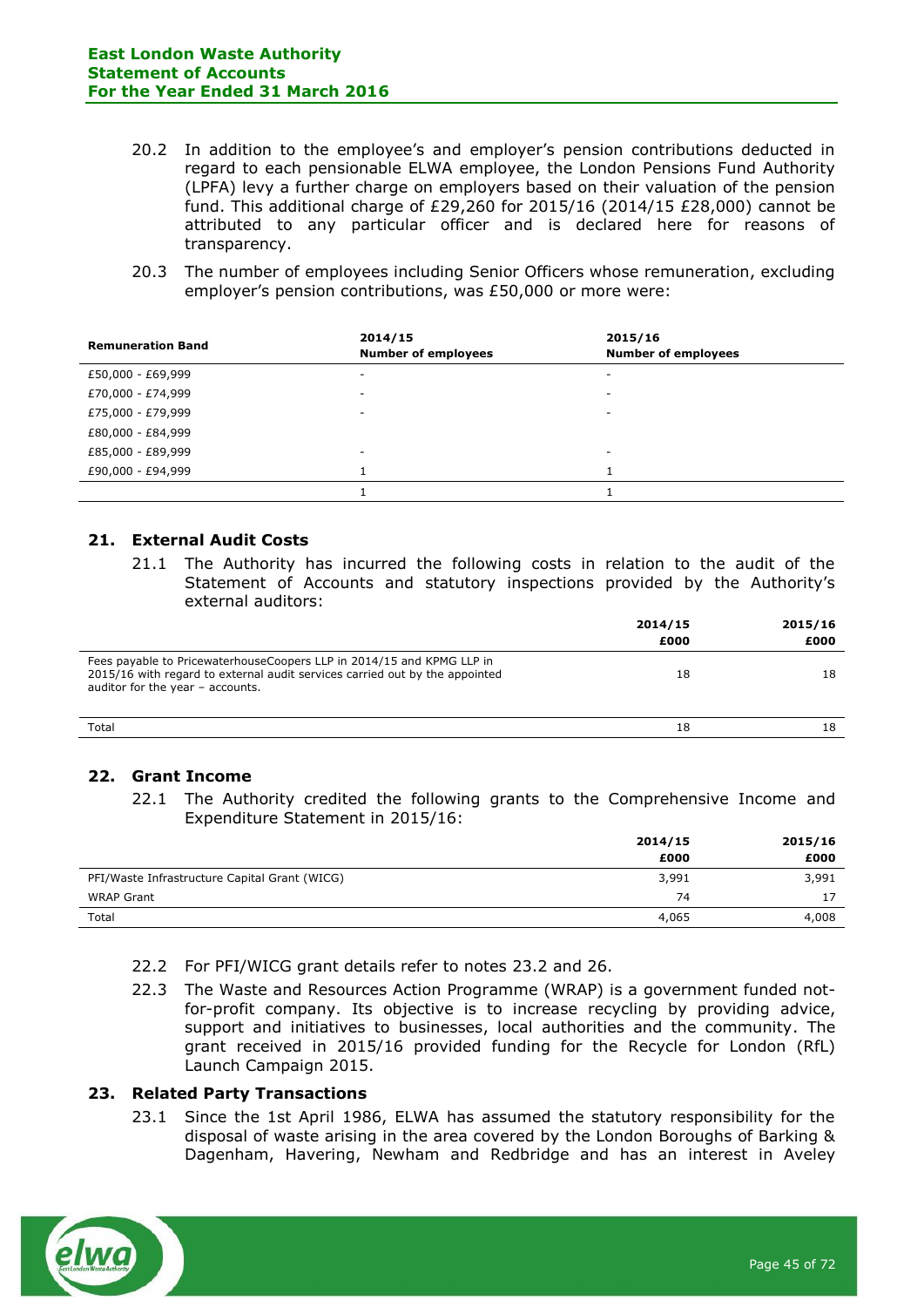Methane Limited and ELWA Limited. The Members of the Authority have official appointments within their respective Constituent Boroughs.

- 23.2 The Department for Environment, Food and Rural Affairs award the PFI Grant which has now been renamed the Waste Infrastructure Capital Grant. Further details are in Note 26.
- 23.3 The Code of Practice requires the disclosure of interests between the Authority and its related parties which are not disclosed elsewhere in the Statement of Accounts.
- 23.4 The material expenditure and income transactions with these related parties are set out below.

|                        | 2014/15                    |                | 2015/16                    |                       |
|------------------------|----------------------------|----------------|----------------------------|-----------------------|
|                        | <b>Expenditure</b><br>£000 | Income<br>£000 | <b>Expenditure</b><br>£000 | <b>Income</b><br>£000 |
| Barking & Dagenham     | 944                        | (9,964)        | 1,090                      | (10, 800)             |
| Havering               | 855                        | (12, 821)      | 936                        | (13, 460)             |
| Newham                 | 810                        | (14, 041)      | 844                        | (16, 120)             |
| Redbridge              | 438                        | (14,070)       | 441                        | (15,507)              |
| Aveley Methane Limited |                            | ۰              |                            |                       |
| <b>ELWA Limited</b>    | 55,034                     | (2,326)        | 57,945                     | (2,905)               |

23.5 Income received from the boroughs relates mainly to the levy raised and charges for commercial waste disposal. Expenditure is for tonne mileage costs, recycling initiatives, rent payable for property leases and service level agreements for administrative and financial services provided. Further details can be found in the Authority's budget monitoring report which forms part of the agenda at the Authority's statutory meetings.

## Members of the Authority and Chief Officers

23.6 The following Members and Officers have made declarations of their interest in the following organisations, which arise from official Authority Appointments.

| Membership of Other Organisations |                           |
|-----------------------------------|---------------------------|
| Managing Director, Mark Ash:      | Director of ELWA Limited. |
| Councillor Steven Kelly:          | Director of ELWA Limited. |

## **24. Operating Leases**

24.1 The Authority has acquired its civic amenity and recycling sites by entering into operating leases with the four boroughs. Each lease is to the year 2027 with rent reviews taking place every 5 years. The last rent review was during 2012/13 with effect from 1 April 2013. Based upon current figures, the minimum lease payments due in future years are:

|                           | 2014/15 | 2015/16 |
|---------------------------|---------|---------|
|                           | £000    | £000    |
| Up to one year            | 317     | 317     |
| Two to Five Years         | 1,266   | 1,266   |
| Six Years to end of lease | 2,532   | 2,216   |
|                           | 4,115   | 3,799   |

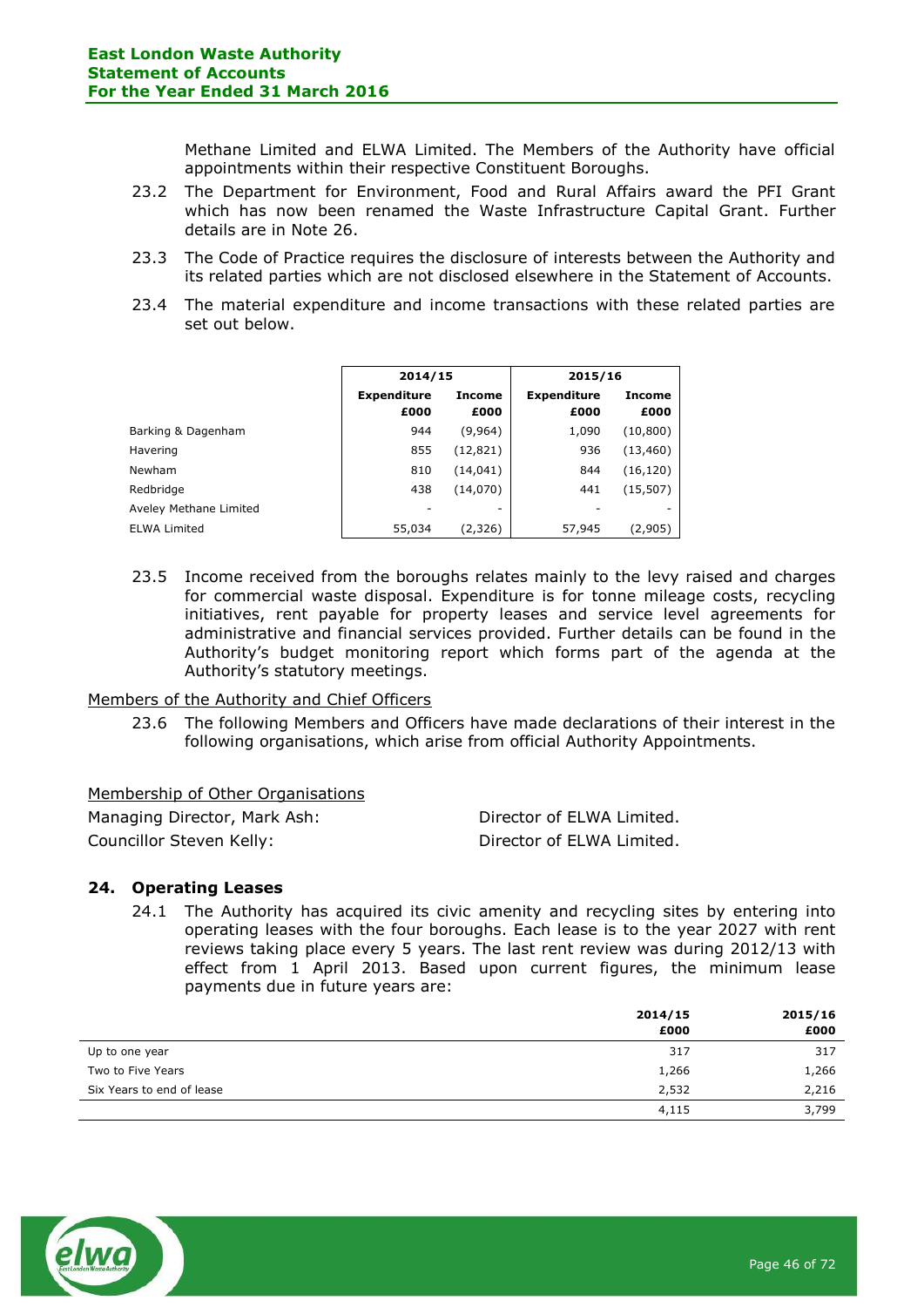24.2 The expenditure charged to the Third Party Payment line in the Comprehensive Income and Expenditure Statement during the year in relation to these leases was £316,500 (2014/15 £316,500).

# **25. Capital Expenditure and Capital Financing**

- 25.1 Capital expenditure additions of £1,795,000 relate to PFI Lifecycle costs as referred to in note 26. This was financed by revenue through the unitary payment.
- 25.2 The total amount of capital expenditure incurred in the year is shown in the table below (including the value of assets acquired under finance leases and PFI contracts), together with the resources that have been used to finance it.
- 25.3 Where capital expenditure is to be financed in future years by charges to revenue as assets are used by the Authority, the expenditure results in an increase in the Capital Financing Requirement (CFR), a measure of the capital expenditure incurred historically by the Authority that has yet to be financed.
- 25.4 The CFR is analysed in the second part of this note.

|                                           | 2014/15<br>£000 | 2015/16<br>£000 |
|-------------------------------------------|-----------------|-----------------|
| Opening Capital Financing Requirement     | 88,945          | 84,496          |
| <b>Capital Investment:</b>                |                 |                 |
| Property, Plant & Equipment               | 290             | 1,795           |
| <b>Sources of Finance:</b>                |                 |                 |
| Direct Revenue Contributions              | (290)           | (1,795)         |
| Minimum Revenue Provision                 | (4, 449)        | (5, 317)        |
| Closing Capital Financing Requirement     | 84,496          | 79,179          |
| <b>Explanation of movements in year:</b>  |                 |                 |
| Assets acquired under PFI Contract        | 290             | 1,795           |
| Decrease in underlying need for borrowing | (4,739)         | (7, 112)        |
| Decrease in Capital Financing Requirement | (4, 449)        | (5, 317)        |

## **26. Private Finance Initiatives and Similar Contracts**

The IWMS/PFI Contract, which commenced on 24th December 2002, is for 25 years. ELWA Limited is implementing a capital investment programme of more than £100 million in new waste management facilities over the life of the contract. The design, building, alteration, financing and operation of the waste management facilities required for provision of the IWMS together with any associated risks, will be the responsibility of ELWA Limited.

- 26.1 The assets used to provide the service are recognised on the Authority's Balance Sheet. Movements in their value over the year are detailed in the analysis of the movement on the Property, Plant and Equipment balance in Note 9.
- 26.2 The Government provides PFI grant funding based upon a Notional Credit Approval of £47 million, equivalent to approximately £85 million over 25 years. In 2010/11 the Government changed the annual PFI grant funding from a declining balance basis to an annuity basis with a final payment made in 2026/27. This did not affect the overall total grant in cash terms which has remained the same.
- 26.3 The Code of Practice 2015/16 requires that PFI schemes are accounted for in a manner that is consistent with the adaptation of IFRIC 12 'Service Concession Arrangements' contained in the government's Financial Reporting Manual (FReM). The contract complies with these criteria, and the relevant accounting guidance has been applied as outlined in the Authority's Accounting Policies, detailed on page 28.

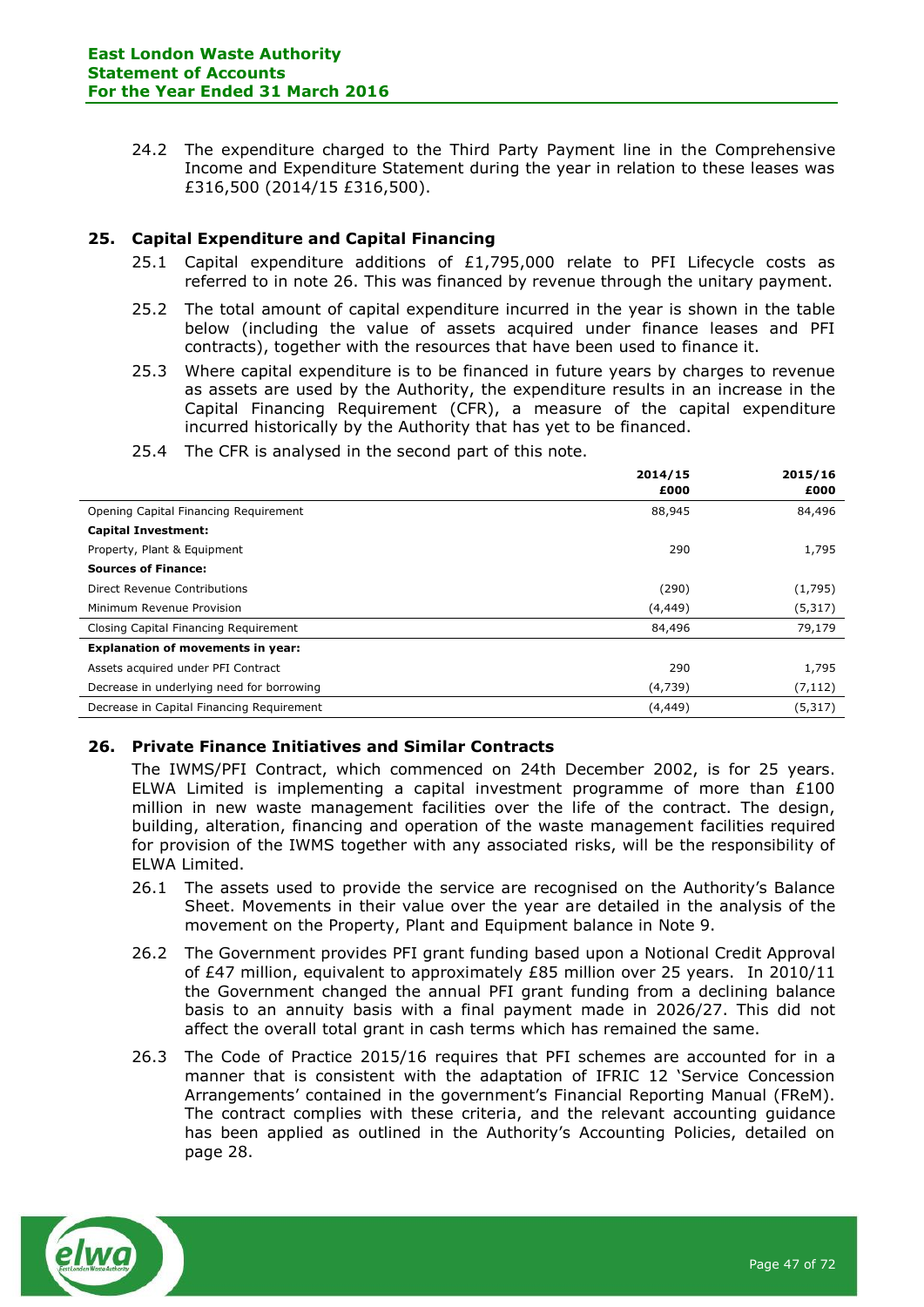#### Future Contractual Obligations

26.4 The Authority makes an agreed payment each year which is increased each year by inflation and can be reduced if the contractor fails to meet availability and performance standards in any year but which is otherwise fixed. Payments remaining to be made under the PFI contract at 31 March 2016 (excluding any estimation of inflation and availability / performance deductions) are as follows:

|                               | <b>Payment for</b><br><b>Services</b> | <b>Reimbursement of</b><br><b>Capital Expenditure</b> | <b>Interest</b> | <b>Total</b> |
|-------------------------------|---------------------------------------|-------------------------------------------------------|-----------------|--------------|
|                               | £000                                  | £000                                                  | £000            | £000         |
| Payable in 2016/17            | 36,817                                | 5,290                                                 | 4,539           | 46,646       |
| Payable within 2 to 5 years   | 155,689                               | 22,107                                                | 14,995          | 192,791      |
| Payable within 6 to 10 years  | 209,338                               | 35,256                                                | 10,744          | 255,338      |
| Payable within 11 to 15 years | 73,828                                | 15,624                                                | 1,082           | 90,534       |
| Total                         | 475,672                               | 78,277                                                | 31,360          | 585,309      |

26.5 Although the payments made to the contractor are described as unitary payments, they have been calculated to compensate the contractor for the fair value of the services they provide, the capital expenditure incurred and interest payable whilst the capital expenditure remains to be reimbursed. The liability outstanding to pay the liability to the contractor for capital expenditure incurred is as follows.

## PFI Finance Liability

|                                          | 2014/15 | 2015/16 |
|------------------------------------------|---------|---------|
|                                          | £000    | £000    |
| Balance outstanding at start of the year | 87,920  | 83,534  |
| Payments during the year                 | (4,386) | (5,257) |
| Balance outstanding at year-end          | 83,534  | 78,277  |

#### Unitary Charge

26.6 As per accounting requirements for PFI schemes referred to in note 26.4, the Unitary Charge payment to the contractor has to reflect all the charges relating to the PFI contract for that year. The Accounting Standard requires that the service, interest, capital, lifecycle and contingent rent elements of the Unitary Charge are separated as shown in the table below, with the service, interest, rent and lifecycle elements being charged to the Comprehensive Income and Expenditure Statement.

|                                | 2014/15<br>£000 | 2015/16<br>£000 |
|--------------------------------|-----------------|-----------------|
| Payments to Shanks East London | 58,698          | 57,464          |
| Capital Repayment              | (4,386)         | (5,257)         |
| Interest Payable               | (5, 122)        | (4, 854)        |
| Life Cycle Costs               | (290)           | (1,795)         |
| Contingent Rent                | (4, 197)        | (2, 464)        |
| <b>Service Charges</b>         | 44,703          | 43,094          |

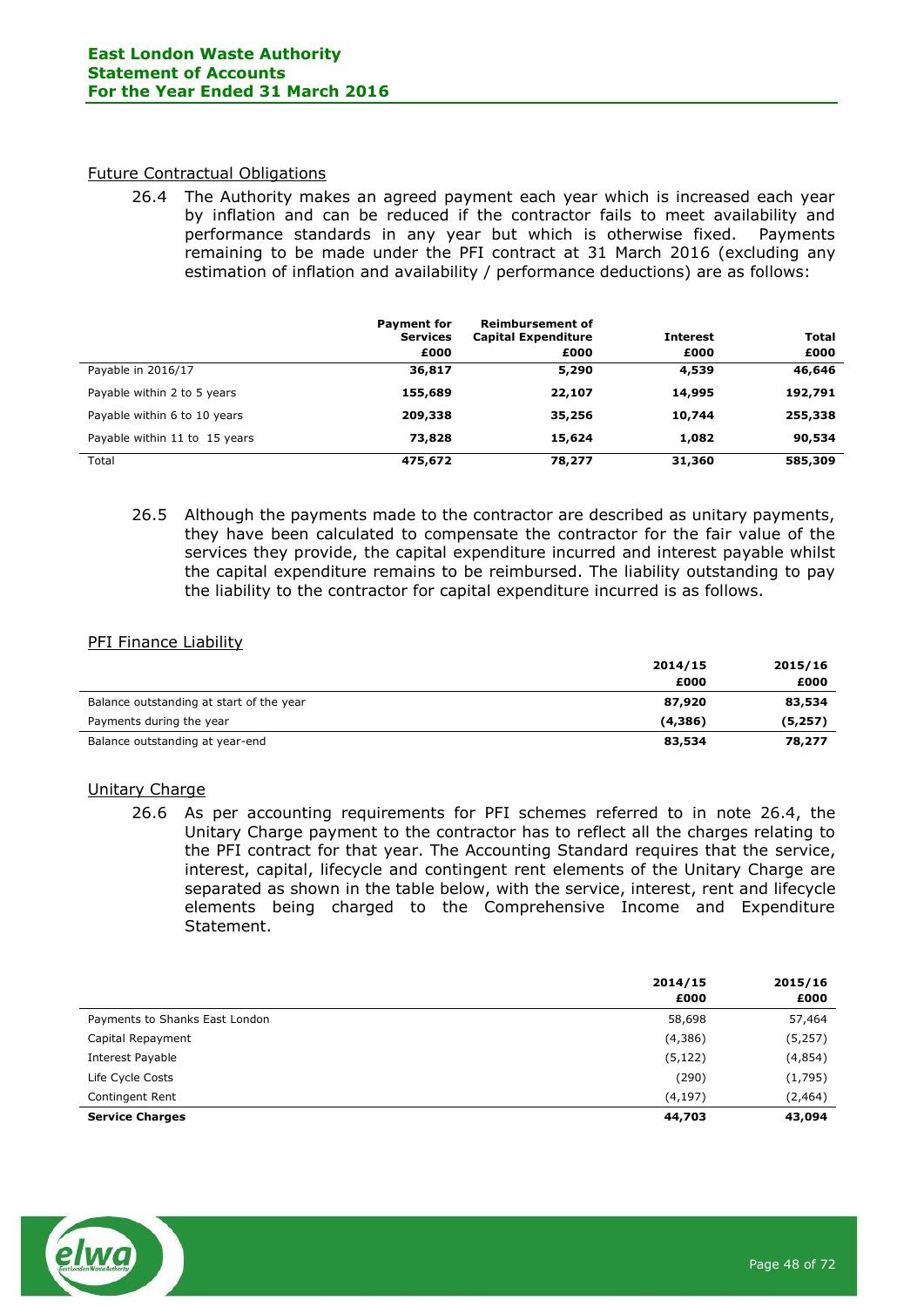26.7 During 2015/16 Lifecycle costs of £1,795,000 were incurred by the PFI contractor of which the full amount was charged to the Unitary Payment.

# **27. Defined Benefit Pension Schemes**

Participation in Pension Schemes

27.1 As part of the terms and conditions of employment of its officers, the Authority makes contributions towards the cost of post-employment benefits. Although these benefits will not actually be payable until employees retire, the Authority has a commitment to make the payments (for those benefits) and to disclose them at the time that employees earn their future entitlement.

#### Transaction Relating to Post Employment Benefits

- 27.2 The Authority recognises the cost of retirement benefits in the reported cost of services when they are earned by employees, rather than when the benefits are eventually paid as pensions. However, the charge that is required to be made against the levy is based on the cash payable in the year, so the real cost of postemployment/retirement benefit is reversed out of the Revenue Reserve via the Movement in Reserves Statement.
- 27.3 The following transactions have been made in the Comprehensive Income and Expenditure Statement and the Revenue Reserve Balance via the movement in Reserves Statement during the year:

|                                                                                                                                                 | 2014/15<br>£000 | 2015/16<br>£000 |
|-------------------------------------------------------------------------------------------------------------------------------------------------|-----------------|-----------------|
| <b>Comprehensive Income and Expenditure Statement</b>                                                                                           |                 |                 |
| Cost of Services, employee & support services:                                                                                                  |                 |                 |
| <b>Current Service Cost</b>                                                                                                                     | 49              | 60              |
| Financing and Investment Income and Expenditure:                                                                                                |                 |                 |
| Net Interest Expense                                                                                                                            | 47              | 49              |
| <b>Administration Expenses</b>                                                                                                                  | 3               | 3               |
| Total Post Employment Benefit charged to the Surplus or Deficit on the<br>provision of Services                                                 | 99              | 112             |
| Other Post Employment Benefit charged to the Comprehensive Income and<br><b>Expenditure Statement</b>                                           |                 |                 |
| Re-measurement of the net defined benefit liability comprising:                                                                                 |                 |                 |
| Return on plan assets                                                                                                                           | (47)            | 88              |
| Other actuarial (gains)/losses                                                                                                                  |                 |                 |
| Change in financial assumptions                                                                                                                 | 439             | (180)           |
| Change in demographic assumptions                                                                                                               |                 |                 |
| Experience (gain)/loss on defined benefit obligation                                                                                            |                 |                 |
| <b>Total Re-measurements</b>                                                                                                                    | 392             | (92)            |
| Total Post Employment Benefit charged to the Comprehensive Income and<br><b>Expenditure Statement</b>                                           | 491             | 20              |
| <b>Movement in Reserve Statement</b>                                                                                                            |                 |                 |
| Reversal of net charges made to the Surplus or Deficit on the provision of Services<br>for post-employment benefits in accordance with the code | (392)           | 92              |
| Actual amount charged against the Revenue Reserve Balance for pensions in the<br>year                                                           | (36)            | (47)            |
| Employer's contributions payable to scheme                                                                                                      | 63              | 65              |

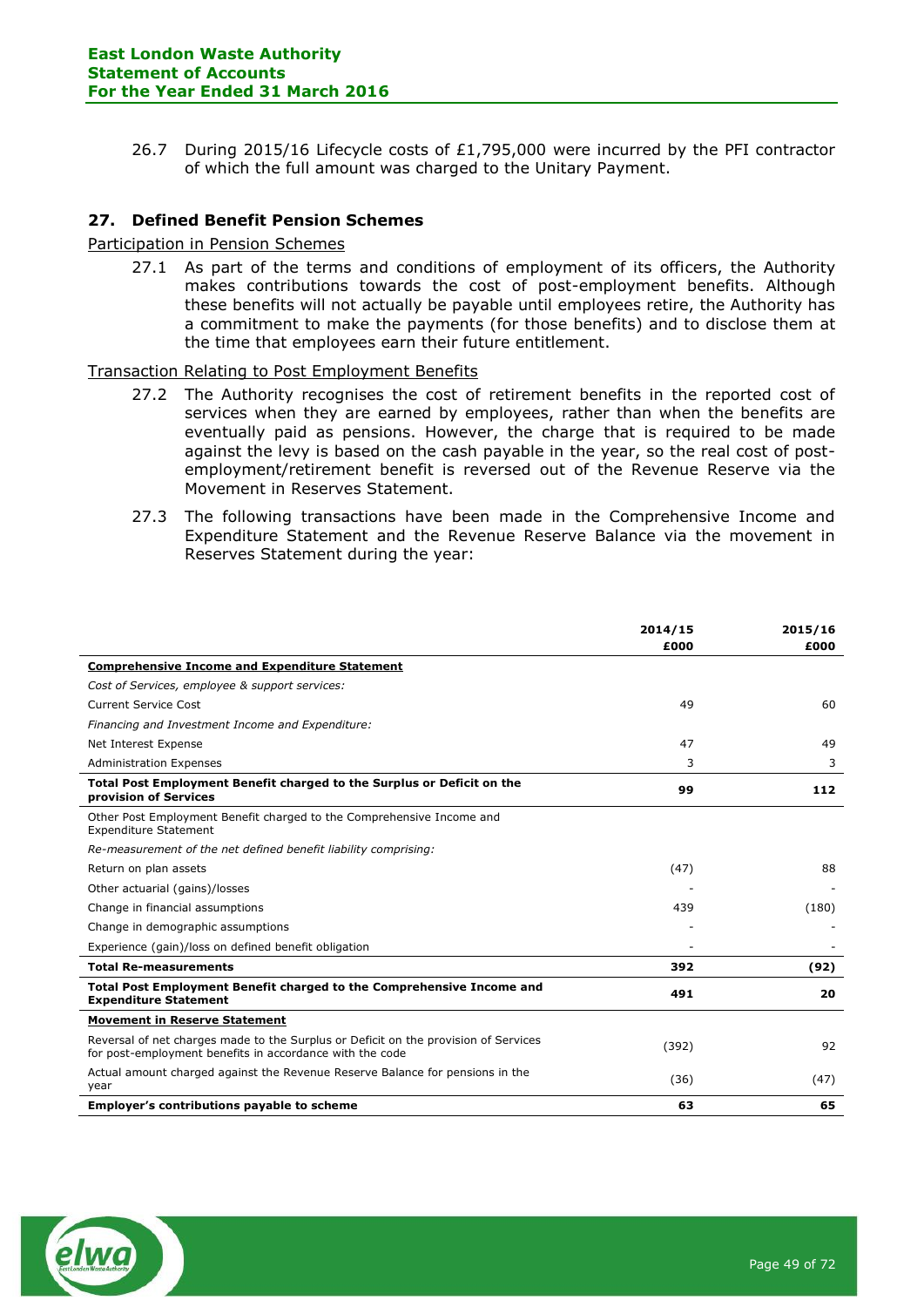27.4 The underlying assets and liabilities attributable to the Authority with the London Pensions Fund Authority (LPFA) as at 31 March 2016 are as follows:

#### Reconciliation of present value of the scheme liabilities (defined benefit obligation):

|                                                                    | <b>Funded Liabilities</b><br><b>Local Government Pension Scheme</b> |         |
|--------------------------------------------------------------------|---------------------------------------------------------------------|---------|
|                                                                    | 2014/15                                                             | 2015/16 |
|                                                                    | £000                                                                | £000    |
| Opening Balance at 1 April                                         | 3,080                                                               | 3,742   |
| <b>Current Service Cost</b>                                        | 49                                                                  | 60      |
| Interest Cost                                                      | 136                                                                 | 119     |
| Contributions by scheme participants                               | 34                                                                  | 34      |
| Actuarial gains and losses from changes in demographic assumptions |                                                                     |         |
| Actuarial gains and losses from changes in financial assumptions   | 439                                                                 | (180)   |
| Experience (gains)/losses                                          |                                                                     |         |
| Benefits paid                                                      | 4                                                                   | (101)   |
| <b>Closing Balance at 31 March</b>                                 | 3,742                                                               | 3,674   |

Reconciliation of the movements in the fair value of scheme (plan) assets:

|                                      | <b>Funded Assets</b><br><b>Local Government Pension Scheme</b> |       |
|--------------------------------------|----------------------------------------------------------------|-------|
|                                      | 2014/15                                                        |       |
|                                      | £000                                                           | £000  |
| Opening fair value of scheme assets  | 1,969                                                          | 2,203 |
| Interest Income                      | 89                                                             | 70    |
| Return on plan assets less interest  | 47                                                             | (88)  |
| Other actuarial gains and (losses)   | -                                                              |       |
| <b>Administration Expenses</b>       | (3)                                                            | (3)   |
| Employer contributions               | 63                                                             | 65    |
| Contributions by scheme participants | 34                                                             | 34    |
| Benefits paid                        | 4                                                              | (101) |
| Closing fair value of scheme assets  | 2,203                                                          | 2,180 |

- 27.5 The expected return on scheme assets is determined by considering the expected returns available on the assets underlying the current investment policy. Expected yields on fixed interest investments are based on gross redemption yields as at the Balance Sheet date.
- 27.6 The LPFA Fund's assets consist of the following categories at fair value, by proportion of the total assets held:

| <b>Assets</b>           | 2014/15<br>% | 2014/15<br>£000 | 2015/16<br>% | 2015/16<br>£000 |
|-------------------------|--------------|-----------------|--------------|-----------------|
| Equities                | 43           | 956             | 46           | 1,012           |
| LDI/Cash-flow matching  | 8            | 165             | 10           | 221             |
| Target Return Portfolio | 29           | 637             | 21           | 464             |
| Infrastructure          | 5            | 109             | 6            | 119             |
| Commodities             | J.           | 21              | -            | 10              |
| Property                | 3            | 62              | 4            | 78              |
| Cash                    | 11           | 253             | 13           | 276             |
|                         |              |                 |              |                 |
| <b>Total</b>            | 100          | 2,203           | 100          | 2,180           |

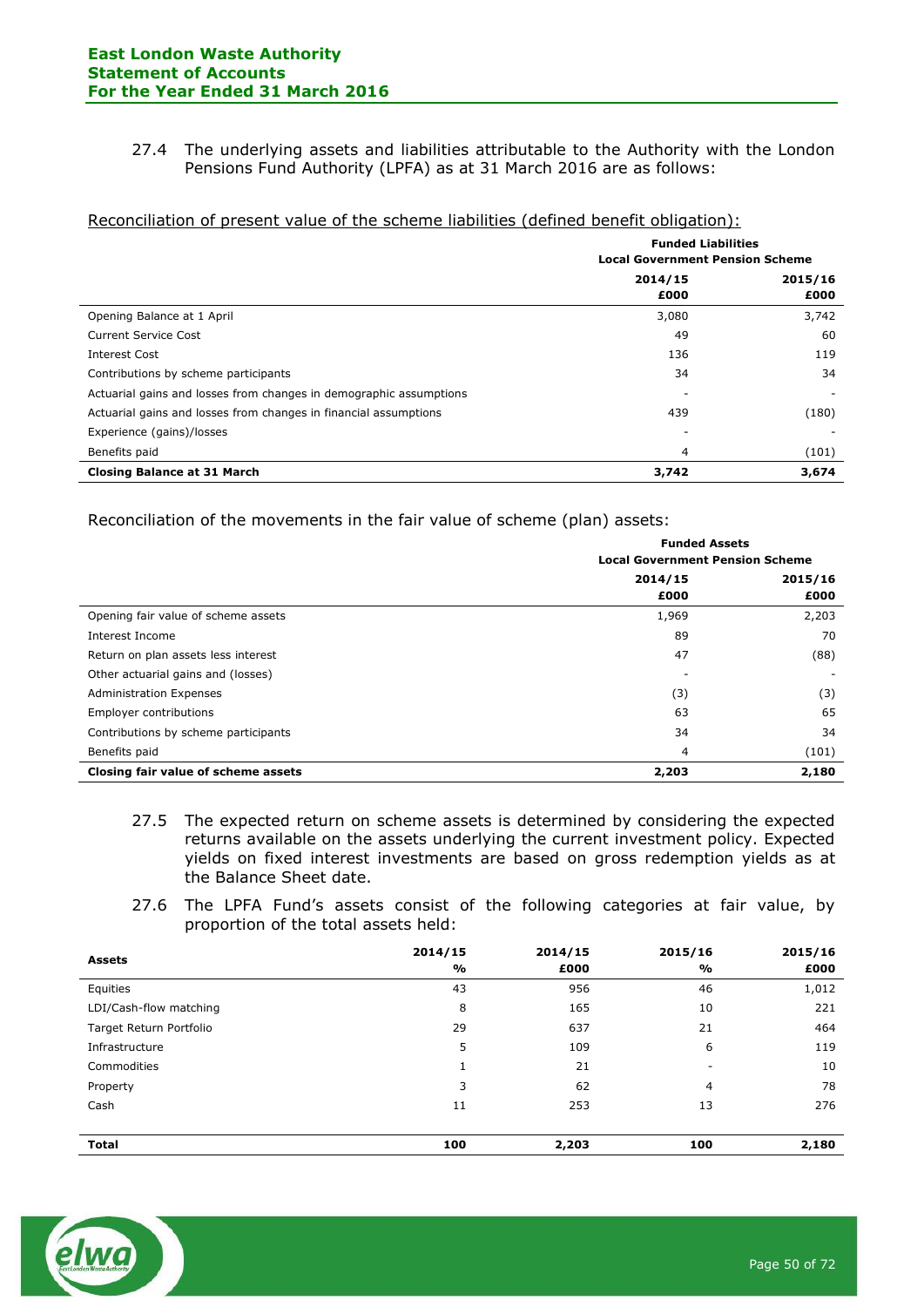- 27.7 Expected returns on equity investments reflect long-term real rates of return experienced in the respective markets.
- 27.8 The actual return on scheme assets in the year was a loss of £18,000 (2014/15 £136,000 gain).
- 27.9 The asset share as at 31 January 2016 is as follows:

| <b>Employer Asset Share - Bid Value</b> |                           |                          | <b>31 January 2016</b>   |
|-----------------------------------------|---------------------------|--------------------------|--------------------------|
|                                         |                           | % Quoted                 | % Unquoted               |
| <b>Equities</b>                         |                           |                          |                          |
| Segregated                              | <b>Basic Materials</b>    | 1.2                      |                          |
|                                         | Communications            | 3.9                      |                          |
|                                         | Consumer, Cyclical        | 3.3                      |                          |
|                                         | Consumer, Non-cyclical    | 14.6                     |                          |
|                                         | Energy                    | 0.4                      |                          |
|                                         | Financial                 | 5.7                      |                          |
|                                         | Industrial                | 5.9                      |                          |
|                                         | Technology                | 2.7                      |                          |
|                                         | Utilities                 | 0.0                      |                          |
| <b>Diversified Fund</b>                 | Equities                  | 1.2                      |                          |
|                                         | <b>Bonds</b>              | 0.0                      | 2.5                      |
|                                         | Pooled Funds              | 0.7                      | 1.7                      |
|                                         | Cash                      | 0.7                      | $\overline{\phantom{a}}$ |
|                                         | <b>Alternative Assets</b> |                          | 0.2                      |
| <b>Private Equity</b>                   |                           |                          | 8.7                      |
| LDI                                     |                           |                          | 10.1                     |
| <b>Alternative Debt</b>                 |                           | ÷.                       | 3.4                      |
| <b>Total Return</b>                     | Fixed Income              | 5.6                      |                          |
|                                         | Hedge Funds               | $\overline{\phantom{a}}$ | 5.3                      |
| <b>Infrastructure</b>                   |                           | 0.3                      | 5.1                      |
| <b>Real Estate</b>                      |                           |                          | 3.6                      |
| <b>Commodity Funds</b>                  |                           |                          | 0.4                      |
| Cash                                    |                           | 13.0                     | 0.5                      |
| <b>Derivatives (Currency Hedge)</b>     |                           |                          | (0.7)                    |
| <b>Total</b>                            |                           | 59.2%                    | 40.8%                    |

#### Pension Assets and Liabilities Recognised in the Balance Sheet

27.10 The amount in the Balance Sheet arising from the authority's obligation in respect of its defined benefit plans is as follows:

|                                                       | <b>Funded Liabilities</b><br><b>Local Government Pension Scheme</b> |                 |
|-------------------------------------------------------|---------------------------------------------------------------------|-----------------|
|                                                       | 2014/15<br>£000                                                     | 2015/16<br>£000 |
| Present value of the defined benefit obligation       | 3,742                                                               | 3,674           |
| Fair value of plan assets                             | (2,203)                                                             | (2,180)         |
| Net liability arising from defined benefit obligation | 1,539                                                               | 1,494           |

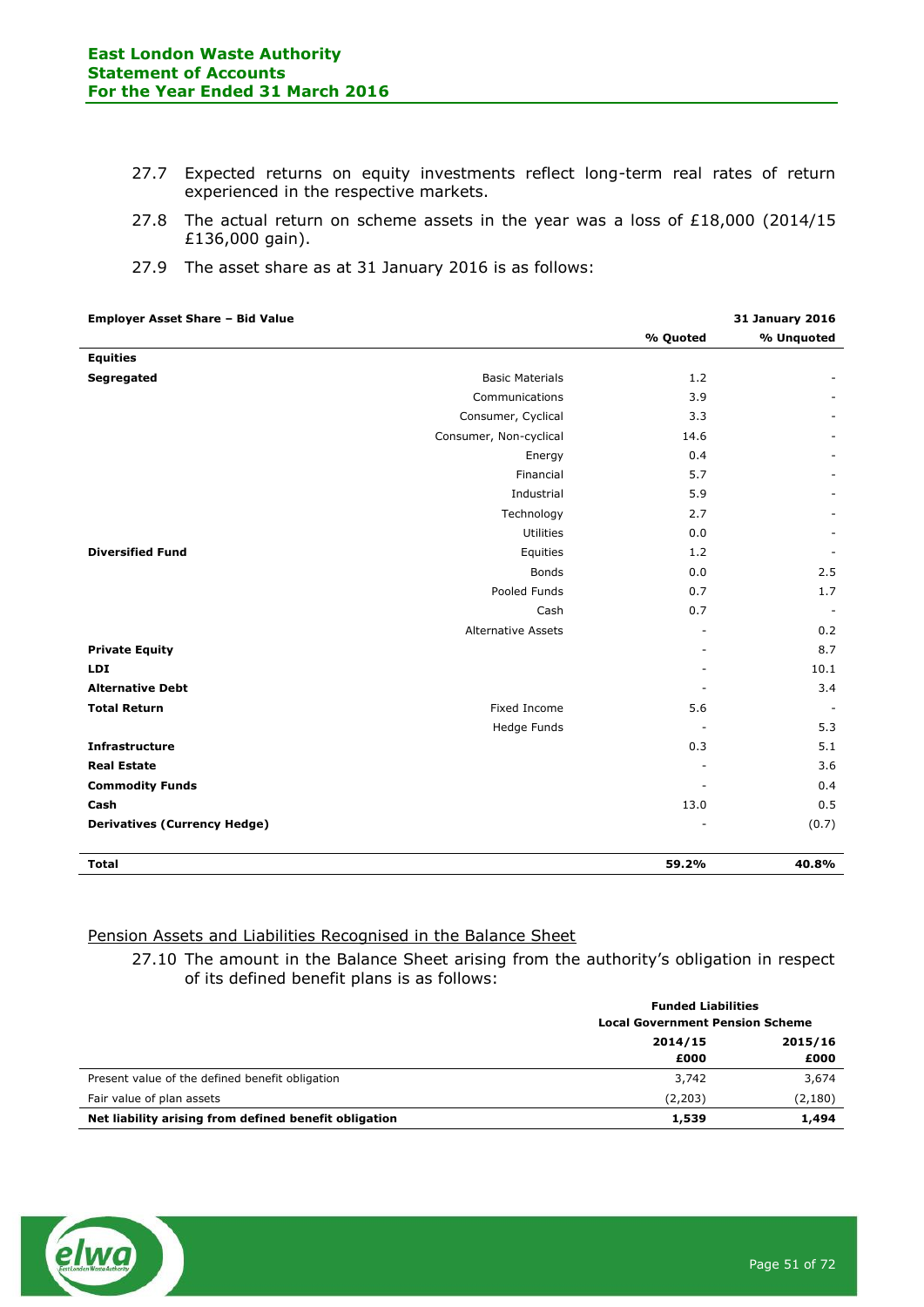- 27.11 With effect from 1 April 2007 the Authority became an employer. On 1 June 2007 five staff was transferred from the Constituent Councils to the Authority with initially three staff electing to join the LPFA. Membership as at the 31 March 2016 consisted of four active members, one deferred pensioner and two pensioners.
- 27.12 The liabilities show the underlying commitments that the Authority has in the long run to pay post-employment (retirement) benefits. The net pension liability of £1,494,000 (£1,539,000 2014/15) has a substantial impact on the net worth of the Authority as recorded in the Balance Sheet. However, statutory arrangements for funding the deficit mean that there is no material direct impact on the financial position of the Authority. The deficit in respect of LPFA Fund liabilities will be made good by increased contributions to the LPFA Fund over the remaining working life of the employees (i.e. before payments fall due), as assessed by the scheme actuary.
- 27.13 The projected employer contributions for the year to 31 March 2017 are £65,000.

#### Basis for Estimating Assets and Liabilities

27.14 Liabilities have been assessed on an actuarial basis using the projected unit method, an estimate of the pensions that will be payable in future years dependent on assumptions about mortality rates, salary levels, etc. Liabilities have been assessed by Barnett Waddingham LLP, an independent firm of actuaries, who use a roll forward approach, based on the results of the last full valuation of the LPFA Fund as at 1 April 2013, and adjusting for known membership and scheme changes where applicable.

| 27.15 The principal assumptions used by the LPFA actuary have been: |
|---------------------------------------------------------------------|
|---------------------------------------------------------------------|

|                                                                      | 2014/15        | 2015/16        |
|----------------------------------------------------------------------|----------------|----------------|
| <b>Mortality assumptions</b>                                         |                |                |
| Longevity at 65 for current pensioners:                              |                |                |
| Men                                                                  | 23.4           | 23.5           |
| Women                                                                | 26.2           | 26.2           |
| Longevity at 65 for future pensioners:                               |                |                |
| Men                                                                  | 25.7           | 25.8           |
| Women                                                                | 28.4           | 28.5           |
| <b>Financial Assumptions:</b>                                        |                |                |
| Rate of Inflation RPI (CPI)                                          | $3.1\%$ (2.3%) | $3.2\%$ (2.3%) |
| Rate of increase in salaries                                         | 4.1%           | 4.1%           |
| Rate of increase in pensions                                         | 2.3%           | 2.3%           |
| Rate for discounting scheme liabilities                              | 3.2%           | 3.5%           |
| Take up of option to convert annual pension into retirement lump sum | -              | ۰              |

# 27.16 The estimation of the defined benefit obligations is sensitive to the actuarial assumptions set out in the previous table.

27.17 The sensitivity analyses in the following table have been determined based on reasonably possible changes of the assumptions occurring at the end of the reporting period and assumes for each change that the assumption analysed changes while all the other assumptions remain constant. For example, the

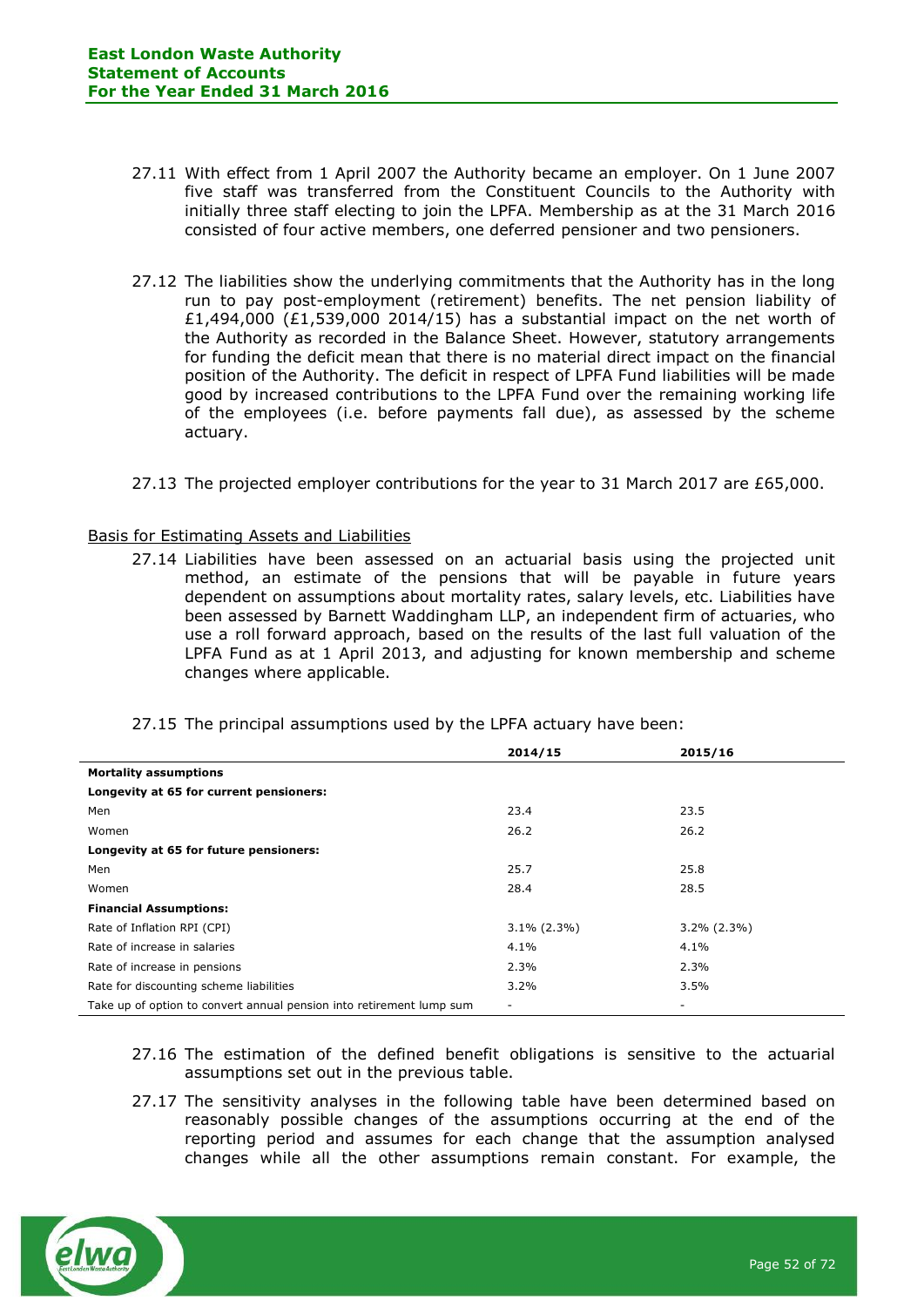sensitivity analysis impact figure for longevity is based solely on the assumption of life expectancy increasing or decreasing for men and women. Whereas in practice, this is unlikely to occur; as a change in one assumption may affect the other assumptions due to their being interrelated. The estimations in the sensitivity analysis have followed the accounting policies for the scheme, i.e. on an actuarial basis using the projected unit credit method. The methods and types of assumptions used in preparing the sensitivity analysis below did not change from those used in the previous period.

#### Sensitivity Analysis

|                                              | Impact on the Defined Benefit Obligation in the<br>Scheme - based on £3,674 (2015/16) |                                             |  |  |
|----------------------------------------------|---------------------------------------------------------------------------------------|---------------------------------------------|--|--|
|                                              | <b>Increase in Assumption</b><br>by $0.1\%$                                           | <b>Decrease in Assumption</b><br>by $0.1\%$ |  |  |
| <b>Adjustment to:</b>                        |                                                                                       |                                             |  |  |
| - discount rate                              | 3,614                                                                                 | 3,736                                       |  |  |
| - long term salary increase                  | 3,677                                                                                 | 3,671                                       |  |  |
| - pension increases and deferred revaluation | 3,733                                                                                 | 3,616                                       |  |  |
| - mortality age rating assumption            | 3,794                                                                                 | 3,558                                       |  |  |

# **28. Provisions**

28.1 The Authority has a provision for the cost of settling business losses incurred by Aveley Methane Limited.

|                            | 2015/16<br>£000          |
|----------------------------|--------------------------|
| Balance at 1 April         | 250                      |
| Provision made in 2015/16  | $\overline{\phantom{0}}$ |
| <b>Balance at 31 March</b> | 250                      |

- 28.2 As a result of a reduction in landfill gas levels and the company being unable to recoup losses incurred in recent years, the joint venture partners have agreed in principle that Aveley Methane Limited (see note 10) will be wound up.
- 28.3 The Authority has a shareholding of 50% of the total issued share capital and as the outcome has not been finalised as yet there is currently a risk that the Authority will have to cover a proportion of the company's net debt when it ceases trading. The net liabilities of Aveley Methane Limited as at 31 March 2015 were £508,000.
- 28.4 Further funding can be found within the Authority's 2016/17 revenue contingent budget and capital reserve for any additional revenue/capital costs required.

## **29. Contingent Liabilities**

29.1 As at the 31st March 2016 the Authority had one material contingent liability:

## Wennington Fly Tipping Clearance

- 29.2 There is an ongoing possibility that the Authority will have to remove and dispose of waste which was illegally fly tipped at one of the Authority's closed landfill sites. The Managing Director is in receipt of a technical report and is continuing discussions with Thurrock enforcement officers to establish what further action might be required.
- 29.3 It is difficult to determine the final cost of dealing with the waste. The Authority has no information on the land levels before the fly-tipping, therefore it is difficult to estimate how much waste there is.

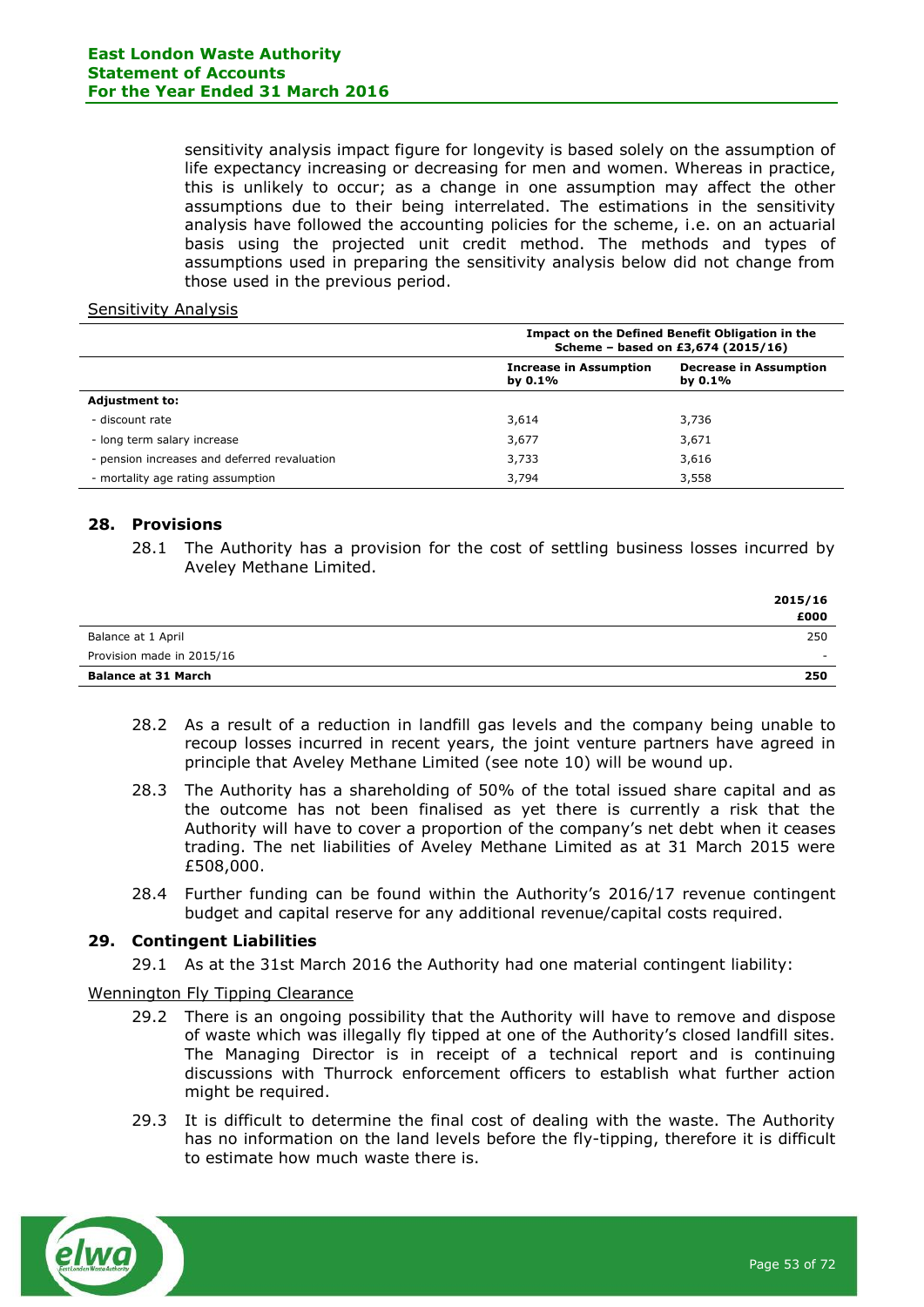- 29.4 Remedying the illegal waste activity would include surveys, equipment and manpower as well as landfill tax and clean-up/environment costs.
- 29.5 Removal of the waste and disposal to landfill is seen as a last resort. If the waste has to be removed then other options will be explored to utilise this material elsewhere as the majority of the material is inert. Depending on the action taken the cost could be anything between  $£10,000$  (to tidy the site, remove roads, and re profile the land which will involve cleaning the soil and planting) and in excess of £1,000,000 if 100% of the material is disposed of to landfill.
- 29.6 The illegal deposit of waste at this site is currently under investigation by the Environment Agency.

# **30. Financial Instruments**

30.1 The following categories of financial instruments are carried in the Balance Sheet.

|                                              | Long-Term |                          | <b>Current</b> |          |  |
|----------------------------------------------|-----------|--------------------------|----------------|----------|--|
|                                              | 31 March  | 31 March                 | 31 March       | 31 March |  |
|                                              | 2015      | 2016                     | 2015           | 2016     |  |
|                                              | £000      | £000                     | £000           | £000     |  |
| <b>Cash at Bank</b>                          |           |                          |                |          |  |
| Loans and Receivables (note 12)              | -         | $\overline{\phantom{a}}$ | (4, 284)       | (44)     |  |
| <b>Total Cash at Bank</b>                    |           | ٠                        | (4, 284)       | (44)     |  |
| <b>Investments</b>                           |           |                          |                |          |  |
| Loans and receivables                        | ٠         | $\overline{\phantom{a}}$ | 11,540         | 7,838    |  |
| <b>Total Investments</b>                     |           |                          | 11,540         | 7,838    |  |
| <b>Debtors</b>                               |           |                          |                |          |  |
| Loans and receivables                        |           |                          | 2,468          | 1,627    |  |
| Total Debtors (note 11)                      |           |                          | 2,468          | 1,627    |  |
| <b>Borrowings</b>                            |           |                          |                |          |  |
| Financial liabilities at amortised cost      | (1,250)   | (1,250)                  | (26)           | (26)     |  |
| <b>Total Borrowings</b>                      | (1,250)   | (1,250)                  | (26)           | (26)     |  |
| Other long term liabilities                  |           |                          |                |          |  |
| PFI and finance lease liabilities            | (83, 534) | (78, 277)                |                |          |  |
| Total other long term liabilities            | (83, 534) | (78, 277)                |                |          |  |
| <b>Creditors &amp; Provisions</b>            |           |                          |                |          |  |
| Financial Liabilities at amortised cost      |           | $\overline{\phantom{a}}$ | (6,046)        | (6, 745) |  |
| Total Creditors & Provisions (notes 13 & 28) | ٠         | ٠                        | (6,046)        | (6, 745) |  |

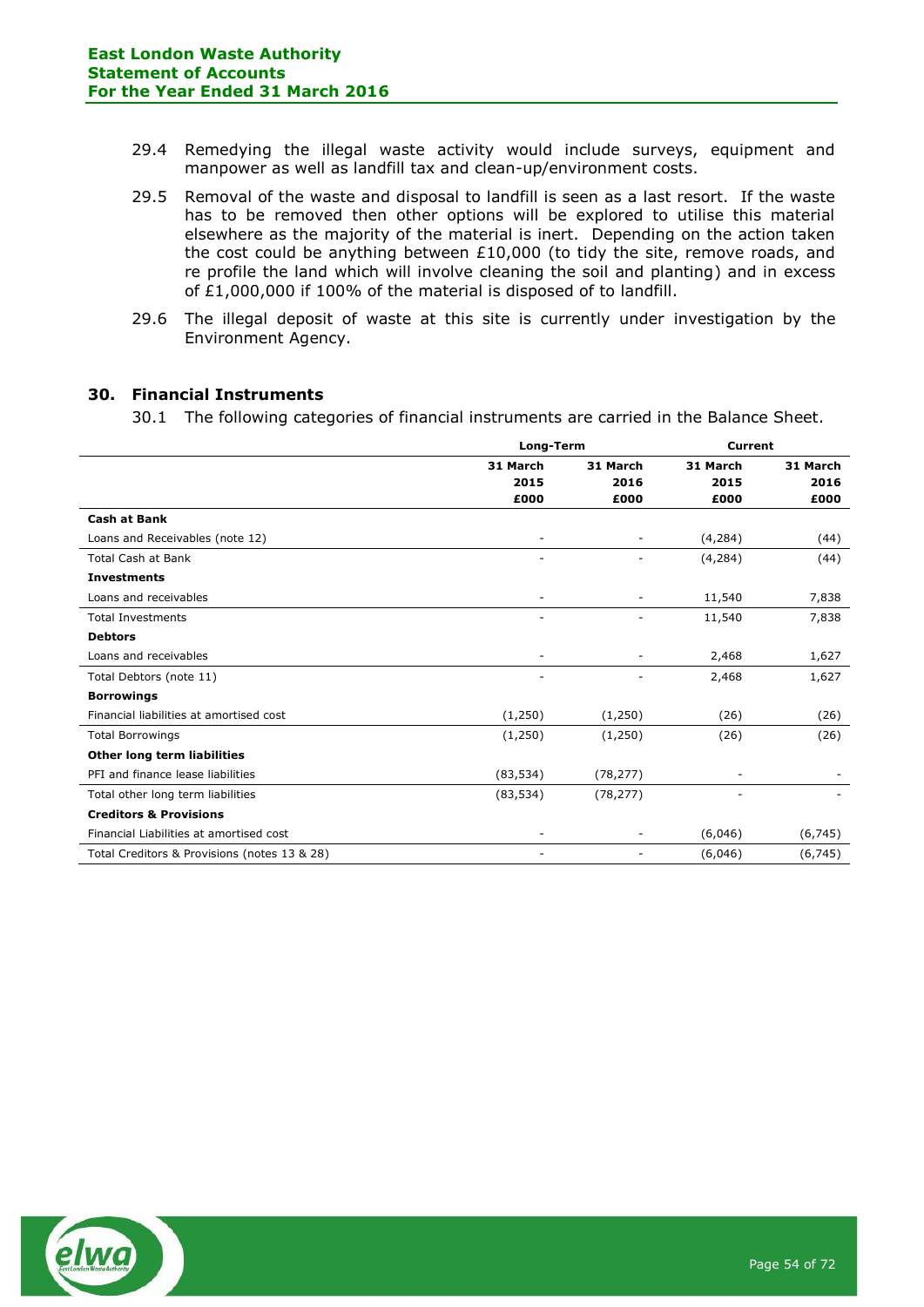## 30.2 Financial Instrument impact on the Comprehensive Income and Expenditure Statement is as follows:

## Income, Expense, Gains and Losses

|                                                                                            | 2014/15                                                               |                                                                 |                                                           |                                                                                                       |               | 2015/16                                                                  |                                                             |                                                          |                                                                                                                 |                      |
|--------------------------------------------------------------------------------------------|-----------------------------------------------------------------------|-----------------------------------------------------------------|-----------------------------------------------------------|-------------------------------------------------------------------------------------------------------|---------------|--------------------------------------------------------------------------|-------------------------------------------------------------|----------------------------------------------------------|-----------------------------------------------------------------------------------------------------------------|----------------------|
|                                                                                            | measured<br>Financial Liabilities<br>ã<br>ပ<br>amortised<br>đ<br>£000 | and<br>Loans<br><b>Financial Assets:</b><br>Receivables<br>£000 | Available<br>Assets:<br>Financial<br>$s$ ale<br>è<br>£000 | and loss<br>Fair<br>đ<br>and Liabilities<br>profit<br>through<br>Assets<br>Value <sup>®</sup><br>£000 | Total<br>£000 | measured<br>Financial Liabilities<br>amortised Cost<br>$\vec{a}$<br>£000 | and<br>Loans<br>Assets:<br>Receivables<br>Financial<br>£000 | Available<br>Assets:<br>Financial<br>sale<br>for<br>£000 | loss<br>Fair<br>and<br>G<br>$\frac{1}{6}$<br>Liabilities<br>profit<br>through<br>and<br>Assets<br>Value<br>£000 | <b>Total</b><br>£000 |
| Interest expense (note 8)                                                                  | 5,244                                                                 |                                                                 |                                                           | $\overline{\phantom{a}}$                                                                              | 5,244         | 4,977                                                                    |                                                             |                                                          | $\overline{\phantom{a}}$                                                                                        | 4,977                |
| Contingent Rent                                                                            | 4,197                                                                 |                                                                 |                                                           | ٠                                                                                                     | 4,197         | 2,464                                                                    |                                                             |                                                          | $\overline{\phantom{m}}$                                                                                        | 2,464                |
| Pension Interest & expected<br>return on pension assets (note 8)                           | 50                                                                    |                                                                 |                                                           |                                                                                                       | 50            | 52                                                                       |                                                             |                                                          |                                                                                                                 | 52                   |
| <b>Total expense in Surplus or</b><br>Deficit on the Provision of<br><b>Services</b>       | 9,491                                                                 |                                                                 |                                                           | -                                                                                                     | 9,491         | 7,493                                                                    |                                                             |                                                          | $\blacksquare$                                                                                                  | 7,493                |
| Impairment reversal (note 8)                                                               |                                                                       |                                                                 |                                                           |                                                                                                       |               |                                                                          | (37)                                                        |                                                          |                                                                                                                 | (37)                 |
| Interest Income (note 8)                                                                   | $\overline{\phantom{a}}$                                              | (109)                                                           | ۰                                                         | ٠                                                                                                     | (109)         | ٠                                                                        | (80)                                                        |                                                          | ۰                                                                                                               | (80)                 |
| <b>Total income in Surplus or</b><br><b>Deficit on the Provision of</b><br><b>Services</b> | $\overline{\phantom{a}}$                                              | (109)                                                           |                                                           |                                                                                                       | (109)         |                                                                          | (117)                                                       |                                                          |                                                                                                                 | (117)                |
| Net loss / (gain) for the year                                                             | 9,491                                                                 | (109)                                                           |                                                           |                                                                                                       | 9,382         | 7,493                                                                    | (117)                                                       |                                                          |                                                                                                                 | 7,376                |

# Fair Values of Assets and Liabilities

- 30.3 Financial liabilities and financial assets represented by loans and receivables and long-term debtors and creditors are carried in the Balance Sheet at amortised cost. Their fair value can be assessed by calculating the present value of the cash flows that will take place over the remaining term of the instruments.
- 30.4 The fair value of Public Works loan Board (PWLB) loans is calculated using the premature repayment rate published by the PWLB on the 31 march 2016, making the following assumptions:
	- $a)$ Estimated ranges of interest rates at 31 March 2016 are 0.21% to 2.20% for loans from the PWLB.
	- $b)$ No early repayment or impairment is recognised.
	- $\mathsf{C}$ Where an instrument will mature in the next 12 months, carrying amount is assumed to approximate to fair value.

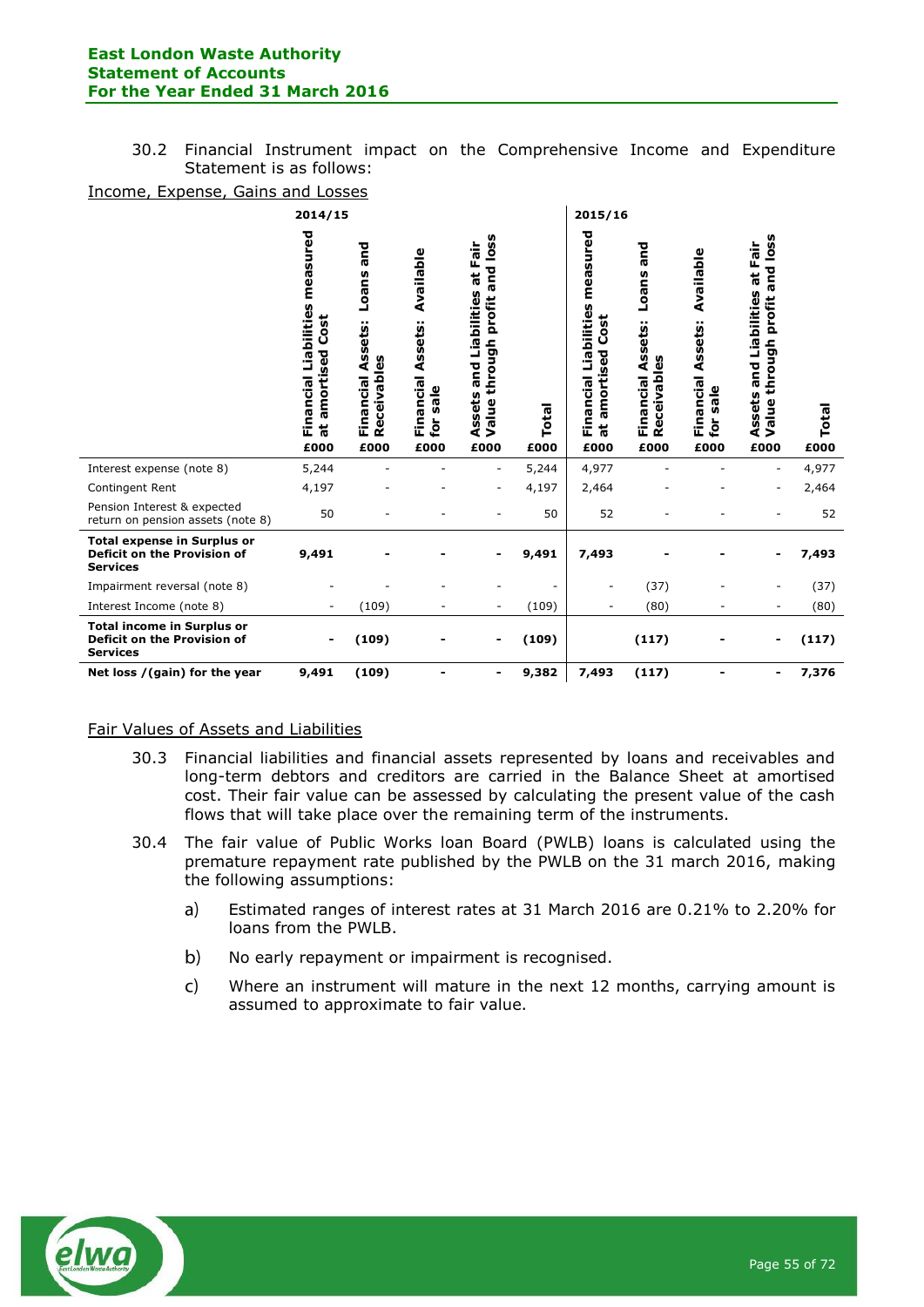|                              |                            | 31 March 2015             |                            | 31 March 2016             |
|------------------------------|----------------------------|---------------------------|----------------------------|---------------------------|
|                              | Carrying<br>amount<br>£000 | <b>Fair Value</b><br>£000 | Carrying<br>amount<br>£000 | <b>Fair Value</b><br>£000 |
| <b>Financial Liabilities</b> |                            |                           |                            |                           |
| Long-term creditors          |                            |                           |                            |                           |
| <b>PFI Liabilities</b>       | 83,534                     | 83,534                    | 78,277                     | 78,277                    |
| Public Works Loan Board      | 1,250                      | 2,370                     | 1,250                      | 2,313                     |
| Short-term creditors         |                            |                           |                            |                           |
| Public Works Loan Board      | 26                         | 26                        | 26                         | 26                        |
| Creditors (note 13)          | 5,796                      | 5,796                     | 6,495                      | 6,495                     |
| Provisions                   | 250                        | 250                       | 250                        | 250                       |
| Cash at bank                 | 4,284                      | 4,284                     | 44                         | 44                        |
| <b>Loans and Receivables</b> |                            |                           |                            |                           |
| Short-term debtors           |                            |                           |                            |                           |
| Debtors (note 11)            | 2,468                      | 2,468                     | 1,627                      | 1,627                     |
| Cash Investments             | 11,540                     | 11,540                    | 7,838                      | 7,838                     |
| Total Short -term debtors    | 14,008                     | 14,008                    | 9,465                      | 9,465                     |

## 30.5 The fair values calculated are as follows:

- 30.6 The fair value of outstanding long term debts as at 31 March 2016 is £2.3 million. (31 March 2015  $E$ 2.4 million). This is higher than the book value due to changes in market factors since the original borrowing was made. The Authority has pledged no collateral in respect of repayment of any loan to another entity.
- 30.7 The carrying value of Financial Instruments reported on the Balance Sheet includes interest on loans and investments.
- 30.8 As at 31st March 2016 the Authority had not entered into any financial guarantees.

#### **31. Nature and Extent of Risks arising from Financial Instruments**

Overall Procedures for Managing Risk

- 31.1 The Authority's activities expose it to a variety of financial risks:
	- a) Credit risk - the possibility that other parties might fail to pay amounts due to the Authority.
	- $\mathbf{b}$ Liquidity Risk – the possibility that the Authority might not have funds available to meet its commitments to make payments.
	- $\mathsf{C}$ Market risk – the possibility that financial loss might arise for the Authority as a result of changes in such measures as interest rates and stock market movements.
- 31.2 The Authority's overall risk management programme focuses on the unpredictability of financial markets and seeks to minimise potential adverse effects on the resources available to fund its services. Risk management is carried out by the London Borough of Redbridge's central treasury team, under policies approved by the Authority in the annual Treasury Management Strategy. The Authority provides written principles for overall risk management as well as written policies covering specific areas such as interest rate risk, credit risk and the investment of surplus cash.

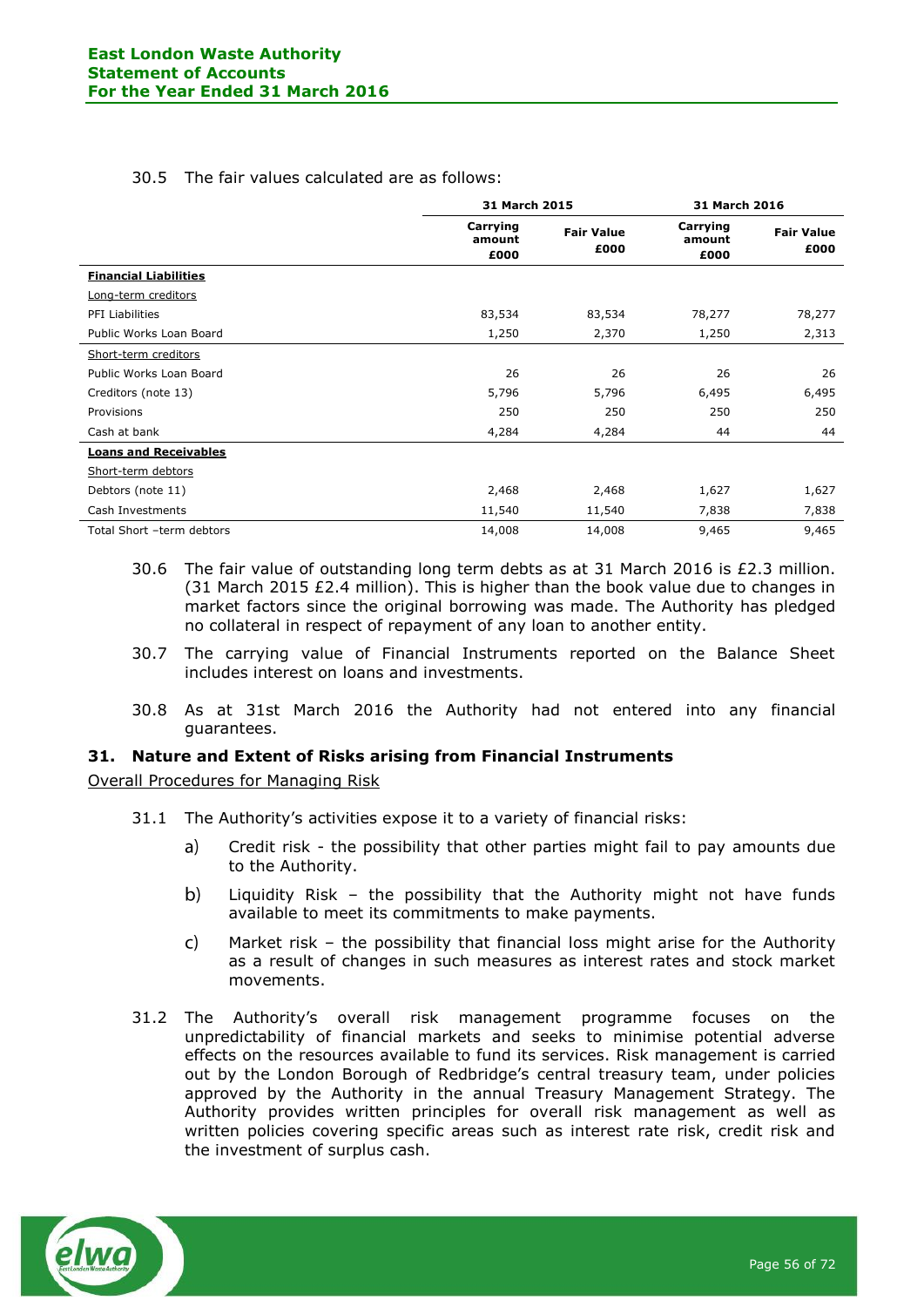### Credit Risk

- 31.3 Credit risk arises from deposits with banks and financial institutions, as well as credit exposures to the Authority's customers.
- 31.4 This risk is minimised through the Annual Investment Strategy, which requires that deposits are not made with financial institutions unless they meet identified minimum credit criteria, as laid down by Mitch and Foody's Ratings Services. The Annual Investment Strategy also imposes a maximum sum to be invested with a financial institution located within each category.
- 31.5 The credit criteria in respect of financial assets held by the Authority are as detailed below:

#### Credit risk arising from deposits with Banks and Financial Institutions

- 31.6 Deposits are not made with banks and financial institutions unless they are rated independently and meet the Authority's credit criteria, which are restricted to the upper end of the independent credit rating criteria. In addition, investment values are set taking into account the institutions' credit rating and the duration of lending. The Authority has also set limits as to the maximum percentage of the investment portfolio that can be placed with any one class of institution and this is monitored on a daily basis. All transactions in relation to deposits were in line with the Authority's approved credit ratings.
- 31.7 The Annual Investment Strategy requires the Authority to maintain a counterparty list that follows the criteria set out in the Treasury Management Practices. Creditworthiness is assessed by the use of credit ratings provided by Fitch, Moody's and Standard & Poor's to assess an institution's long and short-term financial strength along with its individual and support ratings. Other information provided by Brokers, Advisers and financial and economic reports are also collated and assessed and then used to produce a matrix to monitor each individual institution against the Authority's criteria.
- 31.8 Any counterparty whose ratings fall to the extent that they no longer meet the credit criteria are immediately removed from the lending list. Only highly rated counterparties may be included on the lending list such as:
	- UK Part Nationalised Banks.  $a)$
	- $b)$ Building Societies with assets in excess of £3 billion.
	- $\mathsf{C}$ AAA rated Money Market Funds.
	- $\mathsf{d}$ The UK Government (Debt Management Office and Gilts).
	- $e)$ Other Local Authorities.
	- $f$ Enhanced Cash Funds.
	- $q)$ Non UK Government and Supranational Institutions.
- 31.9 Customers for goods and services are assessed, taking into account their financial position, past experience and other factors, with individual credit limits being set in accordance with internal ratings in accordance with parameters set by the Authority.

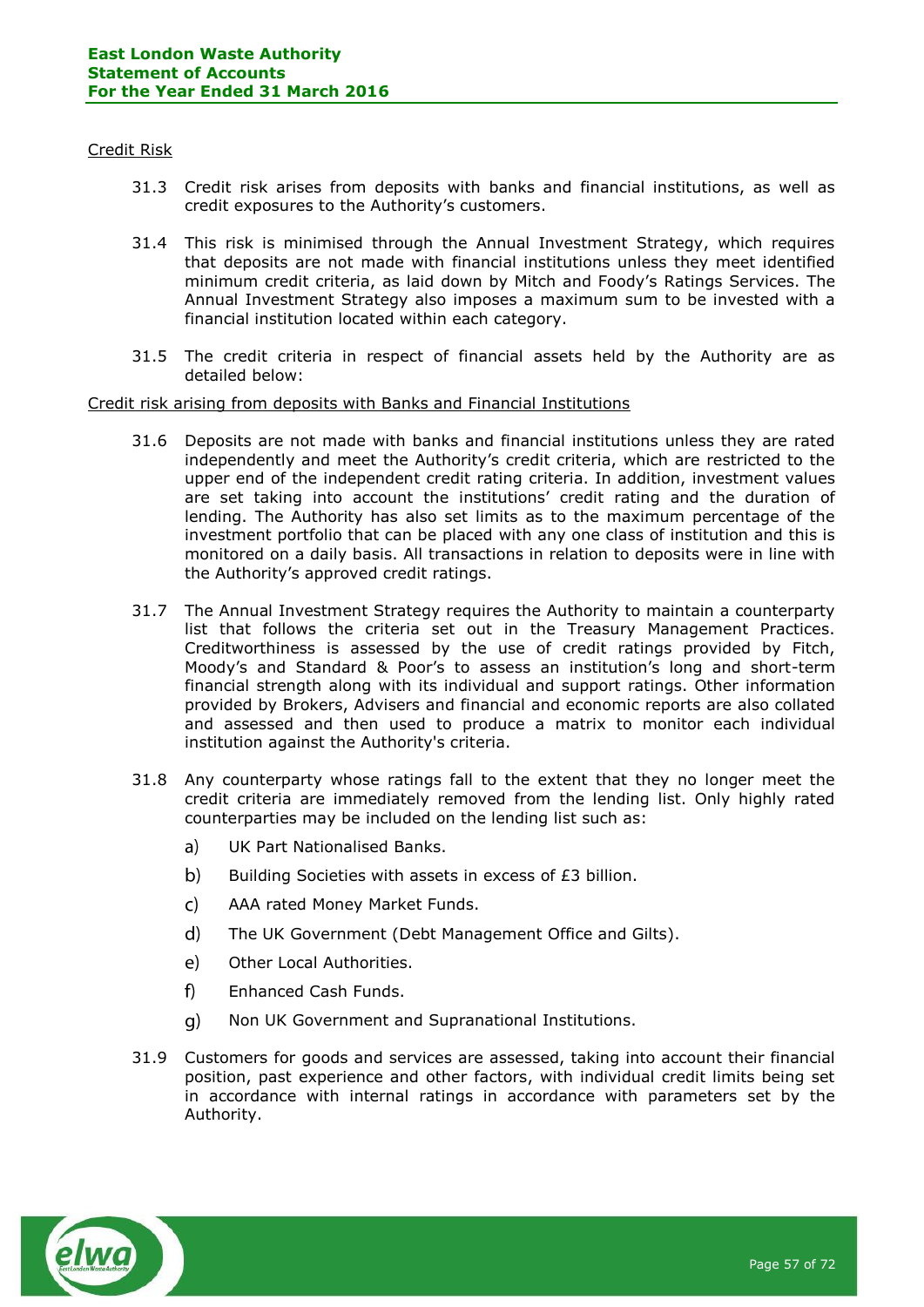- 31.10 The Authority's maximum exposure to credit risk in relation to its investments in banks and building societies of  $E7.838$  million cannot be assessed generally as the risk of any institution failing to make interest payments or repay the principal sum will be specific to each individual institution. Recent experience has shown that it is rare for such entities to be unable to meet their commitments. A risk of irrecoverability applies to all of the Authority's deposits, but there was no evidence at the 31 March 2016 that this was likely to crystallise.
- 31.11 In addition, the diversification of investments also provides additional security. The maximum percentages of the investment portfolio, which may be invested in each class of assets, are detailed below:

| <b>Asset Class Percentages</b>                                           |                                                                                   |                                                 |  |
|--------------------------------------------------------------------------|-----------------------------------------------------------------------------------|-------------------------------------------------|--|
| <b>Type of Asset</b>                                                     | % Of Total Investment as set<br>by 2015/16 Treasury<br><b>Management Strategy</b> | % Of Total<br>Investment as at<br>31 March 2016 |  |
|                                                                          | $\frac{0}{0}$                                                                     | $\frac{0}{0}$                                   |  |
| <b>UK Government</b>                                                     | 100                                                                               |                                                 |  |
| Local Authorities                                                        | 100                                                                               |                                                 |  |
| UK Banks- Specified                                                      | 100                                                                               | 40                                              |  |
| Money Market Funds                                                       | 75                                                                                | 35                                              |  |
| <b>Building Societies - Specified</b>                                    | 50                                                                                | 25                                              |  |
| <b>Total Unspecified Investments</b>                                     | 50                                                                                |                                                 |  |
| Non UK Banks - Specified (subject<br>to group limit)                     | 35                                                                                |                                                 |  |
| Non UK Government and<br>Supranational Bonds (subject to<br>group limit) | 35                                                                                |                                                 |  |
| Total Group Non UK Investments                                           | 35                                                                                |                                                 |  |
| Corporate Bonds                                                          | 15                                                                                |                                                 |  |

- 31.12 The asset class percentages are well within the Upper limits prescribed in the Authority's Treasury Management Strategy for 2015/16.
- 31.13 The boundary is set at  $£1$  million for long-term investments as specified in the Authority's Treasury Management Strategy. The Authority currently has no investments for longer than one year.
- 31.14 No breaches of the Authority's counter-party criteria occurred during the reporting period and the Authority does not expect any losses from non-performance by any of its counterparties in relation to deposits.

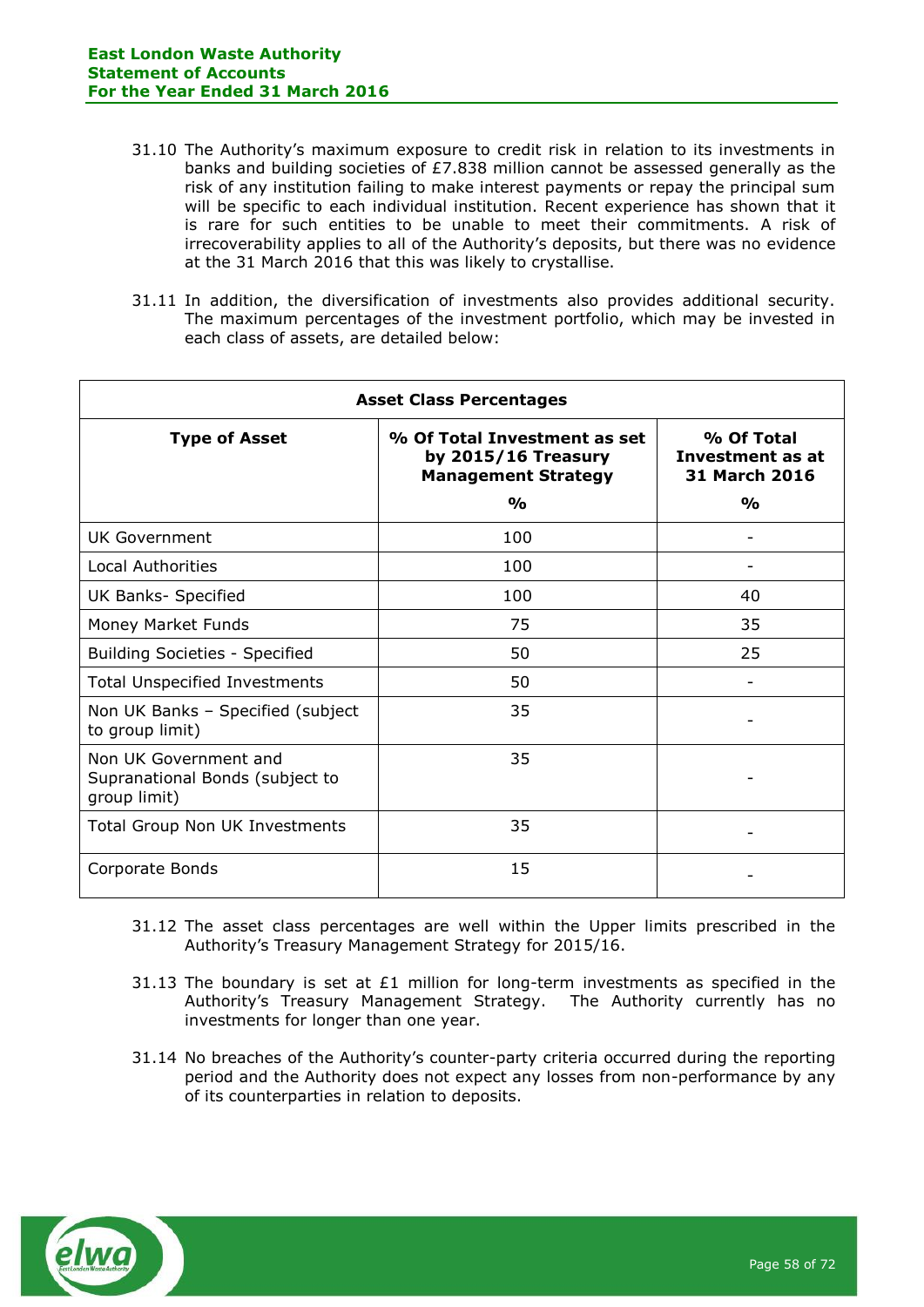#### Credit risk arising from Authority's exposure from other debtors

- 31.15 There has been no provision for bad debtors as 31 March 2016 (£nil provision 31 March 2015), as all outstanding debtors are expected to pay.
- 31.16 No credit limits were exceeded during the reporting period and the Authority does not expect any losses from non-performance by any of its counterparties in relation to deposits.
- 31.17 Invoiced payments for services are either required in advance or due at the time the service is provided. As at 31 March 2016, nil amount (£275,000 as at 31 March 2015) is due to the Authority from its trade debtors, who are mainly other Local Authorities, the total being past its due date. The past due but not impaired amount can be analysed by age as follows:

| <b>Invoiced Payments for Services</b> | 31 March 2015<br>£000 | 31 March 2016<br>£000 |
|---------------------------------------|-----------------------|-----------------------|
| Three months or less                  | 275                   |                       |
| Four to six months                    | ۰                     |                       |
| Seven months to one year              | ۰                     |                       |
| One year and over                     | -                     |                       |
|                                       | 275                   |                       |

#### Liquidity Risk

- 31.18 The authority has a comprehensive cash flow management system that seeks to ensure that cash is available as needed. If unexpected movements happen, the authority has ready access to borrowings from the money markets and the Public Works Loans Board. There is no significant risk that it will be unable to raise finance to meet its commitments under financial instruments. Instead, the risk is that the authority will be bound to replenish a significant proportion of its borrowings at a time of unfavourable interest rates. The authority sets limits on the proportion of its fixed rate borrowing during specified periods. The strategy is to ensure that no more than 35% of loans are due to mature within any one year through a combination of careful planning of new loans taken out and (where it is economic to do so) making early repayments.
- 31.19 As at 31 March 2016, all of the Authority's outstanding loans were with PWLB.

## Refinancing and Maturity Risk

## 31.20 The maturity analysis for borrowing is as follows:

| <b>Renewal Period</b>      | <b>Market Loans</b><br>Outstanding as at<br><b>31st March 2016</b><br>£000's | Limit of<br>projected Fixed<br>rate Borrowing<br>for each period<br>$\frac{0}{0}$ | % of Total<br><b>Borrowing</b><br><b>31st March 2016</b><br>$\frac{1}{2}$ | % of Total<br><b>Borrowing</b><br><b>31st March 2015</b><br>$\frac{1}{2}$ |
|----------------------------|------------------------------------------------------------------------------|-----------------------------------------------------------------------------------|---------------------------------------------------------------------------|---------------------------------------------------------------------------|
| Less than one Year         |                                                                              | 35                                                                                | ۰                                                                         |                                                                           |
| Between one and two years  |                                                                              | 45                                                                                |                                                                           |                                                                           |
| Between two and five years |                                                                              | 60                                                                                |                                                                           |                                                                           |
| Between five and ten years | 450                                                                          | 80                                                                                | 35                                                                        | 35                                                                        |
| More than 10 Years         | 826                                                                          | 100                                                                               | 65                                                                        | 63                                                                        |
| Total                      | 1,276                                                                        |                                                                                   | 100                                                                       | 100                                                                       |

31.21 All trade and other payables are due to be paid in less than one year.

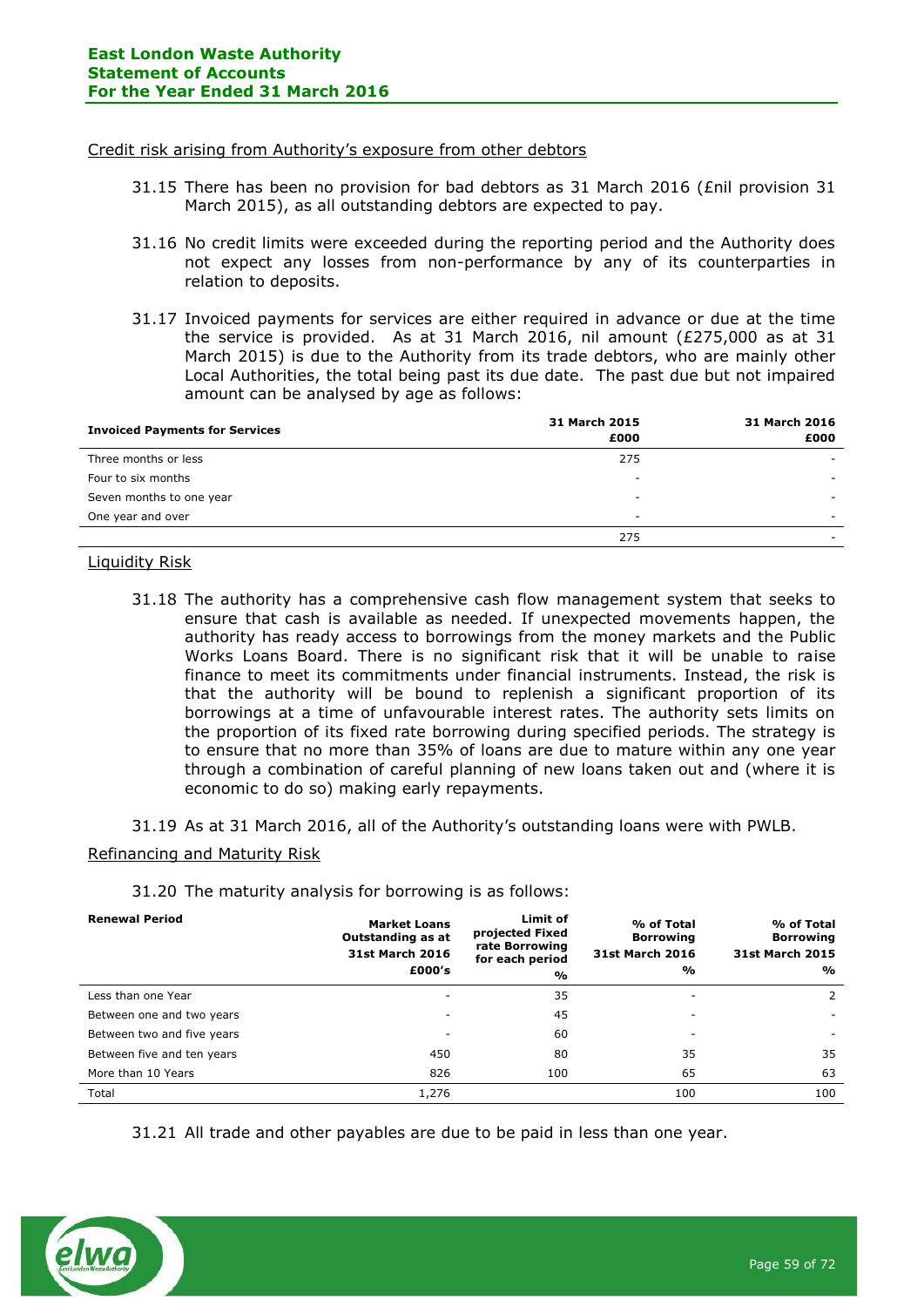### Market Risk

- 31.22 The Authority is exposed to risk in terms of its exposure to interest rate movements on its borrowings and investments. Movements in interest rates have a complex impact on the Authority. For instance, a rise in interest rates would have the following effects:
	- $a)$ Borrowings at fixed rates – the fair value of the liabilities will fall.
	- Investments at fixed rates the fair value of the assets will fall.  $b)$
	- Borrowing at variable rates the interest expense charged to the Surplus  $\mathsf{C}$ and Deficit on the provision of services will rise.
	- $\mathsf{d}$ Investments at variable rates – the interest income credited to the Surplus and Deficit on the Provision of Services will rise.
- 31.23 Borrowings are not carried at fair value, so nominal gains and losses on fixed rate borrowings would not impact on the Surplus and Deficit on the Provision of Services or Other Comprehensive Income and Expenditure. However, changes in interest payable and receivables on variable rate borrowings and investments will be posted to the Surplus or Deficit on the Provision of Services and affect the Revenue Reserve Balance.
- 31.24 The Authority has the following strategies to manage interest rate risk:
	- $a)$ Setting a maximum for Authority's borrowings at variable rates. For 2015/16 all the Authority's borrowings were at fixed rates.
	- $b)$ Prudent borrowing and repayments arrangements, by limiting the net annual repayment of debt to the outstanding debt.
- 31.25 The Authority, through the London Borough of Redbridge Treasury Management team, has an active strategy for assessing interest rate exposure that feeds into the setting of the annual budget and which is used to monitor performance throughout the year. This allows any adverse changes to be responded to and accommodated quickly.
- 31.26 According to this assessment strategy, at 31 March 2015, if discount rates had been 1% higher with all other variables held constant, the financial effect would be:

|                                                                                                                                | £000 |
|--------------------------------------------------------------------------------------------------------------------------------|------|
| Decrease in fair value of long term fixed rate investments assets - No impact on Other<br>Comprehensive Income and Expenditure |      |
| Decrease in fair value of fixed rate borrowings liabilities - No impact on Other Comprehensive<br>Income and Expenditure       | 174  |

- 31.27 As at 31 March 2016 the Authority holds no variable interest rate investments or borrowings as they are all fixed rates. Therefore there is no predicted impact for this on the Comprehensive Income and Expenditure Statement.
- 31.28 The impact of a 1% fall in discount rates would be as above but with the movements being reversed. These assumptions are based on the same methodology as used in the Note 30 – Fair Values of Assets and Liabilities.

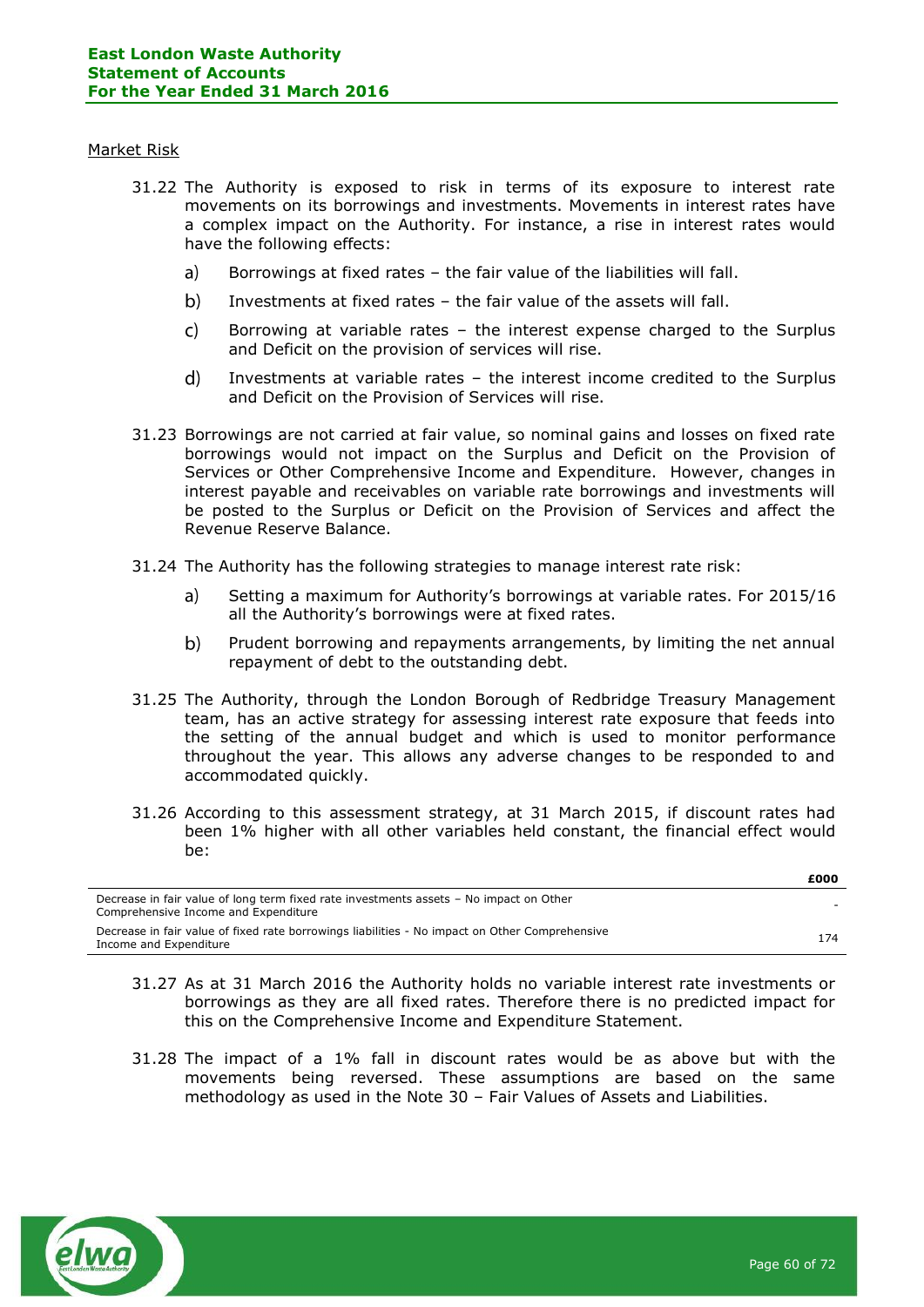# **ANNUAL GOVERNANCE STATEMENT**

## **1. Introduction**

1.1 Each year the Authority is required by regulation to produce a statement that details the framework for making decisions and controlling the resources of the Authority. The statement covers both the Authority's governance arrangements as well as internal control issues. This statement should enable stakeholders to have substantial assurance that decisions are properly made and public money is being properly spent on citizens' behalf. The statement below complies with the Accounts and Audit Regulations 2015.

## **2. Scope of responsibility**

- 2.1 The East London Waste Authority (ELWA) is responsible for ensuring that its business is conducted in accordance with the law and proper standards, and that public money is safeguarded, properly accounted for, and used economically, efficiently and effectively. ELWA also has a duty under the Local Government Act 1999 to make arrangements to secure continuous improvement in the way in which its functions are exercised, having regard to a combination of economy, efficiency and effectiveness.
- 2.2 In discharging these obligations, the Authority is responsible for putting in place proper arrangements for the governance of its affairs, and facilitating the effective exercise of its functions, which includes arrangements for the management of risk.

#### **3. The purpose of the Governance Framework**

- 3.1 The Governance Framework comprises of the systems and processes, culture and values, by which the Authority is directed and controlled and its activities through which it accounts to and engages with the community. It enables the Authority to monitor the achievement of its strategic objectives and to consider whether those objectives have led to the delivery of appropriate, cost-effective services.
- 3.2 The system of internal control is a significant part of the governance framework and is designed to manage risk to a reasonable level. It cannot eliminate all risk of failure to achieve policies, aims and objectives and can therefore only provide substantial and not absolute assurance of effectiveness. The system of internal control is based on an ongoing process designed to identify and prioritise the risks to the achievement of the Authority's policies, aims and objectives, to evaluate the likelihood of those risks being realised and the impact should they be realised, and to manage them efficiently, effectively and economically.
- 3.3 The Authority's governance framework is established through its systems, processes, cultures and values. Its systems and controls are regularly reviewed to reflect changing needs. The local Code has been incorporated into the constitution as a single point of reference for the Authority's framework for its Governance arrangements.

# **4. Vision and Purpose**

4.1 ELWA has the vision "To provide an effective and efficient waste management service that is environmentally acceptable and delivers services that local people value". This vision is supported by objectives and joint targets. The vision was adopted in consultation with stakeholders.

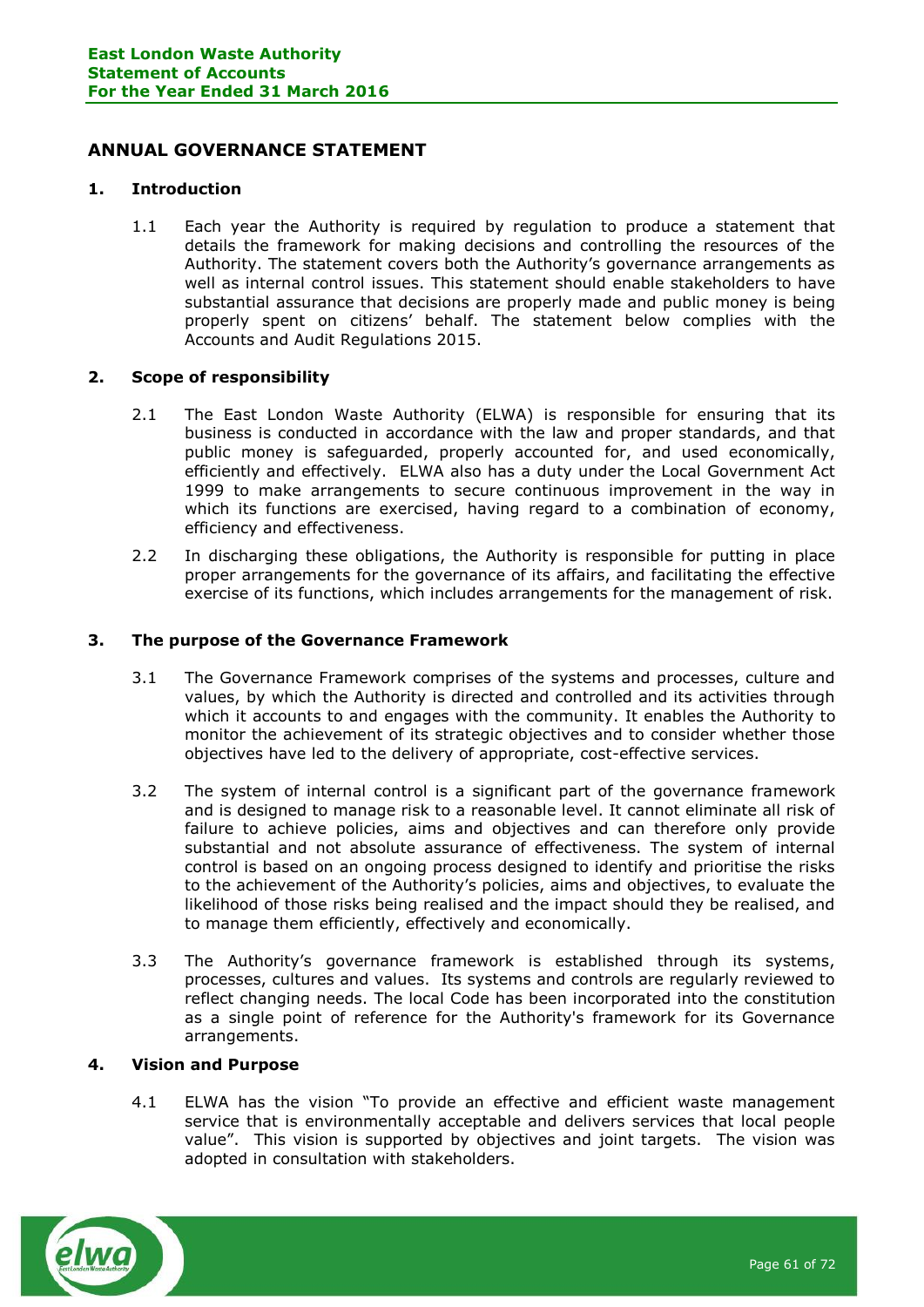- 4.2 The Integrated Waste Management Strategy (IWMS) sets out the Authority's strategic direction. It shows the integrated planning process that links the Strategy, Vision, Aims and Priorities. It also outlines the actions to be taken to deliver on the strategic priorities. This is reviewed annually to identify new key actions to be considered in the service planning process a range of performance indicators assists in the monitoring of activity.
- 4.3 The Integrated Waste Management Strategy underpins the annual service delivery plans that are agreed by ELWA and the Contractor. These are required under the IWMS Contract, which was established in 2002, at the commencement of the 25 year waste contract. These requirements are:
	- The Overall Service Delivery Plan (OSDP) of ELWA Limited is a Plan that  $a)$ covers the 25 years of the Contract. This is a schedule to the Contract and is essentially the operational and technical proposal by Shanks Waste Management (SWM) to meet ELWA's requirements.
	- $b)$ The 3 or 5 Year Service Delivery Plan (SDP) follows a similar format to the OSDP but provides a greater level of detail. The first 5 Year SDP is also a schedule to the Contract.
	- $\mathsf{C}$ The Annual Budget and Service Delivery Plan (ABSDP) follow a similar format to the other SDPs but provide a greater level of detail, particularly in respect of financial matters. The first ABSDP, relating to the period up until 31st March 2003, was finalised and incorporated as a schedule to the Contract. The ABSDP is considered prior to the commencement of the relevant financial year to which it relates. This ensures that the levy report in February takes the ABSDP into account and can fully reflect the likely expenditure commitments arising from the Contract. The ABSDP process also affords opportunity for the constituent councils to provide input into the proposed plans to take into account any planned service changes or requirements in the coming financial year.
- 4.4 The Authority can apply various penalties under its IWMS contract if these Plans, once approved, are not adhered to and met. In extreme circumstances, the Authority could terminate the Contract.
- 4.5 It is recognised that the Authority cannot achieve its vision alone. It needs to work in partnership with its four Constituent Councils, other agencies and the community to make this happen.

# **5. Performance Management and Reporting**

- 5.1 The performance management framework demonstrates how effective the actions being taken are and assists in monitoring progress in the way in which the Authority's strategies are translated into action plans. It also helps to identify if any risks are materialising when indicators do not show the level of progression anticipated.
- 5.2 The performance management framework is therefore instrumental in identifying and mapping continuous improvement of services across the Authority.
- 5.3 The fundamentals of contractual performance management are embedded in the way the Authority operates. There is:

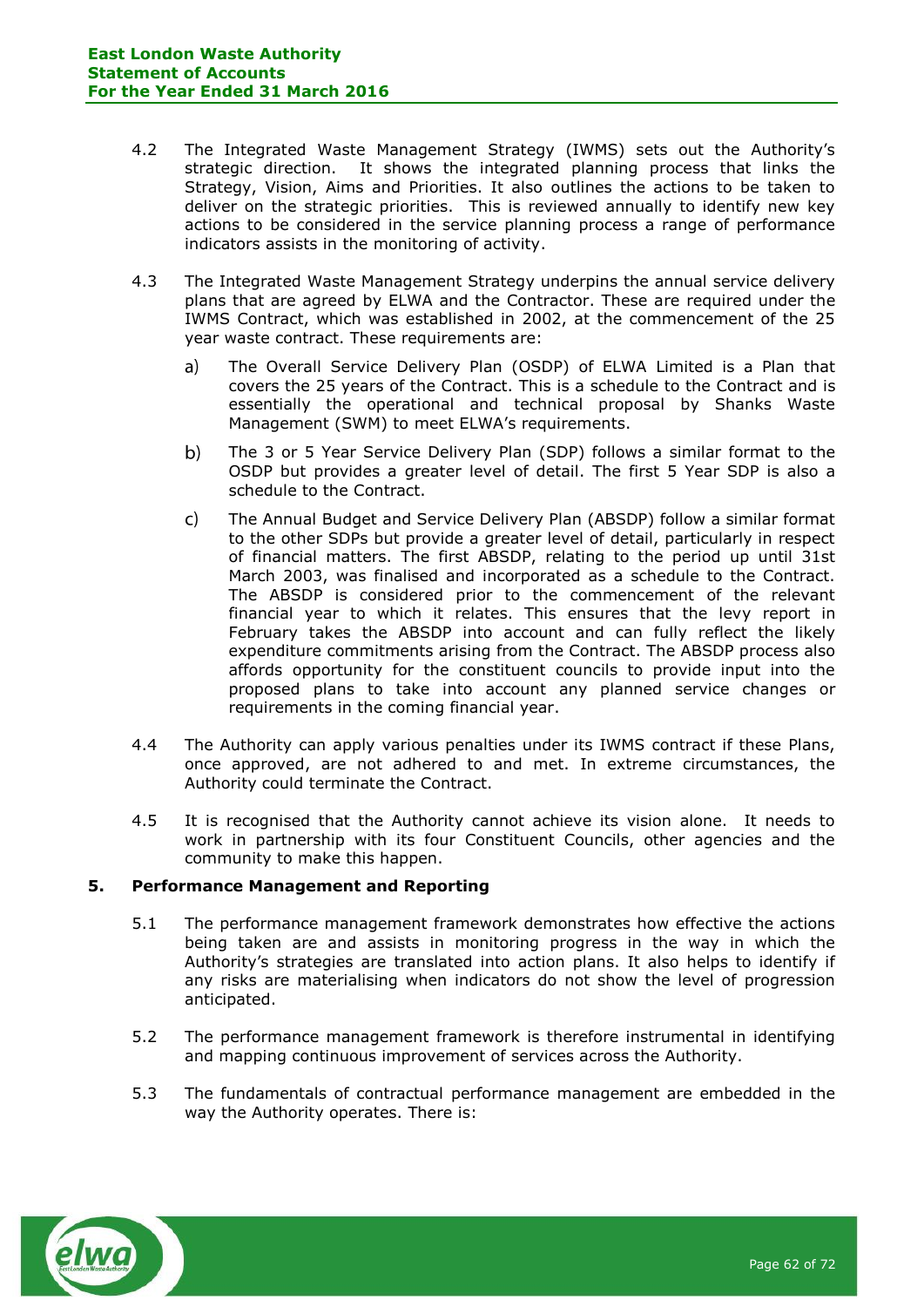- $a)$ A corporately defined process that ensures that Plans are linked to strategic aims and that performance statements and other published information are accurate and reliable;
- $b)$ Mechanisms whereby performance is reported and discussed throughout all levels of the organisation and those of its partners, in particular to Members and Officers in Authority meetings, Management Board, Operational Management Team and Contract Monitoring Group. Such performance reporting includes not only regular financial monitoring and contract monitoring but also on progress on the contract review and achievement of efficiencies.
- 5.4 A performance management system is in place for all Authority Officers. This ensures each member of staff has clear and measurable objectives that are ultimately aligned to the strategic objectives of the Authority.

# **6. Authority Constitution**

- 6.1 This sets out the roles and responsibilities of Members and Officers. It provides details about how decisions are made and who can make them. It also contains the rules for managing our finances and resources effectively.
- 6.2 Emerging changes to our governance structure, including the constitution, are presented at Authority meetings for approval. A copy of the constitution is on the Authority's website. This includes a clear reference to the scheme of delegation, which outlines who is authorised to make particular decisions in particular areas. In addition, clear rules regarding contractual and tendering matters and land acquisition and disposals are outlined within the Constitution. Alongside these are financial regulations relating to income and expenditure and financial authority limits.

# **7. Codes of Conduct**

7.1 Part E of the ELWA Constitution deals with the Codes of Conduct for Members and Employees. Each of ELWA's four Constituent Councils has adopted the mandatory provisions of the Model Code. ELWA is not required to adopt a Code of Conduct for its Members. However, the Members are bound by their respective Council Codes when they act in their official capacity for ELWA.

# **8. Risk Management**

- 8.1 The Authority has embedded risk management processes throughout its structure. The Corporate Risk Register is agreed and reviewed by the ELWA Management Board and Authority Members on a regular basis.
- 8.2 Financial and operational risks are embedded within individual reports that are presented at Authority meetings.
- 8.3 Risk identification and management processes are also in place for projects, partnerships and contracts.

# **9. Compliance with policies, laws and regulations**

9.1 The Constitution sets out the legal framework for making decisions and publishing them. The Authority has the following statutory officers; Head of Paid Service – Managing Director, Section 73 officer (Local Government Act 1985) – Finance Director, and Monitoring Officer – Legal Adviser each of whom has the power to

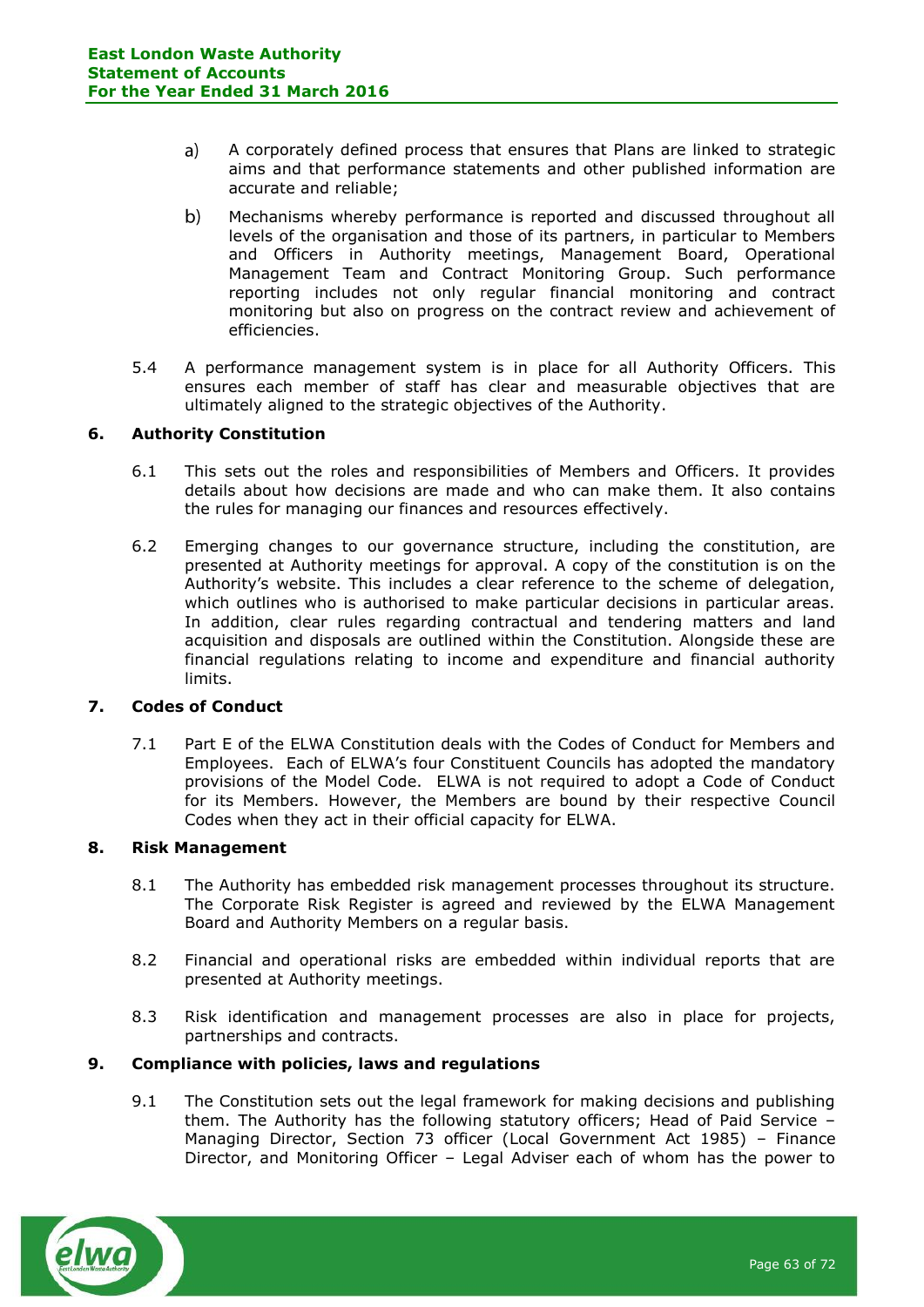refer matters to the full Authority if a breach of regulation is possible. These officers form part of the Management Board. None of these officers have been required to use their powers during the year.

9.2 The statutory officers also provide professional advice on all key decision-making reports to ensure legal, financial, risk management, procedure and equality implications are addressed.

## **10. Counter Fraud including Whistle-blowing**

- 10.1 The Authority has an agreed Anti-Fraud & Corruption Strategy and Whistleblowing procedure embedded in the Constitution. Two key components that support the Strategy are:
	- Whistle blowing arrangements that are available to the general public, a) employees, and contractors. Our Constituent Councils have their own whistleblowing procedures.
	- $b)$ Delivering a programme of anti-fraud training and guidance, including a Fraud Response Plan to instil a culture and awareness that fraud will not be tolerated.
- 10.2 The current website for the Authority went live in 2012 and it continues to be developed and maintained. The website is used to engage directly with the community on waste disposal and reduction matter.

## **11. Complaints process**

- 11.1 The Authority has a recognised complaints process, and aims to comply and conform to the complaints procedures operating in each of the four Constituent Councils.
- 11.2 Members also receive enquiries and complaints via their surgeries, walkabouts or by correspondence. ELWA Officers support Members in addressing these queries to ensure that the public receive an appropriate answer.
- 11.3 Members of the public may also complain to the Local Government Ombudsman. The Authority has had no previous history of any such complaints.
- 11.4 Complaints are analysed and assessed so that the organisation can identify trends and issues and if necessary, put in place changes and improvements to prevent complaints reoccurring.

## **12. Training and development**

- 12.1 Members receive a briefing to keep them up to date with changes and to supplement their training needs via their Constituent Councils. This is supplemented by formal and informal information about ELWA through briefings, workshops and conferences.
- 12.2 Training and development of staff continues via professional associations, committee reports, conferences, seminars, courses run by Constituent Councils, on-line tuition and bespoke courses and liaison with the appropriate central government department. These are related to the demands of new legislation and operational practices.

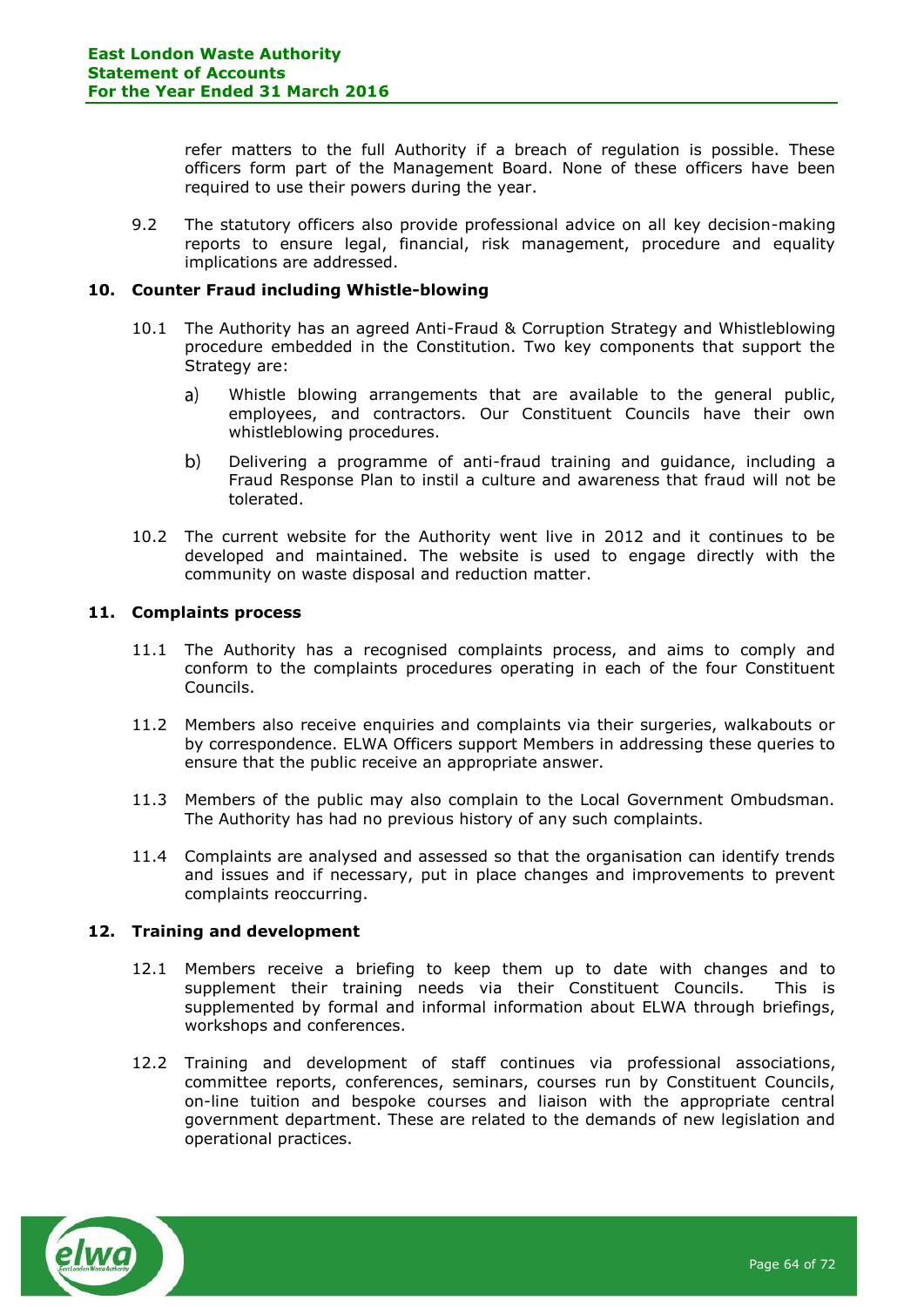## **13. Communication and engagement**

13.1 The Authority has a responsibility to communicate how to access basic services and information. The Authority's primary communication methods are comprehensive reporting, its website, leaflets and briefings for Constituent Councils. In addition, the Authority and the Constituent Councils have combined with the contractor to implement a Communications Strategy to drive through improvements in waste management performance.

# **14. Partnerships**

- 14.1 The most significant partnerships for the Authority are with its four Constituent Councils and through the IWMS Contract with Shanks Waste Management and John Laing Investments Limited that make up ELWA Limited.
- 14.2 There are sound governance arrangements in place for partnerships. They are implemented via regular formal meetings with Shanks Waste Management including those at ELWA Limited and regular formal meetings with the Councils including those at the ELWA Management Board, Operational Management Team and Contract Monitoring group.

# **15. Review of effectiveness**

- 15.1 ELWA has responsibility for conducting, at least annually, a review of the effectiveness of its governance framework including the system of internal control. The Managing Director has the responsibility for the maintenance and development of the internal control environment. The framework for this is in the Constitution and support is provided by the regular review process carried out by internal audit, external audit and other review agencies.
- 15.2 The 5 yearly and annual processes, conducted within a formal framework provided by the Integrated Waste Management Strategy and Contract, enforce a disciplined review of objectives and effectiveness.

## **16. Role of the Finance Director**

16.1 The Chief Financial Officer (CFO) is the organisation's senior executive who is charged with leading and directing financial strategy and administration, occupying a pivotal role, both for external stakeholders and within the Management Board. At ELWA, this role is held by the Finance Director, with the statutory requirements of the Local Government Act 1985 met by the section 73 Officer. The Authority fully complies with the requirements and principles as set out in the CIPFA Statement on the Role of the Chief Finance Officer.

# **17. Internal Audit**

17.1 Internal Audit and External Audit operate a joint working arrangement to maximise the effectiveness of the audit scrutiny of the Authority. An effective Internal Audit function is a core part of the Authority's arrangements to ensure the proper conduct of its financial affairs. Internal Audit priorities are risk based and agreed with the Section 73 Officer, following consultation with the Management Board and External Audit as part of the annual planning process.

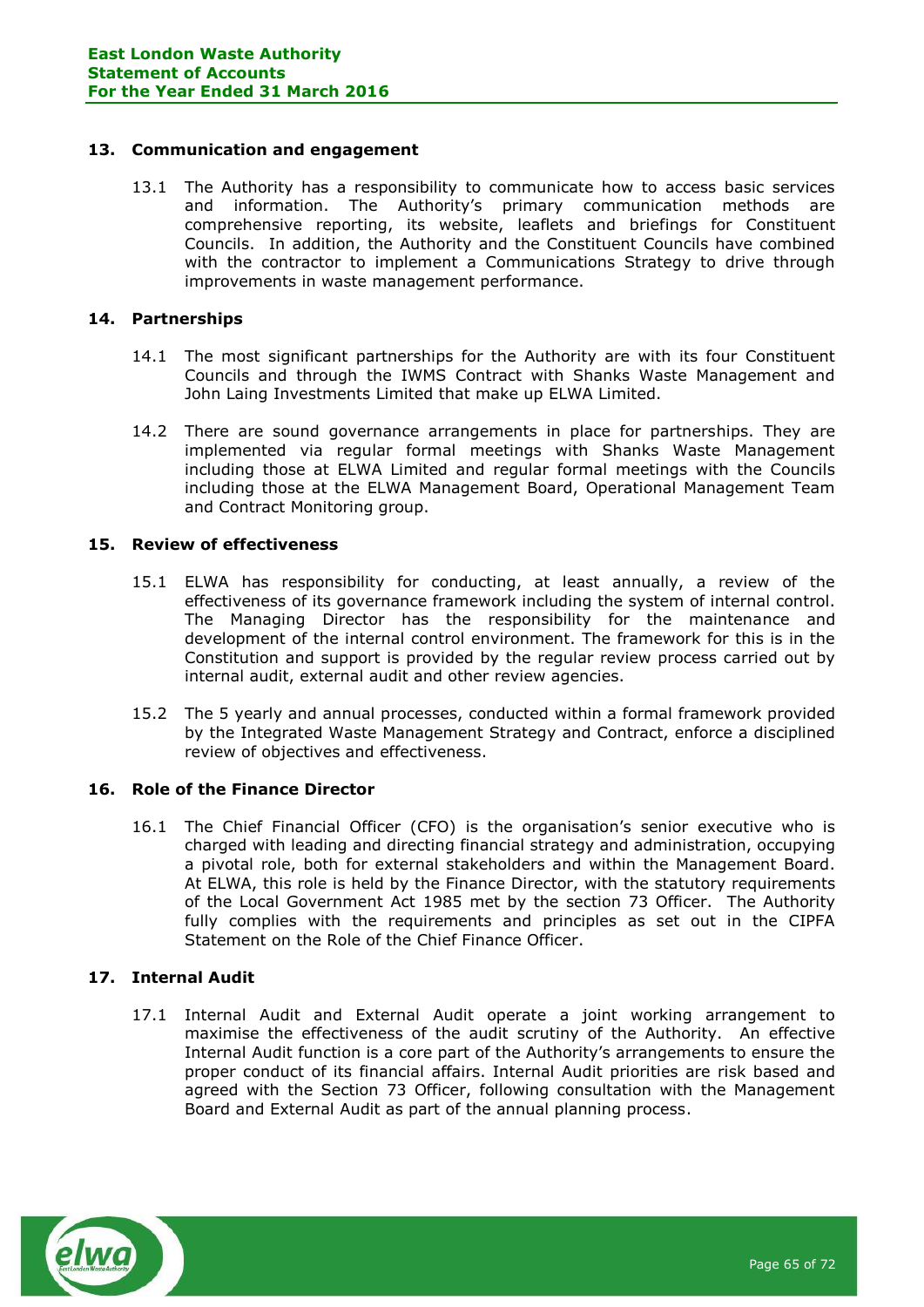17.2 The Head of Audit for the London Borough of Redbridge is authorised to complete a programme of audit reviews within the Authority. To assist in the accomplishment of this programme, the Financial Regulations of the Authority give authority for Internal Auditors to have full, free and unrestricted access to all Authority assets, records, documents, correspondence and personnel for the purposes of that audit. Recommendations arising from the work of both internal and external auditors are discussed and agreed with management, including acceptable timescales for their implementation. The Head of Audit for the London Borough of Redbridge reports on the outcomes of the annual programme of audit work to Members and management.

# **18. External Audit**

18.1 The Authority's external Auditor at the time of the audit of the 2015/16 accounts is KPMG, previously it was PricewaterhouseCoopers LLP (PwC), has an annual audit plan in place that is risk based and focuses on undertaking areas of work that enables them to fulfil their duties in providing an opinion on the Authority's financial statements and whether or not we have sound arrangements in place to deliver value for money. This value for money conclusion is based on one overall criterion: that in all significant respects, the audited body had proper arrangements to ensure it took properly informed decisions and deployed resources to achieve planned and sustainable outcomes for taxpayers and local people. This overall criterion is supported by three sub criteria relating to: informed decision making; sustainable resource deployment; and working with partners and other third parties.

## **19. Governance and internal control issues requiring improvement and outcome of 2015/16 action plan**

19.1 There were four key actions arising from the 2015/16 action plan and these are detailed below.

## Contract Management / Contract Monitoring

- 19.2 The Constituent Councils have devised and agreed individual monitoring arrangements for the delivery of the IWMS contract as each has different challenges. However despite agreeing these monitoring programmes, the Constituent Councils have still not fully implemented them and consequently further steps need to be taken in the monitoring regime to ensure that these elements of the contract are being adhered to.
- 19.3 The Automatic Number Plate Recognition (ANPR) system was introduced in January 2016. However, it is not yet fully effective and consequently not fully achieving the main aim of reducing costs through the reduction of non-contract waste. The key issues have been identified and need to be actioned during 2016/17.

#### Business Continuity Planning

19.4 The Authority's Business Continuity Plan (BCP) needed to be implemented during the fire at Frog Island and was found to be effective. This issue is no longer considered to be a significant risk.

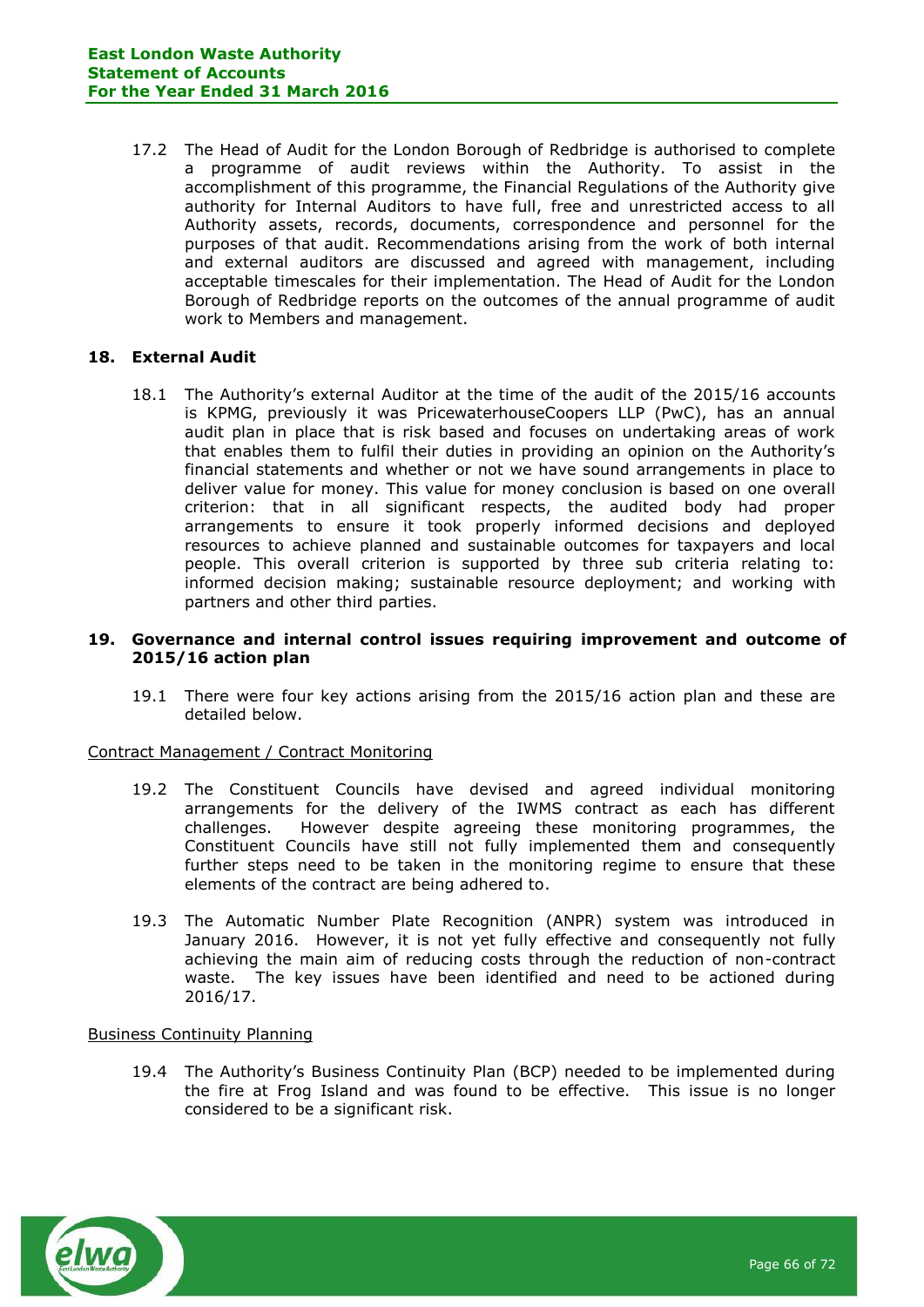#### Efficiency Savings and Budget Pressures

- 19.5 The action was to review the progress on the plans to achieve  $£1.5m$  efficiency savings.
- 19.6 The level of savings will be achieved through the ongoing savings from 2014/15 and one off additional payments from the contractor relating to the enforcement of contract provisions. Procedures have been established to monitor the achievement of efficiency savings as part of regular budget monitoring.
- 19.7 This is still a significant issue for 2016/17.

## Physical security of assets

19.8 Improvements made to the physical security at Landfill sites and the illegal road has been removed. In the medium term ELWA is looking to dispose of its Landfill sites or to find alternative uses. This issue is no longer considered to be a significant risk.

## **20. Annual Governance Statement Action Plan 2016/17**

| <b>Number</b>  | Area to develop         | <b>Ongoing Action</b>                                                                                                                                                                                                                                                                               | <b>Timescales</b>           | <b>Lead Officer</b>  |
|----------------|-------------------------|-----------------------------------------------------------------------------------------------------------------------------------------------------------------------------------------------------------------------------------------------------------------------------------------------------|-----------------------------|----------------------|
| $\mathbf{1}$   | Contract<br>Management  | ELWA to continue to<br>$\bullet$<br>assess and to drive forward<br>the implementation of the<br>Constituent Councils'<br>monitoring programmes for<br>the delivery of the IWMS<br>contracts.<br>ELWA and Shanks to<br>work with the ANPR system<br>provider to address<br>weaknesses in the system. | March 2017                  | Managing<br>Director |
| $\overline{2}$ | <b>Budget Pressures</b> | Need to meet potential<br>budget pressures in respect<br>of efficiency savings and<br>royalty payments. Plans to<br>be identified to meet the<br>ongoing efficiency saving of<br>£1.5m.                                                                                                             | April 2016 to<br>March 2017 | Managing<br>Director |

20.1 The actions planned for 2016/17 are detailed below:

Signed:

…………………………………………………………….. Mark Ash (Managing Director)

…………………………………………………………….. Cllr. Ken Clark (Chair) Date:

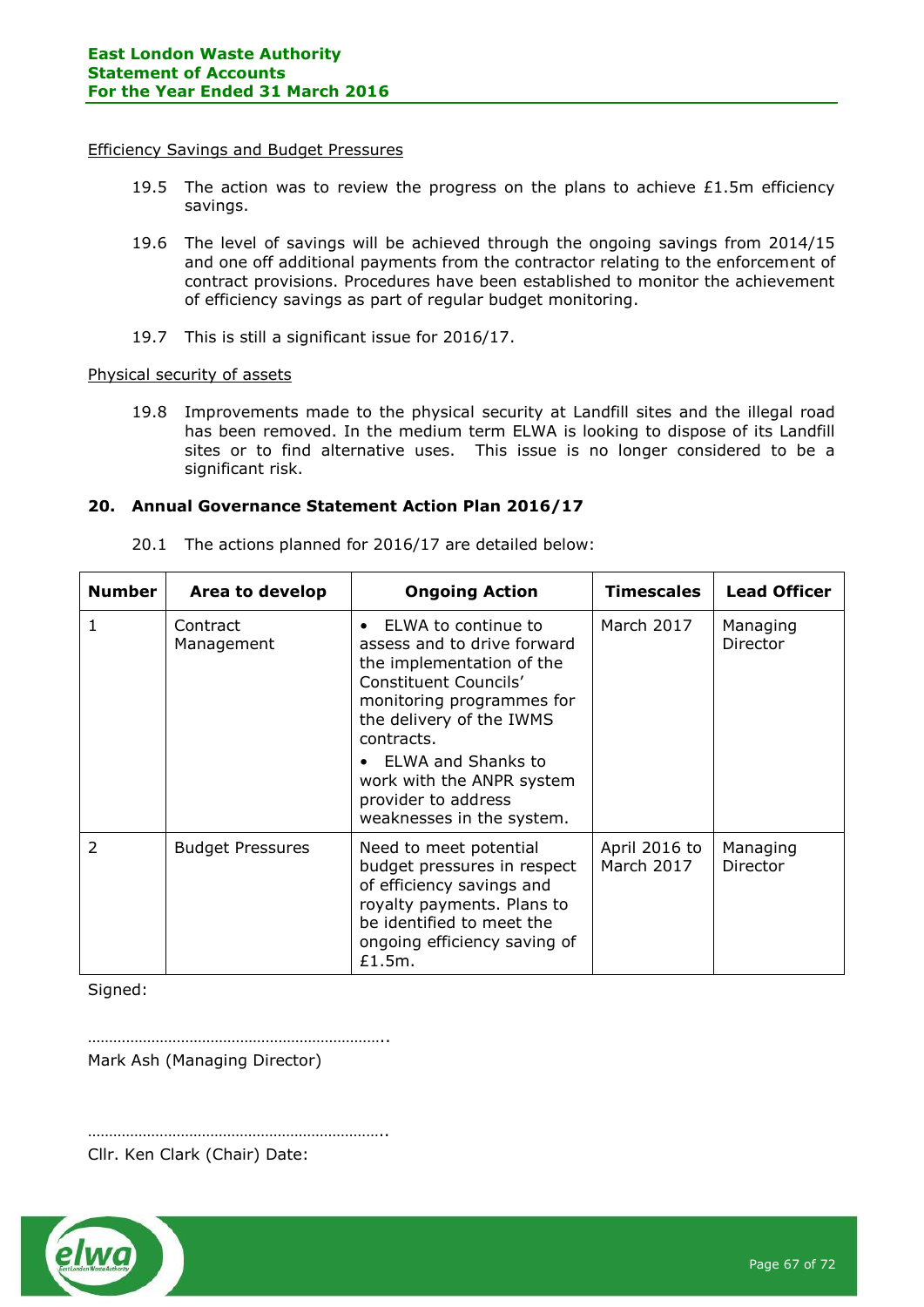# **GLOSSARY**

# Actuary

An independent consultant who advises on the financial position of the Pension Fund.

## Actuarial Valuation

Every three years the Actuary reviews the assets and liabilities of the Pension Fund and reports to the Authority on the fund's financial position and recommended employers' contribution rates.

## Appropriation

The transfer of ownership of an asset from one Service to another at an agreed (usually market or outstanding debt) value.

## Accruals

The amounts by which receipts or payments are increased in order to record the full income and expenditure incurred in an accounting period.

#### Amortisation

The writing off of a charge or loan balance over a period of time.

## Balance Sheet (Statement of Financial Position)

A statement of all the assets, liabilities and other balances of the Authority at the end of an accounting period.

## Budget

A forecast of future expenditure plans for the Authority. Detailed revenue budgets are prepared each year and it is on the basis of these figures that the Levy is set. Budgets are revised towards the year-end to take account of inflation, changes in patterns of services, and other factors.

#### Capital Charge

A depreciation charge to Service Revenue Accounts to reflect the cost of fixed assets used in the provision of the service.

## Capital Expenditure

Expenditure on the acquisition of fixed assets or expenditure that adds to the value of an existing fixed asset.

#### Capital Adjustment Account

Represents amounts set aside from revenue resources or capital receipts to finance expenditure on fixed assets or for the repayment of external loans and certain other capital financing transactions.

#### Capital Receipt

Income received from the sale of a capital asset such as land or buildings.

#### Carrying Value (Book Value)

For Financial Instruments, this value is the amount to be recognised on the Balance Sheet. Financial Assets and Liabilities need to be recognised in the Balance Sheet at fair value or at amortised cost.

Cash

Comprises cash on hand and demand deposits.

#### Cash equivalents

Are short-term, highly liquid investments that are readily convertible to known amounts of cash and which are subject to an insignificant risk of changes in value.

## Cash flows

Are inflows and outflows of cash and cash equivalents.

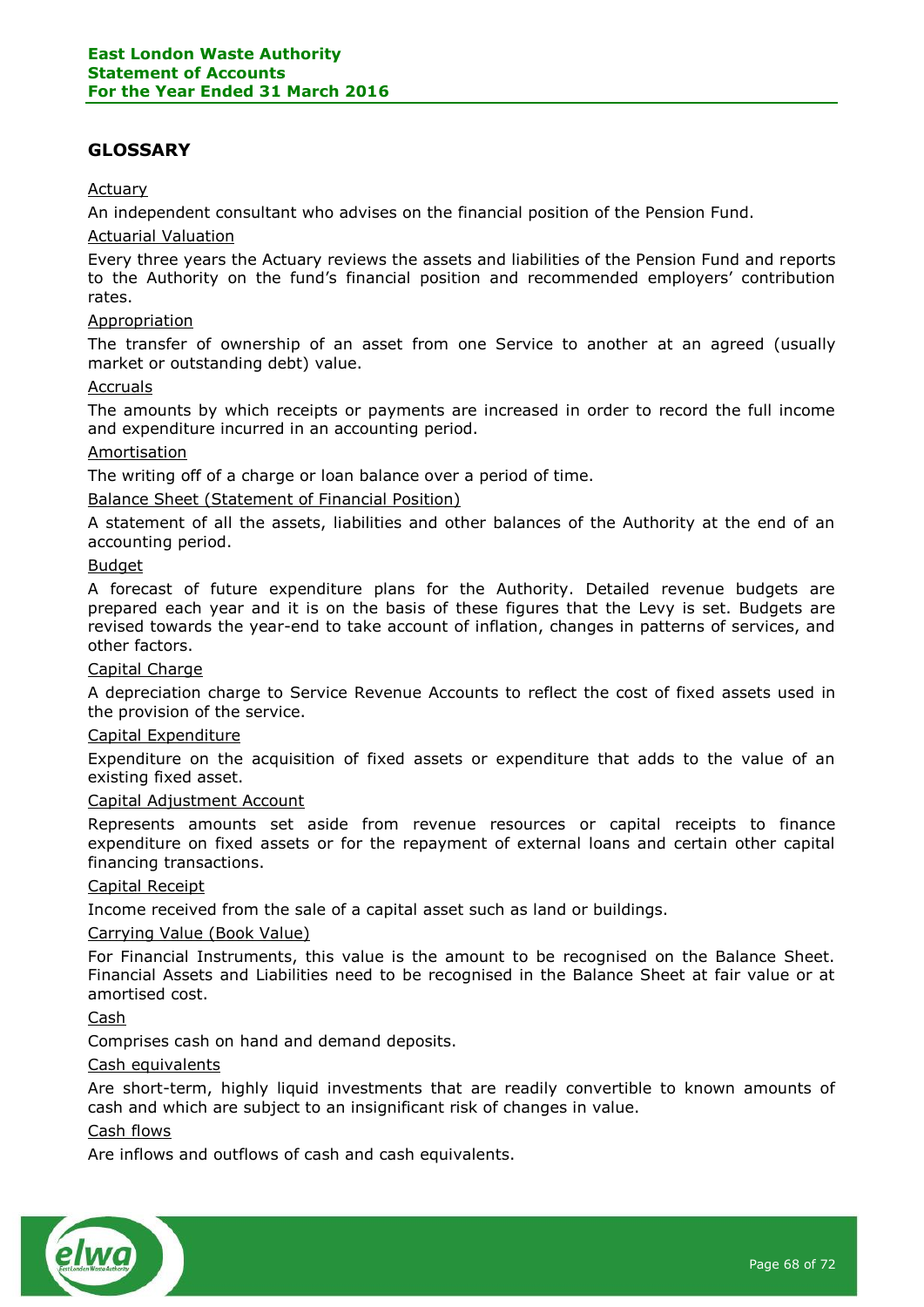## Collateral

Assets pledged by a borrower to secure a loan.

## Component Accounting

Ensures that the overall value of an asset is fairly apportioned over its significant components. Each significant component is identified, valued and accounted for separately if its useful life and method of depreciation is different from the overall asset.

## Comprehensive Income and Expenditure Statement

A Statement showing the Income and Expenditure of the Authority's services during the year. It demonstrates how costs have been financed from the Levy and shows income from services provided.

## Contingent Liability

A possible liability to future expenditure at the Balance Sheet date dependent upon the outcome of uncertain events.

## Credit Ratings for Investments

A scoring system used by credit rating agencies such as Fitch, Moody's and Standard and Poor's to indicate the credit worthiness and other factors of Governments, Banks, Building Society's, and other financial Institutions.

# **Creditors**

Amount of money owed by the Authority for goods and services received.

## Debtors

Amount of money owed to the Authority by individuals and organisations.

## Deferred Liabilities

These are creditor balances repayable after one year.

## Defined Benefit Scheme

A pension scheme that defines the benefits independently of the contributions payable. Benefits are not directly related to the investments of the Pension Fund.

## Depreciation

A Provision made in the accounts to reflect the value of assets used during the year. Deprecation forms part of the capital charge made to Service Revenue Accounts.

#### Earmarked Reserves

Amounts set aside for a specific purpose to meet future commitments or potential liabilities, for which it is not appropriate to establish provisions.

## Fair Value

The amount that an asset can be exchanged or a liability settled between knowledgeable and willing parties in an arm's length transaction.

#### Finance Lease

A finance lease is a lease that transfers substantially all the risks and rewards incidental to ownership of an asset. Title may or may not eventually be transferred.

## Financial Instruments Adjustment Account (FIAA)

Provides a balancing mechanism between the different rates at which gains and losses are recognised under the CIPFA Code of Practice and are required by Statute to be met from the Revenue Reserve.

#### Financing activities

Are activities that result in changes in the size and composition of the principal, received from or repaid to external providers of finance.

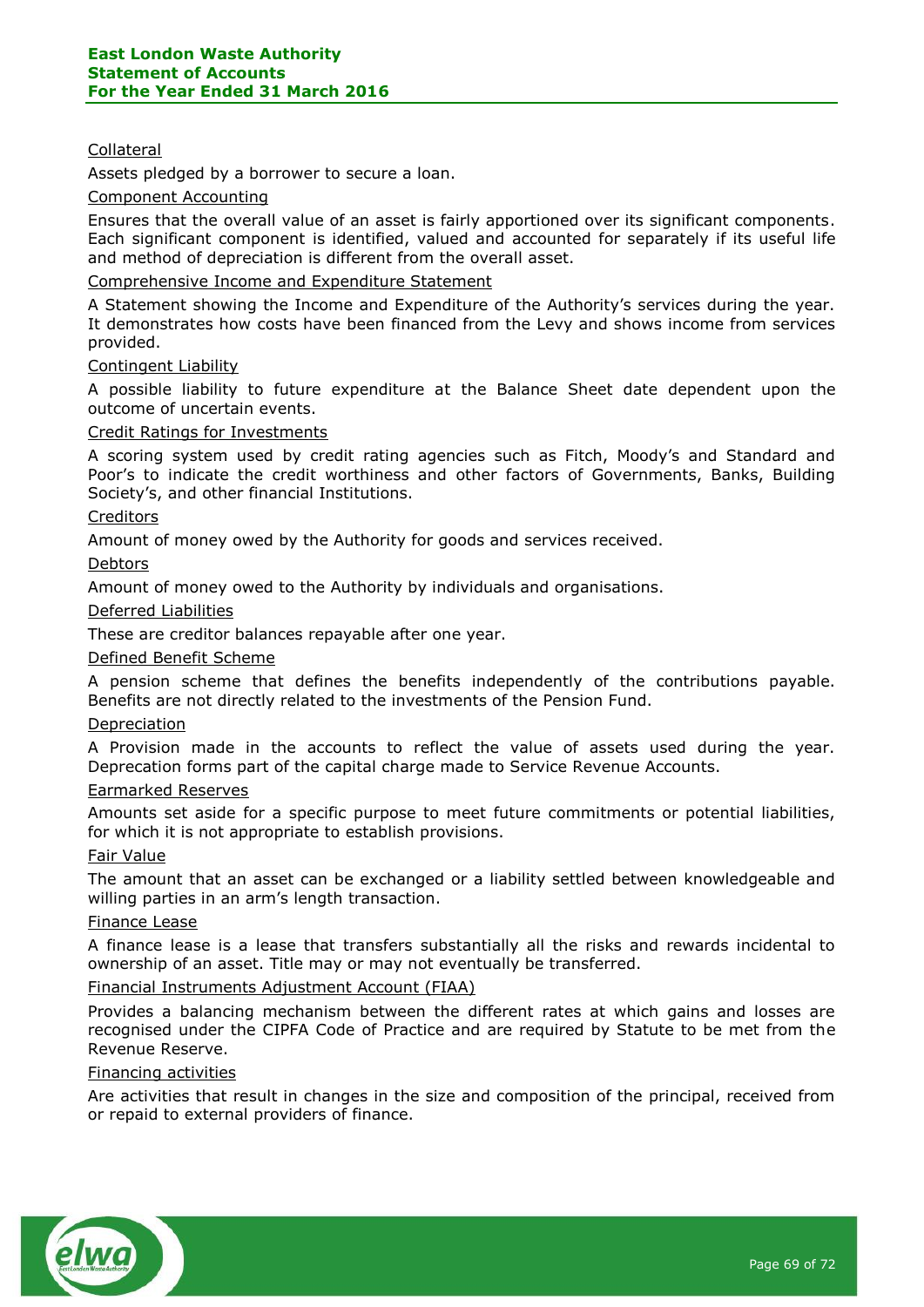## Historic Cost

The actual cost of an asset in terms of past consideration as opposed to its current value.

Impairment

A reduction in the valuation of a fixed asset caused by consumption of economic benefits or by a general fall in prices.

## Intangible Fixed Assets

Non-financial fixed assets that do not have physical substance but are identifiable and controlled by the Authority, for example purchased software licences.

## Investing activities

The acquisition and disposal of long-term assets and other investments not included in cash equivalents.

## Minimum Revenue Provision (MRP)

The amount that has to be charged to revenue to provide for the redemption of debt.

## Net Book Value

The amount at which fixed assets are included in the Balance Sheet after depreciation has been provided for.

## Net Current Replacement Cost

The current cost of replacing or recreating an asset in its existing use adjusted for the notional depreciation required to reflect the asset's existing condition and remaining useful life.

#### Net Realisable Value

The open market value of the asset less the expenses to be incurred in realising the asset.

Non Current Assets (Tangible Fixed Assets)

Tangible Assets that yield benefits to the Local Authority and the services it provides for a period of more than one year.

## Non-Operational Assets

Fixed assets held by the Authority but not directly occupied, used or consumed in the delivery of its services. Examples are investments and surplus properties.

## Operating activities

Are the activities of the entity that are not investing or financing activities.

#### Operating Lease

A lease other than a finance lease, i.e. a lease that permits the use of the asset without substantially transferring the risks and rewards of ownership.

#### Operational Assets

Fixed assets held, occupied, used or consumed by the Authority in the direct delivery of its service.

## Other Comprehensive Income and Expenditure

Comprises items of expense and income (including reclassification adjustments) that are not recognised in the Surplus or Deficit on the Provision of Services as required or permitted by the Code. Examples include changes in revaluation surplus; actuarial gains and losses on defined benefit plans; and gains and losses on remeasuring available-for-sale financial assets.

# Other Comprehensive Income

A Statement bringing together all the gains and losses of the Authority.

#### **Outturn**

The actual level of expenditure and income for the year.

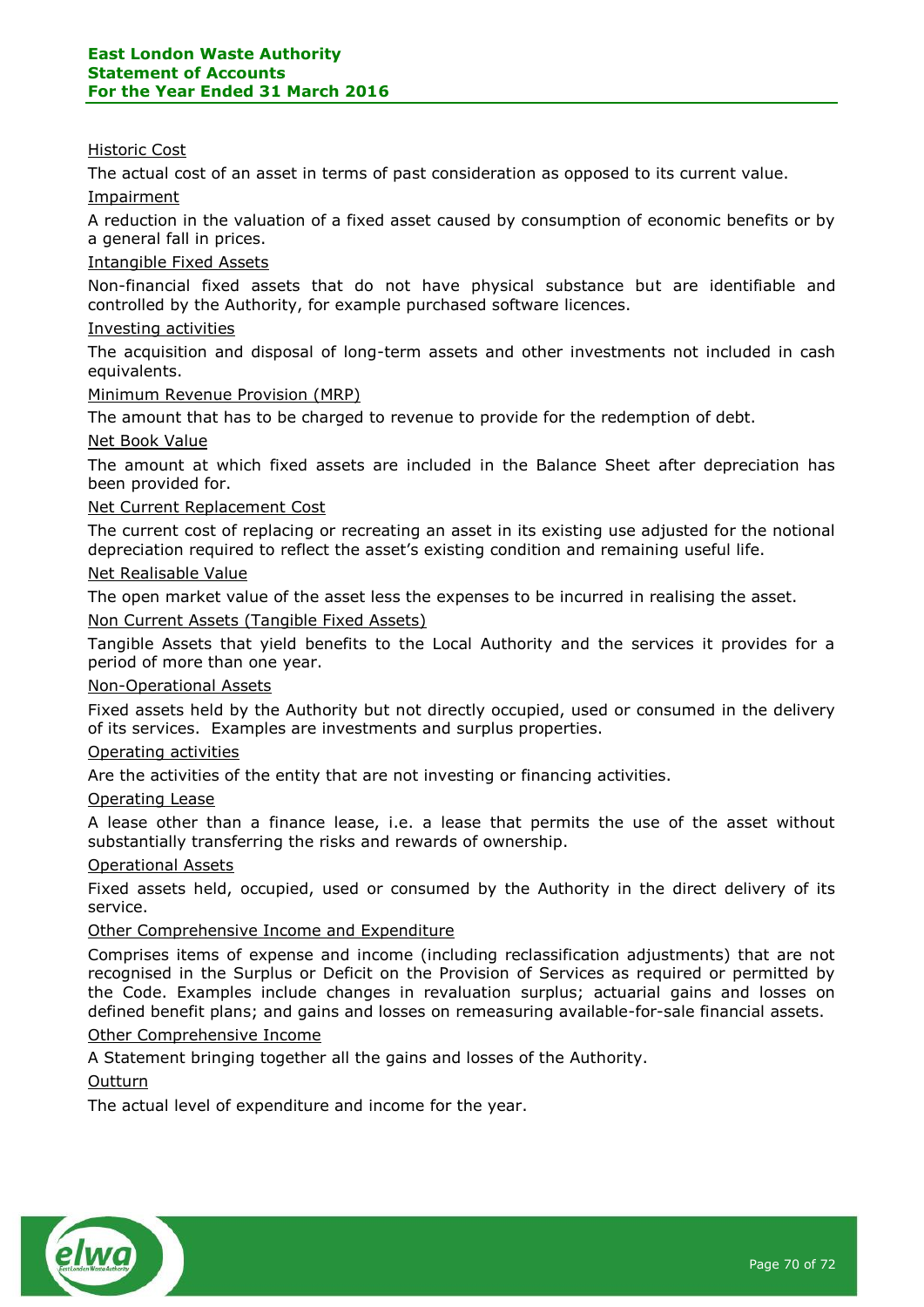#### Post Balance Sheet Events

Those events that relate to the accounting year, both favourable and unfavourable, which occur between the Balance Sheet date and the date on which the Statement of Accounts is signed by the Director of Finance and Resources.

#### Private Finance Initiative

A Central Government initiative whereby contracts are let to private sector suppliers for both services and capital investment in return for a unitary payment, which may be reduced if performance targets are not met.

#### Projected Unit Method

Actuarial valuation method whose key feature is to assess future service cost; the Actuary calculates the employer's contribution rate, which will meet the cost of benefits accruing in the year after the valuation date. This method is considered appropriate for a Pension Fund open to new members.

#### Provisions

Amounts set aside for liabilities and losses, which are certain or very likely to occur but where the exact amount or timing of the payment are uncertain.

#### Public Works Loans Board (PWLB)

Central Government Agency, which funds much of Local Government borrowing.

#### Reclassification adjustments

Are amounts reclassified to Surplus or Deficit on the Provision of Services in the current period that were recognised in Other Comprehensive Income and Expenditure in the current or previous periods.

#### Reserves

Amounts set aside that do not fall within the definition of a provision, to fund items of anticipated expenditure. These include general reserves or balances, which every Authority must maintain as a matter of prudence.

#### Revaluation Reserve

Represents the increase value of the Authority's land and building assets from 1 April 2007.

## Revenue Expenditure

The day-to-day expenditure of the Authority, e.g. pay, goods and services and capital financing charges.

#### Revenue Reserve

ELWA's main Revenue Account from which is met the cost of providing most of the Authority's services.

#### Surplus or Deficit on the Provision of Services

Is the total of income less expenses, excluding the components of Other Comprehensive Income and Expenditure.

#### Support Services

Activities of a professional, technical and administrative nature which are not local authority services in their own right, but support main front line services.

## Total Comprehensive Income and Expenditure

Comprises all components of Surplus or Deficit on the Provision of Services and of Other Comprehensive Income and Expenditure.